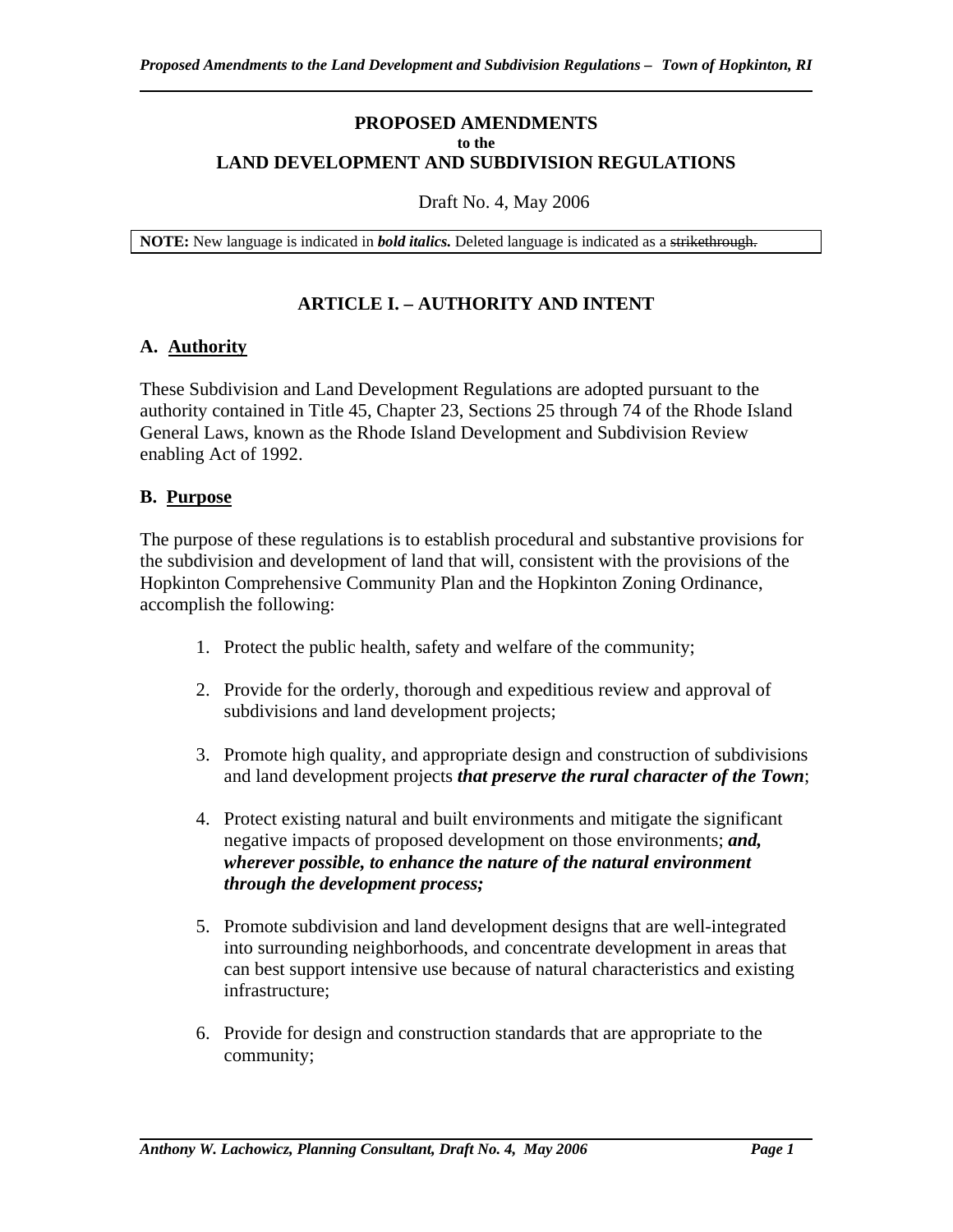- 7. Require measures for mitigating the impact of new development on the community that are based on clear documentation of needs and are fairly applied and administered;
- 8. Direct the development of land consistent with state of the art practices that promote and foster growth in a manner that protects the Town's distinctive character while at the same time accommodating economic growth;

9. Guide land development with an emphasis on siting subdivision improvements so as to allow for the maximum preservation of existing natural features;

10. Insure that proposed designs institute best management practices that acknowledge existing site constraints and the natural setting.

## *11. Encourage development consistent with the policies, goals and objectives of the Town's Comprehensive Plan, particularly with regard to the protection of interconnected networks of open space and greenway systems*

*12. Encourage the ecological enhancement and restoration of disturbed site conditions on land proposed for development.* 

# **C. Construction and Intent**

- 1. These regulations are not intended to supersede, abrogate, or interfere with any provision of any ordinance of the Town of Hopkinton, except Chapter 18, which shall be repealed by these regulations.
- 2. Sections I-III and V-XIV of these regulations are intended to provide general requirements applicable to all subdivisions *and land development projects*. Section IV of these regulations, governing Residential Cluster Developments, *Conservation Developments,* Residential Compounds, *and* certain Minor Subdivisions, and Land Development Projects, are intended to provide regulations that are supplementary to the general requirements. In the event of a conflict between general regulations and a regulation to a specific type of subdivisions, the more specific regulation shall be controlling.
- 3. These regulations are intended to be interpreted so as to be consistent with, and further the implementation of, the Comprehensive Community Plan and the Rhode Island Land Development and Subdivision Review Enabling Act of 1992*, as amended*. Consistency with the Comprehensive Plan means in accordance with the goals, policies, procedures, maps and other policy statements in the plan.
- 4. If any section or subsection of these regulations is held invalid by a court of competent jurisdiction, such invalidity shall not affect the validity of the remainder of these regulations.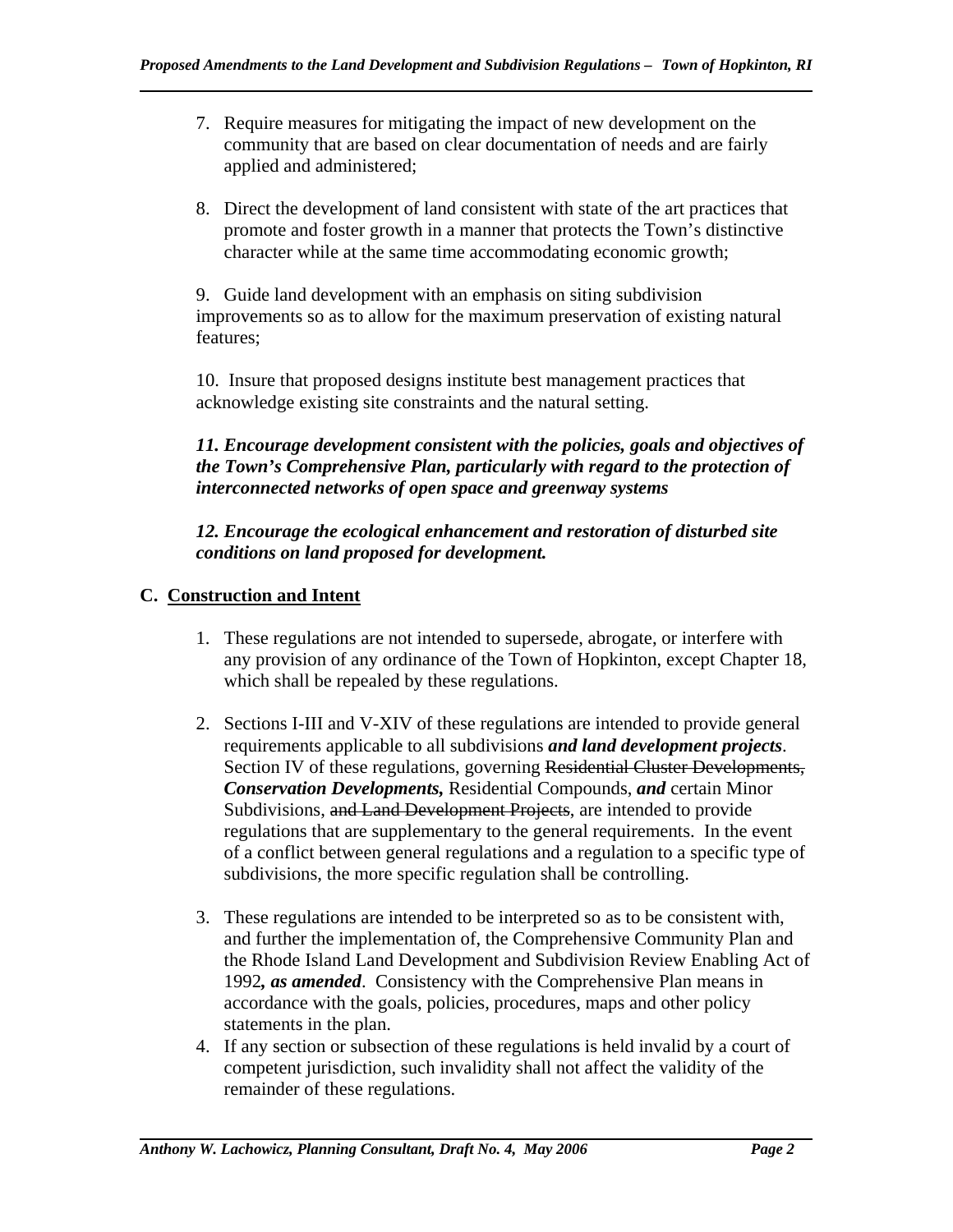# **D. Effective Date**

These regulations shall take effect upon passage, and shall supersede all other *land development and* subdivision regulations in effect at the time of such adoption.

## **E. Vested Rights-Continuation of Prior Regulations**

1. **Final Approvals** – Any subdivision *or land development project* which at the time of adoption of these amendments, has received final approval, or final approval with conditions, from the Planning Board, may initiate or construct any part of the development, or record said plans in accordance with the Subdivision Regulations in effect at the time final approval was granted. The Planning Board, may, in its discretion, grant extensions to any such final approval in accordance with the procedure for such extensions as set forth in the Regulations in effect at the time of final approval.

In the event that a subdivision approved under prior Regulations is not recorded and construction initiated within one (1) year from the effective date of these Regulations, a one (1) year extension, with one (1) additional extension, may be granted by the Planning Board.

Appeals from a decision regarding the application status and vested rights of any subdivision shall be made to the Platting Board of Appeal as herein provided.

- 2. **Preliminary Approvals** Any subdivision *or land development project*  which, at the time of adoption of these amendments, has received preliminary approval, or preliminary approval with conditions, from the Planning Board, may continue to be reviewed by the Planning Board in accordance with the Subdivision Regulations in effect at the time preliminary approval was granted provided any one of the following conditions have been met:
	- a. The final plat, including all material required in the *applicable* Final Plat Checklist, is filed with the Planning Department, *and has been certified as complete by the Administrative Officer* within one (1) year from the date of preliminary approval; *or within one year from any such other time period granted as an extension by the Planning Board; or,*
	- b. The subdivision is located within an area and is of a nature to be within the jurisdiction of the Rhode Island Department of Environmental Management (RIDEM); and the preliminary plans as approved by the Planning Board have been filed with RIDEM for approval as required by the Freshwater Wetlands Act; or,
	- c. The applicant has expended significant monies in the preparation of preliminary subdivision plans in an amount that, if preliminary approval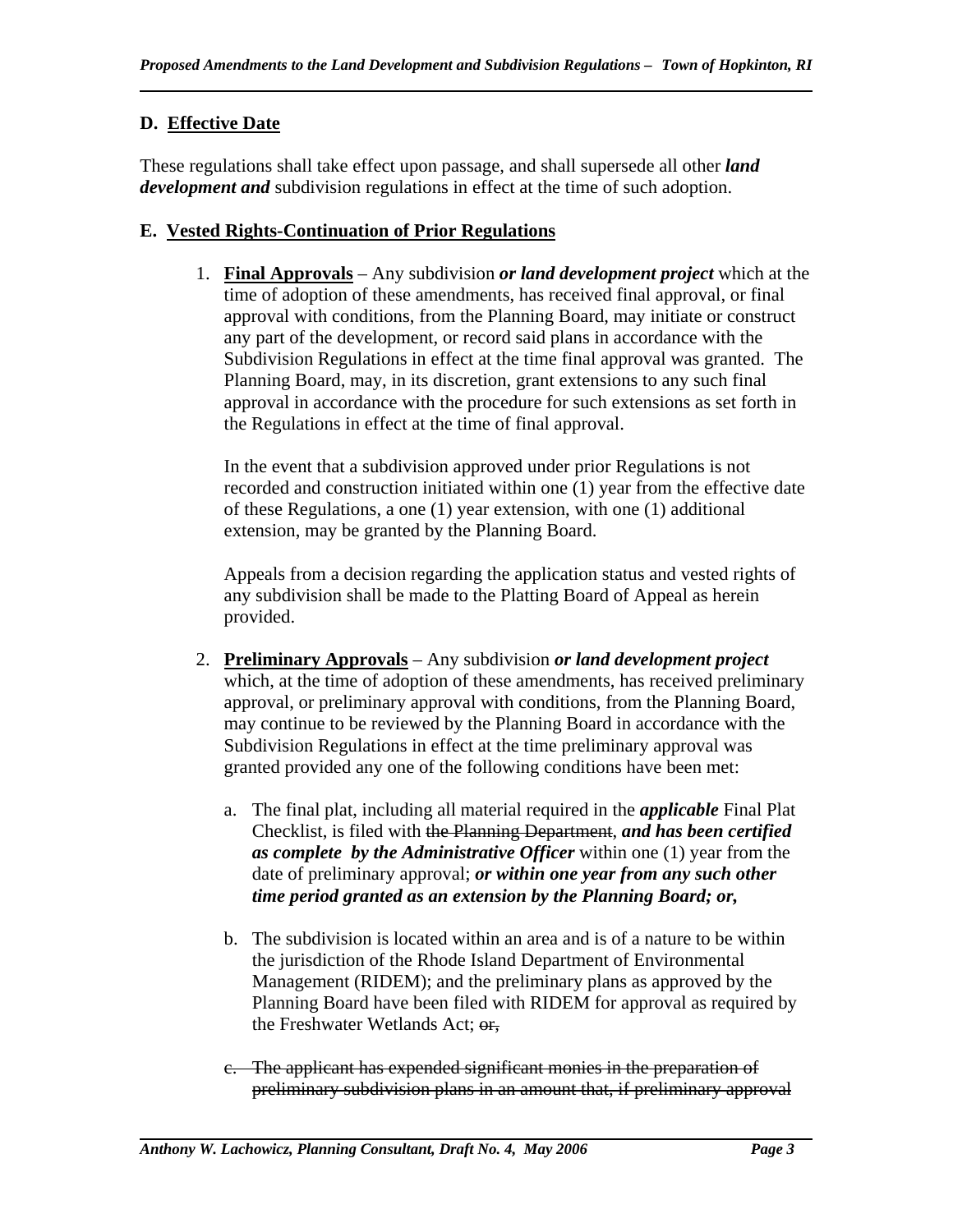were to become void and re-application under the revised subdivision regulations were to be required, a significant economic hardship would result. The Planning Board shall determine what constitutes "significant economic hardship."

*3. Master Plan Approvals - Any major subdivision or land development project which, at the time of adoption of these amendments, has received master plan approval, or master plan approval with conditions, from the Planning Board, may continue to be reviewed by the Planning Board in accordance with the Subdivision Regulations in effect at the time master plan approval was granted provided any one of the following conditions have been met:* 

*a. The preliminary plat, including all the material required in the applicable Preliminary Plat Checklist, is filed with, and has been certified as complete by the Administrative Officer within one (1) year from the date of master plan approval or within one year from any such other time period granted as an extension by the Planning Board; or,* 

*b. The subdivision or land development project is located within an area and is of a nature to be within the jurisdiction of the Rhode Island Department of Environmental Management (RIDEM) and the master plans as approved by the Planning Board have been filed with RIDEM for approval as required by the Freshwater Wetlands Act;* 

3. *4.* **Other Status** – Any subdivisions *or land development project* which, at the time of adoption of these Regulations, has not received final*,* or preliminary *or master plan* approval; or *which* has been reviewed by *submitted to* the Planning Board for either preliminary *or master plan* review but no approval *Certificate of Completeness* therefore has been granted *issued*; or *which* has received preliminary *or master plan* approval more than one year prior to the date of adoption of these regulations *and no extension or reinstatement of approval has been granted by the Planning Board*; or for which only pre-application conference(s) has (have) been conducted*,* shall be required to be reviewed under the revisions to the Subdivision and Land Development Regulations *Land Development and Subdivision Regulations* adopted on November 29, 1995 *(insert date of adoption)* pursuant to the Rhode Island Land Development and Subdivision Reviewing Enabling Act of 1992, as amended thereafter.

Appeals from a decision regarding the application status and vested rights of any subdivision shall be made to the Platting Board of Appeal as herein provided.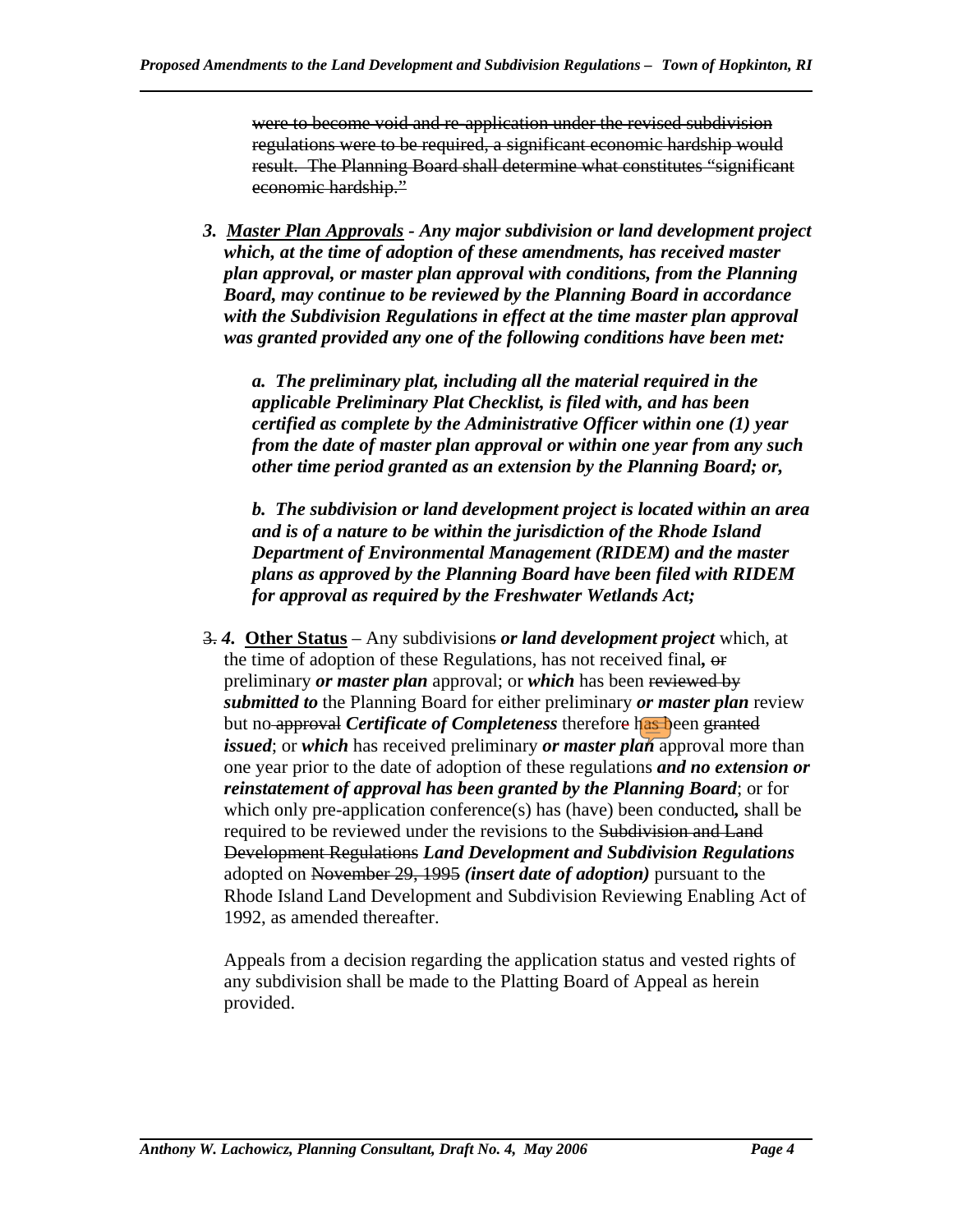# **ARTICLE II – DEFINITIONS**

The following words or phrases, when used in these regulations, shall have the following meaning, unless otherwise specifically provided:

**Administrative Officer** – The municipal official to administer the land development and subdivision regulations and to coordinate with local boards and commissions, municipal staff, and state agencies. For the Town of Hopkinton it shall be the Town Planner.

**Administrative subdivision** – Re-subdivision of existing lots that yield no additional lots for development, and involves no creation or extension of streets. Such resubdivision shall only involve divisions, mergers, mergers and division or adjustments of boundaries of existing lots.

**Agricultural land** – Land suitable for agriculture by reason of suitability of soil or other natural characteristics or past use for agricultural purposes. Agricultural land includes that defined as prime farm land or additional farm land of statewide importance for Rhode Island by the soil conservation service of the United States Department of Agriculture.

**Applicant** – A person who applies to the Planning Board for subdivision approval.

**Area of Special Flood Hazard** – Areas designated on the Official Zoning Map as being within a High Flood Danger (HFD) zoning district; and areas designated on the Town's official Flood Insurance Rate Maps as being located within zones V1-V30, and zone A.

**Bond** – A type of improvement guarantee.

### *Buffer – Land which is maintained in either a natural or landscaped state, and is used to screen and/or mitigate the impacts of development on surrounding areas, properties or rights-of-way. Refer to Section IV.A.14.*

**Buildable Lot** – A lot where construction for the use(s) permitted on the site under the Zoning Ordinance is considered practicable by the Planning Board, considering the physical constraints to development of the site as well as the requirements of pertinent federal, state and local regulations.

**Certificate of Completeness** – A notice issued by the Administrative Officer informing the applicant that the application is complete and meets the requirements of these regulations, and that the applicant may proceed with the approval process.

**Concept Plan** – A drawing with accompanying information showing the basic elements of a proposed subdivision or land development plan, as used for pre-application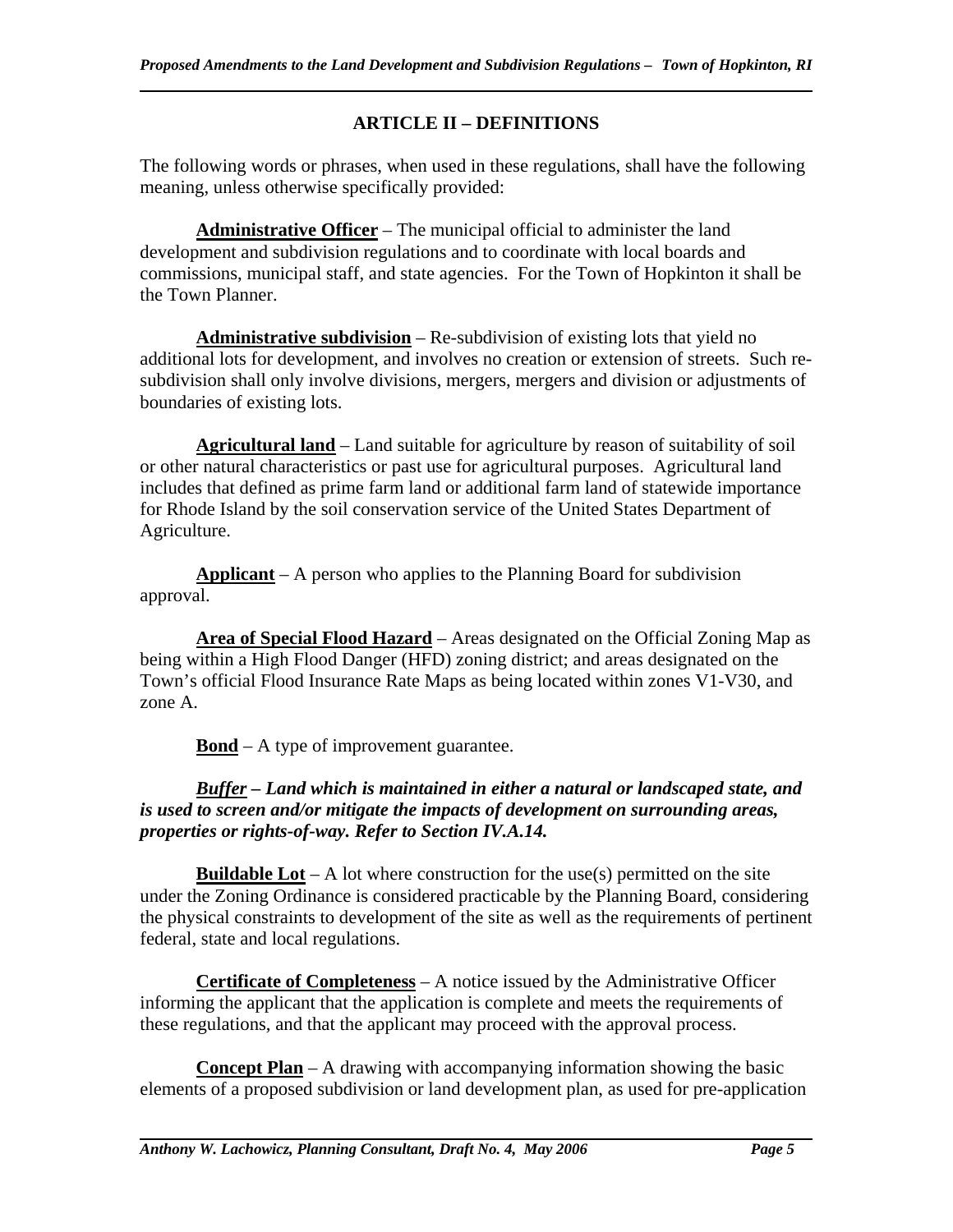meetings and early discussion, and classification of the project within the approval process.

*Conservation Development – A type of land development project which utilizes prescribed site planning techniques to conserve open land, protect site features and provide flexibility in the siting of structures, services and infrastructure. See Article IV, Section A.* 

*Conventional Subdivision - A subdivision in which all land being subdivided is dedicated to either development lots or street right of way, with no common open space. Not a Conservation Development.* 

**Cul-de-sac** – The terminus of a street that has only one outlet, laid out to provide a circular or other type of turn-around for vehicles at the close end. See Article XIII.

**Dedication, fee in-lieu-of** – Payments of cash which are authorized in the local regulations when requirements for mandatory dedication of land are not met because of physical conditions of the site or other reasons. The conditions under which such payments will be allowed and all formulas for calculating the amount shall be specified in advance in the local regulations.

*Development - The construction, reconstruction, conversion, structural alteration, relocation, or enlargement of any structure; any mining, excavation, landfill or land disturbance; or any change in use, or alteration or extension of the use, of land.* 

**Development Regulation** – Zoning, subdivision, land development plan, development plan review, historic district, official map, flood plain regulation, soil erosion control or any other governmental regulation of the use and development of land.

**Division of Land** – A subdivision.

*Dwelling Unit – A structure or portion thereof providing complete, independent living facilities for one or more persons, including permanent provisions for living, sleeping, eating, cooking, and sanitation, and containing a separate means of ingress and egress.* 

**Easement** – The right of a party to use all or part of the property of another for a specific purpose.

**Endorsement** – The signature of the Administrative Officer or Planning Board Chairperson on an approved plat, permitting recording of the plat or as further provided in Article VI.

**Environmental Constraints** – Natural features, resources, or land characteristics that are sensitive to change and may require conservation measures or the application of special development techniques to prevent degradation of the site, or may require limited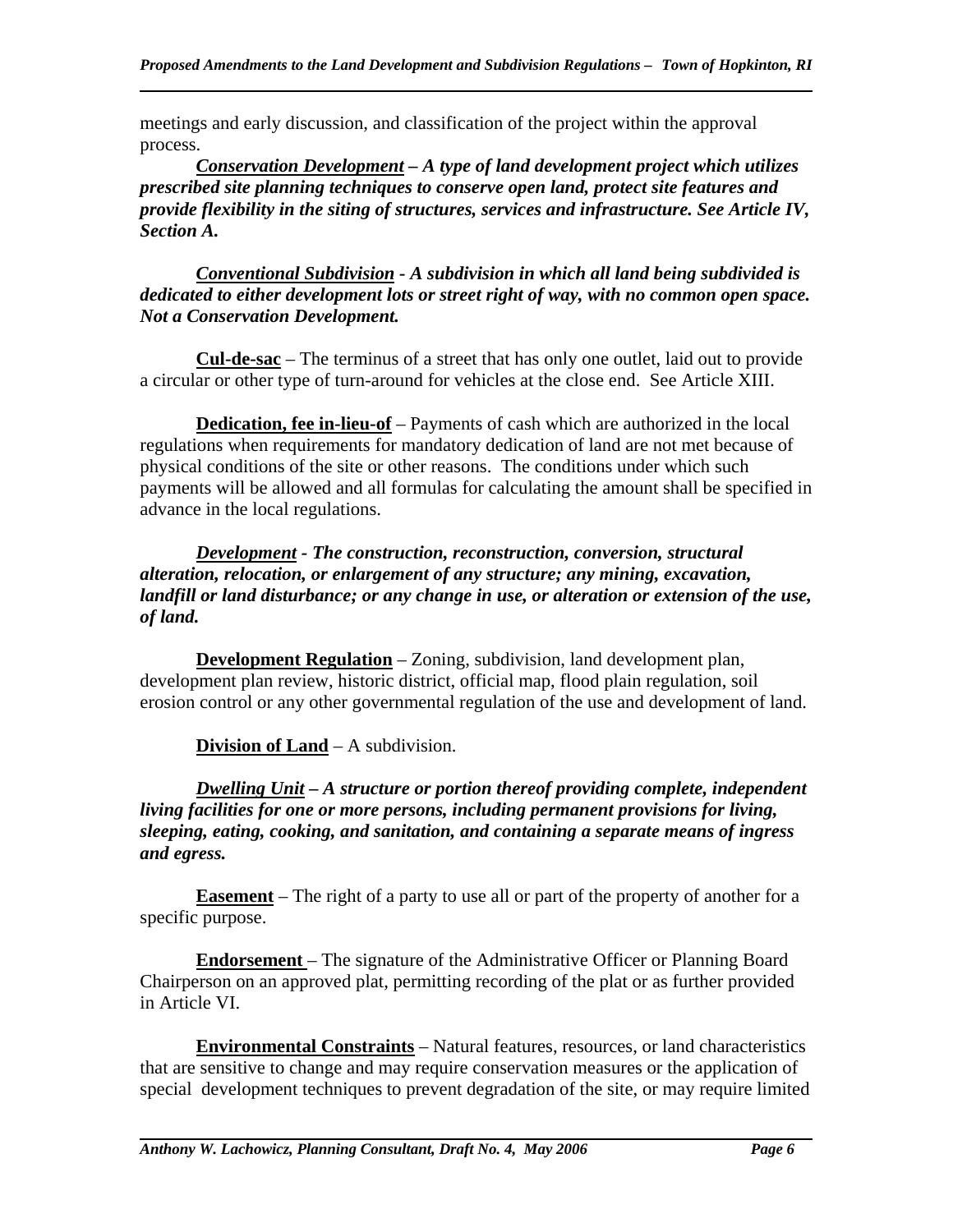development, or in certain instances, may preclude development. See also physical constraints to develop.

**Final Plan** – The final stage of subdivision or land development review.

**Final Plat** – The final drawing(s) of all or a portion of a subdivision or land development project, and any accompanying materials, to be recorded in the Land Evidence Records after approval by the Planning Board.

**Floodplain or Flood Hazard Area** – An area that has one percent (1%) or greater chance of inundation in any given year, as delineated by the Federal Emergency Management Agency pursuant to the National Flood Insurance Act of 1968, as amended (P.L. 90-448) [42 U.S.C. 4011 et. Seq.]

**Hammerhead** – The terminus of a street, laid out to provide a turn-around area for vehicles. See Article XIII.

**Improvement** – Any natural or built site, that becomes part of, is placed upon, or is affixed to real estate.

**Improvement Guarantee** – A security instrument accepted by the Finance Director or equivalent, to ensure that all improvements, facilities, or work required by these regulations, or as a condition or approval, will be completed in compliance with the approved plans and specifications.

**Land Development Project** – A project in which one or more lots, tracts, or parcels of land are to be developed or redeveloped as a coordinated site for a complex of uses, units, or structures, including but not limited to, planned development*,* and /or cluster *and/or conservation* development for residential, commercial, institutional, recreational, open space, and/or mixed uses as may be provided for in the zoning ordinance.

**Land Disturbing Activity** – Any physical land development activity which includes such actions as clearance of vegetation, moving or filling of land, removal or excavation of soil or mineral resources or similar activities.

**Land Suitable for Development** – The total land area, less land unsuitable for development.

**Land Unsuitable for Development** – When calculating the number of residential building lots or units permitted on any parcel, land included in all of the following categories shall be considered unsuitable for development and shall be deducted from the minimum building acreage of the parcel:

> a. Fresh water wetlands, including that area of perimeter wetland within fifty (50) feet of the edge of any bog, marsh, swamp or pond; or any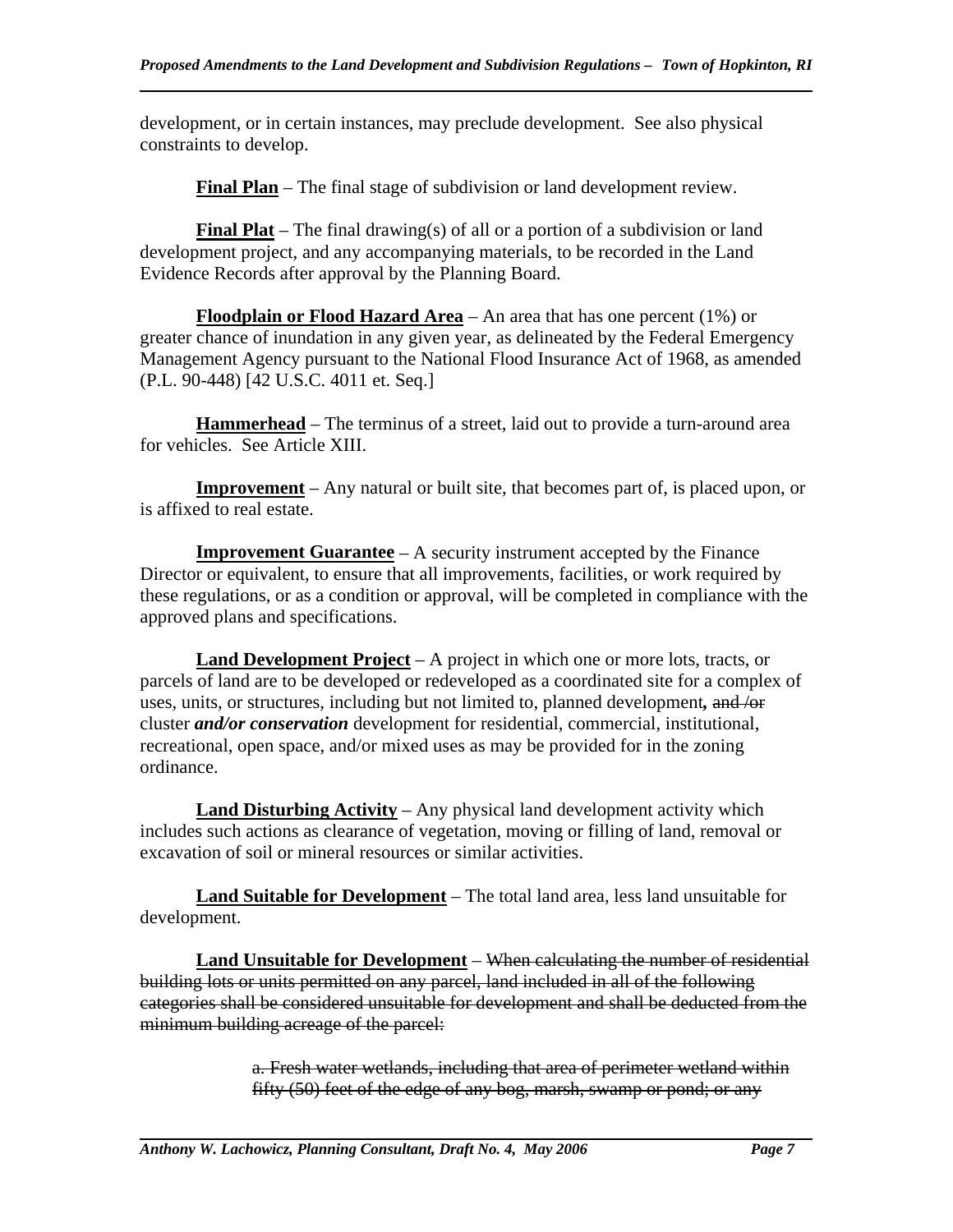applicable 100-foot or 200-foot riverbank wetlands, as defined by Rhode Island General Laws Section 2-1-20 (1987), as amended.

b. Areas within a High Flood Danger Zone, as defined by Section 33 of the Hopkinton Zoning Ordinance, as amended.

c. Land within any publicly or privately held easement on which aboveground utilities, including but not limited to electrical transmission lines, are constructed.

### d. Land with slopes in excess of fifteen percent (15%) *Land which has environmental constraints or physical constraints to development. See Article III, Section C.*

**Lot** – Either: 1) The basic development unit for determination of lot area, depth and other dimensional regulation; or 2) A parcel of land whose boundaries have been established by some legal instrument such as recorded deed or recorded map and which is recognized as a separate legal entity for purposes of transfer of title.

**Maintenance Guarantee** – A security instrument accepted by the Finance Director or equivalent, to ensure that all improvements, facilities, or work required by these regulations, or as a condition of approval, will function as required for a specific period of time.

**Major Land Development Plan** – Any land development project not classified as a minor land development plan, and any land development project that includes nonresidential development.

**Major Subdivision** – Any subdivision not classified as either an administrative subdivision or a minor subdivision.

**Master Plan** – An overall plan for a proposed project site outlining general, rather than detailed, development intentions. It describes the basic parameters of a major development proposal, rather than giving full engineering details, but may include general site information. It is required for review of major land development projects and major subdivisions.

**Minor Land Development Plan** – A development plan for a residential project as defined in local regulations, provided that such development does not require waivers or modifications as specified in this act. All non-residential land development projects shall be considered as major land development plans.

**Minor Subdivision** – A plan for residential development that requires the subdivision of land into buildable lots, does not propose more than five (5) lots or dwelling units, and does not require any waivers from, or modifications to, these regulations.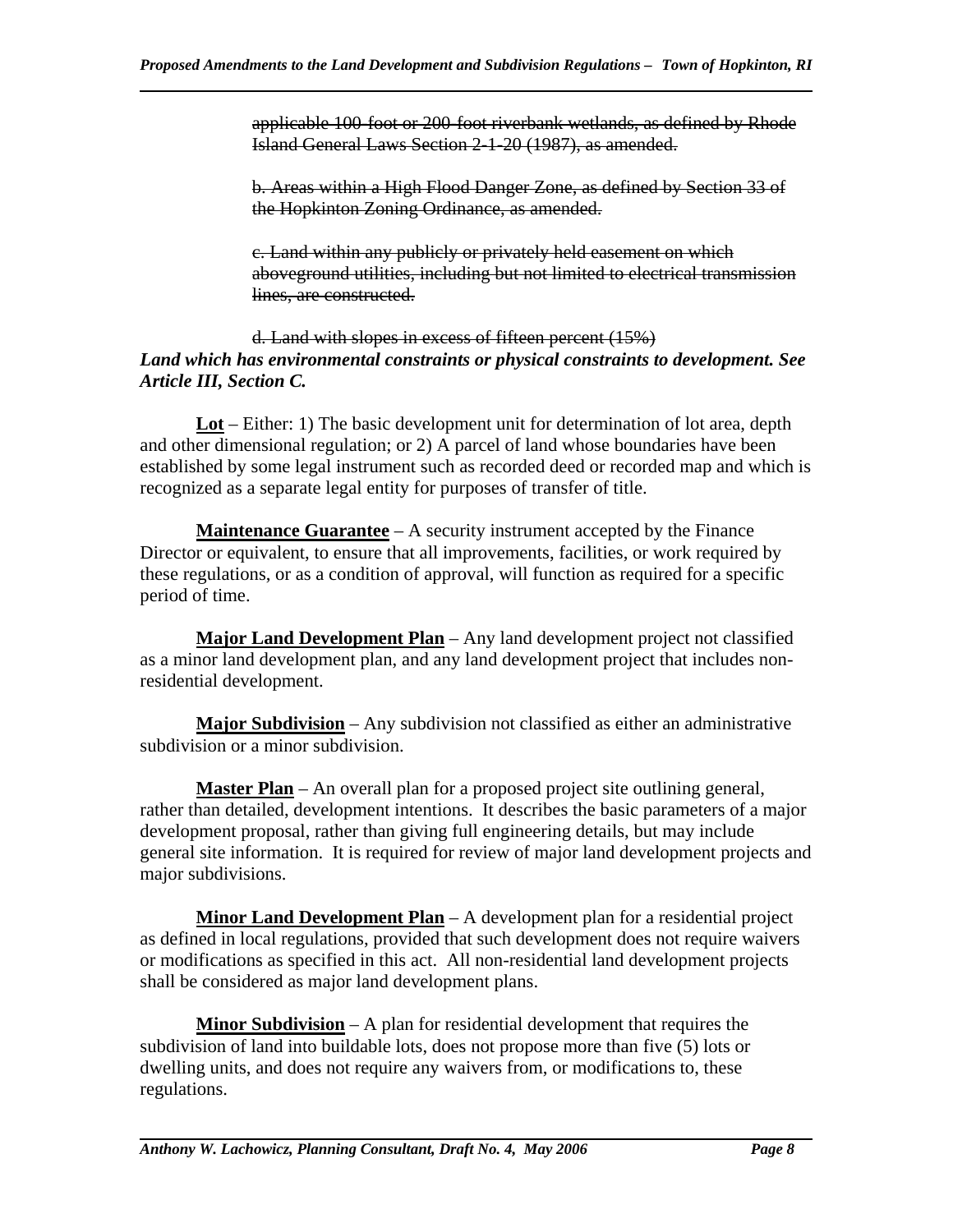**Non-buildable Lot** – A parcel of land recorded in the Land Evidence Records that is created or reserved for a purpose other than present or future construction of buildings or structures.

*Open Space - Any tract or contiguous tracts of undeveloped land, where the undeveloped land serves to enhance agricultural values, or land in its natural state that conserves forests, enhances wildlife habitat or protects ecosystem health; including open space land in a land development project, including a conservation development, that is protected from development under the provisions of the Zoning Ordinance and/or Land Development and Subdivision Regulations.* 

**Parcel** – A lot, or contiguous group of lots in single ownership or under single control, and usually considered a unit for purposes of development. Also referred to as a tract.

**Parking Area or Lot** – All that portion of land development project that is used by vehicles, the total area used for vehicular access, circulation, parking, loading and unloading.

**Phase** – A portion or a subdivision or land development to be developed, or sold as lots, at a particular time, as part of an effort to coordinate population growth with the availability of facilities and services.

**Phased Development** – Development, usually for large-scale projects, where construction of public and/or private improvements proceeds by section(s) subsequent to approval of a master plan for the entire site.

**Physical Constraints to Development** – Characteristics of a site or area, either natural or man-made, which present significant difficulties to construction of the uses permitted on that site, or would require extraordinary construction methods. See also environmental constraints.

**Planning Board** – The official planning agency of the Town of Hopkinton.

**Plat** – A drawing or drawings of land development project of subdivision showing the location, boundaries, and lot lines of individual properties, as well as other necessary information as specified in these regulations.

**Pre-application Conference** – An initial meeting between developers and municipal representatives that affords developers the opportunity to present their proposals informally and to receive comments and directions from the municipal officials and others.

**Pre-application Meeting** – A meeting with the Planning Board, either required or requested, to allow developers the opportunity to present their proposals in order to receive comments and directions.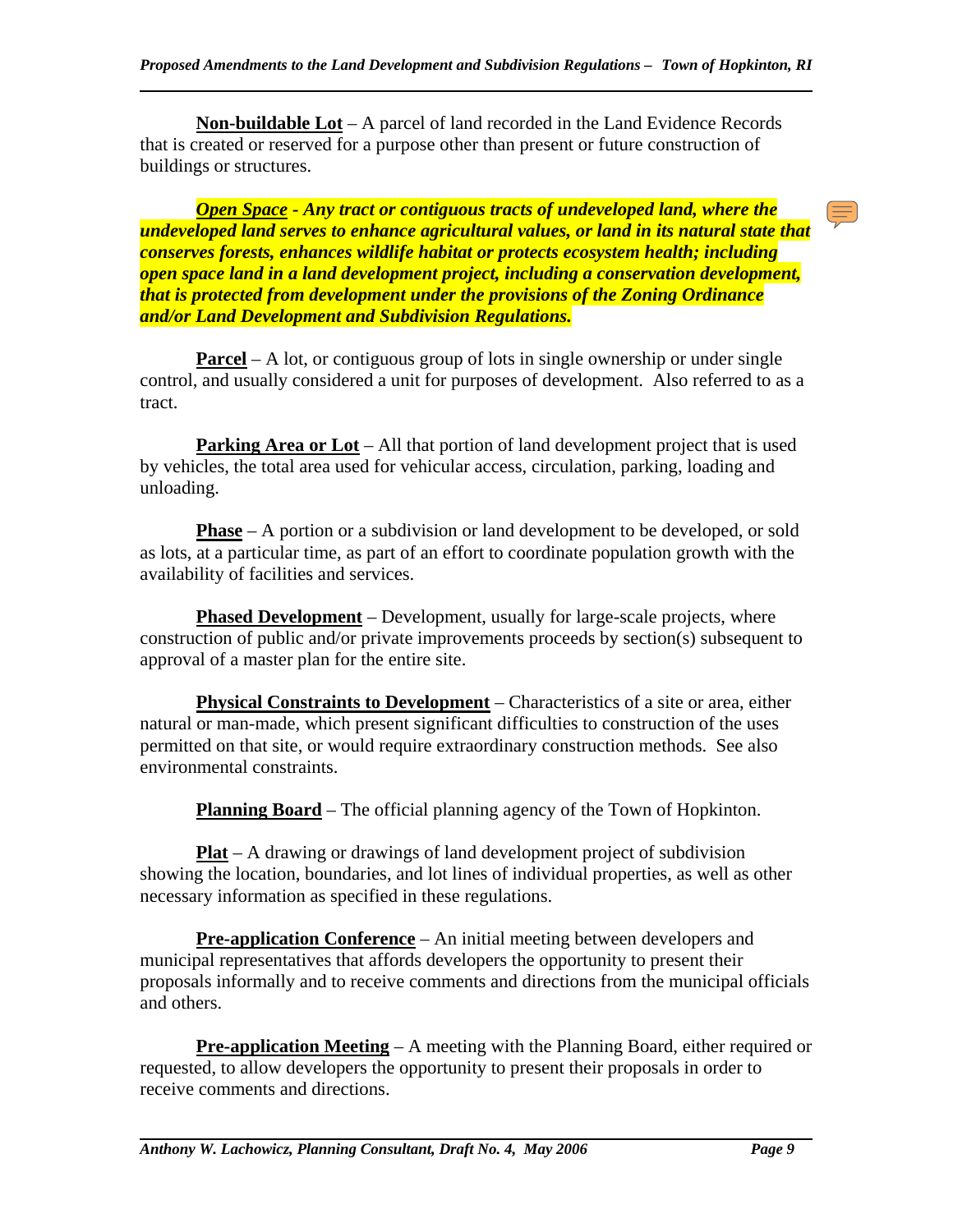**Preliminary Plan** – The stage of land development and subdivision review that requires detailed engineering drawings and all required state and federal permits.

**Prime Farmlands and Farmlands of Statewide Importance** – Those lands which meet the applicable criteria, as established by the U.S.D.A, Soil Conservation Service. Specific map units are listed in the Soil Conservation Service fact sheet "Identification of Important Farmlands", issued 1980 as amended. See also "Agricultural Land".

**Public Improvement** – Any street or other roadway, sidewalk, pedestrian way, tree, lawn, off-street parking area, drainage feature, or other facility for which the Town of Hopkinton or other governmental entity is presently responsible, or will ultimately assume responsibility for maintenance and operation upon municipal acceptance.

**Public Informational Meeting** – A meeting of the Planning Board, proceeded by notice, open to the public and at which the public shall be heard.

**Residential Development** – Development consisting entirely of single-family or multiple-family dwelling units. A dwelling unit is a structure or portion thereof providing complete, independent living facilities for one or more persons, including permanent provisions for living, sleeping, eating, cooking, and sanitation and containing a separate means of ingress and egress.

**Re-subdivision** – Any change of an approved or recorded subdivision plat or in a lot recorded in the Land Evidence Records, or that affects the lot lines of any areas reserved for public use, or that affects any map or plan legally recorded prior to the adoption of these regulations.

**Right-of-Way** – Any strip of land, including surface, overhead, or underground, granted by deed or easement, for construction and maintenance according to designated use, such as for drainage, electric power, telegraph and telephone lines, gas, oil, water and other pipelines, highways and other roadways, including right of portage, sewers, flowage or impoundment or surface and tunnels.

## *Sketch Plan Overlay Sheet – A scaled drawing that illustrates conceptual layouts of house lots, buildings, streets and conservation areas.*

*Specimen Vegetation – Rhode Island Natural Heritage Program plant species listed as either state endangered, state threatened, state interest species of concern, or state extirpated; plant species providing habitat for animal species listed by the Heritage program in the above mentioned categories; species such as American Holly (Ilex opalca) and Rhododendron (Rhododendron maximum) which are at the limits of their natural range; any species such as American Elm (Ulmus Americana) and*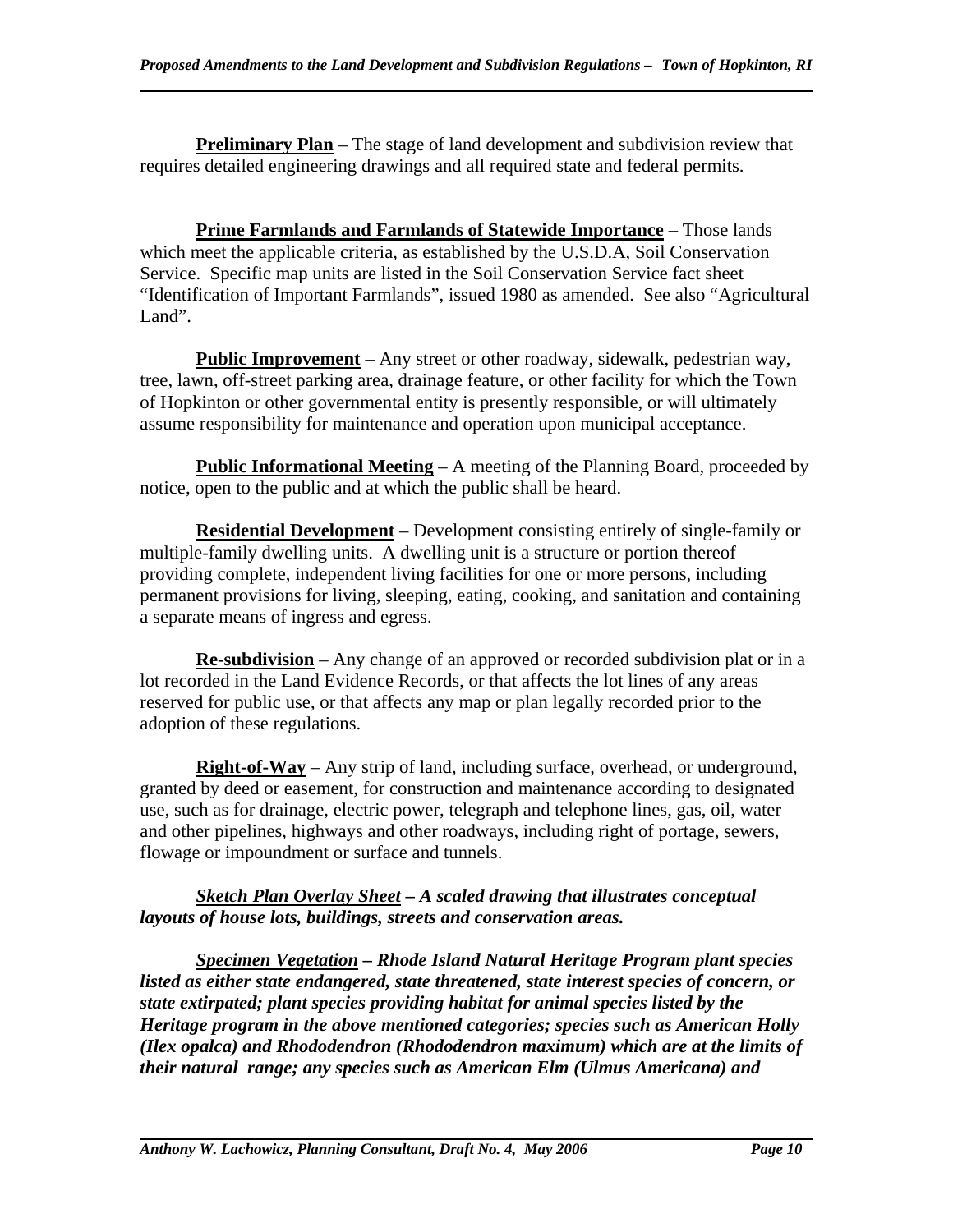### *American Chestnut (Castenata dentate) whose population has been drastically reduced by disease, insects or habitat destruction.*

**Storm Water Detention** – A provision for storage of storm water runoff and the controlled release of such runoff during and after a flood or storm.

**Storm Water Retention** – A provision for storage of storm water runoff.

**Street** – A public or private thoroughfare used, or intended to be used, for passage or travel by motor vehicles.

**Street, access to** – An adequate and permanent way of entering a lot. All lots of record shall have access to a public street for all vehicles normally associated with the uses permitted for that lot.

**Street, limited access highway** – A freeway or expressway providing for through traffic. Owners or occupants of abutting property on lands and other persons have no legal right to access, except at such points and in such manner as may be determined by the public authority having jurisdiction over the highway.

**Street, private** – A thoroughfare established as a separate tract for the benefit of multiple, adjacent properties and meeting specific municipal improvement standards. Driveways are excluded from this definition.

**Street, public** – All public property reserved or dedicated for street traffic.

**Street right-of-way** – The entire area to be dedicated for street use, including the pavement or travel surface, and the areas on both sides of the pavement or travel surface that may be reserved for installation of sidewalks, utilities, drainage improvements or other purposes.

**Street, stub** – A portion of a street reserved to provide access to future development, which may provide for utility connections.

**Street Classification** – A method of roadway organization which identifies a street hierarchy according to function within a road system, that is, types of vehicles served and anticipated volume, for the purposes of promoting safety, efficient land use and the design character of neighborhoods and districts. Local classifications shall use the following as major categories: *and are further described in Article XIII, Section B.* 

> **a. arterial.** A major street that serves as an avenue for the circulation of traffic into, out of, or around the municipality and carries high volume of traffic.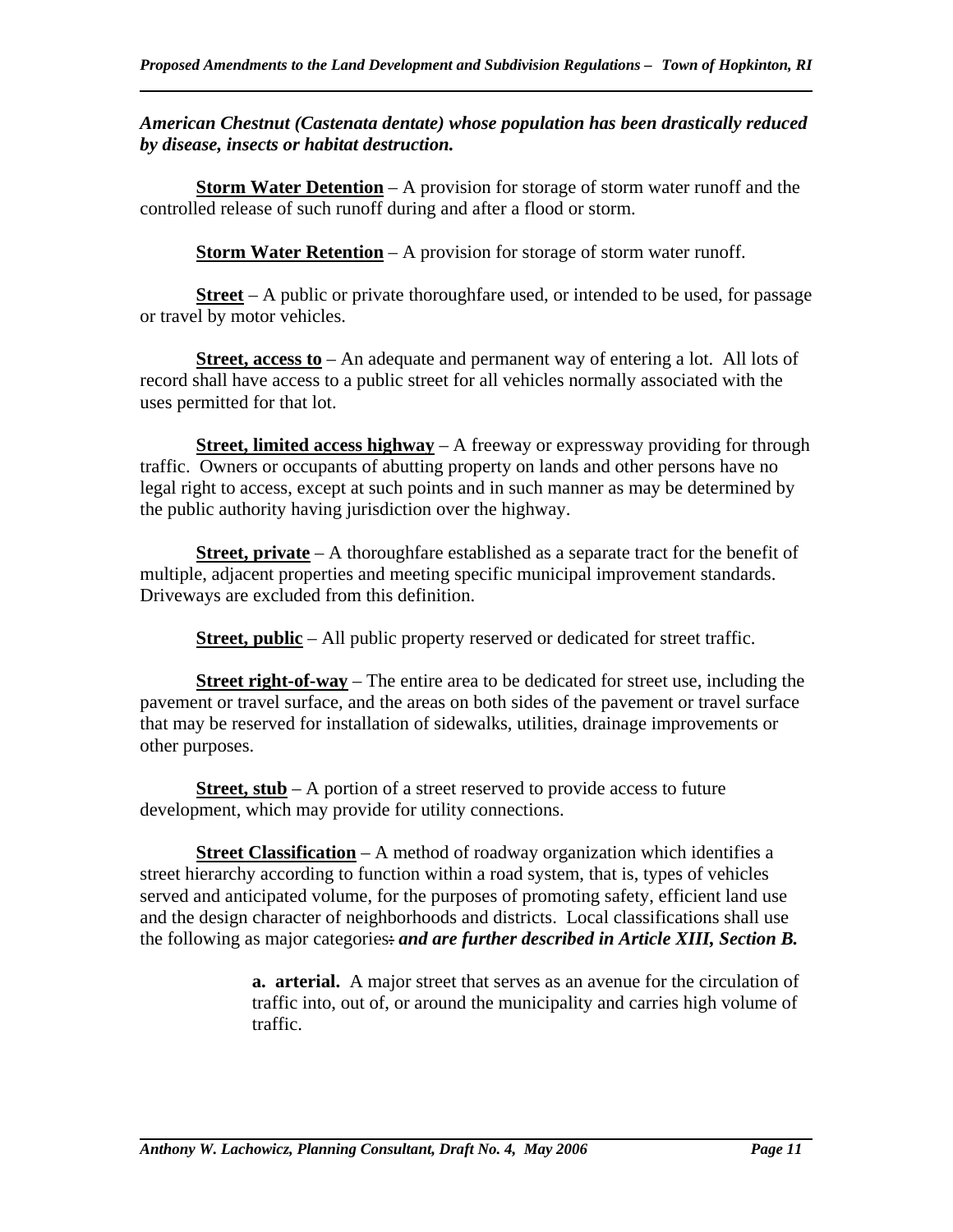**b. collector.** A street whose principal function is to carry traffic between local streets and arterial street but that may also provide direct access to abutting properties.

**c. local.** Streets whose primary function is to provide access to abutting properties.

**Subdivider** – A person who:

a. having an interest in land, causes it, directly or indirectly, to be divided into a subdivision, or who:

b. directly or indirectly, sells, leases or develops or offers to sell, lease or develop, or advertises to sell, lease or develop any interest, lot, parcel, site, unit, or plat in a subdivision, or who:

c. engages directly or through an agent in the business of selling, leasing, developing, or offering for sale, lease, or development a subdivision of any interest, lot, parcel, site, unit or plat in subdivision.

**Subdivision** – The division or re-division of a lot, tract, or parcel of land into two or more lots, tracts or parcels. Any adjustment to existing lot lines of a recorded lot by any means shall be considered a subdivision. All re-subdivision activity shall be considered a subdivision. The division of property for purposes of financing constitutes a subdivision.

**Vested Rights** – The right to initiate or continue the development of an approved project for a specified period of time, under the regulations that were in effect at the time of approval, even if, after the approval, the regulations change prior to completion of the project.

*Viewshed - The primary area which can be viewed from a defined observation point. To determine the extent of the viewshed, important vantage points and significant features should be identified. The area that can be seen from those points should be designated as the viewshed.* 

*Yield Plan – A plan of a conventional (as opposed to a Conservation) subdivision or land development project that depicts the maximum number of single family building lots or dwelling units that could reasonably be built on a parcel of land under current zoning, taking into account physical constraints to development, such as wetlands, steep slopes, or other land unsuitable for development.*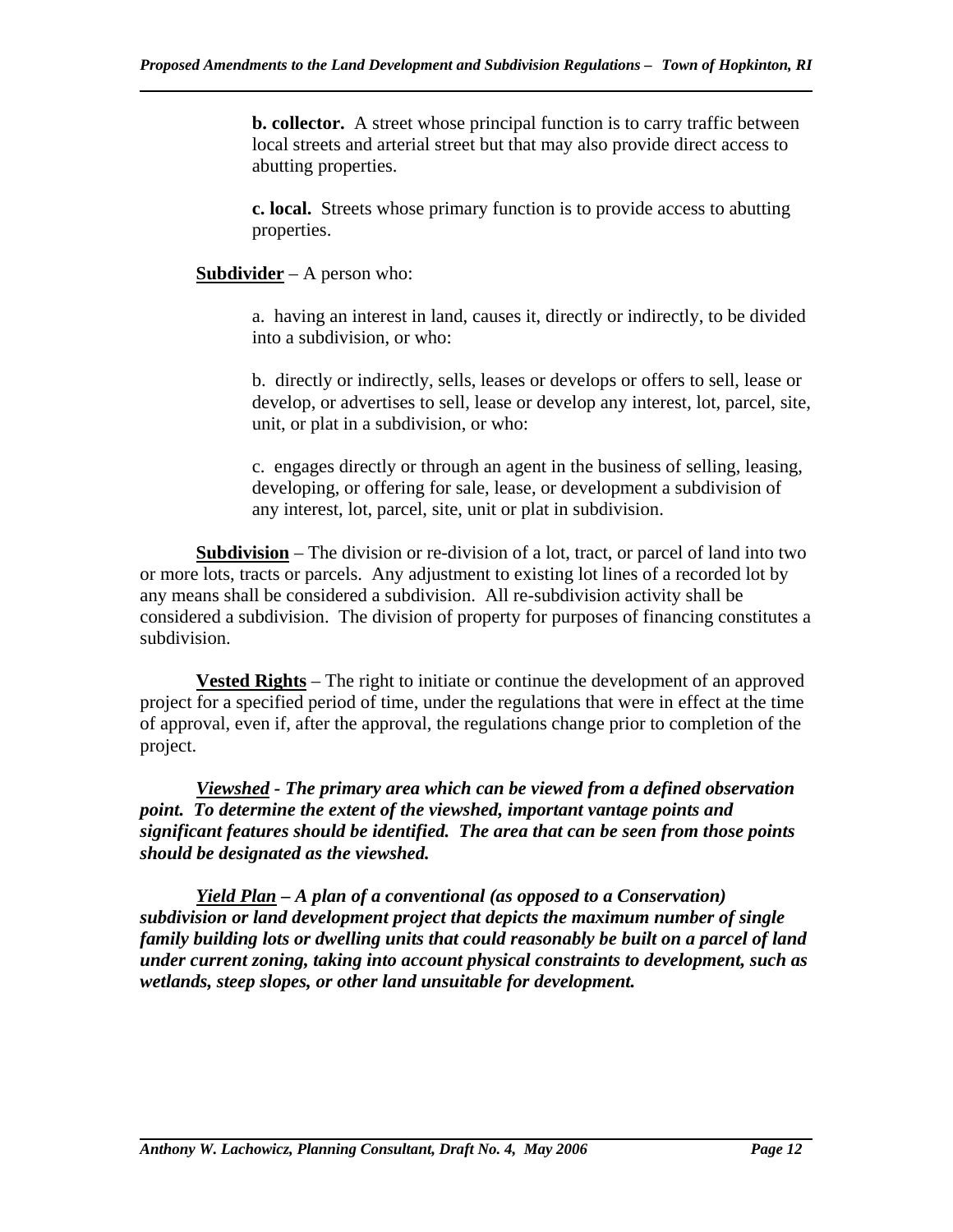# **ARTICLE III – GENERAL REQUIREMENTS**

## **A. General Requirements**

The requirements listed below shall be applicable to all subdivisions submitted for approval, unless otherwise specifically provided. Prior to approval of any subdivision or land development project, (if Planning Board approval is required) the Board shall make positive findings on all of the standards listed below, as part of the proposed project's record. If a negative finding for any of these standards is made, the Planning Board shall have grounds for denial of the project design.

1. Each subdivision shall be consistent with the requirements of the Hopkinton Comprehensive Community Plan and/or shall satisfactorily address the issues where there may be inconsistencies;

a. Alternative Development. Where deemed possible and practical, the Planning Board may require the submission of appropriate plans to demonstrate the feasibility of creating other types of subdivisions. If the Planning board determines that such and alternative development is in the best interest of the town, the applicant may be required to develop the property in an approved alternative fashion. *See Article IV, Section A.2.* 

b. Criteria. The Planning Board may require an approved alternative type of development in instances where the following goals of the Comprehensive Plan will be further realized:

> 1. Land use policies that maintain quality of life and rural character of the town.

2. Encourage development of residential uses, light industry, small business, and public facilities into village areas.

3. Encourage agricultural uses and the preservation of wildlife habitat.

4. Preserve the smaller villages and the surrounding undeveloped areas.

5. Encourage the acquisition adjacent to existing large open space parcels.

6. Promote controlled residential growth that serves the needs of the community while preserving Hopkinton's environmental and historic assets and scenic quality.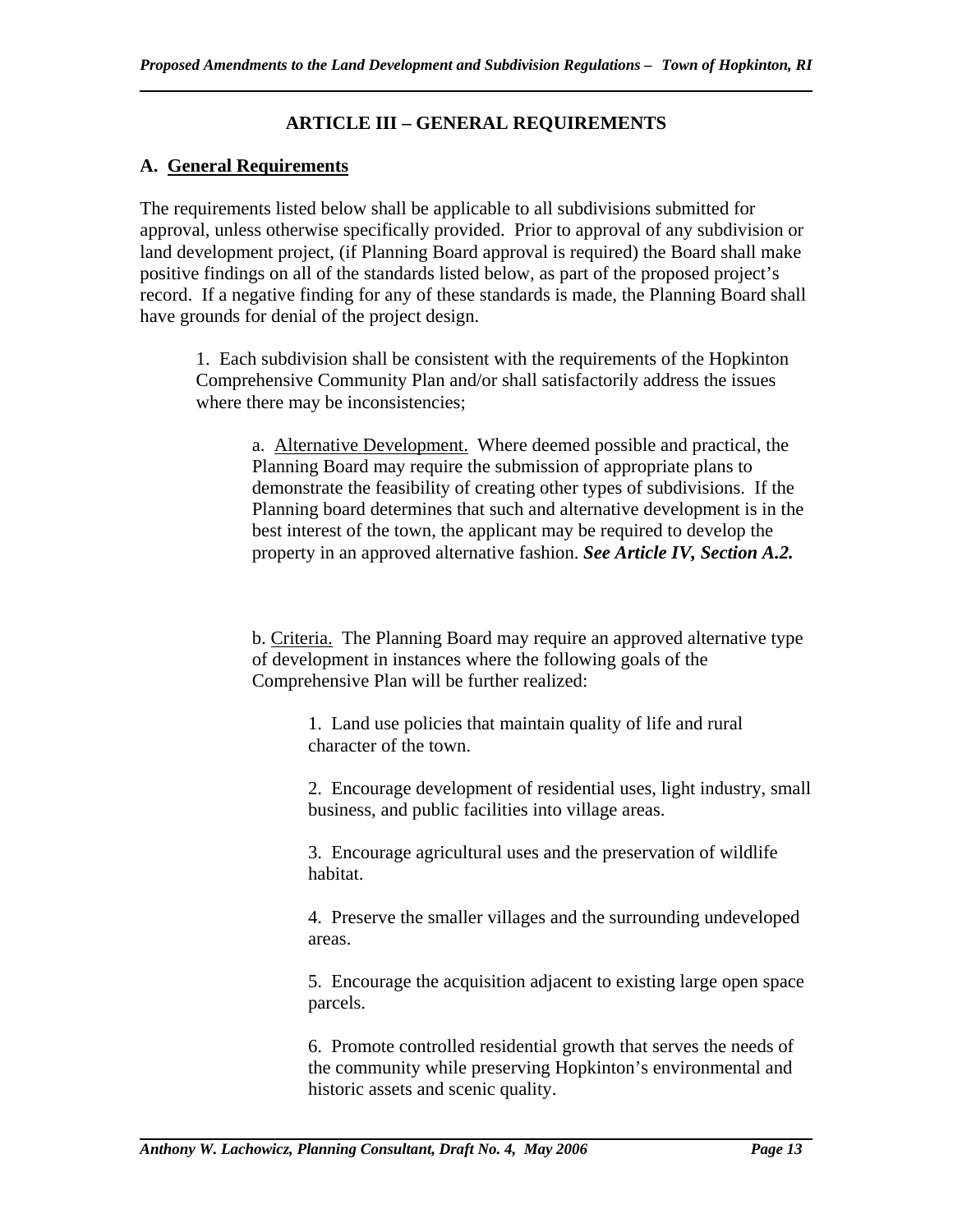2. Each lot in the subdivision shall conform to the standards and provisions of the Hopkinton Zoning Ordinance. Provided, however, that lots not being created for the purpose of the present or future development need not meet the area and other dimensional requirements of Section 6 of Zoning Ordinance provided that:

a. A notation is shown on the recorded plat that the lot being created is not a buildable lot; and,

b. A conversation or preservation easement pursuant to Title 34, Chapter 39 of the Rhode Island General Laws, as amended, is granted to the Town of Hopkinton prohibiting any such present or future development.

3. There will be no significant negative environment*al* impacts from the proposed development as shown on the final plan, with all required conditions for approval;

4. Subdivision, as proposed, will not result in the creation of individual lots with such physical constraints to development that building on those lots according to pertinent regulations and building standards would be impracticable. See definition of "*buildable lot*". Lots with such physical constraints to development may be created only if identified as permanent open space or permanently reserved for a public purpose on the approved, recorded plans;

5. All proposed land developments and all subdivision lots shall have adequate and permanent legal access to a public street. Lot frontage on a public street without physical access shall not be considered compliance with this requirement.

6. Each subdivision shall provide for safe circulation of pedestrian and vehicular traffic, for surface water run-off control, for suitable building sites, and for preservation of natural, historical, or cultural features that contribute to the attractiveness of the community; and,

7. The design and location of streets, building lots, utilities, drainage improvements and other improvements in each subdivision shall minimize flooding and soil erosion.

### *8. The open space within conservation developments meets the standards and requirements of these Regulations with regard to amount, location, use, nature and design.*

# **B. Phasing of Major Land Developments and Major Subdivisions**

1. When a Major Land Development or Major Subdivision is submitted for Master Plan approval as provided in Section C.4.c. of Article V, the Planning Board shall review the adequacy of existing and projected future public improvements, services and facilities which may be impacted by the proposed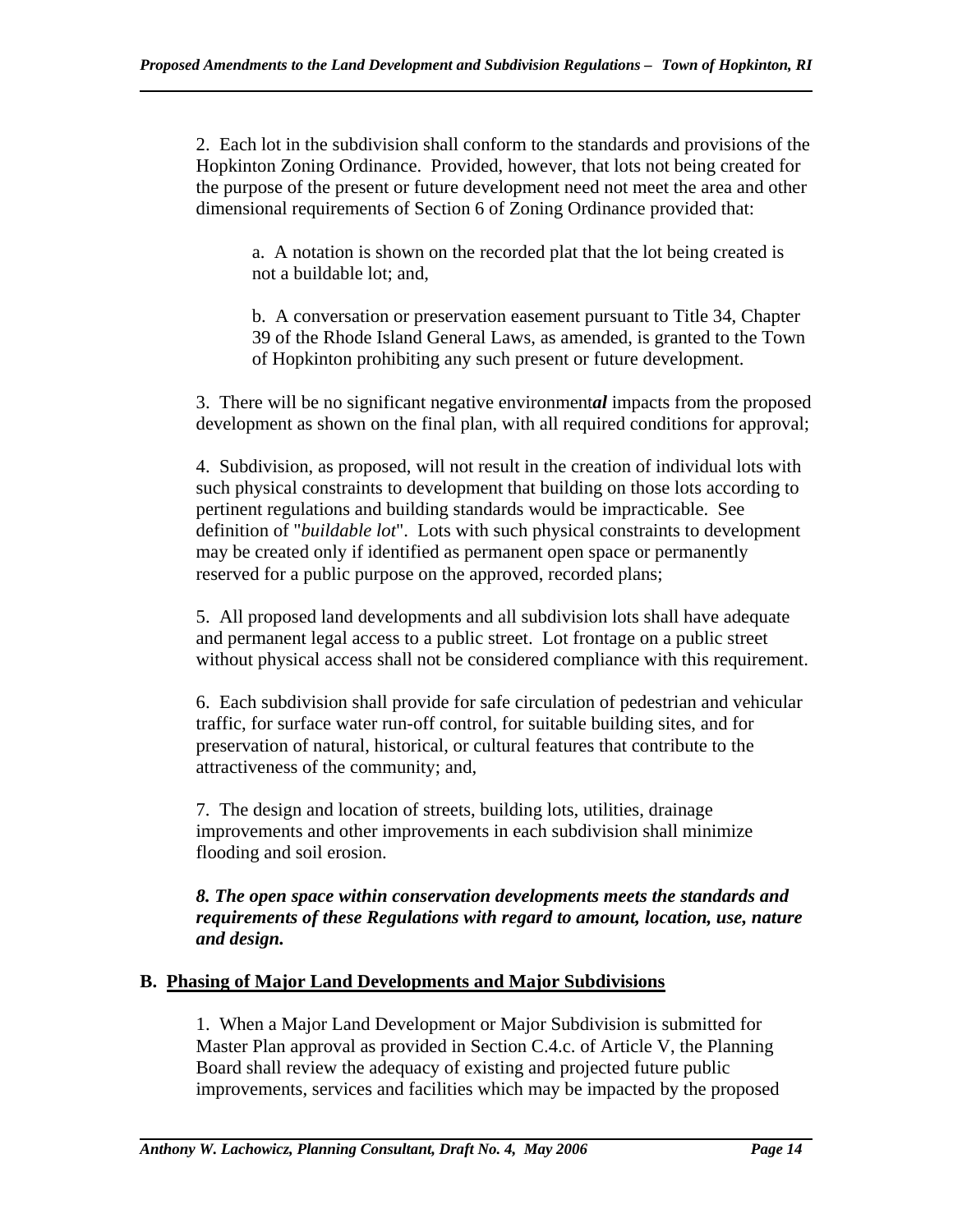development in its entirety. If the Planning Board determines that such improvements, services and facilities, including but not limited to water supply, sewerage, streets and associated drainage facilities, schools, recreational facilities, and fore *fire* and police protection will not be adequate to serve the residents of the subdivision or development at the time of recording of the plat, the Planning Board shall have the authority to establish a rate of development of the entire subdivision by requiring it to be built in phases. The Planning Board may establish a planning rate that recognizes the growth rate contributions of all approved subdivisions in the town when establishing any subdivision's phasing plan.

2. When an application is submitted for Master Plan approval, the applicant shall submit to the applicable municipal, state or private agency as provided in the Master Plan Checklist for Major Land Developments and Major Subdivisions, a copy of the Master Plan narrative report for their review and comment. Each agency so notified by the applicant, proof of which shall be presented to the Administrative Office, shall be requested to provide its comments in writing to the Planning Board. Comments shall be received from each agency prior to the date of the informational meeting. If comments are not received by the Administrative Officer by that date, it shall be assumed that the agency does not wish to comment.

If the public informational meeting on the master plan and the public hearing on the preliminary plan are combined as provided in Article V, Section *C.*4.f., all comments from reviewing agencies shall be received prior to the date of the public hearing.

3. Each department or agency to which such a request for comment is made may deliver to the Administrative Officer in addition to the written correspondence, any supplementary material, which may describe:

- a. An estimate of the impact of the subdivision on the facilities and/or services provided by the department or agency;
- b. Whether existing facilities and/or services are adequate to serve the subdivision's residents;
- c. Whether plans for the necessary improvements to existing facilities and/or services are included in the town's Capital Improvement Program or are otherwise planned; and,
- d. An estimate of how long it would take to provide any necessary improvements to existing facilities and/or services.

4. Based on the responses received from the various departments and agencies, the Planning Board shall establish, at the time of master plan approval, a rate of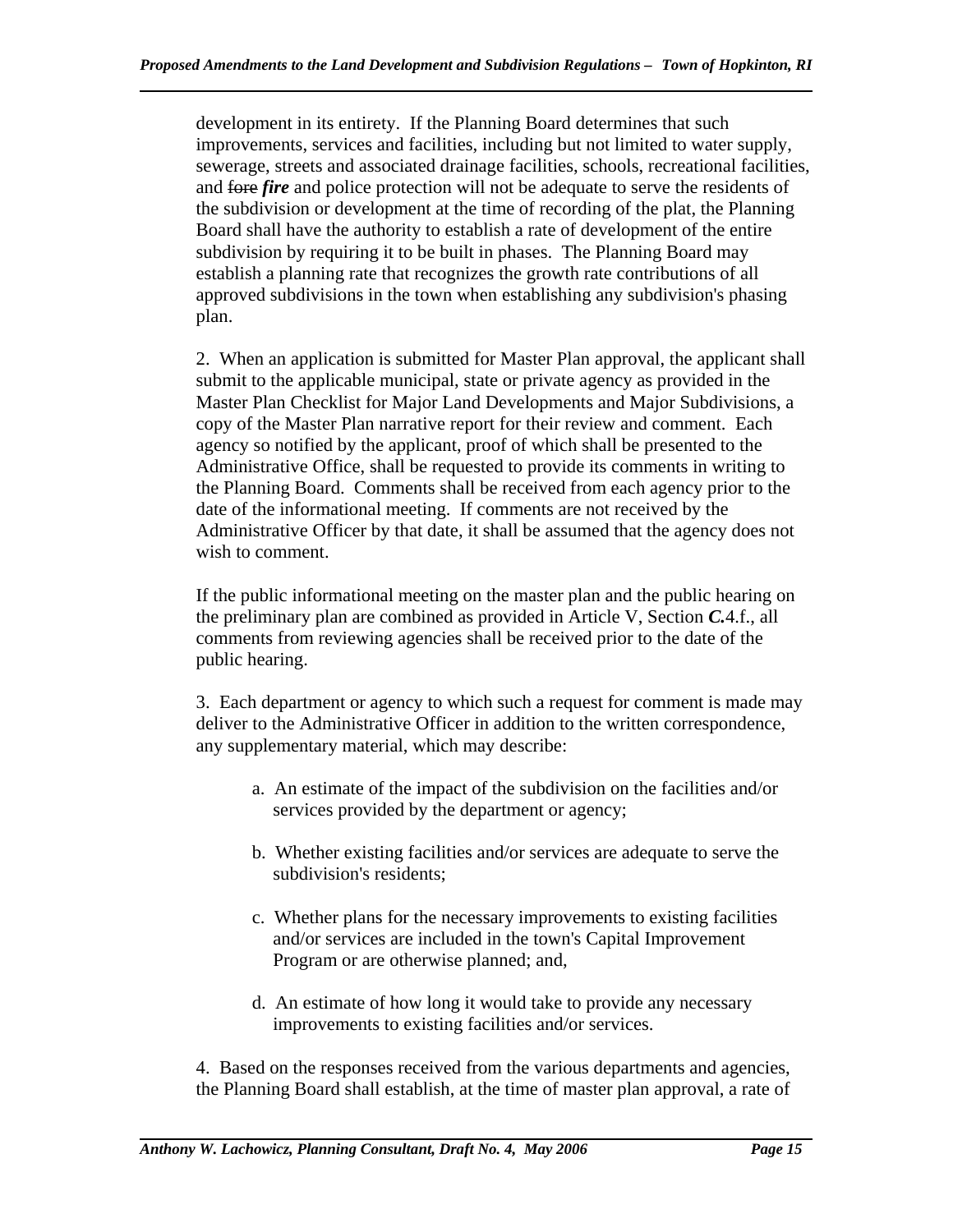development of the entire subdivision or development that will be adequate to serve the residents of the subdivision or development. The Planning Board may require that improvements be installed, or lots sold, in two or more phases.

5. If phasing is required, the Planning Board shall approve the entire master plan first. Thereafter, the applicant shall be required to submit plans for the preliminary and/or final review and/or approval indicating the development of the entire site in two or more phases as required by the Planning Board in Section B.4. of this Article, above. In such review and approval, the Board may, in its discretion, impose conditions for determining the physical limits of phases, for allowing progression to additional phases, for allowing two (2) or more phases to proceed in review or construction simultaneously, for interim public improvements or construction conditions, for changes to master or preliminary plans, and may include other provisions as necessitated by special conditions.

6. The master plan documents may contain information on the physical limits of the phases, the schedule and sequence of public improvement installation, improvement guarantees, and the work and completion schedules for approvals and construction of the phases.

## **C. Land Unsuitable for Development - as defined herein**

*When calculating the Basic Maximum Number of Dwelling Units permitted in any subdivision or land development project (see Article IV, Section A.8), land included in all of the categories listed below shall be considered unsuitable for development and shall be deducted from the minimum building acreage of the parcel. Individual building lots may contain Land Unsuitable for Development, but the area of Land Unsuitable for Development may not be counted toward the minimum required lot area as specified in the Zoning Ordinance.* 

*a. Fresh water wetlands, including that area of perimeter wetland within fifty (50) feet of the edge of any bog, marsh, swamp or pond; as defined by Rhode Island General Laws Section 2-1-20 (1987), as amended.* 

*b. Areas within a High Flood Danger Zone, as defined by Section 33 of the Hopkinton Zoning Ordinance, as amended.* 

*c. Land within any publicly or privately held easement on which above ground utilities, including but not limited to electrical transmission lines >69KV; and below ground utilities, excluding drainage easements, are constructed.* 

*d. Land with slopes in excess of twenty-five percent (25%)* 

### **D. Dedication of Land for Public Purposes**

1. Subdivider Must Provide Open Space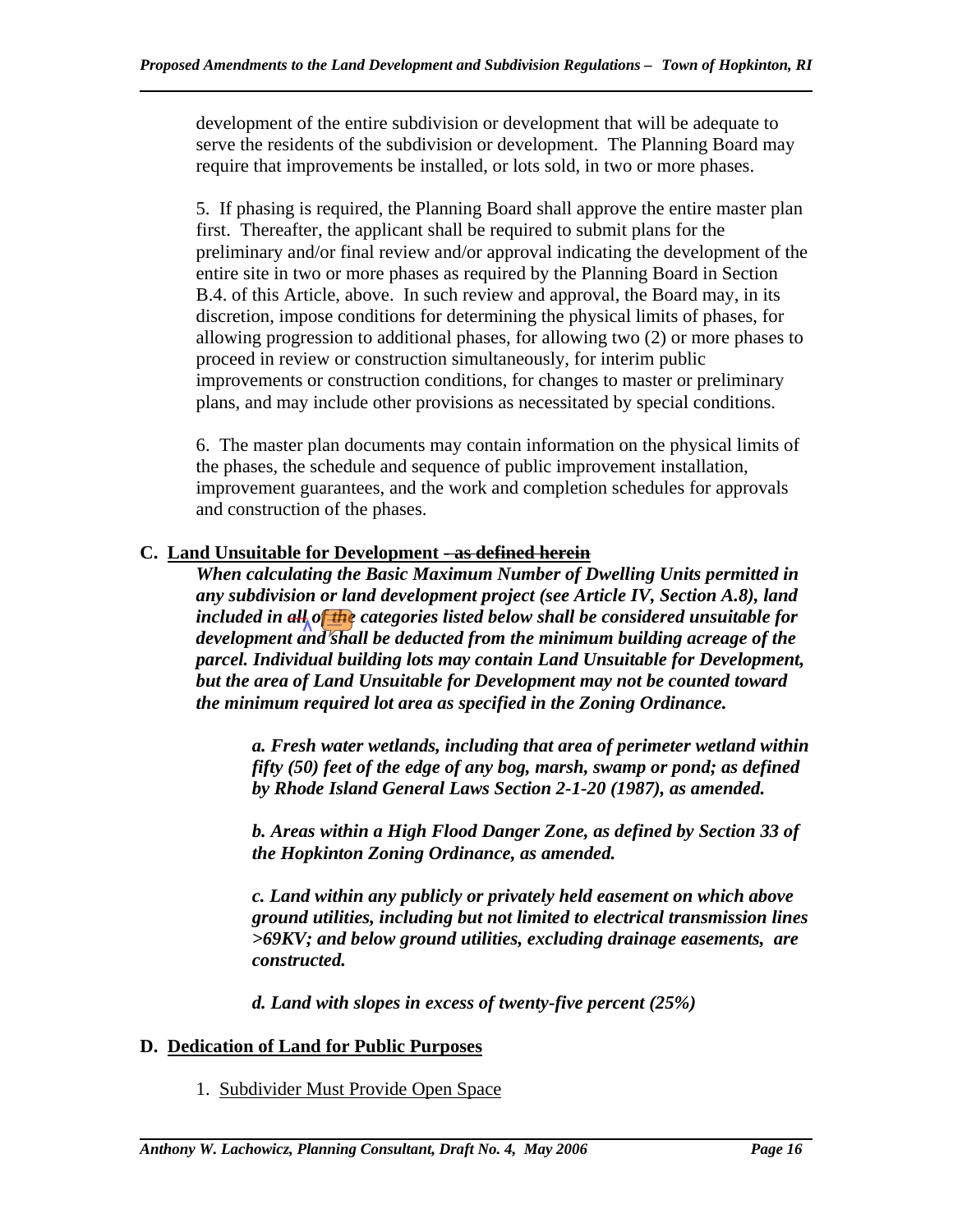The Planning board may require that land developments *development projects* and subdivisions of land to dedicate a portion of the land for the purpose of providing open space, conservation, park and recreational facilities to serve present and future residents of the proposed land development or subdivision. Open space, conservation and recreation lands shall be suitable for use as open space and or park/recreation services considering factors such as size, shape, topography, wetlands, geology, historical or archeological features, access and location. *Land dedicated under the provisions of this Section may be dedicated to the Town or, in the case of a conservation development or residential compound, to an agency or organization as provided in Article IV, Section A.12. The Planning Board shall decide the entity to which land shall be dedicated.* 

## 2. Relationship to Comprehensive Plan

 No dedication of land to the public or payments-in-lieu of such dedications shall be required unless the need for such is documented in the adopted Hopkinton Comprehensive Community Plan, the Hopkinton Recreation, Conservation and Open Space Plan, or the Capital Improvement Program (CIP). The requirement for dedication of land for open space, conservation, park and recreation facilities shall be based upon the policies and standards set forth in the above plans or in the CIP and shall reflect the character defined for the neighborhood or district in which the subdivision is located by the Comprehensive Community Plan. The nature of the land dedication must reflect the character of the land being subdivided and must be suitable for the intended use.

# 3. Amount of Land to be Dedicated

 The minimum amount of land to be dedicated shall be based upon the following formula:

| Amount             | Number             | Persons | Land                    |
|--------------------|--------------------|---------|-------------------------|
| Dedicated Land $=$ | of DU's in the $X$ | per     | Need $(3)$              |
| (Acres)            | Subdivision $(1)$  | DU(2)   | $(0.01 \text{ A}$ cres) |

(1) The maximum number of dwelling units in all phases of the land development project or subdivision

(2) Persons per Dwelling Unit. See subsection 8 below.

(3) Land Need. See subsection 7 below.

# 4. Fee-in-Lieu of Land Dedication

 The Planning Board may require in place of dedication of land a cash contribution or combination of land and cash. The amount of such fee shall be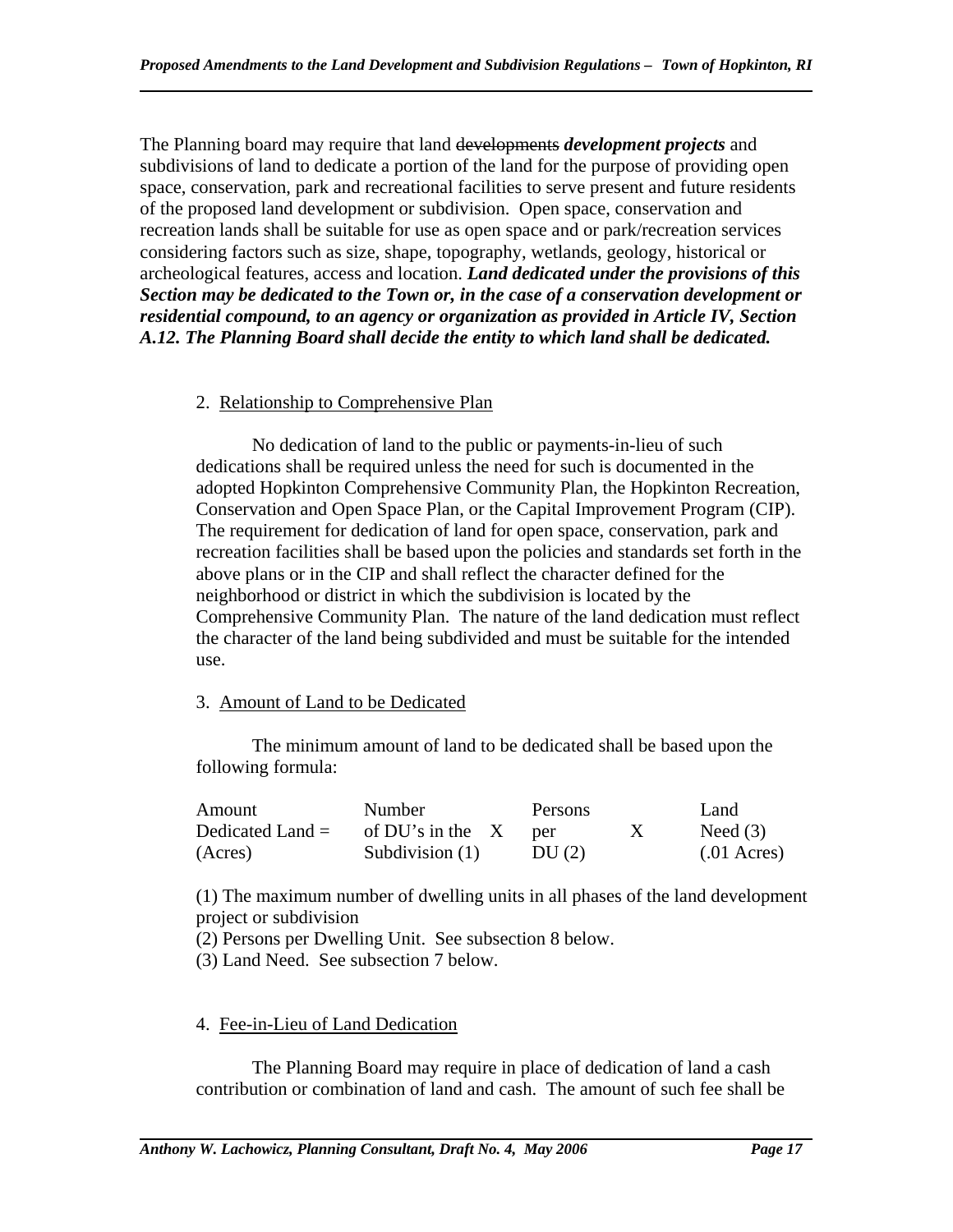based upon fail *fair* market value of the amount of developed land which otherwise be required to be dedicated.

| Fee-in-lieu<br>Of land dedication $=$ | <b>Fair Market</b><br>value per acre of<br>developed land |  | Amount of<br>land to be dedicated |
|---------------------------------------|-----------------------------------------------------------|--|-----------------------------------|
|---------------------------------------|-----------------------------------------------------------|--|-----------------------------------|

### 5. Fair Market Value

 Fair Market Value of the land shall be established by the Town of Hopkinton Tax Assessor, who shall base the valuation assuming approval of the subdivision plat. The Tax Assessor shall review recent sales of comparable vacant land in Hopkinton and near bye towns to establish Fair Market Value of the dedication land. If a subdivider objects to such amount of valuation, he/she may obtain an appraisal of the property by a qualified real estate appraiser which appraisal may be acceptable to the Planning Board and the Hopkinton Tax Assessor if found to be reasonable.

## 6. Ownership of Land

Land dedications required by this Section may be made by transfer of fee simple ownership to any of the following, as determined by the Planning Board.

a. The Town of Hopkinton

b. A private Homeowner's Association

c. A private non-profit conservation or recreation group

*Land dedicated under the provisions of this Section may, subject to the approval of the Planning Board, be dedicated by transfer of fee simple ownership to the Town or, in the case of a conservation development, to an agency or organization as provided in Section IV.A.12.d.* 

# 7. Land Need

The Actual need for open space, conservation and open space lands as expressed in acres per 1,000 population in the Plan for Recreation, Conservation & Open Space. The 1994 Town-wide need averages 10 acres per 1,000 *population* or .01 acres per person.

# 8. Persons pr *per* Dwelling Unit

The applicant may provide an estimate of the projected number of persons per dwelling unit (D.U.) in the proposed land development project or subdivision and shall state the basis for such an estimate. The Planning Board shall review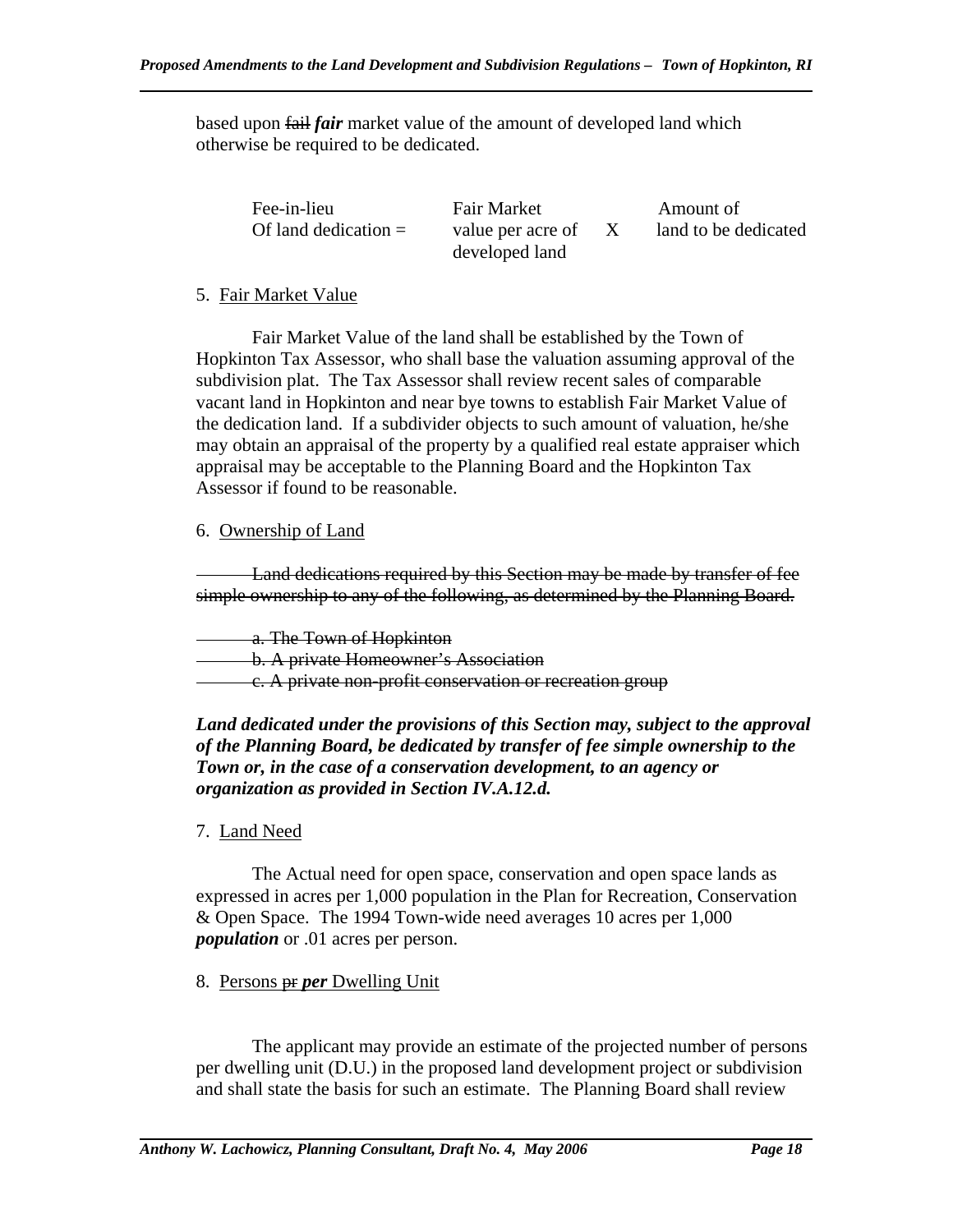and approve of such estimate. Otherwise, the figure 2.85 *2.64* persons per household from the 1990 *2000* census shall be used.

#### **E. Impact Statement**

 1. The Planning Board shall have the authority to require the applicant to prepare an Impact Statement (IS) to assess the potential short and long term affects of the proposed subdivision or land development project. An Impact Statement shall be required if the Board finds that there is reasonable expectation that the proposed subdivision or land development project will have significant negative environmental impact on natural and/or manmade systems located on the property that is the subject of the application; or upon nearby properties; upon natural systems; or upon nearby manmade resources; *or upon municipal services and/or facilities.* 

 2. The Board shall make findings of fact in writing and shall identify the environmental resources and manmade resources it finds to be potentially threatened. The Board's findings shall be made part of the record of the application.

 3. An IS required under this Section shall include research and documentation describing and assessing short and long term environmental *and/or other* impacts which may include but *are* not limited to impacts upon *the following*:

| freshwater wetlands                        | traffic/roads         |
|--------------------------------------------|-----------------------|
| natural heritage sites                     | soils                 |
| noise and air quality                      | <del>vegetation</del> |
| solid waste generation                     | wildlife              |
| historic/archaeological areas -groundwater |                       |
| schools                                    |                       |
| police/fire/lighting                       |                       |

| <b>Environmental Impacts</b>                                  | <b>Other Impacts</b>               |                                                   |
|---------------------------------------------------------------|------------------------------------|---------------------------------------------------|
| groundwater - available<br>$\bullet$<br>water supply quantity | native / invasive<br>species       | taxes                                             |
| groundwater - available<br>$\bullet$<br>water supply quality  | landscaping                        | historical / archaeological<br>$\bullet$          |
| groundwater recharge                                          | <i>wildlife presence</i>           | <i>police, fire or public safety</i><br>$\bullet$ |
| groundwater pollution                                         | wildlife corridors<br>/ migration  | emergency or EMS<br>$\bullet$                     |
| <b>ISDS</b>                                                   | <i>interconnected</i><br>greenways | public works                                      |
| <i>innovative / advanced</i><br>treatment                     | noise                              | schools<br>$\bullet$                              |
| fertilizer, other non-point<br>$\bullet$<br>source pollution  | air quality                        | recreation<br>$\bullet$                           |
| impervious surface                                            | vegetation                         | traffic / roads<br>٠                              |
| soil erosion control                                          | pre-existing<br>environmental      | <i>public transportation</i>                      |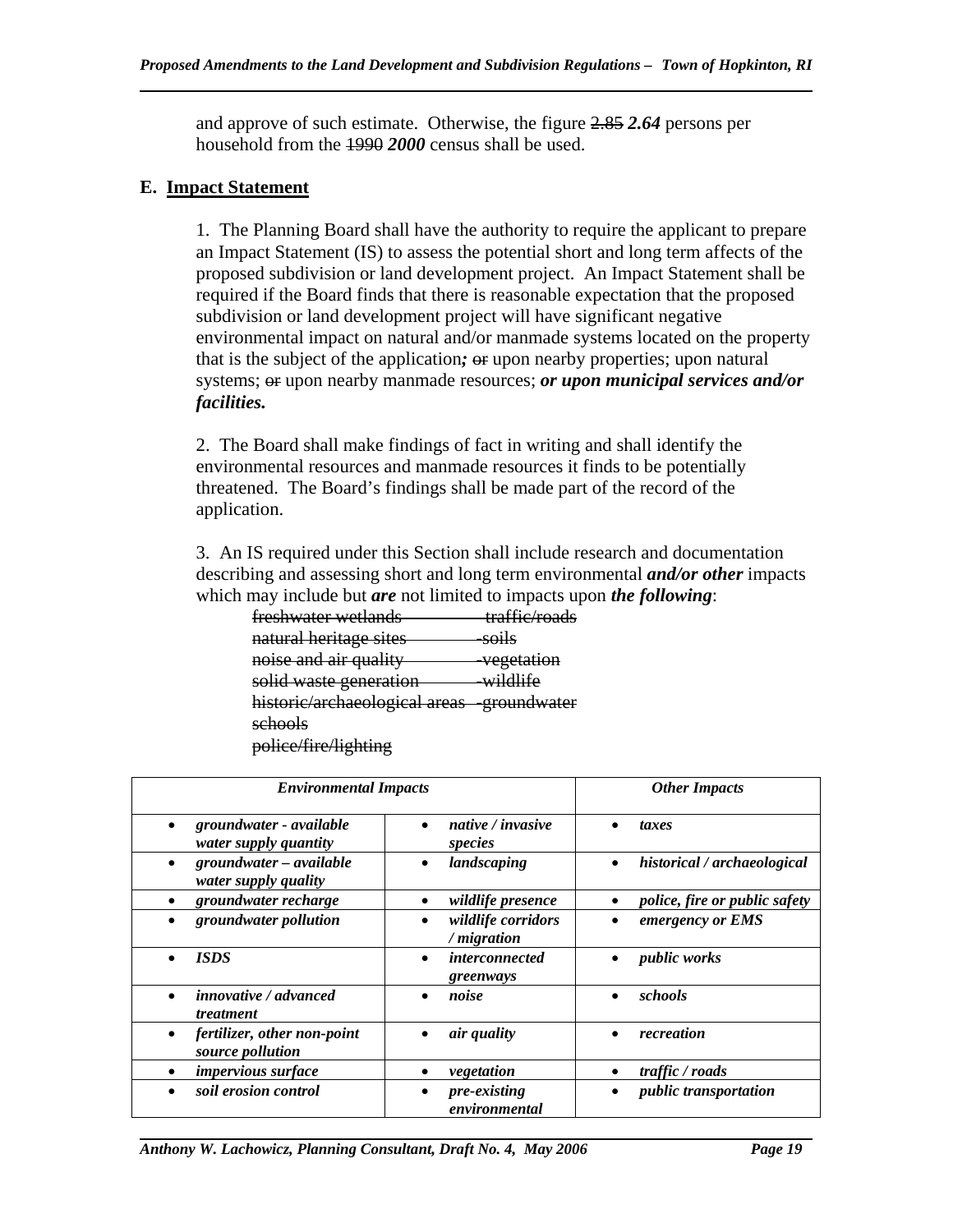|                                                             | <i>threats</i>                                        |                                     |
|-------------------------------------------------------------|-------------------------------------------------------|-------------------------------------|
| stormwater control<br>$\bullet$                             | soils<br>$\bullet$                                    | utilities<br>$\bullet$              |
| stormwater pollution<br>$\bullet$<br>control                | construction<br>$\bullet$<br>activity                 | solid waste generation<br>$\bullet$ |
| stormwater thermal<br>$\bullet$<br><i>pollution control</i> | scenic / visual<br>$\bullet$<br>landscape             |                                     |
| freshwater wetlands<br>$\bullet$<br>function                | traffic                                               |                                     |
| vernal pools, micro-habitats<br>$\bullet$                   | off-road<br>$\bullet$<br><i>motorized</i><br>vehicles |                                     |
| natural heritage sites<br>$\bullet$                         | <i>outdoor lighting</i><br>٠                          |                                     |
| rare / exemplary species                                    | natural heritage<br>sites                             |                                     |

 4. If an IS is required, the applicant shall be so informed at the preliminary meeting for a minor subdivision, or the Master Plan stage for a major subdivision and shall be advised at that meeting as to the specific information that the IS must contain.

 5. For any subdivision or land development project for which an IS is required, the Board shall have the authority to impose conditions on approval that, based on the findings and analysis of the IS, are reasonably necessary to minimize adverse impacts that the development may have on the natural or manmade environment*, or upon municipal services and/or facilities.*

 6. All Impact Statements shall be referred to the Conservation Commission for their review and comment.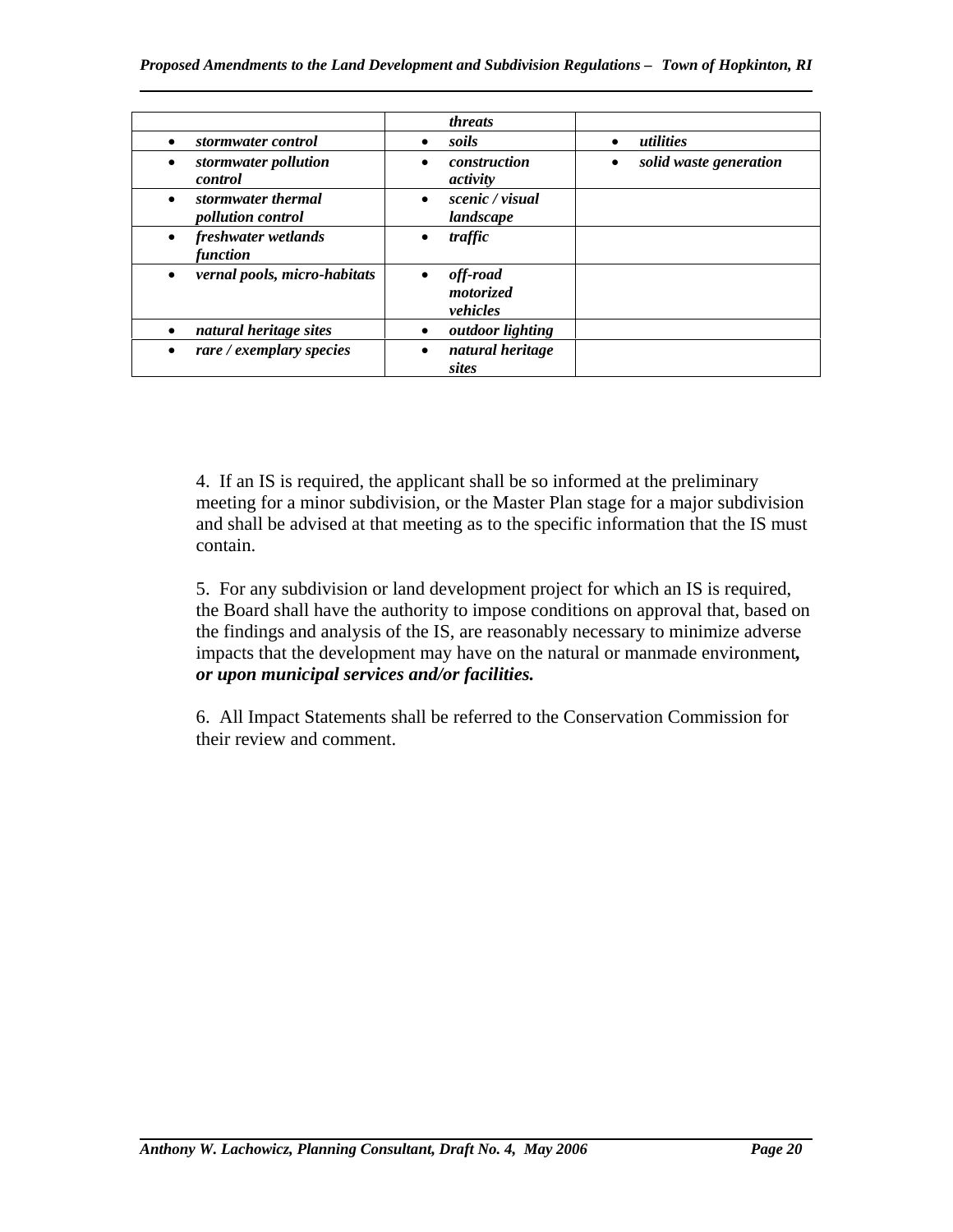### **ARTICLE IV – SPECIAL REQUIREMENTS**

**NOTE: The existing provisions of IV.A. Residential Cluster Developments is deleted in its entirety and replaced with the following:** 

#### *A. CONSERVATION DEVELOPMENT*

#### *1. Definition and Purpose*

*A Conservation Development is a type of land development project which utilizes prescribed site planning techniques to conserve open land, protect site features and provide flexibility in the siting of structures, services and infrastructure. In a conservation development, a percentage of the buildable land is set aside as open space in conformance with the Comprehensive Plan; buildings and developed areas are concentrated in specific areas on the site; and development plans are reviewed in accordance with procedures set forth within the Land Development and Subdivision Regulations. Under conservation development, there is no increase in the number of lots or dwelling units that would be permitted under conventional subdivision or development except where ordinance provisions include incentive bonuses for certain types or conditions of development.* 

*Pursuant to and consistent with Section* \_\_\_\_\_\_\_\_\_ of the (Zoning Ordinance, Town *Code?), the purposes of this section, Conservation Development, are:* 

- *a. To conserve open land, including those areas containing unique and sensitive natural features such as woodlands, steep slopes, streams, floodplains, wetlands, aquifers and their recharge areas, and agricultural lands, by setting them aside from development;*
- *b. To preserve historical and archaeological resources;*
- *c. To provide greater design flexibility and efficiency in the siting of services and infrastructure, including sewage disposal systems and wells, and to reduce length of roads, utility runs, and the amount of paving required for residential development;*
- *d. To provide for a diversity of lot sizes, building densities, and housing choices to accommodate a variety of age and income groups, and residential preferences, so that the population diversity of the community may be maintained;*
- *e. To implement adopted municipal policies to conserve a variety of irreplaceable and environmentally important resources as set forth in the Comprehensive Plan,*
- *f. To provide reasonable incentives for the creation of a greenway system within the Town;*
- *g. To implement adopted land use, transportation and community service policies, as set forth in the Comprehensive Plan,*
- *h. To protect areas of the Town with productive agricultural soils to encourage continued or future agricultural use by conserving blocks of land large enough to allow for efficient farm operations;*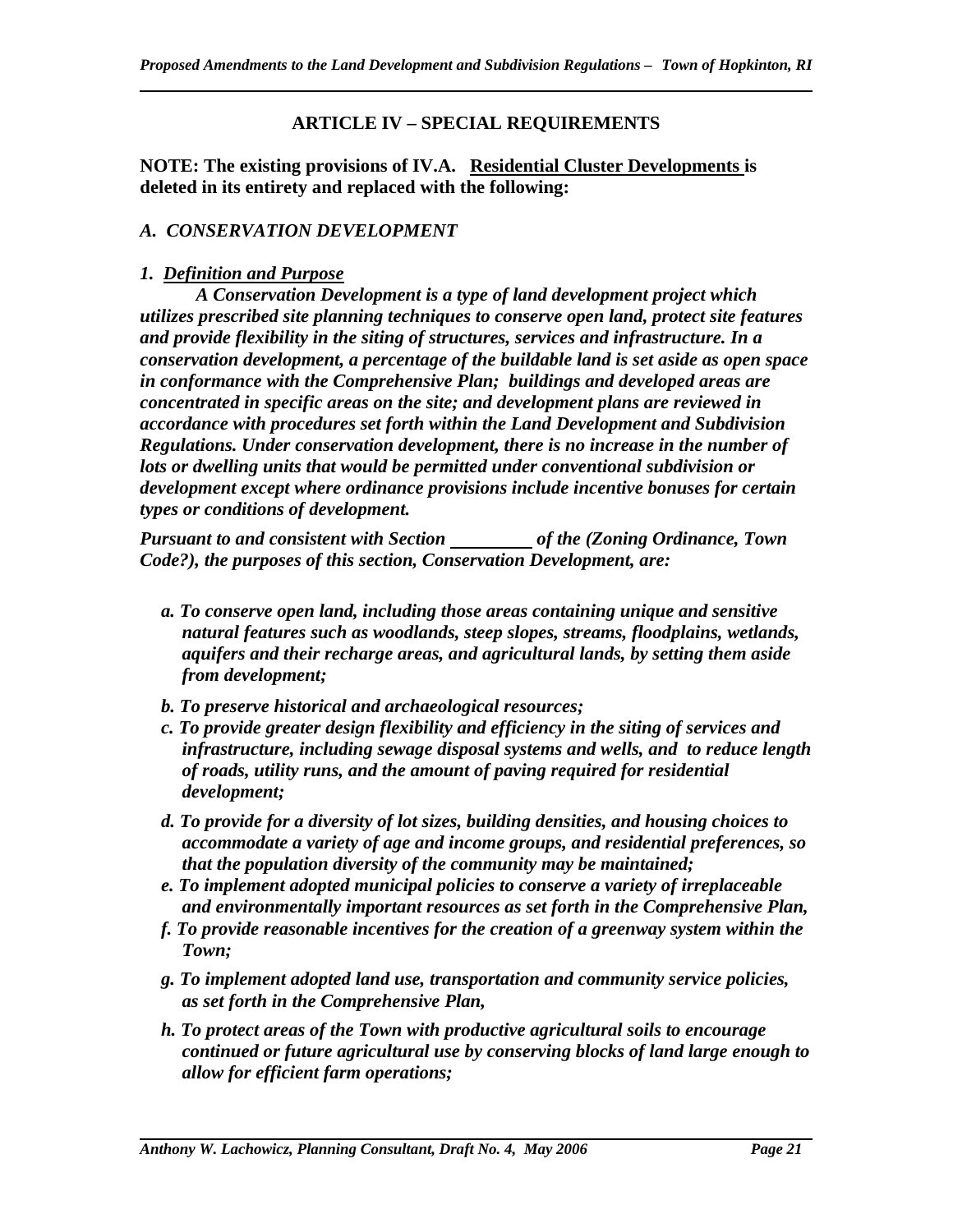- *i. To create neighborhoods with direct visual and/or physical access to open land, with amenities in the form of neighborhood open space, and with a strong neighborhood identity;*
- *j. To provide for the maintenance of open land set aside for active or passive recreational use, stormwater drainage or conservation lands;*
- *k. To conserve and create scenic views and preserve the rural character of the Town;*
- *l. To provide a buffer between new development and existing streets, neighborhoods, active farmland and adjacent park or conservation land.*
- *2. Applicability*

- *a. In accordance with the standards set forth in this Section IV. A, the Planning Board may require all major or minor subdivisions or land development projects to be developed as a Conservation Development, whether a subdivision or not, except as provided in subsection A.2.b and c. of this Article, below.*
- *b. Administrative subdivisions and subdivisions that create lots which are not for the purpose of present or future development shall not be required to be developed as a Conservation Development.*
- *c. The Planning Board may require or allow Conservation Developments only in the following zoning districts: R1 and RFR-80.*

*d. If an applicant requests approval of a conventional subdivision or a residential compound, the Planning Board shall first require the applicant to submit a plan(s) of a conservation development for the property proposed for development, following the requirements and procedures for conservation developments provided in this section. As a comparison, the applicant shall also submit plan(s) for the alternative type of development requested. If the Board finds that the alternative form of development meets the general purposes and required standards for subdivisions and land development projects set forth in Article III, Section A, and after consideration of the purposes of conservation developments set forth in Article IV, Section A.1., herein, the Board may permit the application to be reviewed in a form other than conservation development. The Board shall make this determination no later than the master plan stage of review for major subdivisions and major land development projects, or no later than the preliminary stage of review for minor subdivisions and minor land development projects.* 

*3. Procedures*

*Applications for Conservation Development approval shall be made in accordance with the procedures for approval of a major or minor subdivision or land development project based on the number of lots or dwellings in the development as provided in Article V. of these Regulations.* 

# *4. Design Process*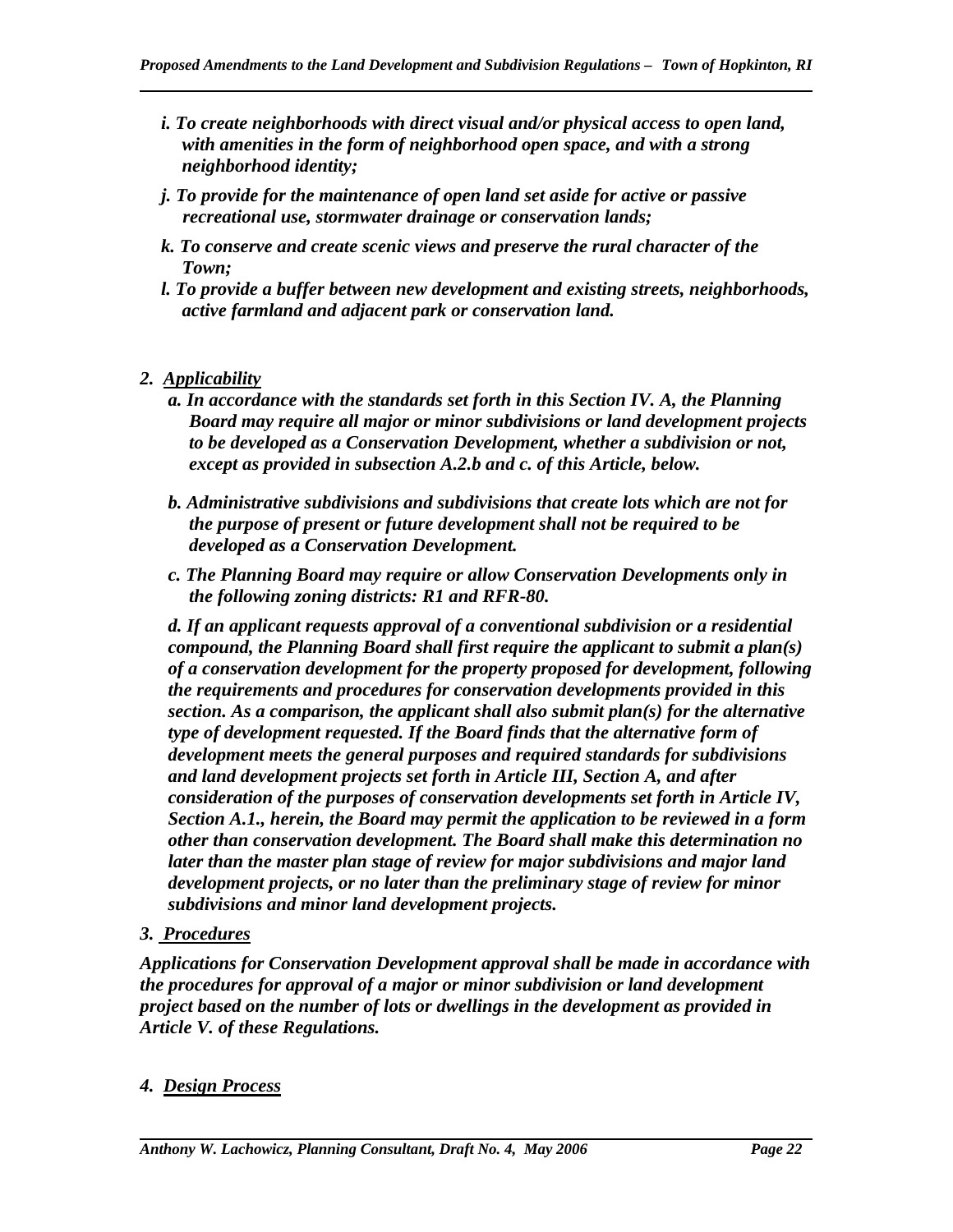*The design of a Conservation Development shall follow the design process specified in the following steps. For guidance in preparing plans for proposed conservation developments, applicants are encouraged to follow the design and review process described in The Rhode Island Conservation Development Manual, RI Department of Environmental Management, June, 2003 and subsequent amendments thereto, which are attached hereto as an Addendum.* 

*When the Master Plan is submitted for major land development projects or subdivisions, or preliminary plans for minor land development projects or subdivisions, applicants shall demonstrate to the Planning Board that this design process was considered in determining the layout of proposed streets, building locations, and open space.* 

#### *Step 1 - Analyze the Site*

*The first step is to inventory existing site features, taking care to identify sensitive and noteworthy natural, scenic and cultural resources on the site, and to determine the connection of these important features to each other and strategies for protection. For pre-application meetings, the applicant shall submit the information required by the Pre-Application Checklist. For master plan meetings, this information shall be submitted in the form of an Existing Resources and Site Analysis Map, as specified in Section IV.A.17, herein.* 

#### *Step 2 - Evaluate Site Context*

*The second step is to evaluate the site in its larger context by identifying physical (e.g., stream corridors, wetlands), transportation (e.g., street and pedestrian trail networks), and cultural (e.g., open spaces, recreational opportunities) connections to surrounding land uses and activities. This information shall be submitted in the form of a Site Context Map, as specified in Section IV.A.6, herein.* 

### *Step 3 - Designate Potential Conservation Areas*

*The third step is to identify the areas on the site to be preserved on the site as open space. The open space may include portions of the site that are unsuitable for development or which constitute the most sensitive and noteworthy resources of the site. Where appropriate, areas that serve to extend neighborhood open space networks to/from surrounding property shall be identified. The designation of open space shall reflect consistency with the Hopkinton Comprehensive Plan.* 

*Step 4 - Determine Maximum Number of Units* 

*At the pre-application stage, the applicant and Planning Board shall agree upon an initial number of dwelling units that will be permitted in the conservation development or subdivision, using the Yield Plan approach as described in Section IV.A.8. The number of units may be changed by the Planning Board during subsequent stages of review, as more information is provided, until the final Basic Maximum Number of Dwelling Units is determined.* 

*Step 5 - Locate Development Areas and Explore Conceptual Alternatives* 

*As part of the Pre-Application submission, the applicant shall show alternative proposed development layouts in the form of a Sketch Plan(s), or Sketch Plan Overlay*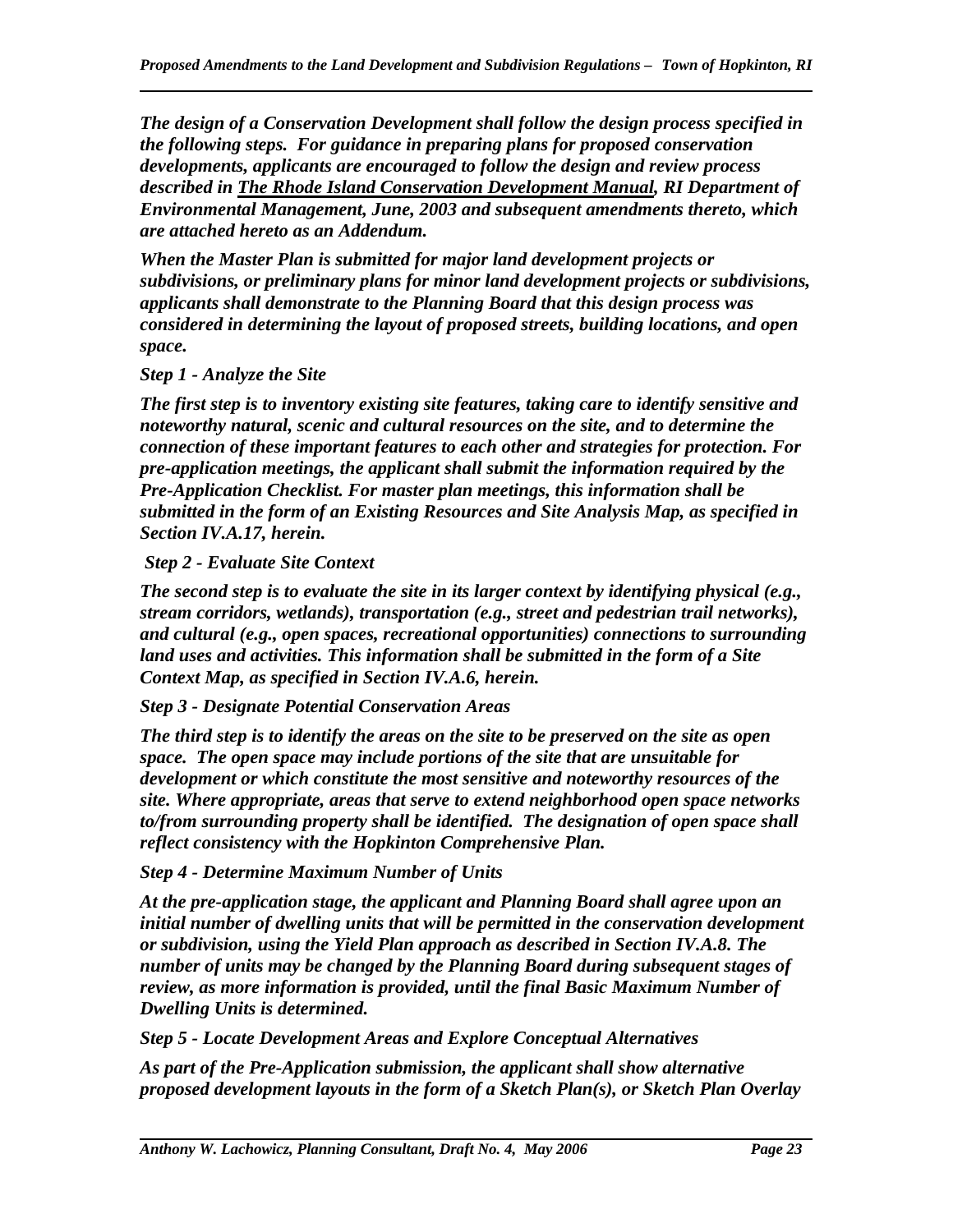*Sheet(s), as described in Section IV.A.5. A minimum of three (3) conceptual alternative plans shall be shown, which shall be substantially different from one another. The Planning Board shall review how each alternative impacts the viability of the development plan, versus the benefits to the Town of one or another approach. This sketch plan shall be further refined for re-submission and discussion between the Board and applicant during subsequent stages of review, as an overlay to the Existing Resources and Site Analysis Map (Section IV.A.17).* 

*Step 6 - Locate the House Sites* 

*The sixth step is to locate building sites, using the proposed open space as a base map as well as other relevant data on the Existing Resources and Site Analysis Map. The design shall take into account the potential negative impacts of residential development on nearby conservation areas as well as the potential positive benefits of such locations to provide attractive views and visual settings for residences, with emphasis on consistency with Hopkinton's rural character.* 

*Step 7 - Lay Out Streets, Trails and Other Infrastructure* 

*Upon designation of the building sites, a street plan shall be designed to provide vehicular access to each building, complying with the standards of Article XIII herein and bearing a logical relationship to topographic conditions. Detailed information regarding stormwater drainage, water supply and sewage disposal, trails, sidewalks and other infrastructure are also provided during this step.* 

*Step 8 – Design and Program Open Space* 

*Details regarding the use, design, ownership and management of proposed open spaces shall be developed during the review process. Starting with conceptual proposals at the early stages of review, the function of open space areas shall be developed and refined. Based on review by the Planning Board and other reviewers, these concepts shall be clarified during the review process to establish as clear an approach to the use and maintenance of open space as it does for development areas.* 

*Step 9 - Draw in the Lot Lines* 

*Upon completion of the preceding 8 steps, the next step is to draw in the lot lines to delineate the boundaries of individual residential lots (if applicable).* 

*Step 10 - Establish Ownership and Management of Open Space and Other Community Elements* 

*At the time of preliminary review for major land development projects or major subdivisions, or at the time of final review for minor land development projects or minor subdivisions, a more detailed open space use and management plan as described in Section IV.A.12.g shall be submitted.* 

### *5. Sketch Plan Overlay Sheet*

*The design process described above shall be documented by the applicant and presented to the Planning Board. To expedite this process, a conceptual sketch plan(s) for development shall be presented as overlay sheets to be superimposed on top of more detailed site surveys and environmental data (at the same scale).*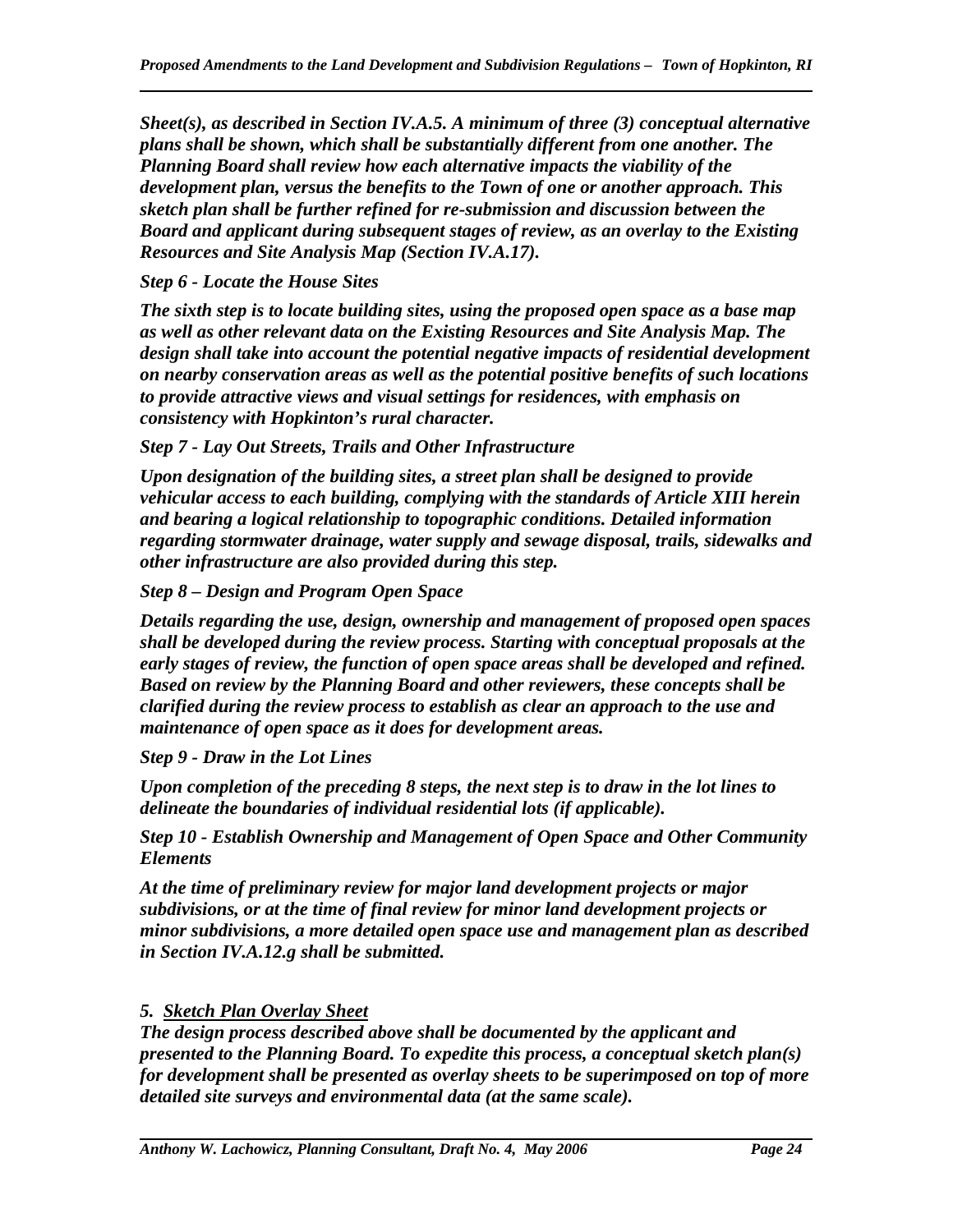*At the pre-application stage of review, the initial sketch plan may be presented as an overlay to survey plans, topographic maps or aerial photographs of the parcel(s) proposed for development. As an alternative, if detailed site information and surveys are not available, a separate diagrammatic sketch plan may be presented.* 

*At the preliminary stage of review for minor land development projects and subdivisions, and at the master plan stage of review for major land development projects and subdivisions, the sketch plan of development shall be presented as an overlay to the Existing Resources and Site Analysis Map.* 

# *6. Site Context Map*

*A map showing the location of the proposed development within its neighborhood context shall be submitted. The Site Context Map, which may be superimposed on an aerial photograph, shall be drawn to a scale of 1"= 400' or as necessary to show the area within one-half mile of the subdivision parcel. It shall show the locations of all streets, existing lot lines, and zoning district boundaries. Existing developed areas, open spaces, conservation areas, parks, wetlands, rivers and streams, agricultural areas, Rhode Island Natural Heritage Areas, flood plains or flood hazard areas, and significant public facilities shall be indicated on this Map. Topography at 10-foot contour intervals (from USGS maps) shall be shown.* 

*A separate soils map of the surrounding area shall be prepared. If present, agricultural land (see definition in Article II) and any very poorly drained soils shall also be shown on the Site Context Map.* 

# *7. Lot Dimensional Requirements*

*Applicants are encouraged to modify lot area, shape, and other dimensional characteristics within a Conservation Development. A Conservation Development may be developed with dwelling units on separate lots, a single lot, or a combination thereof. Where dwellings are proposed to be located on individual lots, the following minimum dimensional regulations shall be applicable to dwellings within a Conservation Development.* 

| Use              | <b>Minimum</b><br>Lot Area<br>(sq. ft.) | <b>Minimum</b><br>Lot<br>Frontage<br>and Width<br>(f <sub>t</sub> )<br>(see Note) | <b>Minimum</b><br><b>Front Yard</b><br>Depth<br>(ft.) | <b>Minimum</b><br><b>Rear Yard</b><br>Depth<br>(f <sub>t</sub> ) | <b>Minimum</b><br>Side Yard<br>Depth<br>(each side)<br>(f <sub>t</sub> ) | <b>Maximum</b><br>Percentage<br>of Lot<br>Covered by<br><b>Impervious</b><br><b>Surfaces</b> |
|------------------|-----------------------------------------|-----------------------------------------------------------------------------------|-------------------------------------------------------|------------------------------------------------------------------|--------------------------------------------------------------------------|----------------------------------------------------------------------------------------------|
| <b>Single</b>    | 30,000 <sup>1</sup>                     | 125                                                                               | 30                                                    | 40                                                               | 10                                                                       | 15%                                                                                          |
| <b>Household</b> | $20,000^2$                              | <i>100</i>                                                                        | 30                                                    | 30                                                               | <i>10</i>                                                                | <b>20%</b>                                                                                   |
| Dwelling         | $15,000^3$                              | 90                                                                                | 30                                                    | 30                                                               | 10                                                                       | 25%                                                                                          |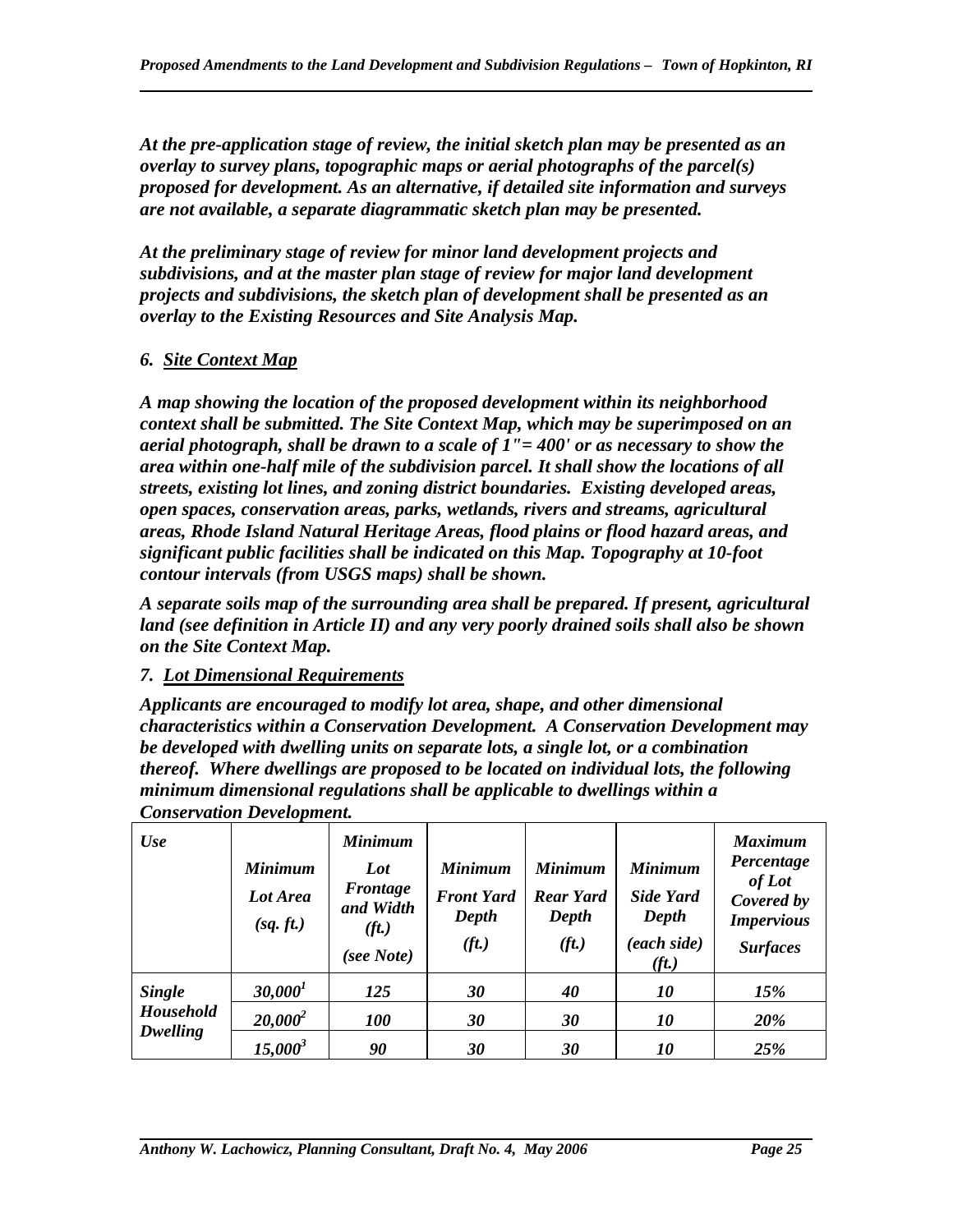|                                  | 40,000 <sup>1</sup> | 150        | 40 | 40 | 20   | 15% |
|----------------------------------|---------------------|------------|----|----|------|-----|
| Two<br>Household<br>Dwelling     | $30,000^2$          | 125        | 40 | 40 | 20   | 20% |
|                                  | $20,000^3$          | <b>100</b> | 40 | 40 | 20   | 25% |
|                                  | 80,000 <sup>1</sup> | 200        | 40 | 40 | 30   | 10% |
| $3 - 4$<br>Household<br>Dwelling | $60,000^2$          | 175        | 40 | 40 | 27.5 | 15% |
|                                  | $40,000^3$          | 150        | 40 | 40 | 25   | 20% |

*Notes:* 

- *1. Both ISDS and well on lot*
- *2. Either ISDS or well off lot; or ISDS and public water*
- *3. Both ISDS and well off lot. May include common sewage disposal system and community well.*

*The Planning Board may authorize, through a request for waiver, modifications to the above lot frontage and width as provided in Section 6.1 of the Zoning Ordinance.* 

# *8. Basic Maximum Number of Dwelling Units*

*The Basic Maximum Number of dwelling units allowed on a parcel of land proposed for development as a Conservation Development is defined as the maximum number of dwellings that could reasonably be expected to be developed as a conventional subdivision upon that parcel under a Yield Plan as defined herein. The applicant shall have the burden of proof with regard to the reasonableness and feasibility of the design and of the engineering specifications for such Yield Plan; provided, however, that the Planning Board's determination of the Basic Maximum Number shall be conclusive.* 

*Yield Plans shall be prepared as conceptual layout plans in accordance with the Preapplication Checklist (Checklist B). Yield plans shall show proposed streets, lots, rights-of-way, land unsuitable for development and other pertinent features. Although the Yield Plan must be drawn to scale, it need not be based on a field survey. However, it must be a realistic layout reflecting a development pattern that could reasonably be expected to be implemented, taking into account the presence of Land Unsuitable for Development (Article III, Section C), existing easements or encumbrances and the suitability of soils for subsurface sewage disposal.* 

*The Yield Plan shall also reflect the dimensional standards for uses being proposed, as contained in the Zoning Dimensional Regulations in Section 6, or other applicable dimensional requirement of the Zoning Ordinance. The Yield Plan must identify how conventional lots or uses could be developed having the required area, frontage and other dimensional requirements of the Zoning Ordinance. Although lots shown in the Yield Plan may contain land unsuitable for development as defined in Article III.C, this area shall not be counted towards the minimum lot area as provided in the Zoning Ordinance.*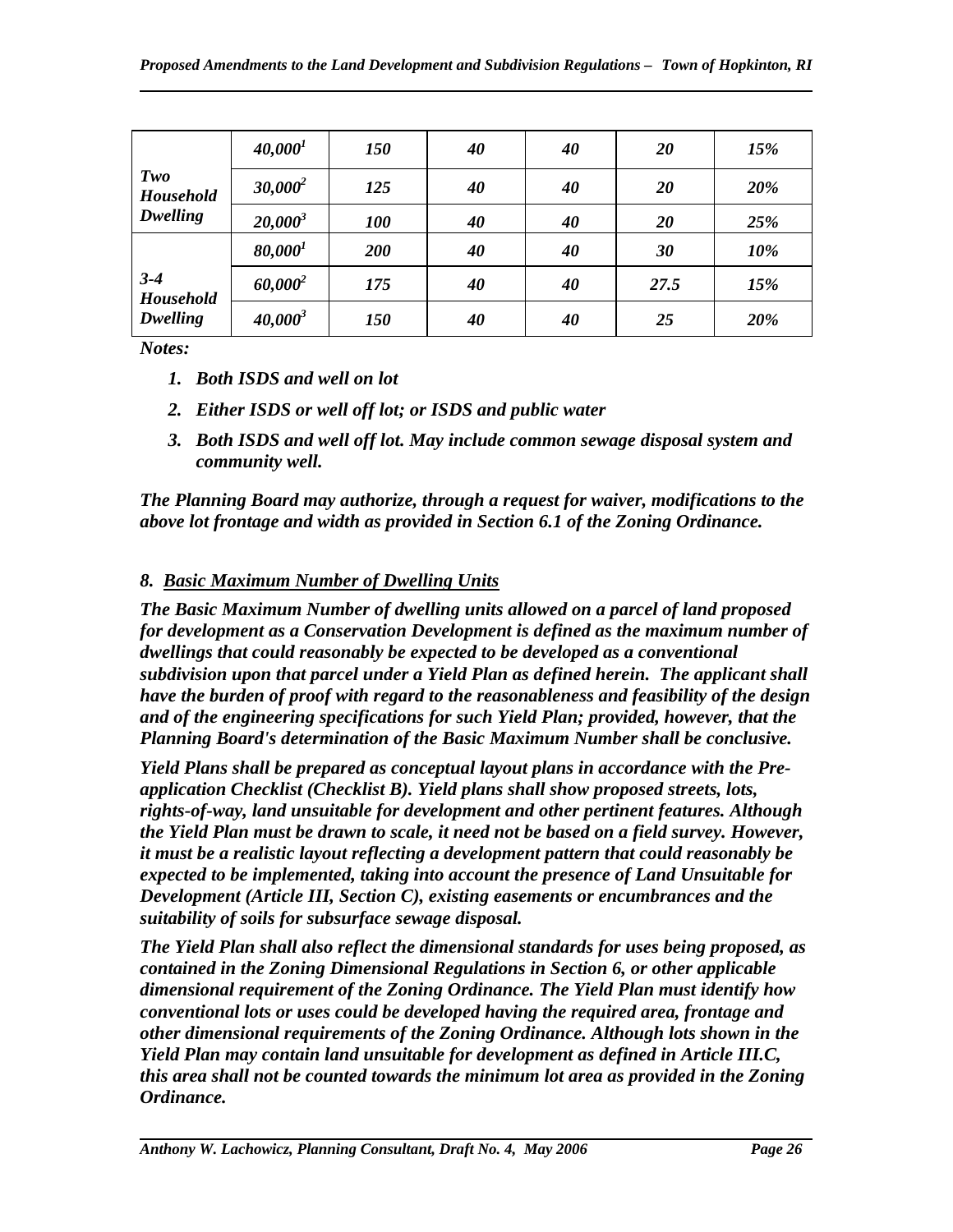*On sites served by Individual Sewage Disposal Systems (ISDS), density shall be further determined by evaluating the number of dwellings or other uses that could be supported by ISDS on lots in a conventional subdivision. Lots or dwelling units shown on a Yield Plan shall not include dwellings proposed to be serviced by an ISDS that requires the granting of a variance by the RI Department of Environmental Management. The Planning Board shall determine the suitability of the parcel to be developed as a conventional subdivision, based on the soils information provided by the applicant, upon observations made during the site visit to the property, and/or upon other evidence available to the Board at any time during the development review process.* 

*At the pre-application stage of review, the Planning Board shall discuss the Basic Maximum Number of lots/dwelling units permitted in a development. This initial determination shall not be binding upon the Board or applicant, but shall provide guidance and direction to the applicant regarding the maximum number of lots or dwelling units that appear to be feasible, taking into account the physical constraints to development present on the site.. The applicant shall use this initial determination as the basis for submission of more detailed information during subsequent stages of review. Upon further investigation and upon receipt of more detailed soils and environmental information as may be provided in subsequent stages of review, the Planning Board may increase or reduce the number of lots/dwelling units contained in the initial Basic Maximum Number. For all developments, the final Basic Maximum Number shall be established by the Planning Board at the final stage of review.* 

*In developments that require alterations to be made to freshwater wetlands, the Board may establish an initial Basic Maximum Number contingent upon confirmation by the RI Department of Environmental Management that such alterations are permitted under the provisions of the Freshwater Wetlands Act.* 

# *9. Types and Location of Buildings*

*A Conservation Development may consist of any combination of single household and multi-household residential structures. A multi-household structure, however shall not contain more than four (4) dwelling units. The Planning Board may require the development plan to show the location of building footprints, and their relation to driveways and streets, and may approve, approve with modification, or deny such locations. For all 2, 3 and 4-unit dwellings, the applicant shall be required by the Planning Board to submit exterior building elevations and schematic architectural plans for its review and approval. The Board shall review these drawings for conformity with the design guidelines set forth herein and in the Comprehensive Plan. In lieu of drawings, or to supplement drawings, the Board may permit specific written architectural standards or codes for typical building appearance to be submitted by the applicant for review and approval.* 

*For the purposes of applying the Basic Maximum Number, a single household dwelling shall be counted as one dwelling, a two household dwelling shall be counted as two dwellings, a three household dwelling shall be counted as three dwellings and a four household dwelling shall be counted as four dwellings.*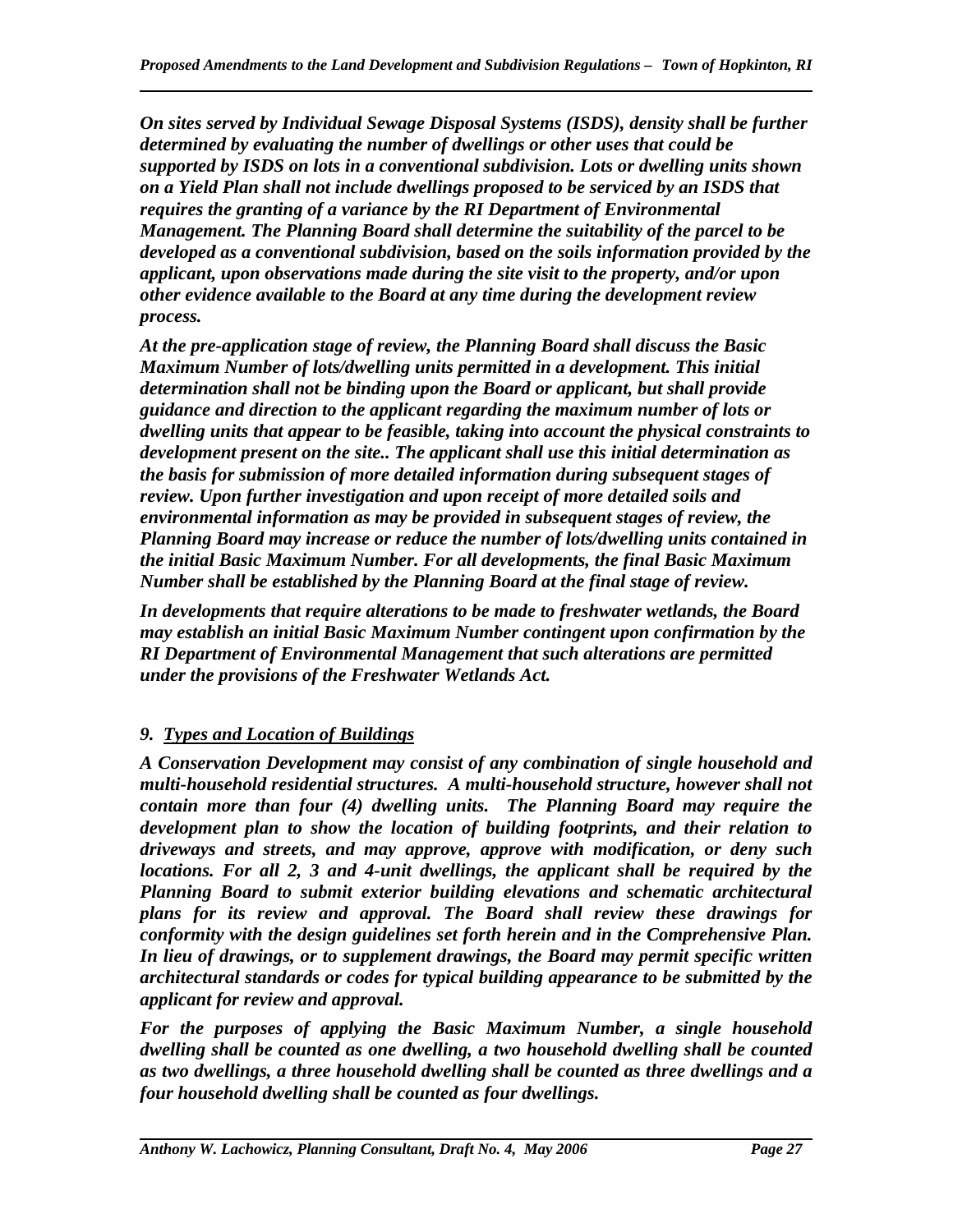*Lots having reduced area or frontage shall not have frontage on a street other than one created by the Conservation Development; provided, however, that the Planning Board may waive this requirement if it finds that such reduced lot(s) are consistent with existing development patterns in the neighborhood.* 

#### *10. Stormwater Management*

*The stormwater management system for a Conservation Development shall conform to the Town's Land Development and Subdivision Regulations, with particular regard for the need to encourage infiltration and groundwater recharge as opposed to detention or retention basins. See Article XIII, Section D.* 

### *11. Parking*

*Each dwelling unit shall be served by off-street parking as provided in Section 28 of the Zoning Ordinance; provided, however, that this requirement may be waived by the Planning Board where on-street parking, or parking in approved parking lots or structures is determined to be acceptable. Spaces in garages, or in driveways in front of garages may be counted in any computation of required parking.* 

#### *12. Open Space*

*Every Conservation Development shall provide protected open space in accordance with the following standards:* 

- *a. The open space shall be established as a lot or lots separate and distinct from the lots intended for residential and accessory uses, and from land dedicated as street rights-of-way.*
- *b. The minimum amount of required open space area shall be based on a percentage of the land suitable for development in the entire Conservation Development as provided in the table below. None of the minimum required open space area shall be devoted to land unsuitable for development as defined in Article III, Section C. of these regulations.*

| <b>Zoning District</b> |                                                                              | <b>Minimum Amount of</b><br><b>Required Open Space</b> |
|------------------------|------------------------------------------------------------------------------|--------------------------------------------------------|
| <b>RFR-80</b>          |                                                                              | 60%                                                    |
| $R-1$                  | <b>Both ISDS and</b><br>well on lot                                          | 30%                                                    |
| $R-1$                  | <b>Either ISDS or</b><br>well off lot; or<br><b>ISDS</b> and public<br>water | 55%                                                    |
| $R-1$                  | <b>Both ISDS and</b><br>well off lot.                                        | 60%                                                    |

*c. This minimum required area shall be in addition to any open space used for*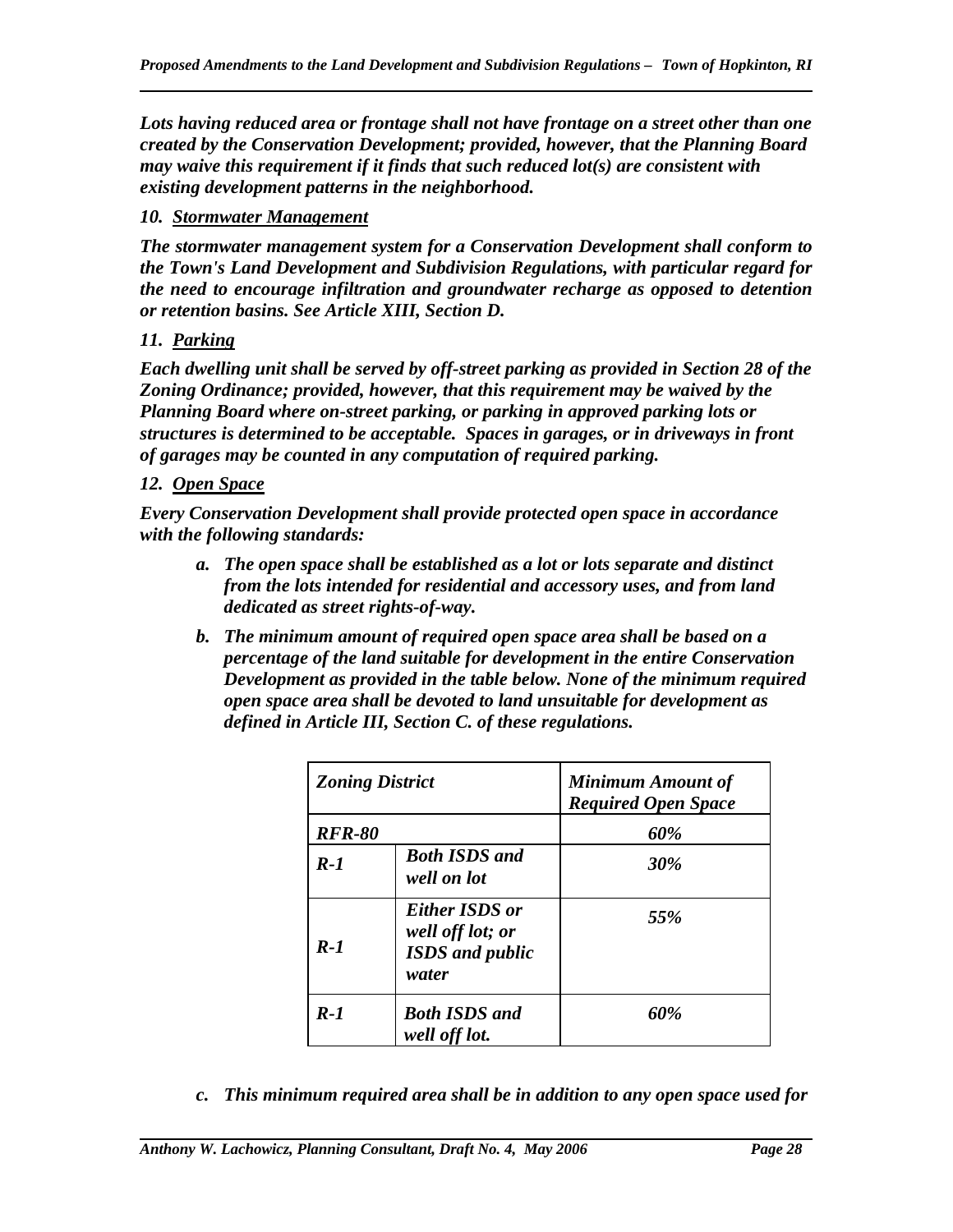*stormwater drainage facilities. Provided, however, that the Planning Board may allow stormwater drainage facilities to count toward the minimum required open space area if it finds that the drainage areas are designed as a fully integrated part of an overall open space landscape plan which incorporates trails, active or passive parks, landscaped site features, streambelts or greenways, and are designed to facilitate infiltration and recharge of water, and that such facilities are not in conflict with the intent and purpose of a Conservation Development as stated in Section A.1 of this Article, or with the general purposes of these Regulations.* 

- *d. The Planning Board shall determine which entity shall own the open space in a conservation development. Open space provided by a Conservation Development for public or common use, shall either (1) be conveyed to the Town and accepted by the Town for park, open space, agricultural, or other permitted use or uses; or (2) be conveyed to a nonprofit organization, the principal purpose of which is the conservation of open space or resource protection; or (3) be conveyed to a corporation or trust owned or to be owned by the owners of lots or units within the Conservation Development or owners of shares within a cooperative development. If such a corporation or trust is used, ownership shall pass with conveyances of the lots or units; or (4) remain in private (non-common) ownership if the use is limited to agriculture, habitat or forestry, and, in accordance with the Comprehensive Plan and Zoning Ordinance, that private ownership is necessary for the preservation and management of the agriculture, habitat or forest resources. The Planning Board may limit the amount of open space that may remain in private ownership where necessary to contribute to a connecting greenway system or to provide public access to open space, as provided in the Comprehensive Plan.*
- *e. In any case where the land is not conveyed to the Town, a deed restriction, in perpetuity, enforceable by the Town or by any owner of property in the land development project in which the land is located, shall provide that the land shall be kept in the authorized condition(s) and not be built upon or developed. Buildings, structures, parking areas or other impervious improvements which are accessory to and subordinate to a permitted open space use, may be located on any open space lot provided that, in all cases, they occupy no more than five (5) percent of the total open space area of the Conservation Development.*

*In addition, in any case where the land is not conveyed to the Town, the development rights and other conservation easements on the land may be held, in perpetuity, by a nonprofit organization, the principal purpose of which is the conservation of open space or resource protection.* 

*f. All open space, regardless of whether it is conveyed to the Town, shall be protected against further development and unauthorized alteration, in perpetuity, by appropriate deed restrictions, and by the grant of a conservation or preservation restriction to the Town, pursuant to Title 34, Chapter 39 of the Rhode Island General Laws, as amended. In addition,*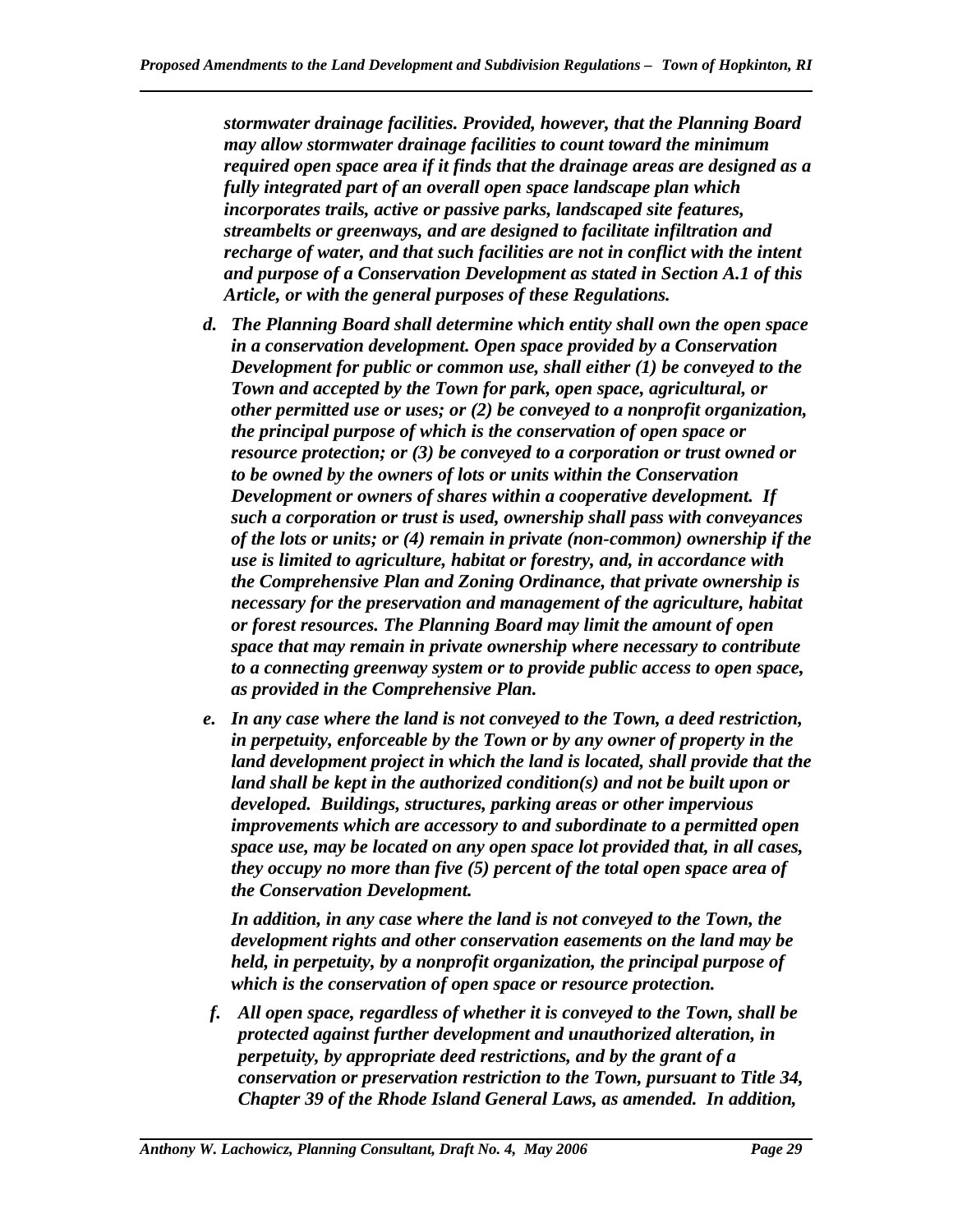*the perpetual maintenance of all open space shall be guaranteed by appropriate deed restrictions, and by the grant of a conservation or preservation restriction to the Town, pursuant to Title 34, Chapter 39 of the Rhode Island General Laws, as amended. The Planning Board or Administrative Officer shall approve the form and content of all deed restrictions at the time of final approval of the subdivision. Every deed restriction providing a maintenance guarantee shall contain the following provision:* 

*"If the owners, or their successors or assigns fail to maintain the open space, the Town may perform any reasonable and necessary maintenance and enforce the payment for such costs, including reasonable attorneys' fees, by an action at law or in equity against the owners or their successors or assigns. All aforementioned costs shall act as a lien on the property and may be recorded in the land evidence records of the Town"* 

*g. The Planning Board shall specifically require plans to be submitted for their review and approval, for the use, management and maintenance of all open space areas within any Conservation Development. Areas proposed to fulfill the minimum open space requirement within a Conservation Development shall not be excavated or regraded, except as permitted by the Planning Board. Disturbance to the natural contours of the land shall be minimized to the greatest extent possible. Existing natural vegetation and any significant natural or man-made features shall be preserved except as permitted by the Planning Board to create or enhance areas of landscaping, parks, recreation, conservation, forestry or wildlife habitat. These disturbances shall be specifically shown on the open space use plan.* 

*At the time of Master Plan review by the Planning Board for major subdivisions or land development projects, or preliminary review for minor subdivisions or land development projects, the applicant shall submit a separate open space use plan containing:* 

*1) the general location and area of all proposed open space;* 

*2) the general proposed use(s) of the open space;* 

*3) existing topography and existing ground cover of open space areas;* 

*4) the location and nature of any existing buildings, structures, stone walls or other unique natural and/or historic features;* 

*5) areas of open space from which existing vegetation will be removed or altered and areas which are proposed to be disturbed or otherwise graded, excavated or altered from their existing natural state;* 

*6) generalized proposals for the regrading, revegetating and/or landscaping of proposed disturbed areas;* 

*7) the location and nature of any proposed buildings, structures, parking areas or roadways, impervious areas recreation areas and,*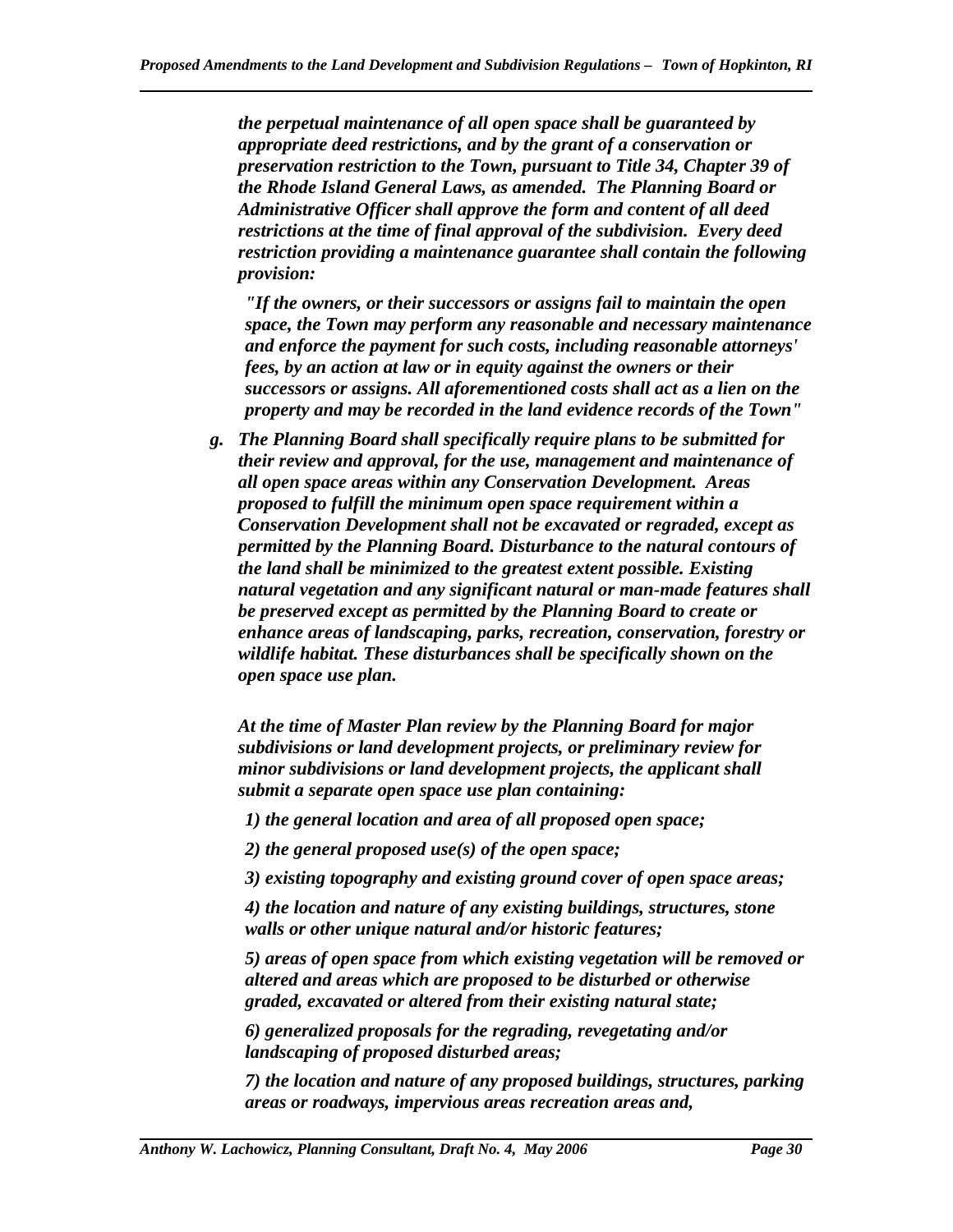*8) areas proposed to be left in their existing natural states without any disturbance.* 

*At the time of preliminary review by the Planning Board, a more detailed management plan that specifies the use of the open space shall be submitted for review and approval, which may be combined with any required grading plans, landscaping plans, soil erosion plans or drainage plans required for preliminary approval.* 

*The Planning Board shall require final construction plans to show proposed open space use(s) and alterations required as a condition of final approval.* 

*h. Clearing and excavation of open space areas may be permitted only for the installation of stormwater retention or detention facilities, other drainage facilities, ISDS or water supply wells, or for permitted park, open space, recreational or agricultural uses in accordance with a plan approved by the Planning Board.* 

*In addition, no commercial earth removal, even if permitted by the Zoning Ordinance, in the zoning district in which the development is proposed, shall be permitted within any open space areas. In approving an open space use plan, the Board may permit grading that includes removal of earth materials. The Board shall, however, clearly indicate, as a condition of preliminary approval, the approximate quantities of material and the general areas from which earth removal is authorized, and shall only authorize the minimal amount of earth removal required to grade the land for the intended purpose.* 

### *13. Open Space Design Review Standards*

*a. List of Resources to Be Conserved - The design of open space lands in any Conservation Development shall reflect the standards set forth in this subsection IV.A.13 and, to the fullest extent possible, incorporate any of the following resources if they occur on the parcel (not listed in order of significance):* 

*1) Stream channels, floodplains, wet soils, swales, springs, and other freshwater wetland areas, including adjacent buffer areas that may be required to ensure their protection;* 

*2) Special aquatic sites, vernal pools and significant natural areas of species listed as endangered, threatened, or of special concern, such as those listed in the Statewide Natural Heritage Inventory;*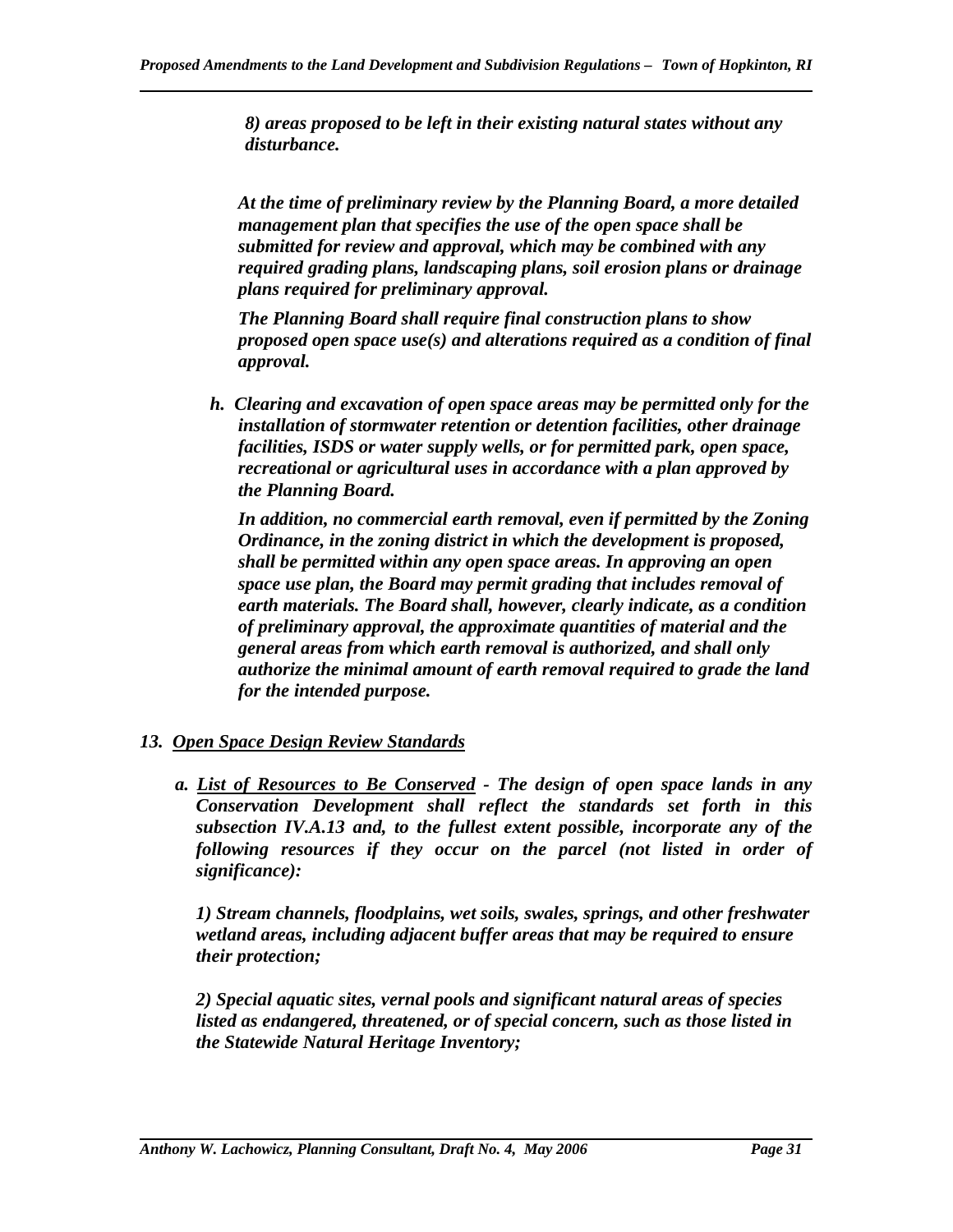*3) Moderate to steep slopes, particularly those adjoining watercourses and ponds, where disturbance and resulting soil erosion and sedimentation could be detrimental to water quality;* 

*4) Healthy woodlands, particularly those performing important ecological functions such as soil stabilization and protection of streams, wetlands, and wildlife habitats;* 

*5) Areas where precipitation is most likely to recharge local groundwater resources because of topographic and soil conditions affording high rates of infiltration and percolation;* 

*6) Hedgerows, groups of trees, location and species of large individual trees of botanic significance, and other vegetation features representing the site's rural past;* 

*7) Active agricultural uses, pastures, croplands;* 

*8) Prime farmland soils and farmland soils of statewide importance;* 

*9) Historic structures and sites, including stone walls, to the greatest extent possible;* 

*10) Visually prominent topographic features such as knolls, hilltops and ridges;* 

*11) Geologic features such as eskers or kettle holes;* 

*12) Scenic viewsheds as seen from public roads (particularly those with historic features);* 

*13) Existing trails connecting the parcel to other locations in the Town;* 

*14) Wellhead protection areas.* 

*b. Other Design Considerations - The configuration of proposed open space lands set aside for common use in a Conservation Development shall comply with the following standards:* 

*1) They shall be free of all structures except historic buildings or structures, stone walls, and structures related to open space uses. The Planning Board may grant approval of structures and improvements required for storm drainage, sewage treatment, Individual Sewage Disposal Systems (ISDS) and water supply within the open space provided that such facilities would not be detrimental to the purpose for which the open space is proposed. The Board may permit subsurface sewage disposal beds (either individual or common) to be located within open space areas.*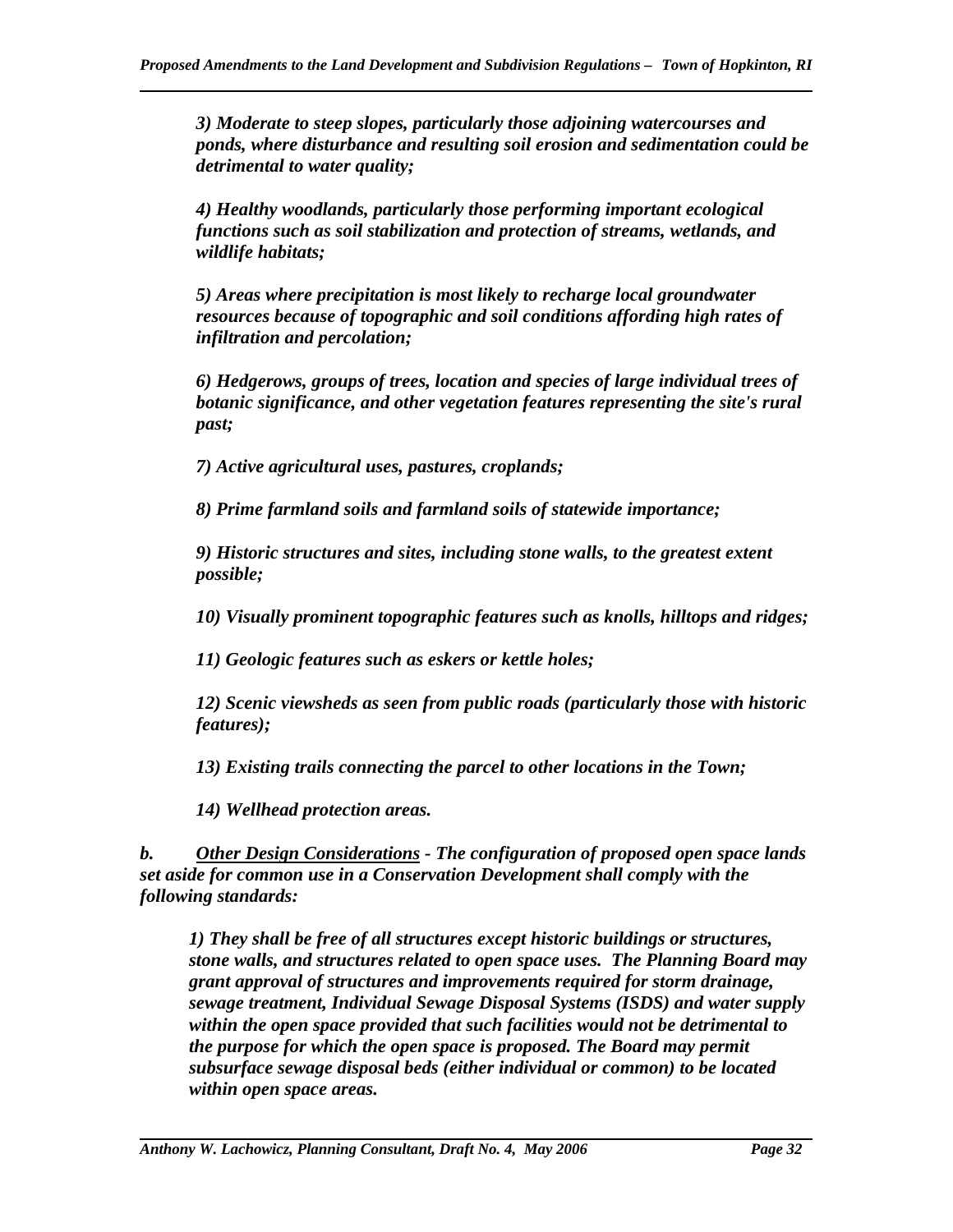*2) They shall be directly accessible to the largest practicable number of lots or dwellings within the development. Nonadjoining lots shall be provided with safe and convenient pedestrian access to open space land;* 

*3) They shall be suitable for active or passive recreational uses to the extent deemed necessary by the Planning Board, without interfering with adjacent dwelling units, parking, driveways, and roads;* 

*4) They shall be interconnected wherever possible to provide a continuous network of greenway lands within and adjoining the subdivision;* 

*5) They shall provide buffers to adjoining parks, preserves or other protected lands;* 

*6) They shall provide for pedestrian pathways for use by the residents of the development. Consideration shall be given to providing for public access on such trails if they are linked to other publicly accessible pathway systems within the Town or region. Provisions should be made for access to the open space lands, as required for land management and emergency purposes;* 

*7) Whenever possible, they shall be undivided by public or private streets, except where necessary for proper traffic circulation;* 

*8) They shall be suitably landscaped either by retaining existing natural cover and wooded areas and/or according to a landscaping plan to protect open space resources;* 

*9) They shall be consistent with the Comprehensive Community Plan.* 

*c. Uses Permitted Within Open Space Areas - The open space in a Conservation Development shall be devoted only to conservation purposes or for park, recreation and agricultural purposes. Stormwater drainage areas, ISDS and well placement may also be allowed if permitted by the Planning Board in accordance with IV.A.12-13. The Planning Board may deny any of the uses listed below if it finds that the proposed use is excessive, active or likely to produce impacts on the surrounding area or natural environment that would make it incompatible with the proposed residential use of the property or surrounding areas.* 

### *The following specific uses are permitted:*

- *1) conservation of land and other natural resources;*
- *2) agriculture, to include use categories 101-105 as provided in the Zoning Ordinance. The prohibition of any such use (N) or the requirement to*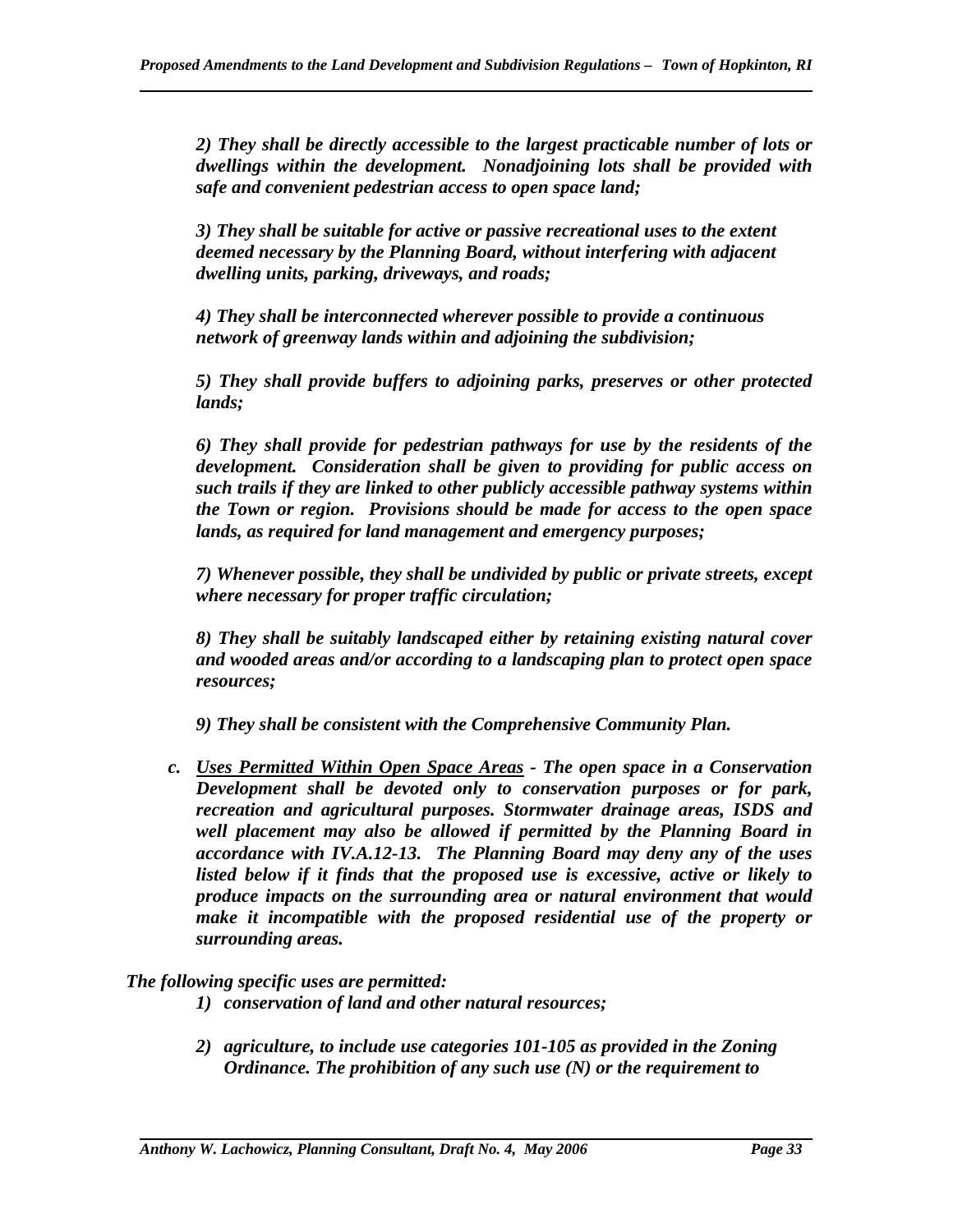*obtain a special use permit (S) as provided in the District Use Table in Section 5 shall apply;* 

- *3) private wells and Individual Sewage Disposal Systems for uses within the Conservation Development;*
- *4) community wells and sewage disposal systems for uses within the Conservation Development;*
- *5) subdivision parks; and,*
- *6) subdivision community centers.*

### *14. Buffer Areas*

*If property abutting the proposed Conservation Development contains developed residential building lots, or if there are existing residential structures within one hundred (100) feet of the perimeter of the Conservation Development, the following conditions must be met:* 

- *a. Structures in the Conservation Development must be located to meet at least the minimum rear yard setback of the underlying zoning district in which the Conservation Development is located, and,*
- *b. A permanent buffer along the perimeter of the Conservation Development shall be established, providing for the preservation of existing trees or other vegetation or for the planting of new vegetation having adequate density, height and type of vegetation, in order to provide an all-season visual and audio screen between the Conservation Development and adjacent land uses. This buffer may be provided in either of two alternative forms, to be determined by the Planning Board:*

*1) A separate open space lot or lots as provided in subsection 12 above, entitled Open Space; or,* 

*2) A permanent easement along the perimeter of the Conservation Development to be located along the rear or side property line of the proposed lot or lots that abut the perimeter of the Conservation Development. Said easement shall run in favor of the Town and shall be for conservation or open space purposes only. Where such easements are located on privately owned lots, they shall not be counted toward the minimum required open space area.* 

*c. The width of the required perimeter buffer shall be at least fifty (50) feet provided, however, that the Planning Board may reduce this width to a minimum of ten (10) feet. In making this determination, the Planning Board shall consider the following factors:* 

*1) the nature of adjacent land uses existing at the time of master plan review( or preliminary review for a minor subdivision or land development project);* 

*2) the nature of proposed or projected future land uses on adjacent property;*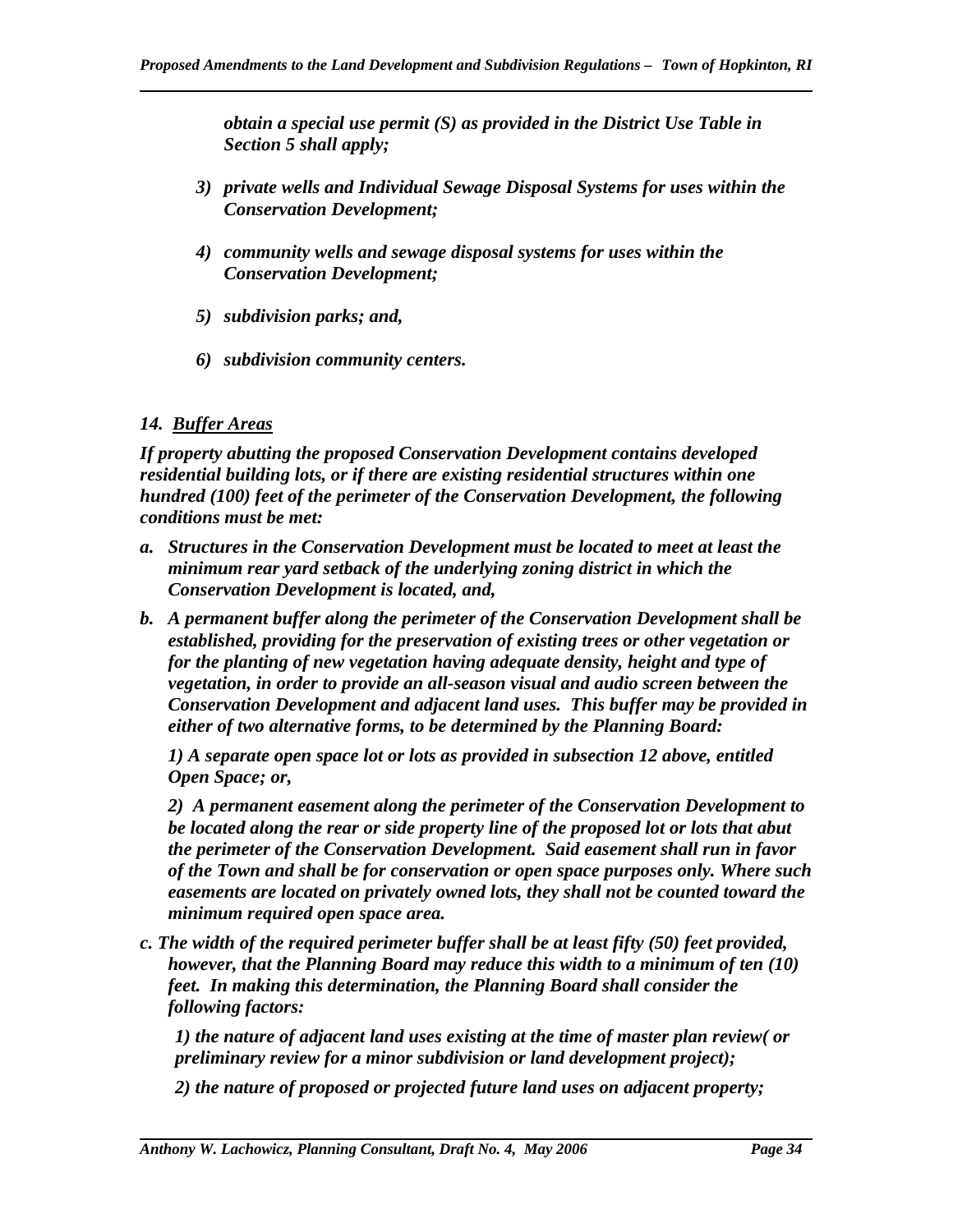*3) the physical characteristics of adjacent property (e.g., wetlands, slopes, stone walls, etc.);* 

*4) the ownership of adjacent property (e.g., private, public, non-profit conservation, etc.);* 

*5) the zoning of adjacent property;* 

*6) the land use classification of adjacent property as provided on the Comprehensive Plan Land Use Plan Map.* 

*If lots on the outer perimeter of the proposed Conservation Development are not contiguous to developed residential building lots outside the Conservation Development, the above provisions regarding rear yard setbacks shall not apply. However, the requirement for a permanent buffer along the perimeter property line shall apply unless the Planning Board specifically waives this requirement.* 

*Lots on the outer perimeter of the proposed Conservation Development, which are directly adjacent to a public street, must be separated from said public street by a thickly wooded buffer or screen of at least one hundred (100) feet in depth along the entire street frontage, except for any necessary access streets. On sites where there is little or no existing vegetation along an existing public street, consideration shall be given to creation of a new parallel street separated from the existing public street by a foreground meadow (see Figure 11).* 

*If development within the Conservation Development is such that individual building lots are not being created (i.e., subdivision) but that buildings are proposed to be located on a single lot (i.e., condominium) or combination thereof, the provisions stated above with regard to buffer areas shall be interpreted to apply to the setback, screening and location of individual buildings.* 

# *15. Streets*

*Streets within a Conservation Development may be publicly or privately owned and maintained and shall conform to the standards of Article XIII, Section B. Street Design Standards of these Regulations. Streets shall be designed to conform to the standards of the Town where the street is or may be ultimately intended for dedication and acceptance by the Town. Private streets shall be adequate for the intended use and vehicular traffic and shall be maintained by an association of unit owners or such other means or entity as may be approved by the Planning Board.* 

# *16. Decision*

*The Planning Board may approve, approve with conditions, or deny an application for a Conservation Development upon finding that the Conservation Development meets the purposes of these Land Development and Subdivision Regulations, after consideration of the general requirements set forth at Article III, Section A, and after consideration of the purposes set forth in Article IV, Section A.1., herein.* 

# *17. Existing Resources and Site Analysis Map*

*Applications for subdivisions and land development projects, except administrative subdivisions and subdivisions that create lots which are not for the purpose of present*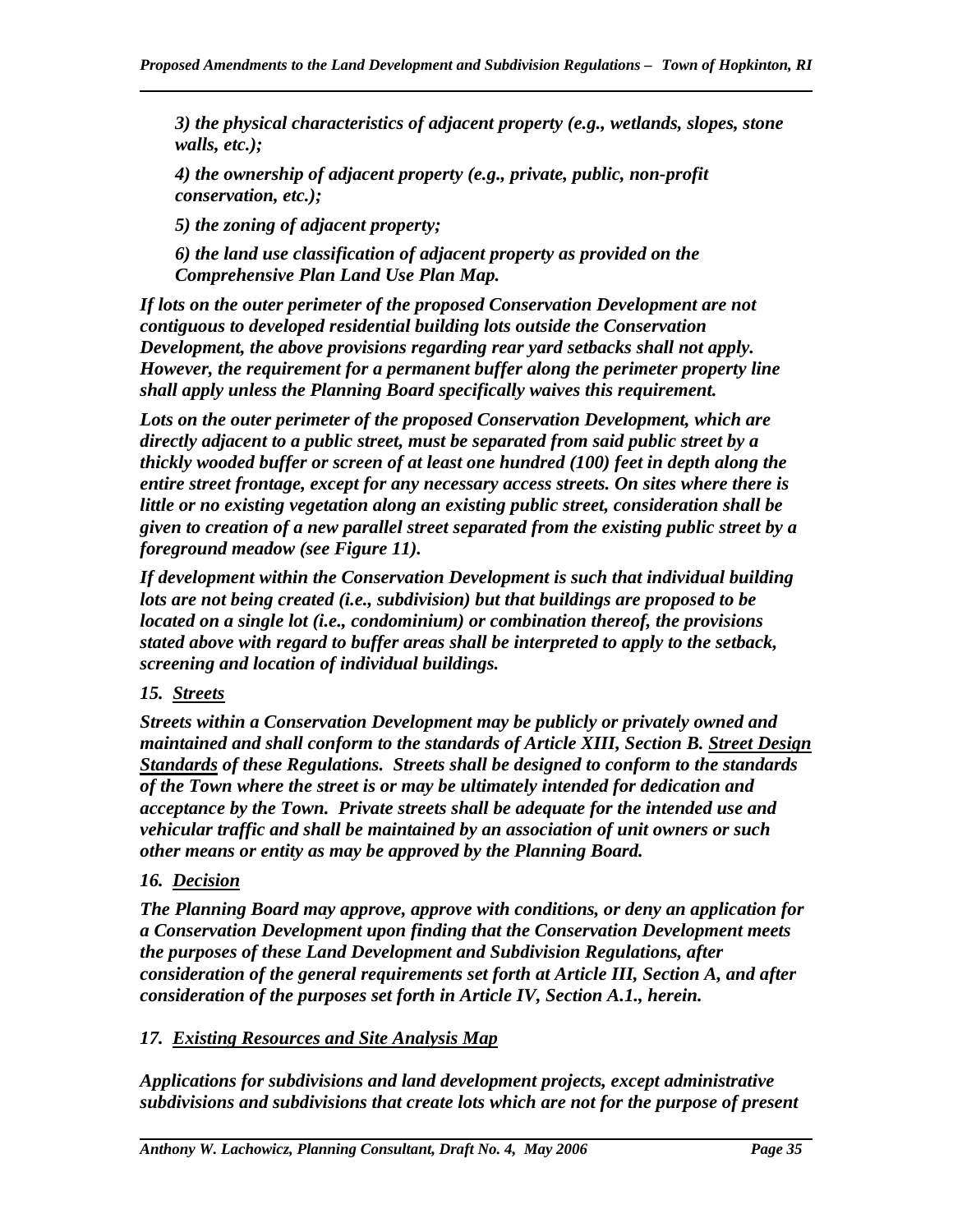*or future development, whether or not proposed to be developed as a conservation development, shall be required to prepare an Existing Resources and Site Analysis Map. The purpose of this Map is to provide the Planning Board with a comprehensive analysis of existing conditions, both on the proposed development site and within 500 feet of the site. Conditions beyond the parcel boundaries may be described on the basis of existing published data available from governmental agencies, and from aerial photographs.* 

*The Planning Board shall review the Map to assess its accuracy, conformance with municipal ordinances, and likely impact upon the natural and cultural resources on the property. Unless otherwise specified by the Planning Board, such plans shall generally be prepared at the scale of 1" = 100' or 1" = 200', whichever would fit best on a single standard size sheet (24" x 36"). The following information shall be included in this Map:* 

*A. Topography and Slopes* 

- *1. Topography, the contour lines of which shall generally be at 10-foot intervals, interpolated from U.S.G.S. published maps. More detailed topographic mapping determined by photogrammetry or on-site survey shall be required in areas proposed for development. The determination of appropriate contour intervals shall be made by the Administrative Officer, who may require greater or lesser intervals on exceptionally steep or flat sites. Slopes between 15 and 25 percent and exceeding 25 percent shall be clearly indicated by shading on the map, and the area thereof in acres shall be indicated. Topography for major subdivisions shall be prepared by a professional land surveyor from an actual field survey of the site or from stereoscopic aerial photography and shall be coordinated with official U.S.G.S. benchmarks.*
- *B. Natural Resources Inventory*

- *1. The location and delineation of ponds, streams, ditches, drains, special aquatic sites, vernal pools, natural drainage swales, 100-year floodplains and freshwater wetlands, as defined in the Zoning Ordinance. Additional areas of wetlands on the proposed development parcel shall also be indicated, as evident from testing, visual inspection, or from the presence of wetland vegetation.*
- *2. Vegetative cover conditions on the property according to general cover type including cultivated land, agricultural land, permanent grass land, meadow, pasture, old field, hedgerow, woodland and wetland. Trees with a caliper in excess of eighteen inches DBH (diameter at breast height), if located within an area proposed for disturbance or alteration shall also be indicated. Vegetative types shall be described by plant community, relative age and condition. Specimen vegetation as defined in Article II shall be identified.*
- *3. Soil series, types and map units, as mapped by the U.S. Department of Agriculture, Soil Conservation Service in the latest published soil survey for the State, and accompanying data published for each soil relating to its suitability*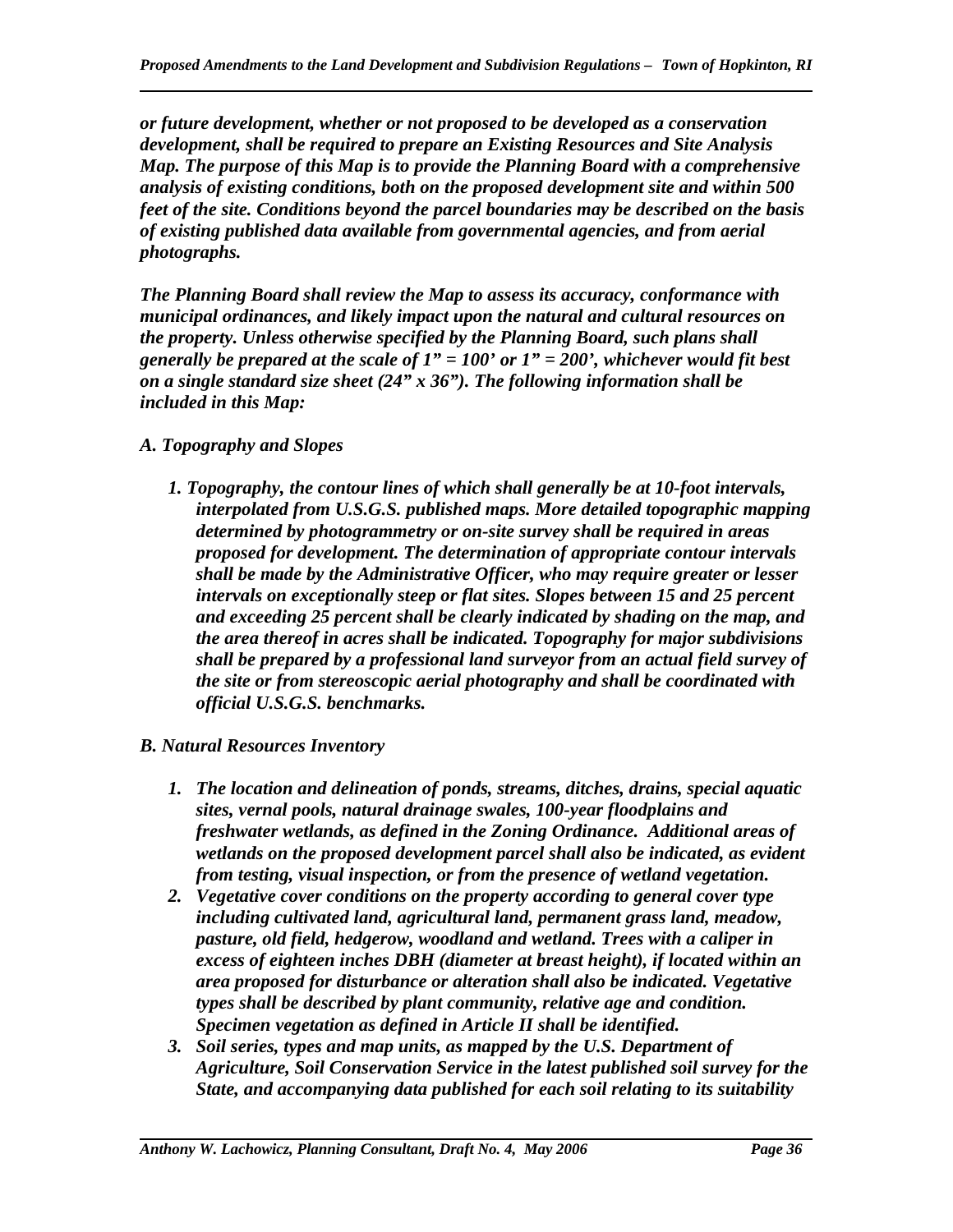*for construction and for septic suitability* 

- *4. Geologic formations on the proposed development parcel, including rock outcroppings, cliffs, kettle holes, eskers, etc. based on available published information or more detailed data obtained by the applicant.*
- *5. Ridge lines of existing hills and watershed boundaries shall be identified.*

### *C. Cultural Resources Inventory*

- *1. All existing man-made features including but not limited to streets, driveways, farm roads, woods roads, buildings, foundations, walls, wells, drainage fields, dumps, excavated areas, utilities, and storm and sanitary sewers.*
- *2. Location of all historically significant sites or structures on the tract, including but not limited to cemeteries, stone walls, cellar holes and foundations, and known archaeological resources.*
- *3. A viewshed analysis showing the location and extent of views both from and within the proposed development parcel as well as views into the property from adjacent public or private streets and properties. See definition in Article II.*

#### *D. Recreational Resources Inventory*

- *1. Location of trails that have been in public use (pedestrian, equestrian, bicycle, etc.).*
- *2. Boat launches, stream access locations and water trails*
- *3. Existing play fields and recreation areas*
- *E. Utilities and Infrastructure* 
	- *1. Location of all easements and other encumbrances of property which are or have been filed of record with the Land Evidence Records of the Town.*
	- *2. Location of all streets and utilities*

### *18. Incentives*

*The Planning Board may award a zoning incentive so as to increase the number of dwelling units beyond the Basic Maximum Number; provided, however, that the maximum number of permitted dwellings in the Conservation Development site shall not be increased by a factor of more than 1.3. An incentive may be awarded in the following circumstances:* 

- *a. The number of single household dwelling units having one (1) or fewer bedrooms, including so-called "studio units" may be increased by a factor of 1.2 for the purpose of calculating the Basic Maximum Number; and/or,*
- *b. The number of single household dwelling units having a maximum of two (2) bedrooms may be increased by a factor of 1.1 for the purpose of calculating the Basic Maximum Number; and/or*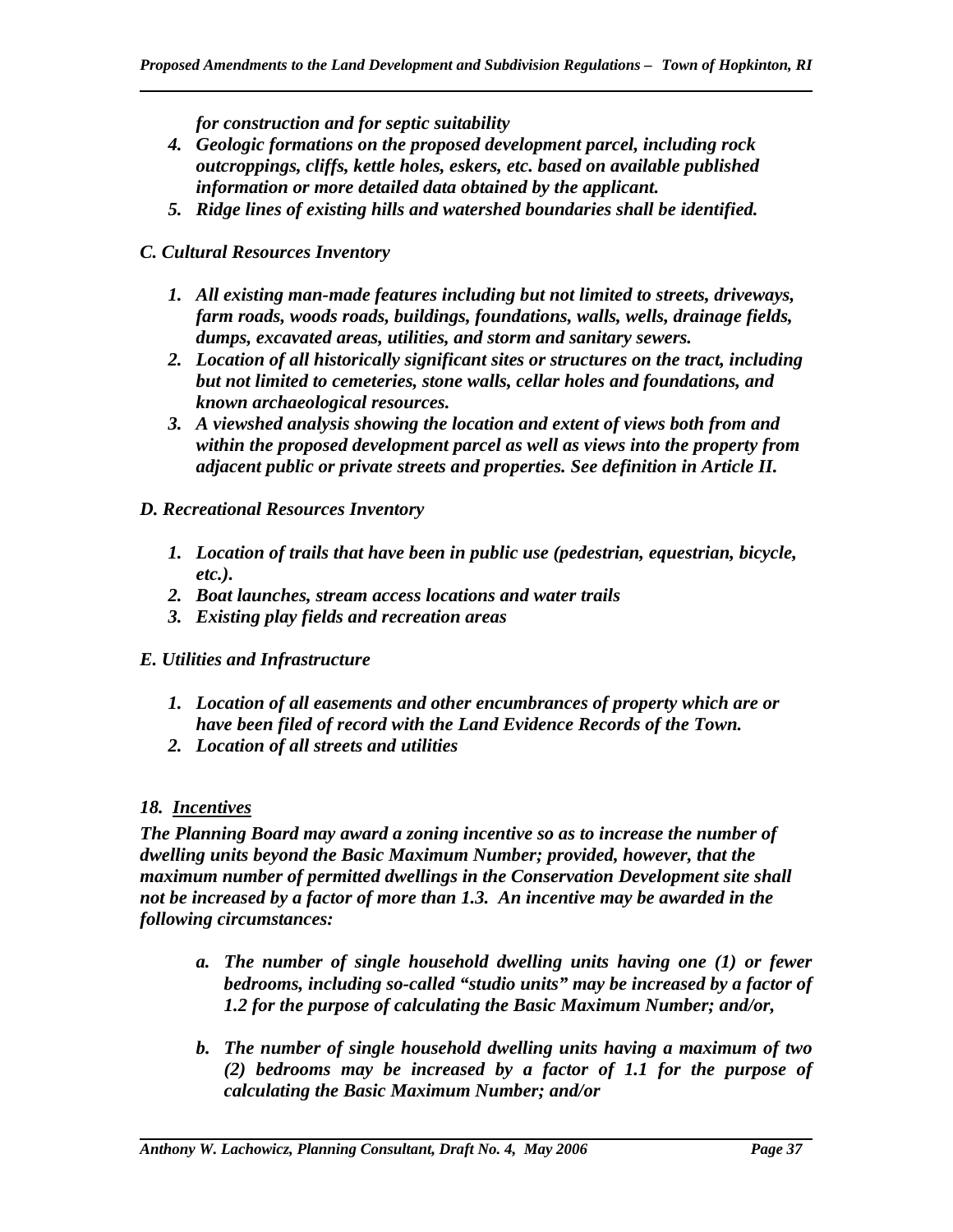- *c. Where the Planning Board determines that occupancy of the dwelling unit in the Conservation Development is limited to adults fifty-five years of age or older, subject to the exceptions set forth in the Federal Fair Housing Act, the Basic Maximum Number of permitted dwelling units in the development may be increased by a factor of 1.2; and/or,*
- *d. Where the Planning Board determines that the amount of open space area provided in the entire Conservation Development exceeds the minimum amount as provided in the Subdivision and Land Development Regulations, the Basic Maximum Number of permitted dwelling units in the development may be increased by a factor in accordance with the following table:*

| <b>Amount of Open Space Provided</b>         | <b>Permitted Increase</b> |
|----------------------------------------------|---------------------------|
|                                              | in Density                |
| 5 to 10 percent more than minimum            | Factor of 1.05            |
| More than 10 to 20 percent more than minimum | <b>Factor of 1.1</b>      |
| More than 20-50 percent more than minimum    | <b>Factor of 1.2</b>      |
| More than 50 percent above minimum           | <b>Factor of 1.3</b>      |

*e. The Planning Board may determine that an existing dwelling which is currently located on the property being developed should be preserved for any of the following purposes: maintenance of historic or traditional development patterns; preservation of streetscape features; maintenance of building placement, setback and alignment on the site; preservation of historic structures that contribute to the character of an area; design of public or common open space; or other design or site planning issues identified in the Comprehensive Plan. In such cases, the Planning Board may allow the applicant to exceed the Basic Maximum Number of permitted dwelling units in the development by one (1). Any dwelling granted a zoning incentive under the provisions of this section shall be subject to deed restrictions prohibiting the removal or alteration of the dwelling except as may be approved by the Planning Board as a condition of approval. This dwelling may contain more than two bedrooms.* 

*In computing the number of incentive dwelling units, all figures shall be rounded down to the nearest whole number Except as provided in subsection 13.18.e. above, dwelling units qualifying as incentives herein shall be subject to deed restrictions approved by the Planning Board's legal counsel limiting the number of bedrooms to two (2) or less.* 

*The foregoing incentives shall not be construed to limit, or to have the effect of limiting, the Planning Board's discretion, under Comprehensive permits submitted under the Affordable Housing Legislation, R.I.G.L. 45-53, et al, or Town Ordinances enacted pursuant to said Legislation.*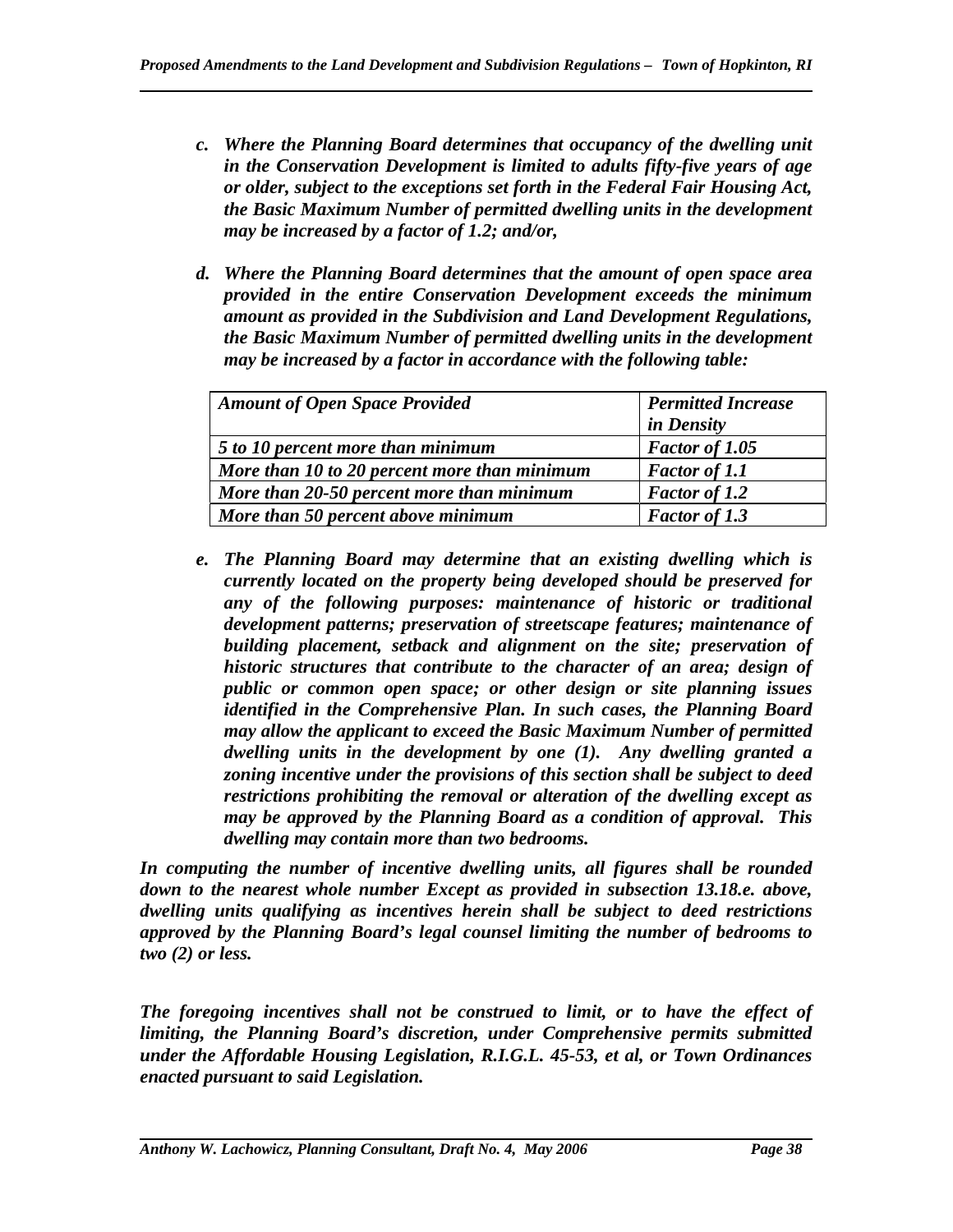# **B. Residential Compounds**

# **1. Definition and Purpose**

A Residential Compound is a *land development project* parcel of land containing lots for single family development and having an average density of *no greater than* one dwelling per five acres of buildable land *land suitable for development*. The Town of Hopkinton encourages *requires* residential compounds to be constructed on private roads where such low density development is in the best interests of the town. A residential compound shall be considered in the best interests of the town when it is found to *the Planning Board finds that the application will* fulfill the following objectives:

- 1. To preserve the town's rural character, or
- 2. To provide for moderate development around the village centers and to make it affordable for more persons to own larger parcels of land suitable for small farms or homesteads, or
- 3. To provide for limited development in areas of poorly drained soil and remote sections of town, costly and inefficient to service, or
- 4. To more readily permit subdivision of large family homesteads for distribution among family members, or
- 5. In the discretion of the Planning Board, any or all above objectives.

# **2. Residential Compound Eligibility**

*Residential compounds shall be reviewed by the Planning Board in the same manner as a conservation development as provided in the Subdivision and Land Development Regulations. No later than at the time of master plan review for a major subdivision or preliminary review for a minor subdivision, the Planning Board shall determine if a residential compound will be permitted, or if the proposed development shall be required to be developed as a conservation development. The Planning Board may require a residential compound to be developed as a conservation development if it finds that a conservation development would be more consistent than a residential compound with the general purposes of conservation developments as stated in Section IV.A.1, and with the purposes and general requirements of the Subdivision and Land Development Regulations.* 

No lot which has been created from a larger lot after the effective date of these regulations shall be developed as a residential compound. No lot which has been developed as a residential compound lot may thereafter be further subdivided, provided however, this shall not prevent the development of residential compounds in incremental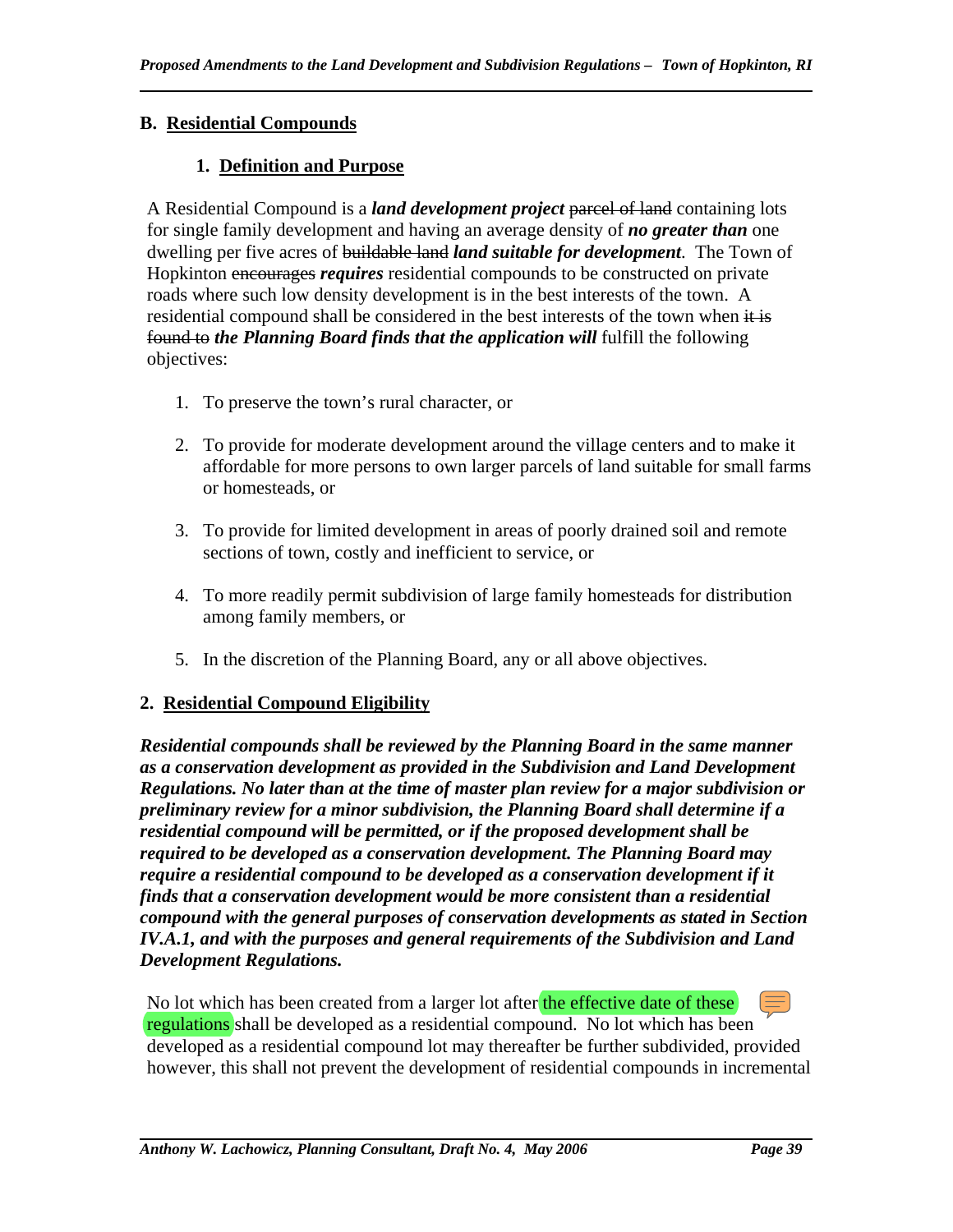stages or phases, so long as each component lot therein shall not be altered after having received final approval for the Planning Board.

### **3. Minimum Lot Size and Density**

| a. Minimum Lot Size:       | Two $(2)$ acres per building lot                                      |  |
|----------------------------|-----------------------------------------------------------------------|--|
| b. Minimum Density:        | Five $(5)$ acres of land suitable for<br>development per building lot |  |
| c. Maximum Number of Lots: | Seven (7) building lots                                               |  |

### **4. Density Calculation**

For the purposes of determining buildable land, the following formula shall apply:

$$
U = (\underline{GA} - \underline{NA}) / \underline{GD}
$$

- GA = Gross area of the proposed development in acres and tenth of an acre.
- NA = The area, in acres and tenth of acres, of land *un*suitable for development, as the term is defined herein, shall be subtracted from the total acreage of the parcel.
- $GD = Gross$  development density in units per acre as stated above.
- $U =$  *Maximum* P*p*ermissible number of single family dwelling units. This figure shall be rounded *upward or downward, depending on which is nearest,* to the nearest whole number to establish the total number of single family dwelling units to the permitted in the residential compound.

# **5. Use**

All buildable lots in residential compounds shall be limited to single family dwellings only, in conformance with all applicable requirements specified in the zoning ordinance.

# **6. Dimensional Regulations**

| a. Minimum Frontage on Private Right of Way: | Thirty $(30)$ feet     |
|----------------------------------------------|------------------------|
| b. Minimum Front Setback:                    | Seventy five (75) feet |
| c. Minimum Side Setback:                     | Forty $(40)$ feet      |
| d. Minimum Rear Setback:                     | Fifty $(50)$ feet      |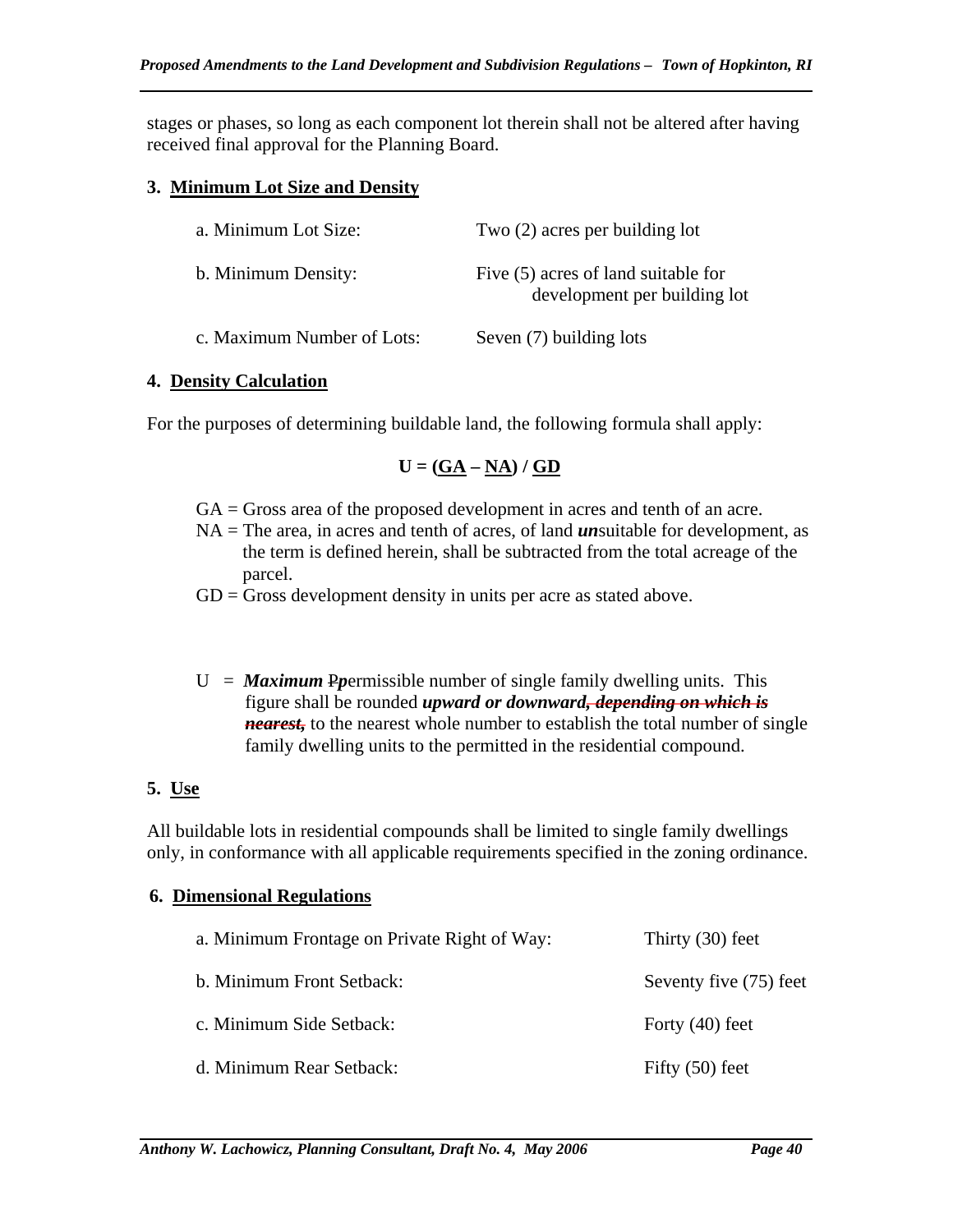# **7. Frontage on Streets**

Each building lot shall have either frontage on a public street, or on a private street by a legal right-of-way, so that all owners of lots in the residential compound shall have access to a public street. The subdivider shall provide the Planning Board with satisfactory documentation of the legal basis of any private right-of-way to be used for access. The private right-of-way shall be shown on the final plat in its entirety from the public street to the building lots in the residential compound. The private right-of-way must have a minimum of fifty (50) feet of frontage on a public dedicated roadway.

# **8. Standards for Private Right-of-Way**

If the Planning Board finds that due to the number of dwelling units contained in the residential compound or the density of such development, the adequacy of access to and from the residential compound should be regulated, the Planning Board shall propose construction standards for any private right-of-way within the residential compound connecting the residential compound to a public street. In making such a determination, the Planning Board shall consider the present and future uses of other adjacent land which may use the same private right-of-way street as the proposed residential compound.

In setting construction standards for a private right-of-way street, the Planning Board may include but not limited to; pavement surface, pavement surface width, depth below finished grade for removal of boulders and ledge, grade of ascent and descent, surface water runoff control, drainage provision, and any other such areas deemed appropriate by the Planning Board.

The minimum road standards for a private right-of-way street in a residential compound are specified in Article XIII.

# **9. Improvements**

All required improvements, both roadway and drainage, shall be completed before the residential compound final approved plat is accepted for recording in the land evidence records for the town. The final plat certified by a Residential Professional Engineer, when presented to the Town Clerk for recording, shall be accompanied by a letter of certification from the Public works Director that all such improvements have been completed in conformance with the approved design specifications.

Street and drainage improvements may be bonded by a financial guarantee as provided for in Article VII in a form and amount approved by the Planning Board.

# **10. Sharing of Private Right-of -Way**

No more than two (2) residential compounds shall share a private unimproved right-ofway (minimum standards). If a second compound is proposed, the Planning Board my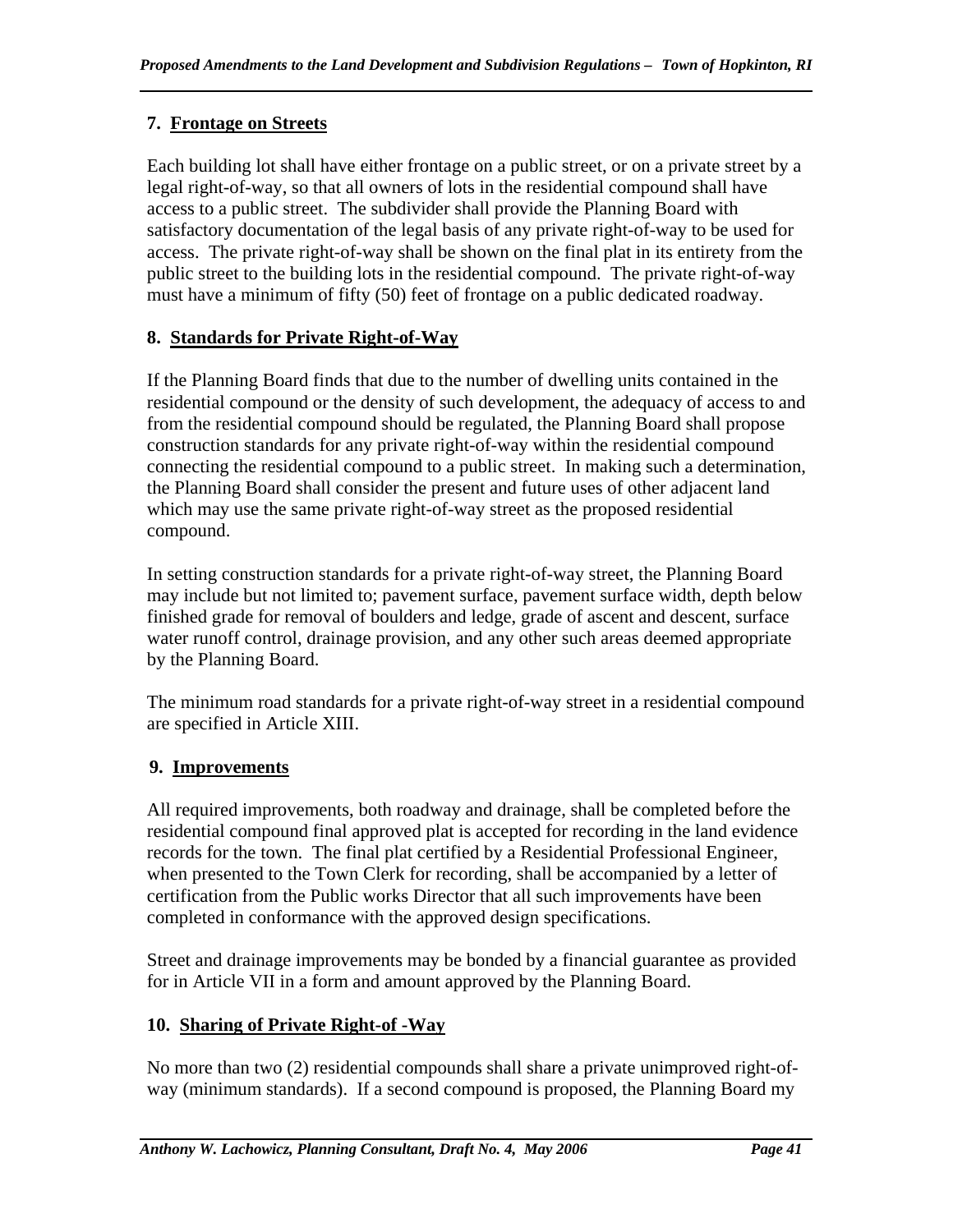impose further upgrading of the right-of-way street and drainage as provided in Section 8 above. If the private right-of-way street is upgraded to meet design and construction standards of a public street, the Planning Board may recommend acceptance of the roadway by the Town Council into the town street system. If the roadway is accepted by the Town Council, the Planning Board may allow additional compounds to share the roadway.

# **11. Open Space**

Any land within the boundaries of the residential compound not designated as a building lot or *street* right-of-way, shall be designated as open space. Such land may only be used for; conservation, outdoor recreation facilities of a non-commercial nature, agriculture, preservation of scenic or historic sites and structures, and structures accessory to any of the above uses *the uses specified in Section 13.c of this Article, above.* Access to open space shall be provided for all residential compound residents. Accesses at least thirty (30) feet in width shall be provided to each parcel of open space from the right-of-way within the compound. The location and number of accesses so provided shall be approved by the Planning Board.

The Planning Board shall approve all proposed uses of the open space parcel(s), taking into considerations the adequacy of access to the open space, the characteristics of the land, and the characteristics of the adjacent land. The Planning Board shall approve the location of all proposed buildings, structures parking areas or improvements associated with the open space.

# **12. Deed Restrictions**

Assurances through deed restrictions shall be given so that the town will not be requested to accept or maintain the roadway, drainage system, open space or any other improvement within the compound for which design requirements have been waived by the Planning Board, unless and until such improvements have constructed to current town standards at the sole expenses of those persons with rights in the same.

The open space land shall be protected against development and unauthorized alteration in perpetuity by appropriate deed restrictions and by the grant of a conservation easement to the Town of Hopkinton, pursuant to Title 34, Chapter 39, of the Rhode Island General Laws, as amended. The Planning Board shall approve the form and content of any such restrictions at the time of final approval of the subdivision plat.

In the owners, or their successors or assigns fail to maintain the open space and any improvements, the Town of Hopkinton may perform any necessary maintenance and enforce the payment for such reasonable cost, attorneys' fees, plus interest, as provided by law.

# **13. Homeowner's Association**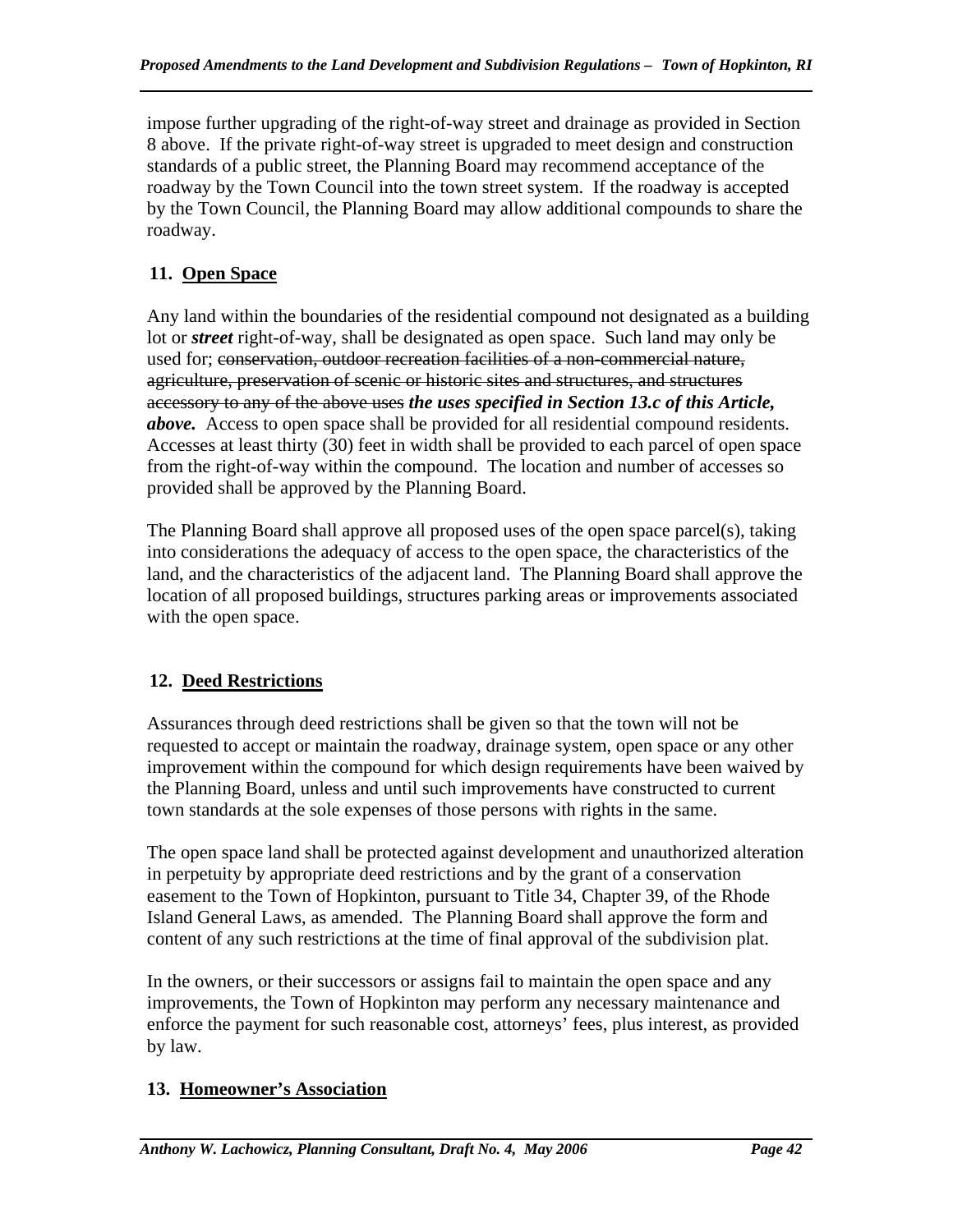A homeowner's association will be formed in accordance with Rhode Island General Laws, 1956, prior to the recording of the residential compound in the land evidence records. The homeowner's association shall be responsible for all maintenance of common property, including the private right-of-way, open space, drainage structures, and access ways to the open space. The open space lot(s) shall not be separately assessed for land value purposes, but added to the value of each individual compound lot.

# **14. Approval of Final Plat**

The final plat of the residential compound shall contain a statement stating the following:

"These premises are subject to restrictions and conditions which are contained in the instruments recorded contemporaneously with this plat, and are incorporated herein by reference."

# **15. Statement Accompanying Final Plat**

The subdivider shall submit with the final plat a statement in writing duly executed and acknowledged, and binding upon the subdivider, and the subdivider's heirs, devisee, executors, administrators, and assigns, which statement shall be approved by the

Planning Board, and thereafter recorded contemporaneously with the recording of the final plat in the land evidence records with the Town Clerk, and shall contain the following:

- a. That the land lies within the approved residential compound
- b. That the development of the land is permitted only in accordance with the land use approved by the Planning Board.
- c. That no further development of the land or lots therein shall be permitted
- d. A statement in compliance with Section B. #12 and B. 13 above
- e. A statement detailing the method of ownership, maintenance and utilization of common property, including but not limited to streets, drainage systems, and open space.
- f. A statement specifying the nature and location of any private right-of-way which is used for access to the residential compound building lots from a public street
- g. Such further restrictions, conditions, and easements which the Planning Board may direct, provided, however, that this provision shall not restrict the sub divider from imposing appropriate subdivision restrictions at the subdivider's initiative.

# **C. Minor Subdivision Involving No Street Creation or Extension**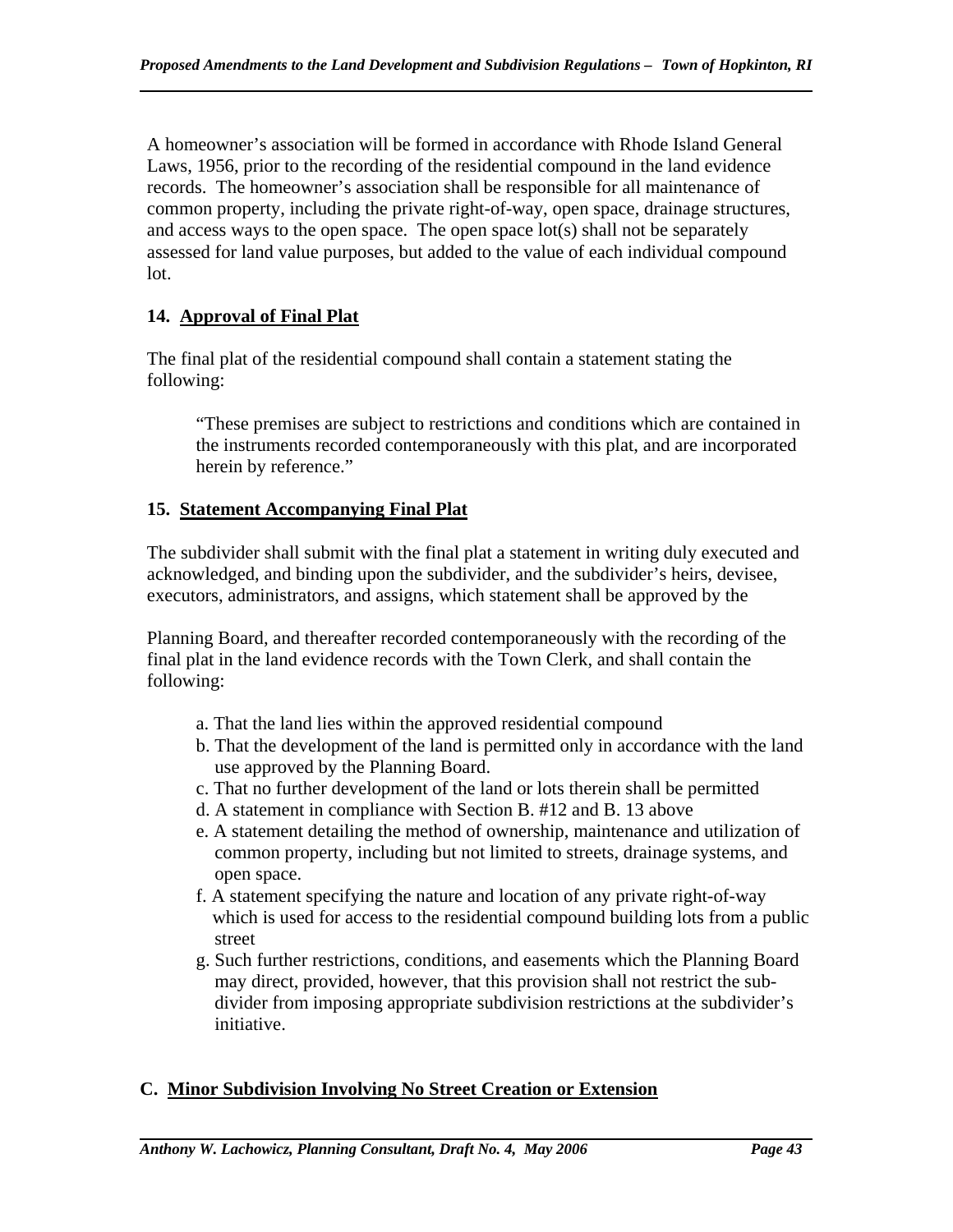Any subdivision of a parcel of land into at least two (2) but no more than five (5) lots for the purpose of development, all of which have frontage on a public street, which meet all applicable area and dimensional requirements of the Zoning Ordinance but which do not require the extension or creation of a street shall be considered to be a minor subdivision and shall be reviewed according to the applicable provisions of Article V, Section C.3., and Section C.1 or C.2. of this Article below.

 Subdivisions described above which create more than five (5) lots for the purpose of development shall be considered to be a major subdivision, and shall be reviewed according to the provisions of Article V, Section C.4.

### 1. Minor Subdivisions Involving the Creation of Two (2) Lots

Minor subdivisions described above involving the creation of no more than two (2) lots (one original lot plus one new lot) shall first be reviewed by the Administrative Officer in accordance with the procedure established in Article V, Section C.3. The applicant shall be required to submit to the Administrative Officer all plans and supporting materials as required by the *appropriate*  Preliminary Plat Checklist for Minor Subdivisions (see Article XV).

If the Administrative Officer determines that the parcel being subdivided has the potential under the existing applicable zoning regulations to be developed for no more than two (2) lots (one original lot plus one new lot the application shall be forwarded to the Planning Board with a recommendation for preliminary approval without further review as provided in Article V, Section C.3.d) (i). Provided however, that the Administrative Officer, in forwarding the application to the Planning Board, may also recommend conditions for approval as provided in subsection b. of this Section entitled Lot Development Standards, below.

Any further subdivision of either of the two (2) lots created hereunder at any time after the effective date of these Regulations, whether immediate or future, shall be considered to be a minor subdivision of three (3) or more lots or a major subdivision and shall be reviewed under the applicable provisions of these Regulations.

# a. Criteria for Review

The following criteria shall be used by the Planning Board in their review of any two (2) lot subdivisions:

### (1) Potential for further Subdivision

The Planning Board shall consider whether the parcel being subdivided has the potential for further subdivision under current applicable zoning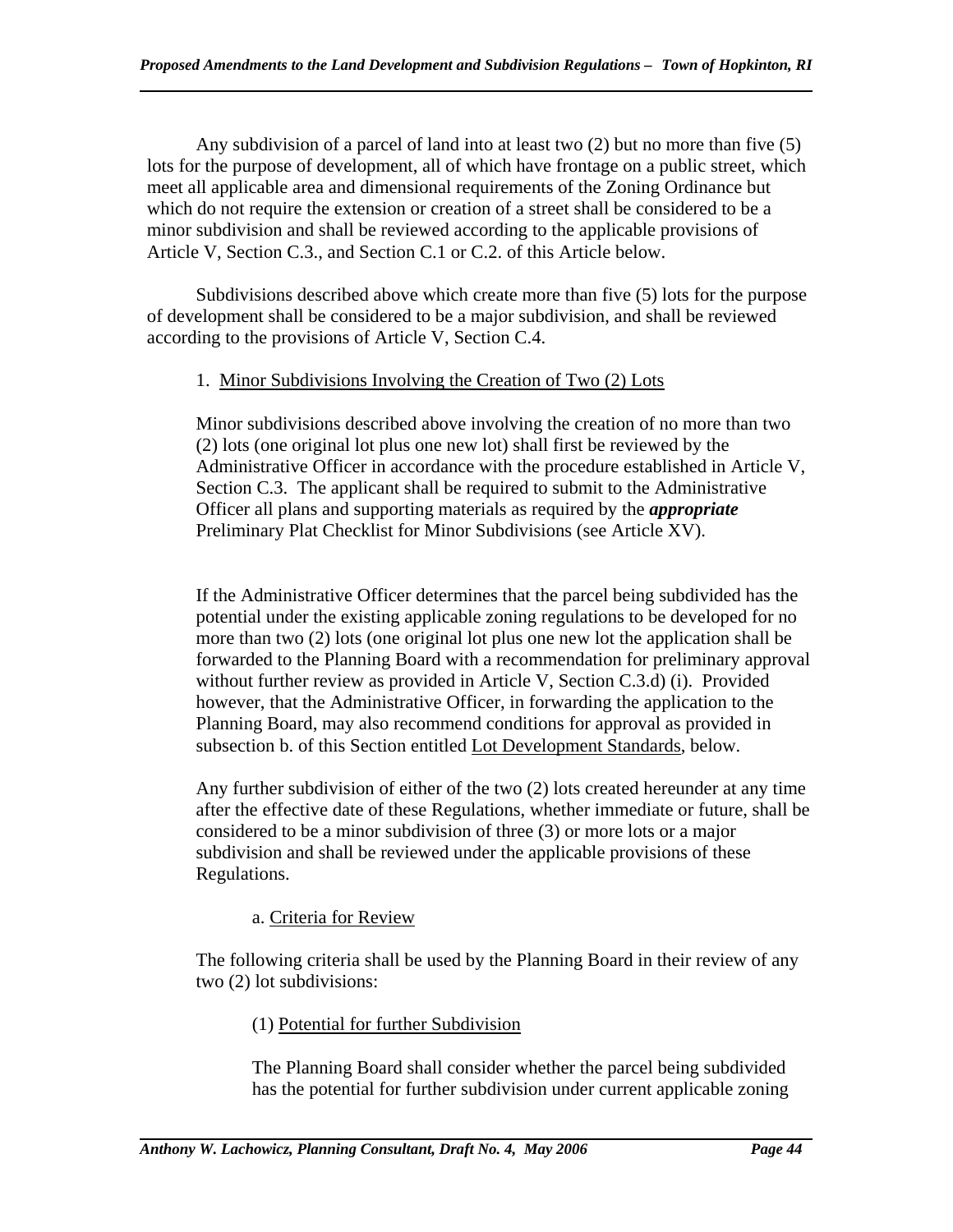regulations. If it has such potential, the Planning Board shall consider the impacts from such future development in their review of the proposed subdivision and may impose any or all of the Lot Development Standards provided in section b. below as necessary to mitigate such impacts.

#### (2) Adequacy of the street on which the proposed lots front

(a) The lots must be provided with access to a street which is adequate for access for vehicular traffic; and ,

(b) The frontage must provide safe and adequate access to a public street.

#### (3) Adequacy of the access from the lots onto the street

(a) The lots must be accessible by the fire department, police department and other agencies charged with protection of the public peace, safety and welfare; and,

(b) The lots must be physically accessible from the street upon which it fronts i.e., they cannot be isolated by topographic or natural features which prevent adequate physical access from the street, subject, however, *to* the Planning Board's authority to modify or waive the provisions according to Article VIII.

### (4) Relationship to scenic highways

Adequate provision shall be made to preserve scenic values along the road frontage of State-designated scenic highways and in those areas designated as having unusually high value according to the Rhode Island Landscape Inventory (RIDEM*,* 1990), in accordance with standards adopted by the State Scenic Highway Board pursuant to Rhode Island General Laws Section 24-15-9.

### (5) Conformity to Zoning

The proposed lots must be in conformity with all applicable zoning ordinance requirements. The planning Board may require in addition that building setbacks from the street be varied in length. Setbacks from the street may exceed the minimum requirements of zoning.

### (6) Conformity with the Comprehensive Plan

The proposed lots shall be in conformity with the Town's Comprehensive Community Plan with regard to access from local roads, and preserving visual quality and rural character along local streets.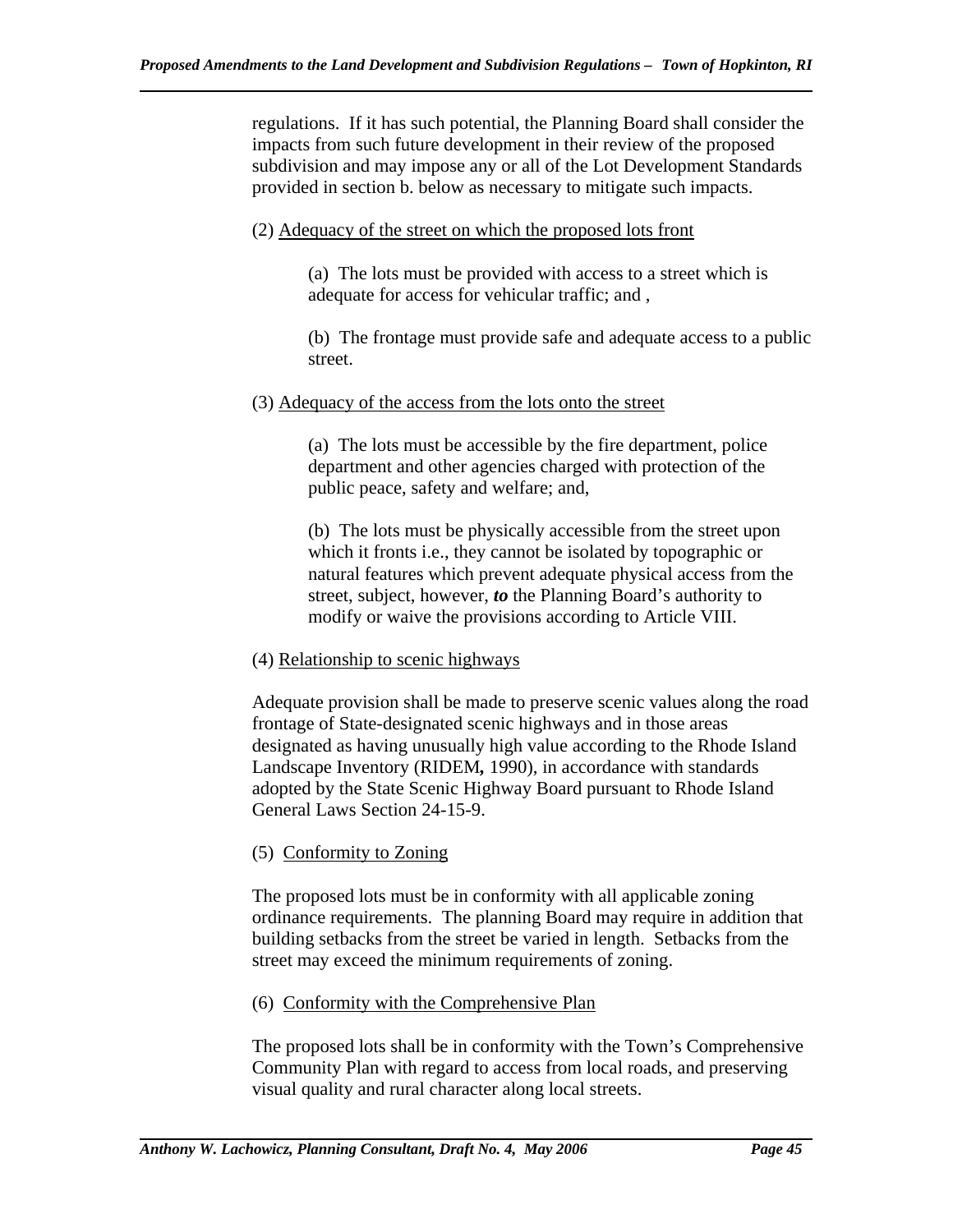#### (7) Relationship to adjacent or nearby uses

The proposed lots and access thereto shall be designated so as to minimize conflict with existing adjacent uses, driveways, buildings or other structures, street, intersections, hills, curves or other similar existing features.

#### b. Lot Development Standards

Standards which may be imposed by the Planning Board on any two (2) lot minor subdivision as a condition of approval may include the following:

(1) The location of the proposed access driveway along the road frontage may be modified or relocated;

(2) The proposed number of access driveways onto any street from any lot or group of lots may be modified or limited;

(3) Driveways of adjacent lots, or groups of contiguous lots may be combined and the use of common driveways may be required where *deemed* feasible *by the Planning Board.* 

(4) Screening/buffering/landscaping of the lot and/or driveway from adjacent public streets may be required; or,

(5) Preservation of any existing unique natural and/or historic features such as trees or stone walls may be required; or,

(6) Provisions may be made for ensuring adequate sight distances from the proposed access driveway along adjacent public streets in order to alleviate any potentially hazardous situation.

### 2. Minor Subdivisions Involving the Creation of Three to Five Lots

Minor subdivisions described in Section C. above involving the creation of three (3), four (4), or five (5) lots for the purpose of development shall first be reviewed by the Administrative Officer in accordance with the procedure established in Article V. Section C.3d. The applicant shall be required to submit to the Administrative Officer all plans and supporting materials as required by the *appropriate* Preliminary Plat Checklist for Minor Subdivisions (see Article XV).

Any further subdivision of any lot(s) at any time after the effective date of these Regulations, whether immediate or future, so as to create a total of six (6) lots or more from the original lot, after the effective date of adoption of these Regulations shall be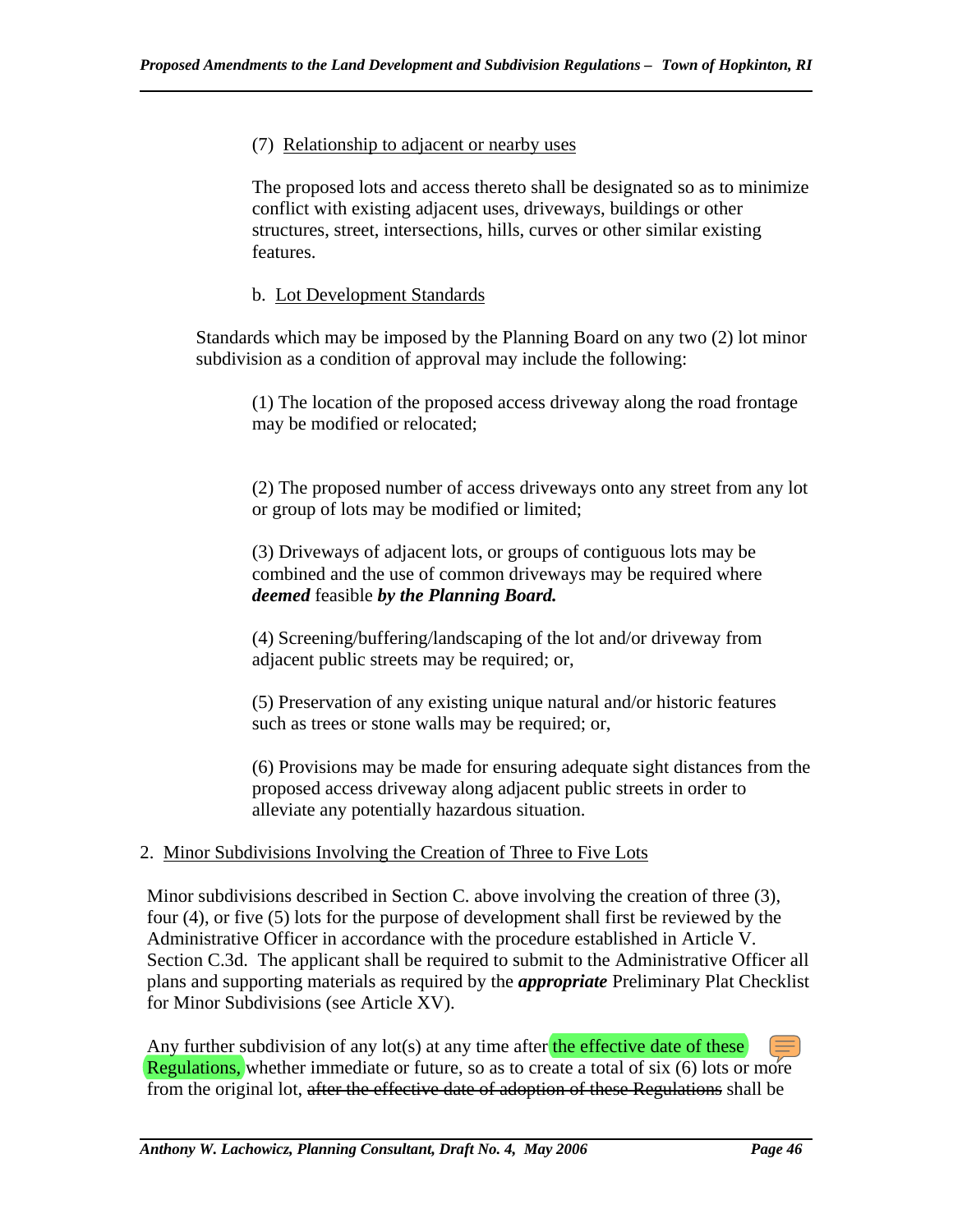considered to be a major subdivision and shall be reviewed under the provision of Article V, Section C.4.

#### a. Criteria for Review

In their review of any three  $(3)$  to five  $(5)$  lot minor subdivision, the Planning Board shall use the same criteria for review of a two (2) lot minor subdivision involving no street creation or extension as provided in Section 1.a., entitled Criteria for Review above. In addition, the Planning Board may also consider the following:

### (1) Preservation of Agricultural Land

The preservation of land in agricultural use or which contains Prime Farmland or Farmland of Statewide Importance soils shall be maximized wherever possible by means of clustering lots and/or buildings on portions of the parcel being subdivided which are not being used for agriculture or which are not suitable for agricultural use.

### (2) Feasibility of Internal Access Streets

Where deemed possible and practical, *T*the Planning Board may require the applicant to submit appropriate alternative plans to demonstrate the feasibility of creating other types of subdivisions, such as a three (3) to five (5) lot minor subdivision with an internal street, a residential compound, a residential cluster development *conservation development* or a conventional subdivision. If the Planning Board determines that such an alternative development is feasible, practical and preferable, the creation of frontage lots shall be prohibited, and the applicant shall be required to develop the property in an approved alternative fashion.

### b. Lot Development Standards

If the creation of 3 to 5 frontage lots is not prohibited under the provisions of a. (2) above, the Planning Board shall review the proposed frontage lots as a 3 to 5 lot minor subdivision. Standards which may be imposed by the Planning Board as a condition of approval of any 3 to 5 lot minor subdivision involving no street creation or extension may include the following:

(1) Any of the standards for the development of a two (2) lot minor subdivision as provided in section 1.b (1)-(6) above, plus any of the following:

(2) Improvements to the street on which the proposed lot(s) may be required in order to provide safe vehicular access. Provided, however that the standards for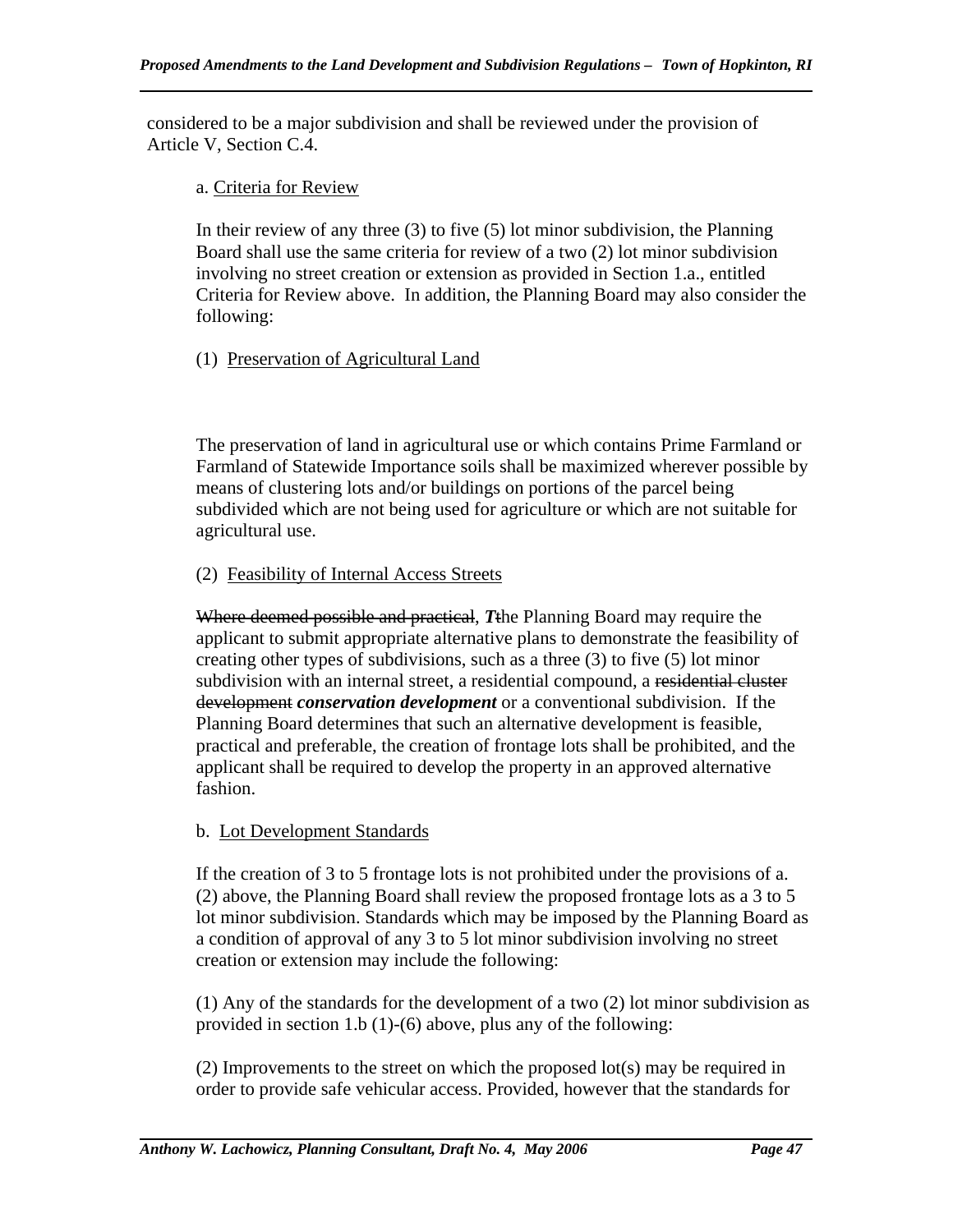construction or upgrading of any such street(s) shall not exceed those standards required by Article XIII of these subdivision Regulations for construction of streets in minor subdivisions.

(3) Provisions shall be made for construction of a private common driveway to provide vehicular access to multiple frontage lots from common access point (or points) on to the public streets on which the lots front. Minimum standards for the design, and construction of such common driveways may be imposed by the Planning Board in order to provide safe vehicular access. Provided, however that such standards shall not exceed those standards required by Article XIII of these Regulations for construction of streets in minor subdivisions.

(4) Easements may be required to be granted to the town to prohibit individual driveway access from lots onto frontage streets if adequate provision is made for access from individual lots to service roads required in (3) above.

(5) Provisions may be made for incorporating proposed frontage lots into future subdivisions of contiguous land, if such future subdivision is determined to be feasible by the Planning Board. Such provisions may include the following:

(a) preparation of concept plan to indicate future access to and development of residual land contiguous to proposed frontage lots;

(b) reservation of land or easement to provide for future access from access streets to contiguous land; and/or,

(c) temporary driveways for frontage lots with provisions made for future permanent driveways to be connected to future streets in subdivisions of contiguous land.

# **D. Minor Subdivisions Involving Street Creation or Extension**

 Any subdivision of a parcel of land into at least two (2) but not more than five (5) lots for the purpose of development and which requires the creation or extension of a public street shall be considered a minor subdivision and shall be reviewed by the Planning Board in accordance with the procedures set forth in Article V, Section C.3. Standards for the design and required improvements of such minor subdivisions shall be as follows:

**1.** Creation or Extension of a Public Street

Any minor subdivision which proposes the creation or extension of a public street shall be required to meet the design improvement standards for public streets as provided in Article XIII.

**2.** Creation or Extension of a Private Street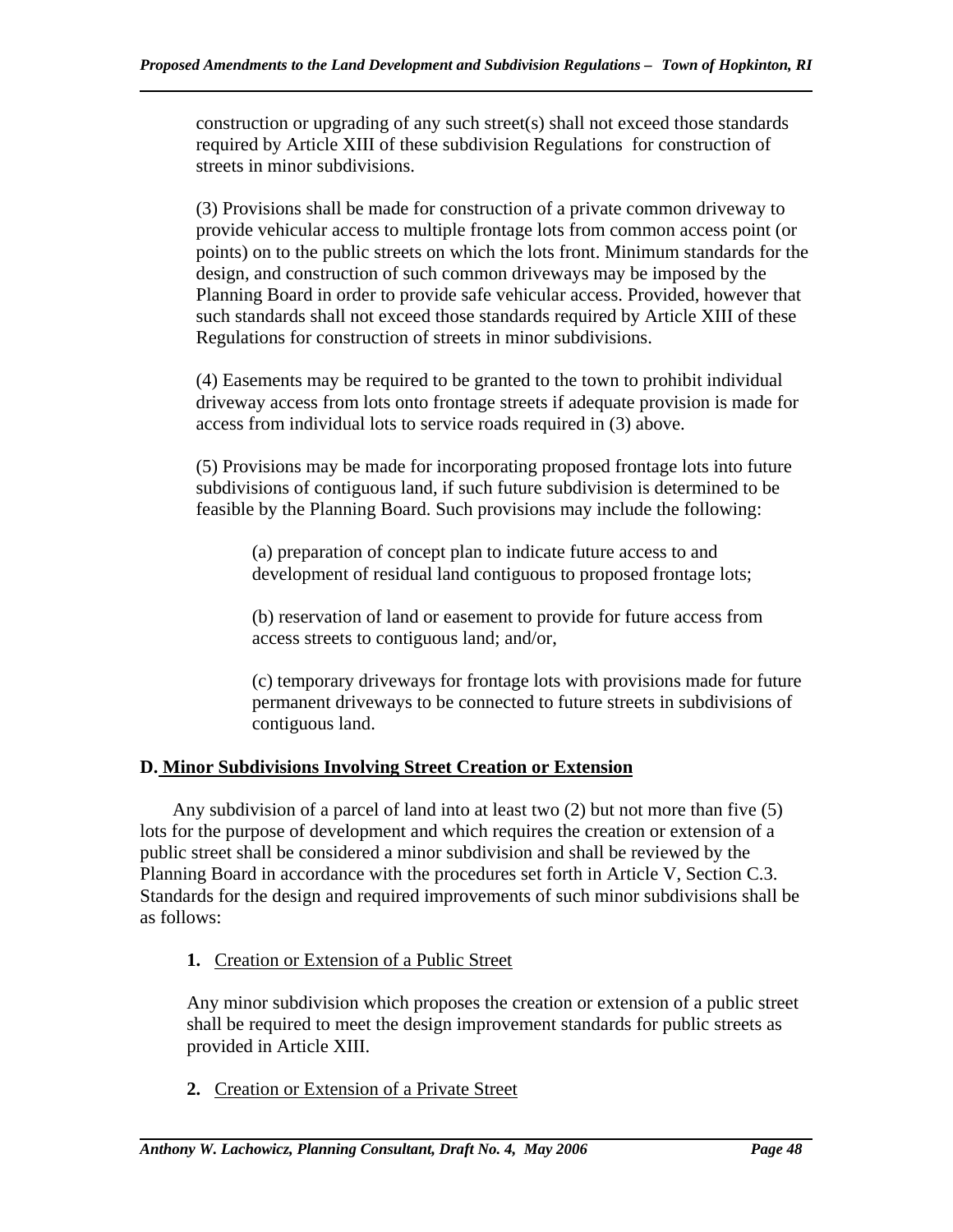Only minor subdivisions developed as a Residential Compound or Residential Cluster *Conservation Development* shall allow the creation of private streets. Street design and improvement standards shall be as provided in Article XIII for local streets in minor subdivisions. Where common driveways are required for 2 lot minor subdivisions, the minimum improvement standards for the driveway shall be used as established in these Regulations. Provided, however, that the planning board may prohibit

individual driveway access on to the public street and require that a thirty (30) foot right-of-way access easement for a common driveway be created.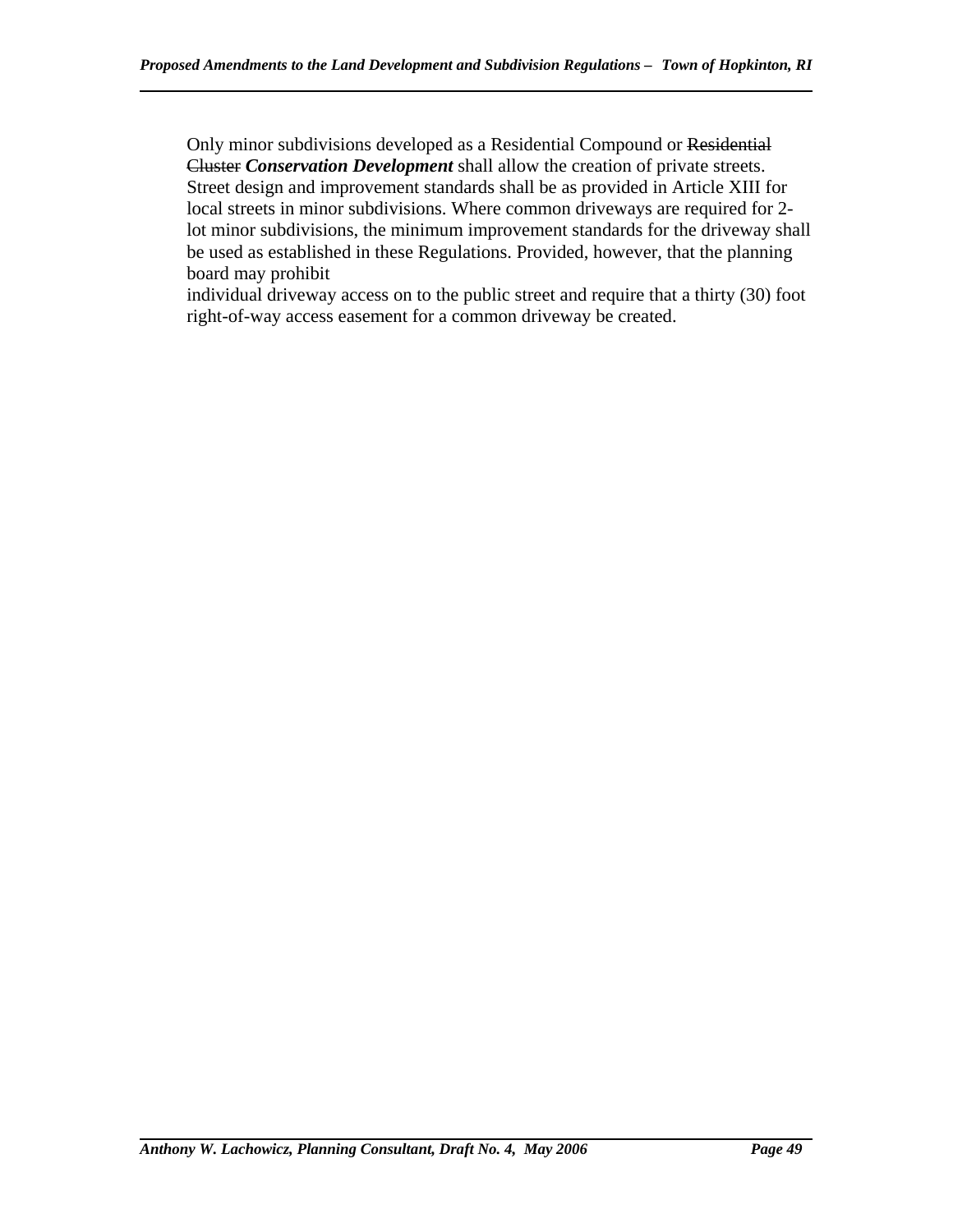## **ARTICLE V PROCEDURE FOR REVIEW AND APPROVAL OF PLATS AND PLANS**

## **A. General Requirements**

1. The Planning Board shall consider each application for subdivision approval according to the procedure set forth in this section, unless otherwise specifically provided.

2. An applicant for subdivision approval who wishes the Planning Board to take some official action on his or her application shall submit all of the materials required by the applicable section of Article XV of these Regulations (Checklists) to the Administrative Officer. If the requested action is not applicable under any of the Checklists provided in Article XV, such as a request for an extension of an approval, the applicant shall submit a written request to the Administrative Officer describing the requested action to be taken by the Planning Board. The matter will be placed on the next available agenda of the Planning Board only if the Administrative Officer determines that all of the required material has been submitted and only after a Certificate of Completeness has been issued in accordance with the applicable provisions of these Regulations.

3. Any submission of materials to the Administrative Officer shall be accompanied by a cover letter of transmittal indicating the date, the materials being submitted and the requested action. No materials shall be accepted by the Administrative Officer without said cover letter. Upon receipt of any materials, the Administrative Officer shall stamp the date or receipt upon them.

4. If an application for subdivision approval is made by someone other than the owner of the land being subdivided, the applicant shall submit a written statement from the owner authorizing such application.

# **B. Certificate of Complete Application**

 An application shall be complete for purposes of commencing the applicable time period for action when so certified by the Administrative Officer. Certification of a complete application shall be made in writing by the Administrative Officer upon a form entitled Certificate of Completeness. A copy of said Certificate shall be provided to the applicant. In the event such certification of the application is not made within the time specified in these Regulations for the type of plan being proposed, the application shall be deemed complete for purposes of commencing the review period unless the application lacks information required for such applications as specified in Article XV (Checklists), and the Administrative Officer has notified the applicant, in writing, of the deficiencies in the application.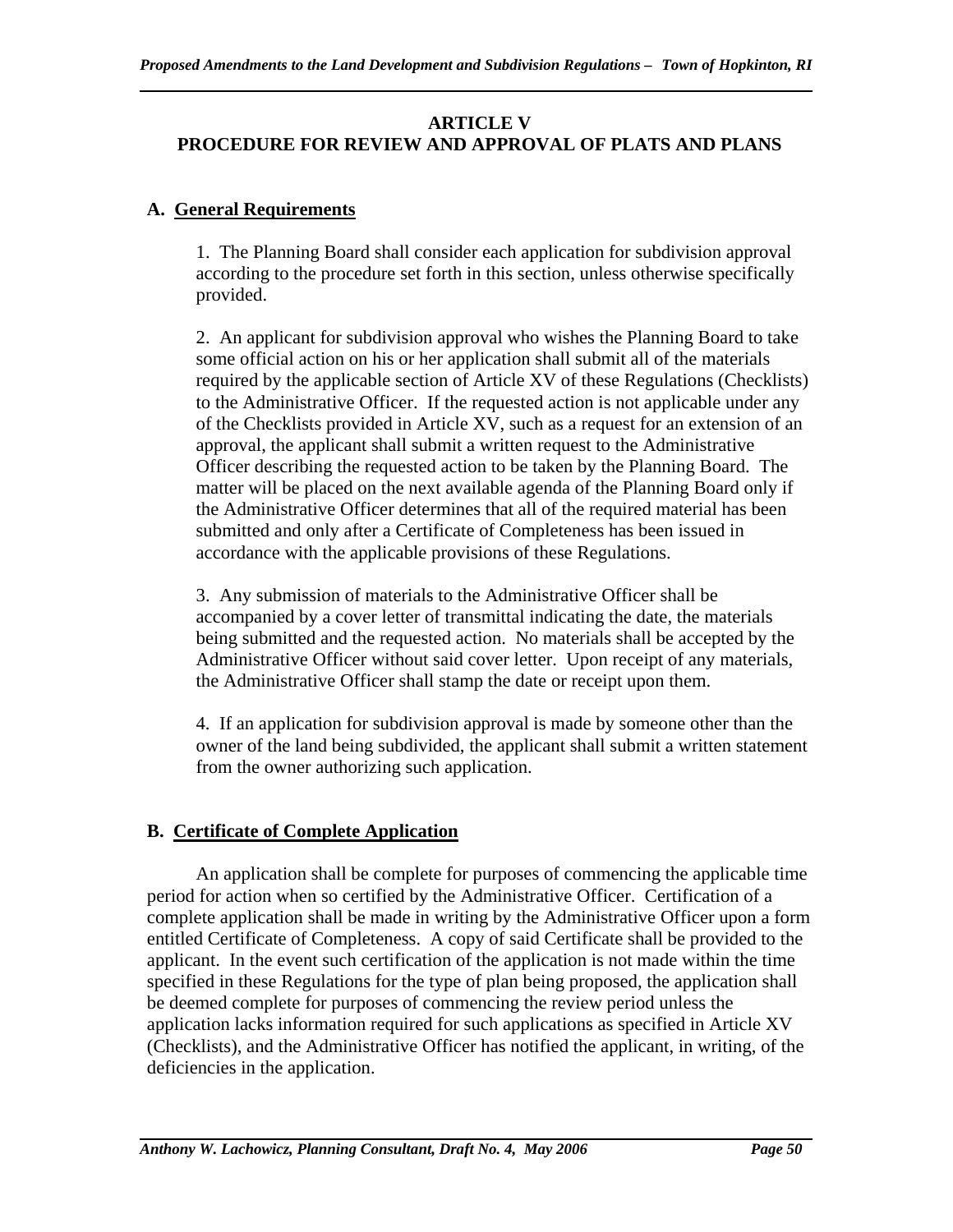Not withstanding the paragraph above, the Planning Board may subsequently require the applicant to correct any information found to be in error and/or to submit additional information specified in the Regulations but not required by the Administrative Officer prior to certification, as is necessary to make an informed decision.

 Where review is postponed with the consent of the applicant, pending further information or revision of information, the time period for review shall be stayed and shall resume when the Planning Board determines that the required application information is complete.

 For the purposes of calculating mandatory review periods as provided in these Regulations, all days shall be considered to be calendar days.

# **C. Procedure for Approval**

 The Planning Board shall consider applications for subdivision approval according to the following procedures:

# 2. *1.* **Administrative Subdivision**

a. Any applicant requesting approval of a proposed administrative subdivision as herein defined shall submit to the Administrative Officer the items required by the Checklist for Administrative Subdivisions in Article XV.

b. The application shall be certified as complete or incomplete by the Administrative Officer within a fifteen (15) day period from the date of its submission according to the provisions of Section B. of this Article.

c. Within fifteen (15) days of certification of completeness, the Administrative Officer shall review the application and approve, deny, or refer it to the Planning Board with recommendations. The Administrative Officer shall report it's *the* actions to the Planning Board at its next regular meeting, to be made part of the record. *If no action is taken by the Administrative Officer within the fifteen (15) day mandatory review period, the application shall be placed on the agenda of the next regular Planning Board meeting.*

d. If referred to the Planning Board, the Board shall consider the application and the recommendations of the Administrative Officer, and shall either approve, approve with conditions, or deny the application within sixty-five (65) days of the certification of completeness. Failure of the Planning Board to act within the period prescribed shall constitute approval of the administrative subdivision plan and a certificate of the Administrative Officer as to the failure of the Planning Board to act within the required time and the resulting approval shall be issued on request of the applicant.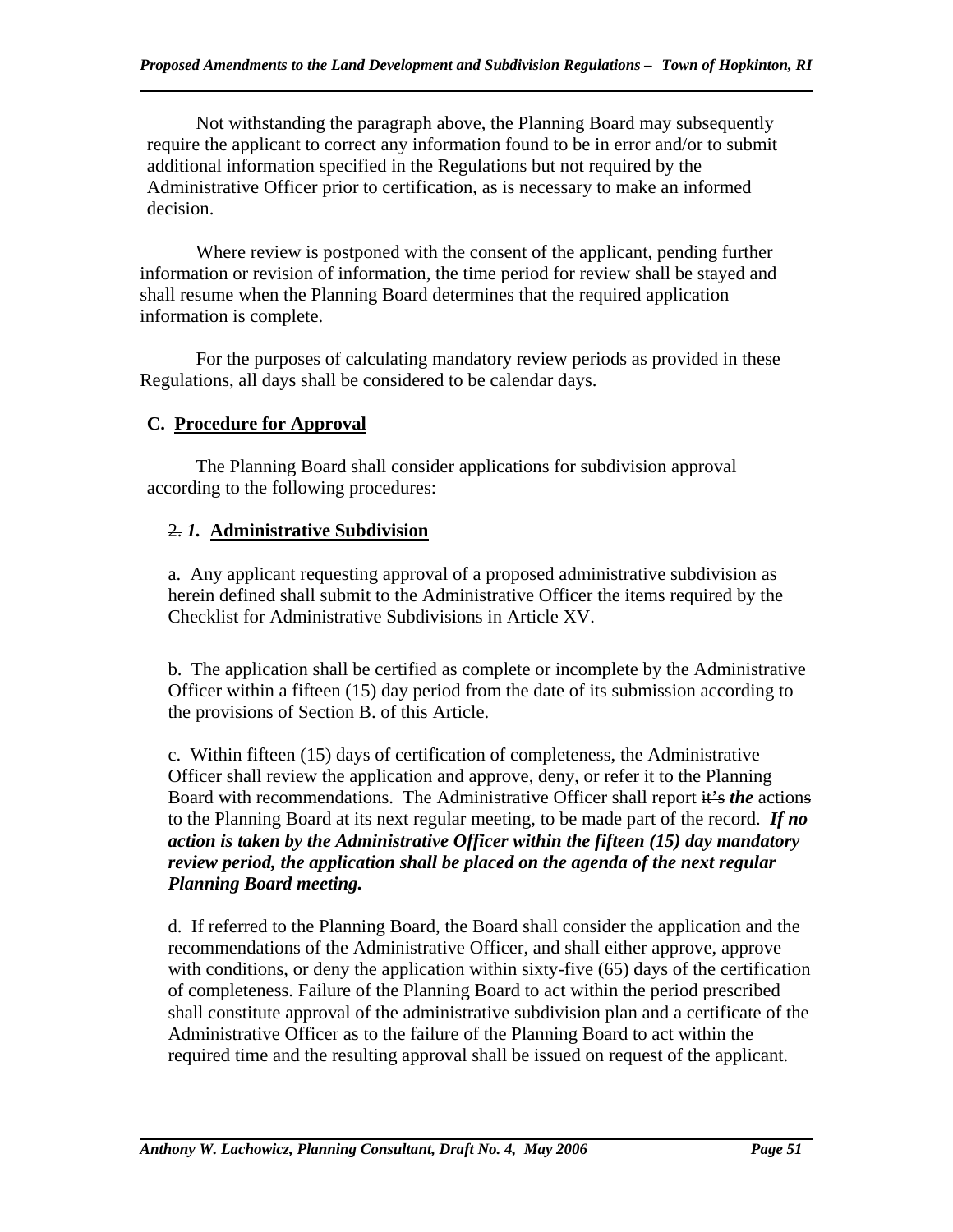e. Denial of an application by the Administrative Officer shall not be appealable and shall require the plan to be submitted as a minor subdivision application.

### *f. Any approval of an administrative subdivision shall be evidenced by a written decision which shall be filed and posted in the office of the town clerk.*

f. *g.* Approval of an administrative subdivision shall expire ninety (90) days from the date of approval unless within such period of time a plat in conformity with such approval is submitted for signature and recording as provided in Article VI.

# 1. *2.* **Pre-Application Meeting***s* **and Concept Review**

a. An applicant wishing to obtain subdivision approval *of a minor or major subdivision or land development project* shall first contact the Administrative Officer to arrange a meeting with the Planning Department and other Town staff. *The purpose of this meeting is to review the procedural requirements of the application and approval process that is required for each application.* At the staff meeting, the applicant and planning staff shall determine if a pre-application meeting with the Planning Board is required by these regulations or is desired by either the applicant or the Town.

b. If a pre-application meeting is required or requested, the *The* applicant shall *then*  submit all the information required by the Checklist for Pre-application Meetings and Concept Review in Article XV. The planning staff *Administrative Officer* will review and comment on the checklist information and, if determined to be complete, will *issue a Certificate of Completeness and* schedule the application to appear before the Planning Board.

c. If no pre-application meeting is required or requested, the applicant will be advised by the Administrative Officer as to the requirements of the Subdivision Regulations and the procedure to be followed by the applicant for subdivision approval.

d. *c.* One or more pre-application meetings shall be held before the Planning Board for all major land development or subdivision applications *Conservation Developments or for any type of land development project. Pre-application meetings shall also be held to determine if a subdivision may be submitted for review and approval as a conventional subdivision or residential compound.* Preapplication meetings may be held for administrative subdivisions and minor land development and minor subdivision applications, upon request of either the Town, acting through the Planning Department *Administrative Officer*, or the applicant. Pre-application meetings shall allow the applicant to meet with the Planning Board for advice as to the required steps in the subdivision approval process. Where *deemed* appropriate *by the Administrative Officer,* town officials, *other Town* boards and/or commission*s*, planning staff, state agencies *and abutting property owners* shall *may* be notified of the pre-application meetings *by the Administrative Officer*  and invited to provide comments on the proposed subdivision or land development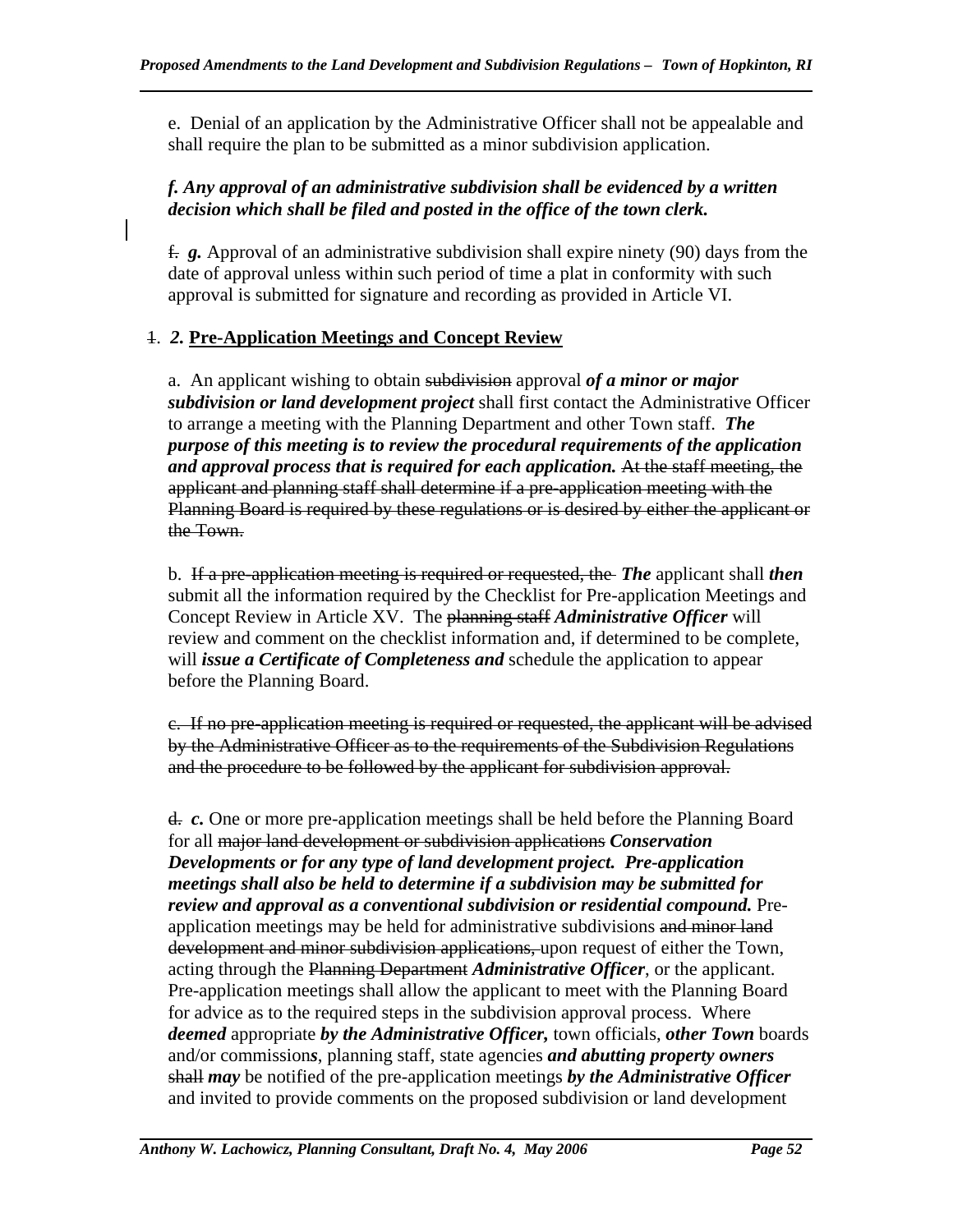plan. *Applicants are also encouraged, but not required to present an Existing Resources and Site Analysis Map at this meeting.* 

e. *d.* At the pre-application stage, the applicant *shall submit a Sketch Plan as described in IV.A.5. and* may request *the Planning Board shall provide* an informal concept plan review for a *the proposed* development. The purpose of the concept plan review *Sketch Plan* is also to *provide the applicant with the opportunity to submit a diagrammatic plan for informal discussion with the Board regarding the design of the proposed development. It will also* provide the applicant with Planning Board input in the formative stages of subdivision and land development concept design.

f. *e.* Pre-application meetings shall aim to encourage information sharing and discussion of project concepts among the participants. Pre-application meetings should include a review of the physical character of the land, and any environmental or physical constraints to development. Meetings should include a discussion initiated by the Planning Board regarding what form of land development may be appropriate to meet the goals and policies of the Comprehensive Plan with regard to preserving the character of the land, the natural environment and the ability of the Town to provide essential services. Pre-application discussions are intended for the guidance of the applicant and shall not be considered approval of a project or of any of its elements. No formal action need be taken by the Planning Board at the preapplication meeting.

*f. At the pre-application meeting, the Planning Board shall discuss the initial Basic Maximum Number of lots/dwelling units permitted in the development, as provided in IV.A.8. At this meeting, the Board shall also discuss whether to allow a development to be submitted for review as a conventional subdivision or a residential compound, and not as a Conservation Development. See Article IV, Section B.2 for determination of eligibility for a Residential Compound.* 

*g. Provided that at least one (1) pre-application meeting has been held for major land development or subdivision application or sixty (60) days has elapsed from the filing of the pre-application submission and no pre-application meeting has been scheduled to occur within those sixty (60) days, nothing shall be deemed to preclude an applicant from thereafter filing and proceeding with further stages of review of an application for a land development or subdivision project in accordance with § 45-23-36 of the Rhode Island General Laws.* 

# **3. Minor Land Development and Minor Subdivisions**

a. Review Stages - Minor plan review shall consist of at least two *three* stages: (1) *pre-application; (2)* preliminary, *including a site visit*; and *(3)* final. A preapplication meeting may also be held as provided in Section C.1. of this Article. The Planning Board may vote to combine the approval stages, provided that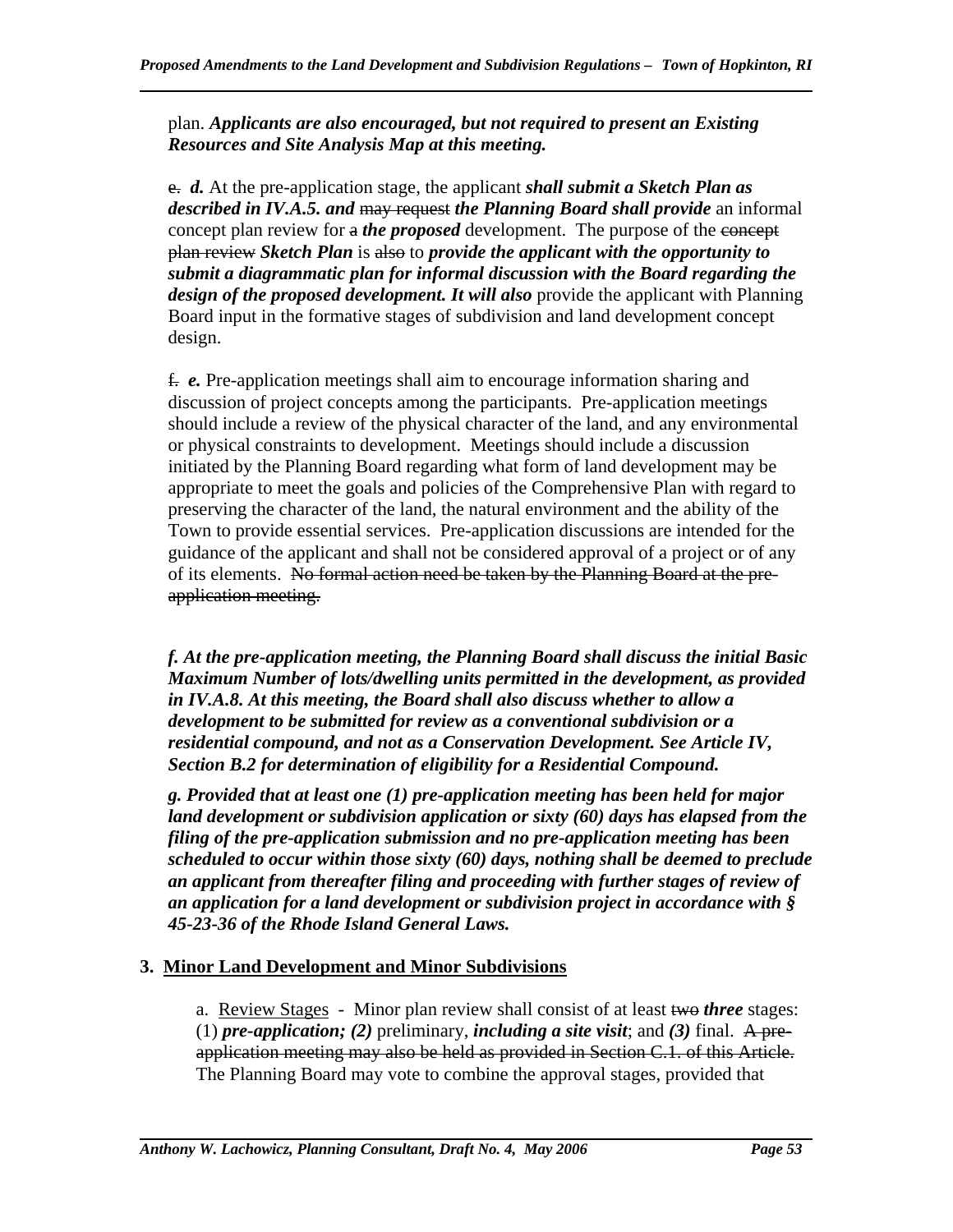requirements for all stages so combined have been met by the applicant to the satisfaction of the Planning Board.

b. Submission Requirements - Any applicant requesting approval of a proposed minor subdivision or minor land development *project*, as defied *defined* in these Regulations, shall *first* submit to the Administrative Officer the plans and supporting materials provided in the *Pre-Application Checklist in Article XV. Pre-Application review shall follow the procedure specified in subsection C.2 of this Article, above. Following the pre-application meeting(s), the applicant shall submit the information required in the appropriate* Preliminary Plat Checklist for Minor Land Development and Minor Subdivision as provided in Article XV.

 *If the creation or extension of a public or private street is involved, following the pre-application meeting(s), the applicant shall submit the information required in Checklist C - Preliminary Plat Checklist for Minor Land Development Projects and Minor Subdivisions as provided in Article XV.* 

*If a minor land development project or minor subdivision does not involve the creation or extension of a public or private street, the applicant shall submit the information required in Checklist D - Preliminary Plat Checklist for Minor Land Development Projects and Minor Subdivisions (no street creation or extension) as provided in Article XV.* 

c. Certification of Preliminary Plat - The application shall be certified complete or incomplete by the Administrative Officer within twenty-five (25) days of its receipt according to the provisions of Section B. of this Article. *The application shall be certified complete or incomplete by the Administrative Officer within twenty-five (25) days, or within fifteen (15) days if no street creation or extension is required, according to the provisions of Section B. of this Article. The running of the time period set forth in this section will be deemed stopped upon the issuance of a certificate of incompleteness of the application by the Administrative Officer and will recommence upon the resubmission of a corrected application by the applicant. However, in no event will the Administrative Officer be required to certify a corrected submission as complete or incomplete less than fourteen (14) days after its resubmission.* 

d. Site Visit - *After the applicant prepares the Existing Resources and Site Analysis Map*, *and before* Before the preliminary plan is approved, the Planning Board may *shall* schedule a site visit *to the property*. In order to facilitate the inspection *of the site*, the Planning Board may require field location of all proposed roads, improvements and site features consistent with the level of information required at this stage of review. *The Existing Resources and Site Analysis Map shall be distributed at the site visit to those Town officials in attendance, if it has not been distributed earlier. It is strongly encouraged that the site visit be attended by members of the Planning Board, Town officials, the applicant and/or the applicant's representatives. Owners of property within the notice radius specified in V.C.4.r. shall also be notified and invited to attend.*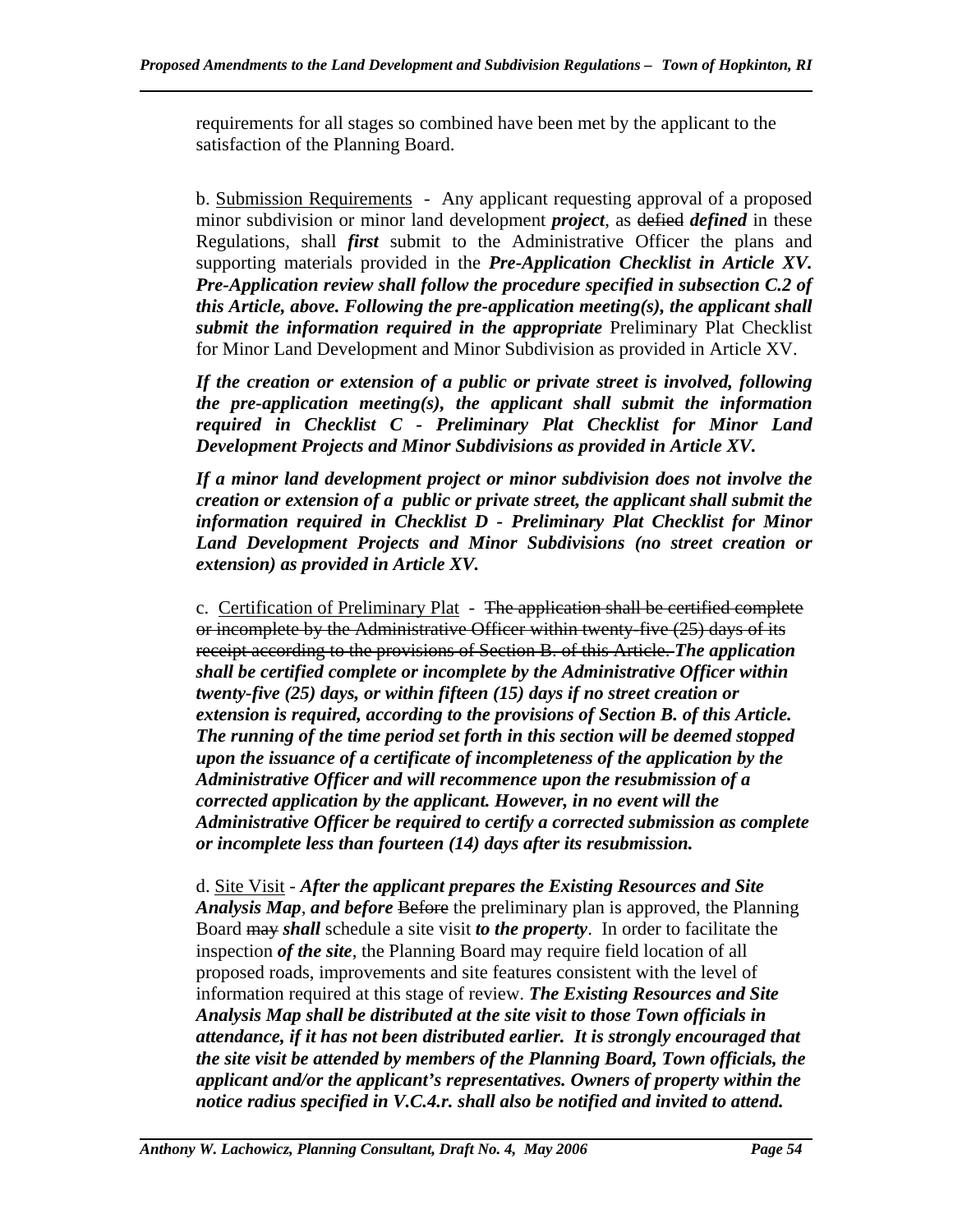*The site visit shall be considered a public meeting and shall be conducted in accordance with the Town's normal procedures for compliance with the State Open Meetings Law. Members of the public shall be permitted to attend the site visit.* 

*Lack of a quorum of the Planning Board in attendance at this visit shall not constitute a failure on the part of the applicant to satisfy the requirements of a site visit. In the event that the Planning Board does not schedule a site visit, or that a scheduled site visit is not conducted within the prescribed time period through no fault of the applicant, the applicant shall not be found to be deficient in the application process, and shall be allowed to proceed with the application.* 

*The purpose of the visit is to familiarize local officials with the property's existing conditions and special features, to identify potential site design issues, and to provide an informal opportunity to discuss site design concepts, including the general layout of designed open space lands, buildings and street alignments. Comments made by Town officials or their staff and consultants shall be interpreted as being only suggestive. It shall be understood by all parties that no formal recommendation can be offered, and no official decisions can be made at the site visit. Minutes of the site visit shall be kept in accordance with Title 42, Chapter 46 of the RI General Laws entitled Open Meetings.* 

- e. Re-assignment to Major Review The Planning Board may re-assign a proposed minor land development or minor subdivision to major review only when the Planning Board is unable to make positive findings required in Article III, Section A.
- f. Informational Notice of Preliminary Submission Postcard notice shall be mailed by the applicant o inform all property owners within the notice area of the submission of a preliminary plan to the Planning Board. The notice area shall be defined in Section C.4., subsection r. and s. of this Article.
- g. Decision The Planning Board shall hold a public hearing to any action according to the requirements set forth in Section C.4.r. and s. of this Article. The Planning Board shall approve, deny, or approve with conditions the preliminary plan within ninety-five (95) days of the issuance of the Certificate of Completeness by the Administrative Officer as provided in Subsection c. of this Section above. Provided, however, that if an extension of time is agreed to by the applicant and the Board as provided in Section B. of this Article, this time period shall be stayed.

*f. Decision (No Street Extension or Creation) - If no street extension or creation is required, the Planning Board shall approve, deny, or approve with conditions the preliminary plan within sixty-five (65) days of the issuance of the Certificate of Completeness by the Administrative Officer as provided in*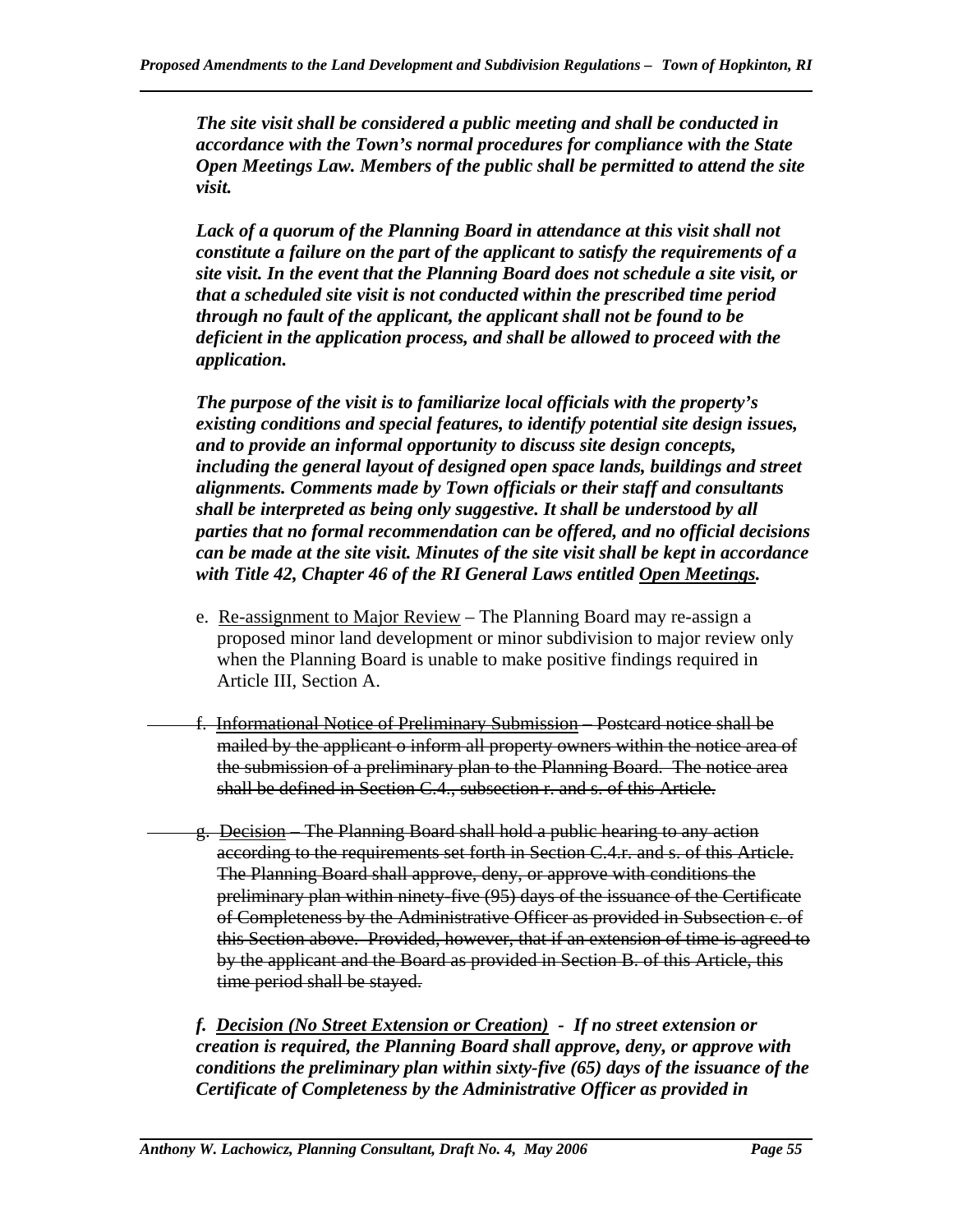*subsection c. of this Section, above. Provided, however, that if an extension of time is agreed to by the applicant and the Board as provided in Section B. of this Article, this time period shall be stayed.* 

*g. Decision (Street Extension or Creation) - If a street extension or creation is required, the Planning Board shall hold a public hearing prior to any action according to the requirements set forth in Section C.4.q. and r. of this Article. The Planning Board shall approve, deny, or approve with conditions the preliminary plan within ninety-five (95) days of the issuance of the Certificate of Completeness by the Administrative Officer as provided in Subsection c. of this Section, above. Provided, however, that if an extension of time is agreed to by the applicant and the Board as provided in Section B. of this Article , this time period shall be stayed.* 

 h. Failure to Act – Failure of the Planning Board to act within the period prescribed in subsection f. or g. of this Section shall constitute approval of the preliminary plan and a certificate of the Administrative Officer as to the failure of the Planning Board to act within the required time and the resulting approval shall be issued on request of the applicant.

*i. Final Plan - The applicant shall submit to the administrative officer the items required by these regulations on Checklist E – Final Plat Checklist as provided in Article XV, as well as all material required by the Planning Board when the application was given preliminary approval. The Planning Board may delegate final plan review to the Administrative Officer, unless it elects to review the final plan itself. When the review of the final plan is delegated to the Administrative Officer, the Administrative Officer shall report its actions to the Planning Board at its next regular meeting, to be made part of the record.* 

 i. *j.* Expiration of Approval – Approval of a minor land development or subdivision plan shall expire ninety (90) days from the date of final approval unless within such period a plat or plan in conformity with such approval, and as defined in Article II is submitted for signature and recording as specified in Article VI. Validity may be extended for a longer period for cause shown, if requested by the applicant in writing, and approved by the Planning Board.

### 4. **Major Land Development and Major Subdivision**

- a. Review Stages Major Plan review shall consist of four stages of review:
- (1) Pre-application meeting(s);
- (2) Master Plan*, including a site visit*;
- (3) Preliminary Plan; and
- (4) Final Plan

Also required is a public informational meeting and public hearing. The Planning Board may vote to combine review stages and to modify and/or waive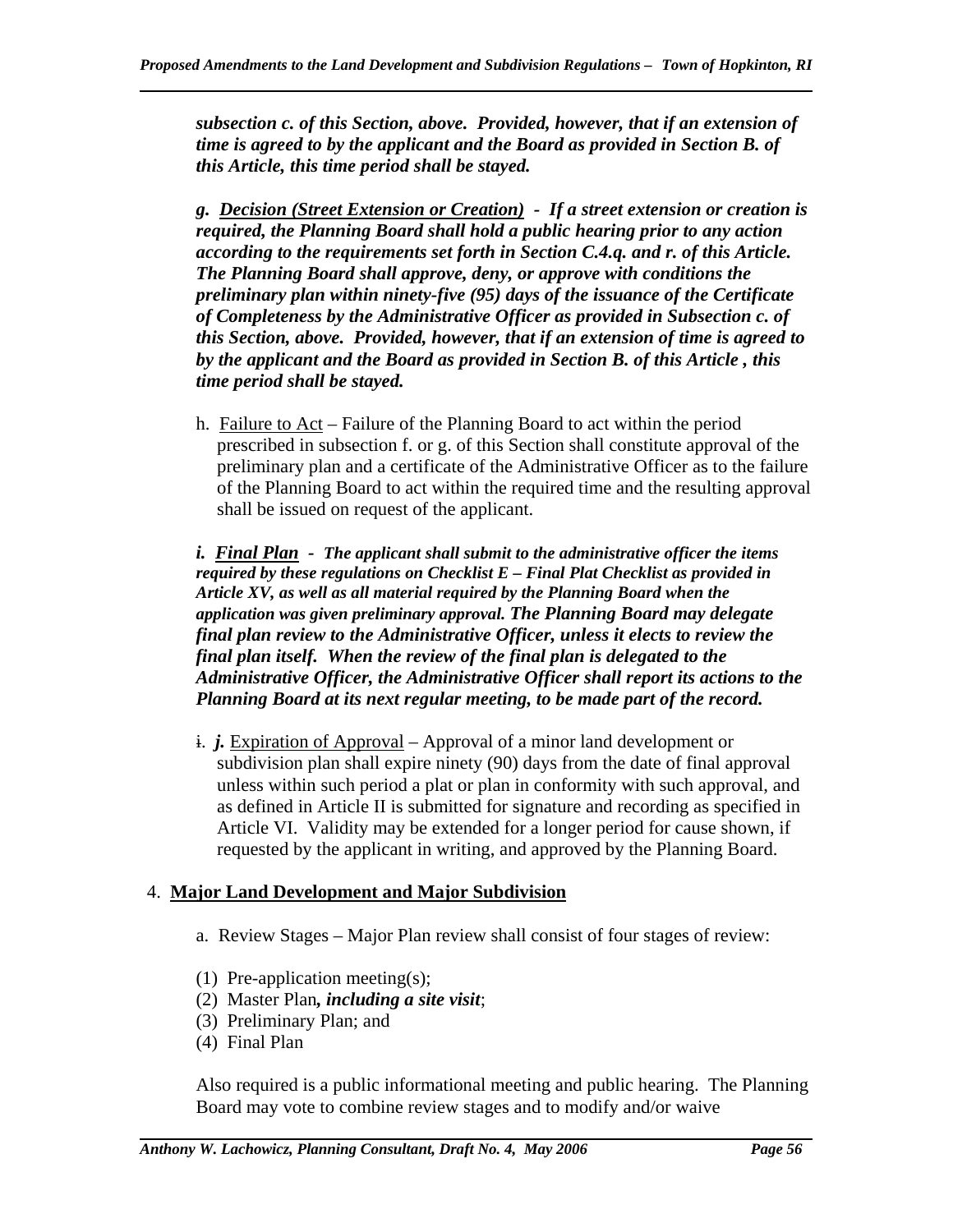requirements as specified in Article VIII. Review stages may be combined only after the Planning Board determines that all necessary requirements for all stages so combined have been met by the applicant.

b. Submission Requirements – Pre-Application – Any applicant requesting approval of a proposed major subdivision or major land development, as defined in these Regulations, shall first submit to the Administrative Officer the plans and supporting materials provided in the *Checklist for Pre-application Meetings and Concept Review* Pre-application Checklist for Major Land Development and major Subdivision as provided in Article XV. The procedure and criteria for preapplication meetings and concept review as provided in Section C.1. *C.2* of this Article shall apply. At the conclusion of the pre-application meeting(s) the applicant may proceed to the master plan stage of review.

c. **SUBMISSION REQUIREMENTS –MASTER PLAN** – Any applicant requesting approval of a proposed major subdivision or major land development *project*, as defined in these Regulations, shall first submit to the Administrative Officer plans and supporting materials provided in the Master Plan Checklist for Major Land Developments and Major Subdivisions as provided in Article XV. The purpose of the master plan stage of review is to provide the applicant with the opportunity to present an overall plan for a proposed project site outlining general, rather than detailed, development intentions. The master plan describes the basic parameters of a major development proposal, rather than giving full engineering details.

Initial comments on the master plan shall be solicited from local agencies, adjacent communities, state agencies, and federal agencies as required in the Master Plan Checklist. The Administrative Officer shall coordinate review and comments by participating agencies. *If an agency fails to provide written comments prior to the date of a scheduled meeting at which an application is being discussed or heard, the applicant shall not be found to be deficient in the application process, and the application shall not be found to be incomplete due to the failure of an agency to provide comment.*

d. Certification of Master Plan Application - The application shall be certified complete or incomplete by the Administrative Officer within ninety (90) *sixty (60)* days of its receipt according to the provisions of Section B. of this Article. *The running of the time period set forth herein will be deemed stopped upon the issuance of a certificate of incompleteness of the application by the Administrative Officer and will recommence upon the resubmission of a corrected application by the applicant. However, in no event will the Administrative Officer be required to certify a corrected submission as complete or incomplete less than fourteen (14) days after its resubmission* 

e. Site Visit - Before the master plan is approved, the Planning Board may schedule a site visit. *The Planning Board shall schedule a site visit in*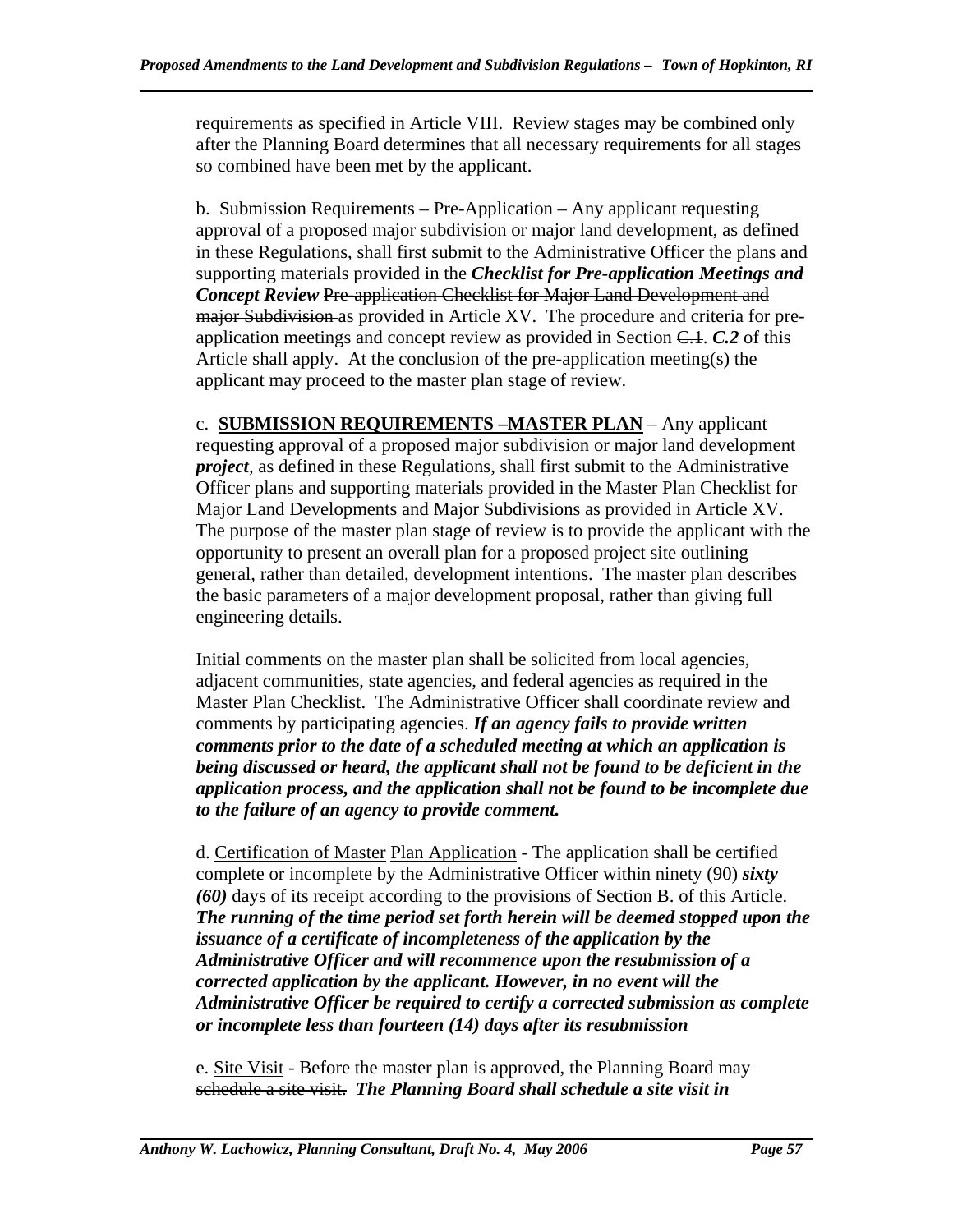*accordance with the procedure and requirements of Section C.3.d. of this Article ("Site Visit") before the Master Plan is approved.* In order to facilitate the inspection of the site, the Planning Board may require field location of all proposed roads, improvements and site features consistent with the level of information required at this stage of review.

f. *Public* Informational Meeting – A public informational meeting shall be held prior to the Planning Board decision on the master plan. *unless the master plan and preliminary plan approvals are being combined, in which case the public informational meeting shall be optional, based on Planning Board determination that all necessary requirements for all stages so combined have been met by the applicant.*

(1) Public notice for the informational meeting is required and shall be given at least seven (7) days prior to the date of the meeting in a newspaper of general circulation within the Town. Postcard notice shall be mailed by the applicant to all property owners within the notice area. The notice area for informational meetings shall be as specified in subsections  $\frac{r \cdot \text{and } s}{r}$ . *q. and r.* of this Section, below.

# *(2) The applicant shall also provide an on-site sign or signs notifying the public of the application pending before the Planning Board as specified in subsection q. of this Section, below.*

 (2) *(3)* At the public informational meeting the applicant, or his or her representative(s), shall present the proposed development project for the benefit of the Planning Board and the public. The Planning Board shall allow oral and written comments for *from* the general public. All public comments shall be made part of the public record of the project application.

g. Decision - The Planning Board shall, within one hundred and twenty (120) days of certification of completeness of the master plan application as provided in Section C.4.d., of this Article, or within such further time as 'nay he *may be*  consented to by the applicant as provided in Section B. of this Article, approve of the master plan as submitted, approve with changes and/or conditions, or deny the application**.** according to the requirements of Section E. of Article XI.

h. Failure to Act - Failure of the Planning Board to act within the period prescribed in subsection 4.g of this Section shall constitute approval of the master plan and a certificate of the Administrative Officer as to the failure of the Planning Board to act within the requited time and the resulting approval shall be issued on request of the applicant.

i. Expiration of Master Plan Approval - Approval of a major land development or major subdivision master plan shall expire one (1) year from the date of final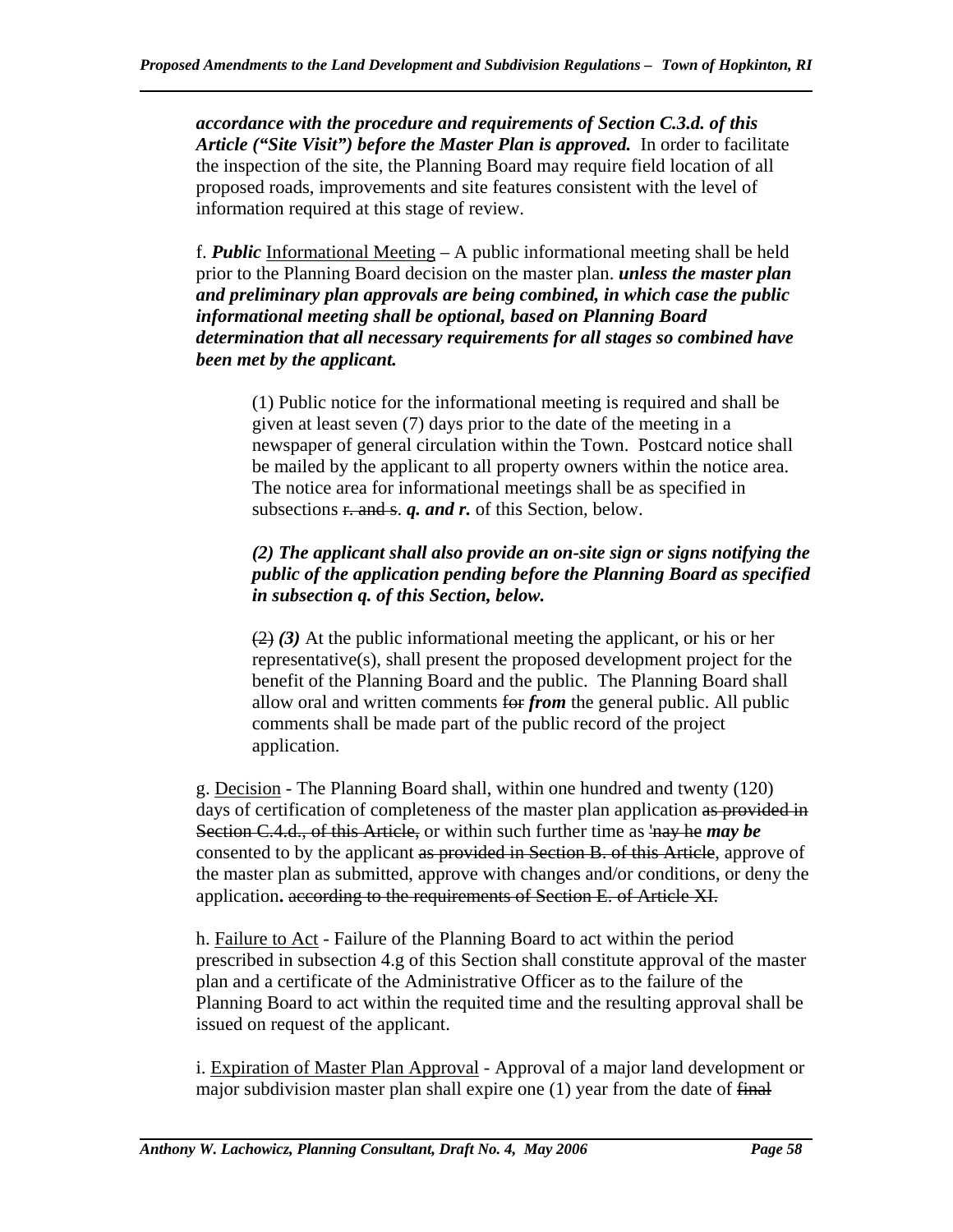*master plan* approval. Vesting may be extended for a period of one (1) additional year for good cause shown, if requested by the applicant in writing, and approved by the Planning Board. The applicant or his or her representative(s) shall appear before the Planning Board for the annual review. Vesting may be extended for a period beyond one year, for good cause shown, if requested by the applicant in writing, and approved by the Planning Board. Master plan vesting shall include any applicable provisions of the zoning ordinance that were in place at the time of approval, conceptual layout and all conditions shown on the approved master plan drawings and supporting materials.

The initial two-year vesting for the approved master plan shall constitute the vested rights for the development as required in Section 45-24-44 of the Rhode Island Zoning Enabling Act of l991.

#### j. **SUBMISSION REQUIREMENTS – PRELIMINARY PLAN** – Any applicant requesting approval of a proposed major subdivision or major land development *project*, as defined in these Regulations, shall first submit to the Administrative Officer the plans and supporting materials provided in the Preliminary Plan *Plat* Checklist for Major Land Development and Major Subdivisions as provided in Article XV

k. Certification of Preliminary Plan Application - The application shall he certified complete or incomplete by the Administrative Officer within sixty (60) days of its receipt according to the provisions of Section B. of this Article. *The running of the time period set forth herein will be deemed stopped upon the issuance of a certificate of incompleteness of the application by the Administrative Officer and will recommence upon the resubmission of a corrected application by the applicant. However, in no event shall the Administrative Officer be required to certify a corrected submission as complete or incomplete less than fourteen (14) days after its resubmission.*

 l. Public Hearing - Prior to a Planning Board decision on the preliminary plan, a public hearing, which adheres to the requirements for notice described in Section 4. r. and s. *C.4.q. and r.* of this Article must be held.

m. Public Improvement Guarantees – Proposed arrangements for completion of the required public improvements, including construction schedule and/or financial guarantees shall be reviewed and approved by the Planning Board at the time of preliminary plan approval.

n. Decision - The Planning Board shall, within one hundred and twenty (120) days of certification of completeness of the preliminary plan application as provided in Section C.4.k of this Article, or within such further time as may he consented to by the applicant as provided in Section B of this Article, approved *approve* of the preliminary plan as submitted, approve with changes and/or conditions, or deny the application according to the requirements of Section B. *D.*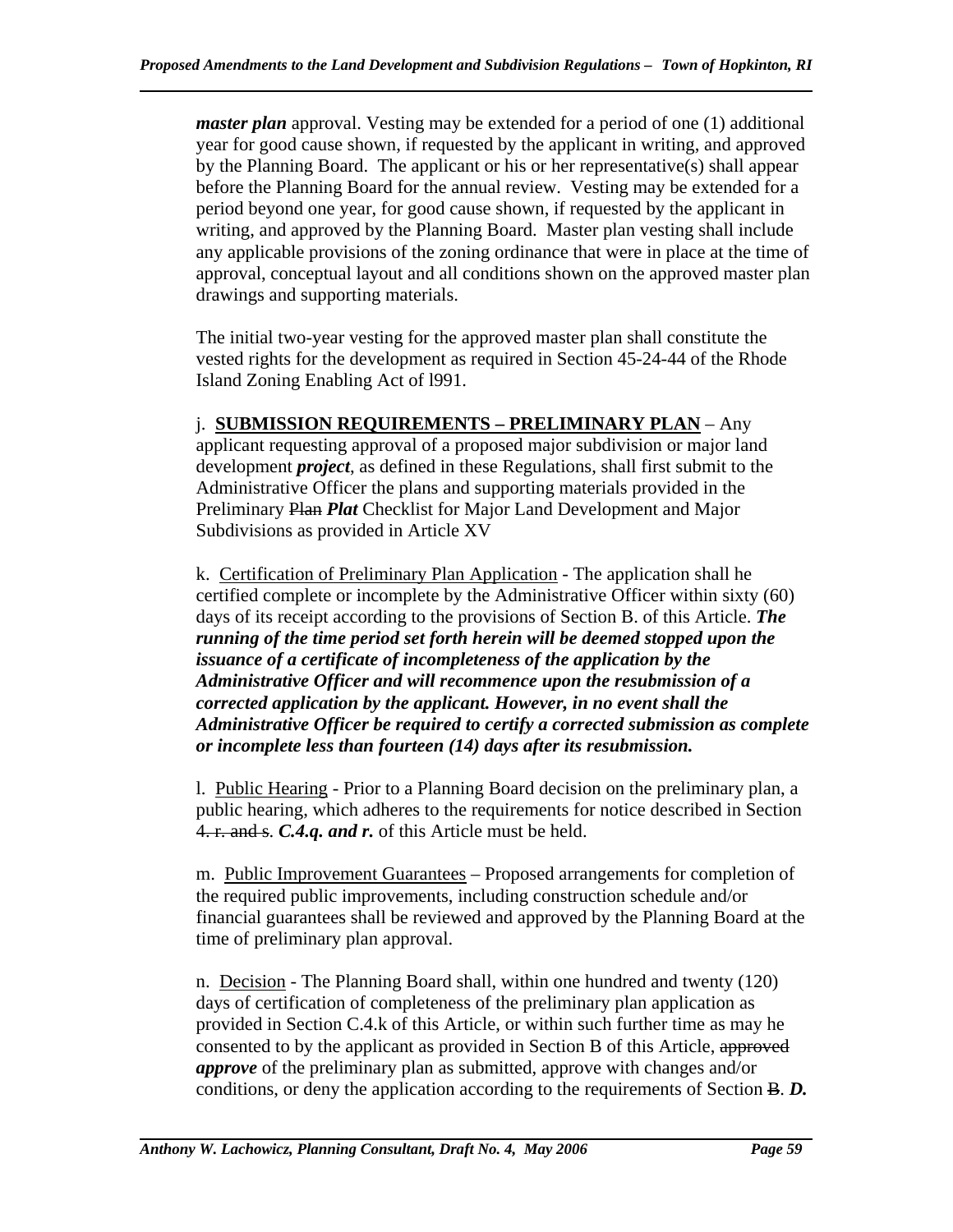of Article XI.

o. Failure to Act - Failure of the Planning Board to act within the period prescribed in Section C.4.n. of this Article shall Constitute approval of the preliminary plan and a certificate of the Administrative Officer as to the failure of the Planning Board to act within the required time and the resulting approval shall be issued on request of the applicant.

p. Expiration of Preliminary Approval - Thc approved preliminary plan shall be vested for a period of one (1) year. Vesting may be extended for one additional year for good cause shown, if requested in writing by the applicant and approved by the Planning Board. The vesting for the preliminary plan approval shall include all general and specific conditions as show*n* on the approved preliminary plan drawings and supporting material. The initial two (2) year vesting for the approved preliminary plan shall constitute the vested rights hr development as required in Section 45-23-41 of the Rhode Island Land Development and Subdivision Act of 1992.

q. Public Hearing and Notice Requirements - A public hearing on the preliminary plan shall be required for a major land development project or a major subdivision, or where a street extension or creation requires a public hearing for a minor land development project or minor subdivision A stenographer shall be present at the public hearing*, and paid for by the applicant*. Public notice of the hearing shall be given *by the applicant* at least fourteen (14) days prior to the date of the hearing in a newspaper of general circulation in the Town. Newspaper advertisements shall be printed in the legal section of the classifieds using a type size at least as large as the normal type size used by the newspaper in its news articles and shall contain the information specified below. Written notice shall also be sent by the applicant, upon forms to he provided to the applicant by the Town, to each owner of property within the notice areas as specified in subsection r. of this Section, below. The applicant shall receive a copy of the notice from the Planning Department. Notice shall be mailed *by the applicant* by certified mail, return receipt requested, not less than ten (10) days prior to the date of the hearing. As proof of such mailing, a copy of all return receipts shall be provided to the Planning Department by the applicant prior to or at the time of the public hearing.

All mail and newspaper notices required by this subsection shall specify (1) the date, time and place of public hearing, (2) the assessor's plat and lot number of the subject property; (3) the street address of the subject property, or if not street address is available, the name of the street(s) on which or near which the subject property is located and the distance and direction from the nearest existing street intersection in tenths (1/10's) of a mile; (4) advise interested parties where and when a copy of the plans of the proposed major subdivision or major land development project may be examined; and (5) contain a statement that the proposal major subdivision or major land development project may be revised by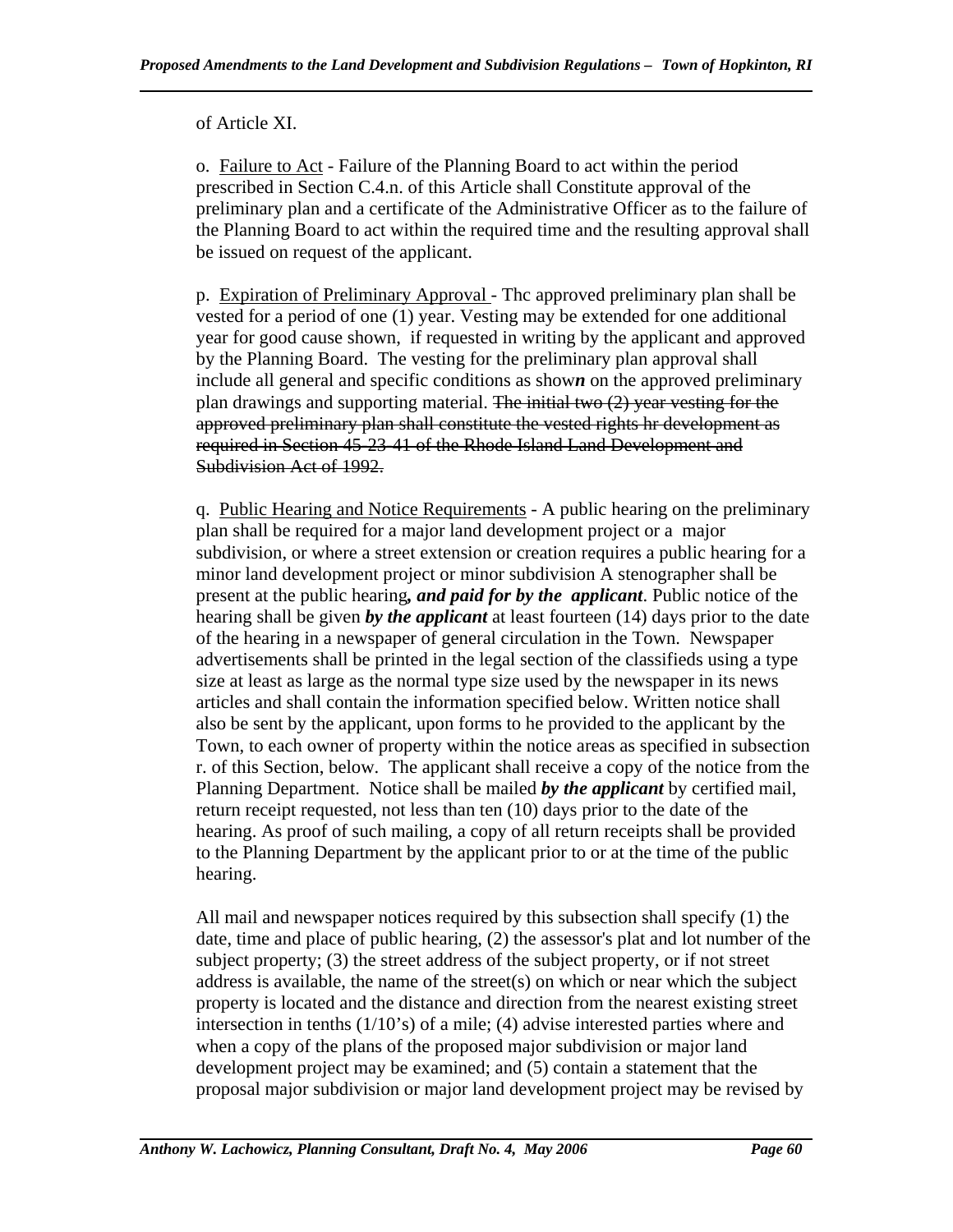the Planning Board as a result of further study or because of the views expressed at the public hearing.

*The applicant shall also provide an on-site sign or signs notifying the public of the scheduled public hearing or informational meeting pending before the Planning Board. This sign(s) shall be considered to be supplemental notice and shall be of a weather-resistant design, measuring a minimum 20"x30" in size, erected in a location upon the site proposed for development which is visible from the nearest public or private street and fixed upon a support that is of sufficient height to make the sign visible from the nearest public or private street. The sign shall be placed on the site at least fourteen (14) days prior to the date of the hearing. Such sign shall contain a basic project description and notice of the public hearing or informational meeting, and shall be maintained on the site by the applicant until the public hearing or informational meeting is closed. The Administrative Officer shall determine if additional notification signs are required in order to provide sufficient public notice, up to a maximum of two (2) signs. The Administrative Officer shall provide signage specifications and content to the applicant.* 

r. Notice Area - The distance for notice of the public hearing shall be five hundred (500) feet from the perimeter of the parcel being subdivided in all zoning districts. The applicant is responsible for determining the correct names and addresses of all property owners required to be notified, and shall at a minimum, be as accurate as the most current names and addresses listed by the Tax Assessor.

Additional mail notice for notice areas which fall within watersheds shall also be sent as required in the Rhode Island General Laws Section 42-23-53 (B) and (C).

Notice of the public hearing shall he sent by the Administrative Officer to the Administrative Officer of an adjacent municipality if (l) thc notice area extends into the adjacent municipality, or (2) the development site extends into the adjacent municipality, or (3) in the opinion of the Planning Board, there is a potential for significant negative impact on the adjacent municipality. The cost of all such mail notice*, signage* and legal advertising shall be borne by the applicant.

s. **SUBMISSION REQUIREMENTS - FINAL PLAN** - Any applicant requesting final approval of a proposed major subdivision or major land development *project*, defined in these Regulations, shall first submit to the Administrative Officer the plans and supporting materials required by the Final Plat Checklist for Major land development and Major Subdivision as provided in Article XV, in addition to any material required by the Planning Board when the application was given preliminary approval

t. Certification of Final Plat - The application for final plan approval shall be certified complete or incomplete by the Administrative Officer within forty-five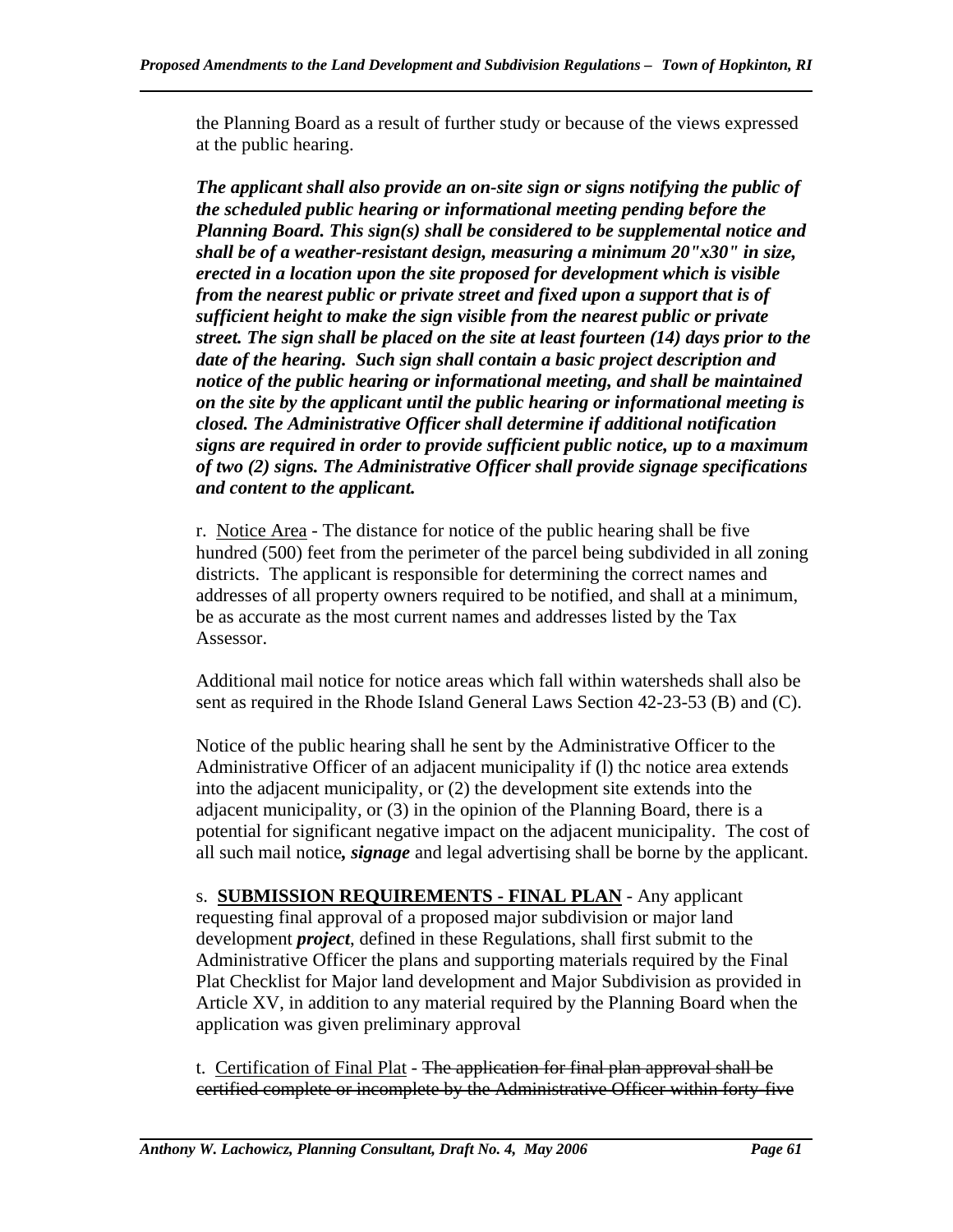(45) days of its receipt according to thc provisions of Section B. of this Article. *The application for final plan approval shall be certified complete or incomplete by the Administrative Officer within twenty-five (25) days. This time period may be extended to forty-five (45) days by written notice from the Administrative Officer to the applicant where the final plans contain changes to or elements not included in the preliminary plan approval. The running of the time period set forth herein shall be deemed stopped upon the issuance of a certificate of incompleteness of the application by the Administrative Officer and shall recommence upon the resubmission of a corrected application by the applicant. However, in no event shall the Administrative Officer be required to certify a corrected submission as complete or incomplete less than fourteen (14) days after its resubmission. If the Administrative Officer certifies the application as complete and does not require submission to the Planning Board as per subsection u. below, the final plan shall be considered approved.* 

u. Referral to the Planning Board - In instances where there may be only minor adjustments required by the Planning Board, the Board may delegate final plan review and approval to the Administrative officer, and the Administrative Officer shall report such actions to the Planning Board at its next regular meeting, to be made part of the record. The Planning Board shall, within forty-five (45) days after the issuance of the Certificate of Completeness of the application for final plan approval by the Administrative Officer in subsection of this Section, or within such further time as may be consented to by the applicant, approve or deny the final plan as submitted.

v. Failure to Act - Failure of the Planning Board to act within the period prescribed in subsection u. of this Section shall constitute approval of the final plan and a certificate of the Administrative Officer as to the failure of the Planning Board to act within the required time and the resulting approval shall be issued on request of the applicant

w. Recording - The final **plan** *approval* of a major subdivision or land development project shall expire one (1) year from the date of approval by the Planning Board in subsection u. or by the Administrative Officer in subsections w. *t.* or v. of this Section unless, within that period, the plat or plan shall have been submitted for signature and recording as specified in Article VI. The Planning Board may, for good cause shown, extend the period for recording for an additional period, if requested by the applicant in writing.

### **D. Precedence of Approvals Between Board and Other Local Permitting Authorities**

1. Zoning Board

a. Where an applicant requires both a variance from the Zoning Ordinance and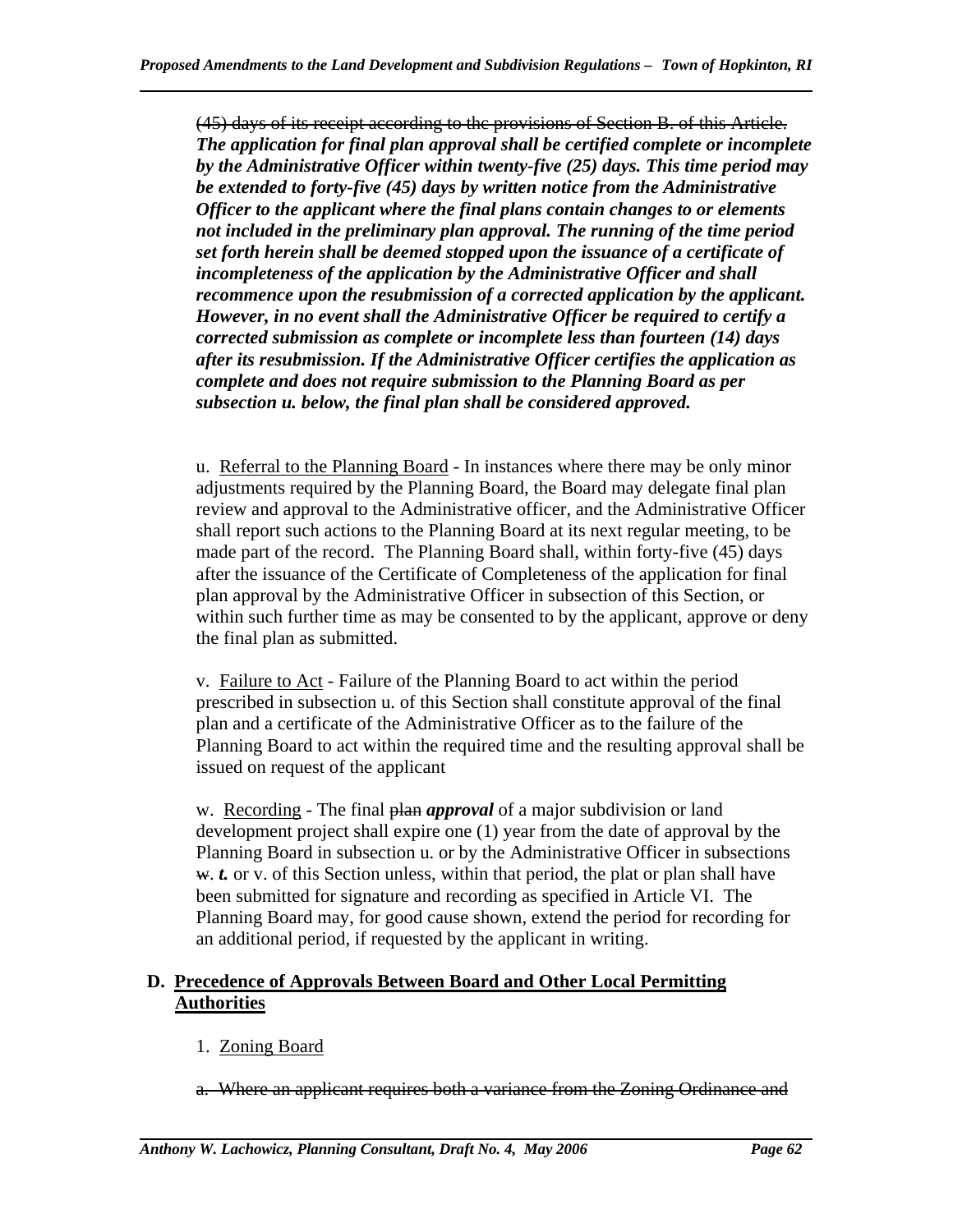Planning Board approval, the applicant shall first obtain an advisory recommendation form the Planning Board, as well as conditional Planning Board approval for the first approval stage for the proposed project, which may be simultaneous, then obtain conditional Zoning Board relief, and then return to the Planning Board for subsequent required approval(s).

b. Where an applicant requires both a special-use permit under the Zoning Ordinance and Planning Board approval, the applicant shall first obtain an advisory recommendation from the Planning Board as well as conditional Planning Board approval for the first approval stage for the proposed project, which may be simultaneous, then obtain a conditional special-use permit from the Zoning Board, and then return to the Planning Board for subsequent required approval(s).

*Where an applicant requires both relief from the local zoning ordinance and Planning Board approval, the applicant shall first obtain an advisory recommendation from the Planning Board, as well as conditional Planning Board approval for the first approval stage for the proposed project, which may be simultaneous, then obtain conditional Zoning Board relief, and then return to the Planning Board for subsequent required approval(s).* 

### 2. Town Council

Where an applicant requires both Planning Board approval and Town Council approval for a Zoning Ordinance or Zoning Map change, the applicant shall first obtain an advisory recommendation on the Zoning Change from the Planning Board as well as conditional Planning Board approval for the first approval stage for the proposed project, which may be simultaneous, then obtain a conditional Zoning Change from the Town Council, and then return to thc Planning Board for subsequent required approval(s).

### **E. Expiration of Approval Stages**

If an applicant allows an approved project to expire, the vesting *vested* rights no longer apply. The applicant would *shall* then be required to begin the subdivision or land development approval process at the pre-application stage under the zoning regulations in effect at the time *of* re-submittal, *unless granted a reinstatement of approval by the Planning Board. See VIII.B.*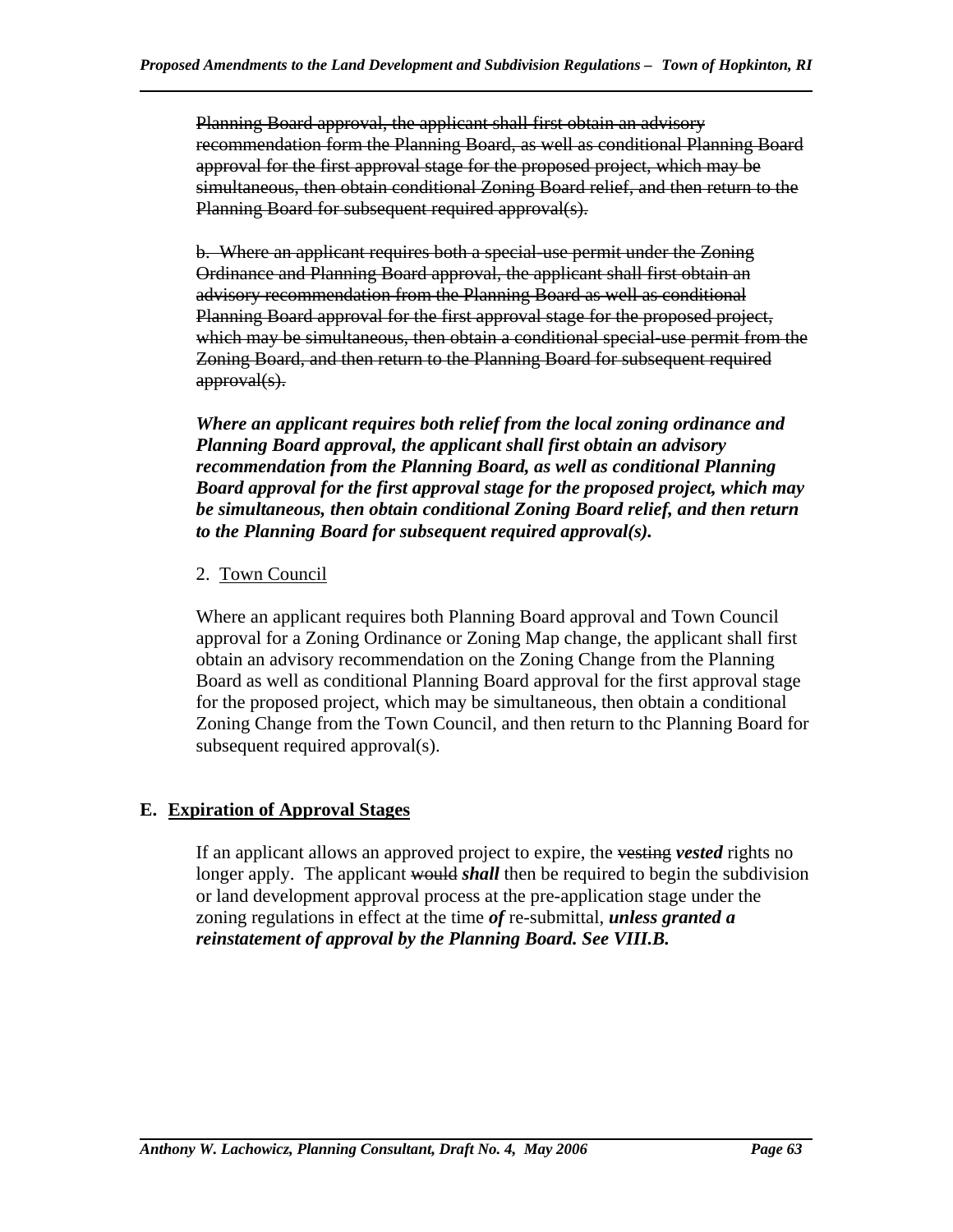### **ARTICLE VI - RECORDING OF PLATS AND PLANS**

#### **A. Signing and Recording of Plat and Plans**

#### 1. Endorsement

All approved final plans and plats for land development *projects* and subdivision*s* projects shall be endorsed (signed) by the appropriate Planning Board member and the Town and the Town Administrative Officer as an indication of final approval. Plats and plans for major land developments *projects* and major subdivisions and the *for* minor land developments *projects* and minor subdivisions shall be signed by the Planning Board Chairperson, or in the absence of the chairperson, by the secretary of the Planning Board. Plats and plans for administrative subdivisions shall be signed by the Administrative Officer or his/her designee. All endorsements shall include the date of such endorsement.

No endorsement of plans and plats shall be made until (a) the Administrative Officer has certified in writing that all of the required improvements have been made, or (b) the Town Clerk has certified in writing that acceptable improvement guarantees have been received in accordance with the provisions of Article VII.

### 2. Recording

Upon endorsement, all plans and plats shall be submitted to the Administrative Officer prior to recording and filing in the land evidence records of the Town. The material to be recorded shall include all plat drawings and other pertinent information as indicated in the appropriate Final Plat Checklist in Article XV. A copy of the written decision of the Board, signed by the appropriate Planning Board or Town official, including all conditions of approval, shall also be recorded. *A deed transferring land proposed for dedication to the town or other qualified agency for open space purposes shall be recorded at the time of recording of the final plat, unless the Planning Board has agreed to otherwise.*  No plans, plats or supporting materials shall be recorded until the Administrative Officer has certified in writing that all required fees have been paid.

Other parts of the applications record for subdivision and land development projects, including all meeting records, approved master plan and preliminary plans, site analysis, impact analysis, Impact Statements, all legal agreements, records of the public hearing and the entire final approval set of drawings shall be kept permanently by the Town Departments responsible for implementation and enforcement. One copy shall be kept on file by the Planning Department. Construction drawings need not be recorded. However, complete blue line or photocopy set of construction drawings, including street plans and profiles, cross sections, grading plans, drainage plans, landscaping plans, soil erosion and sediment control plans, utility plans and any other construction plans, details and specifications required as a condition of approval shall be filed with the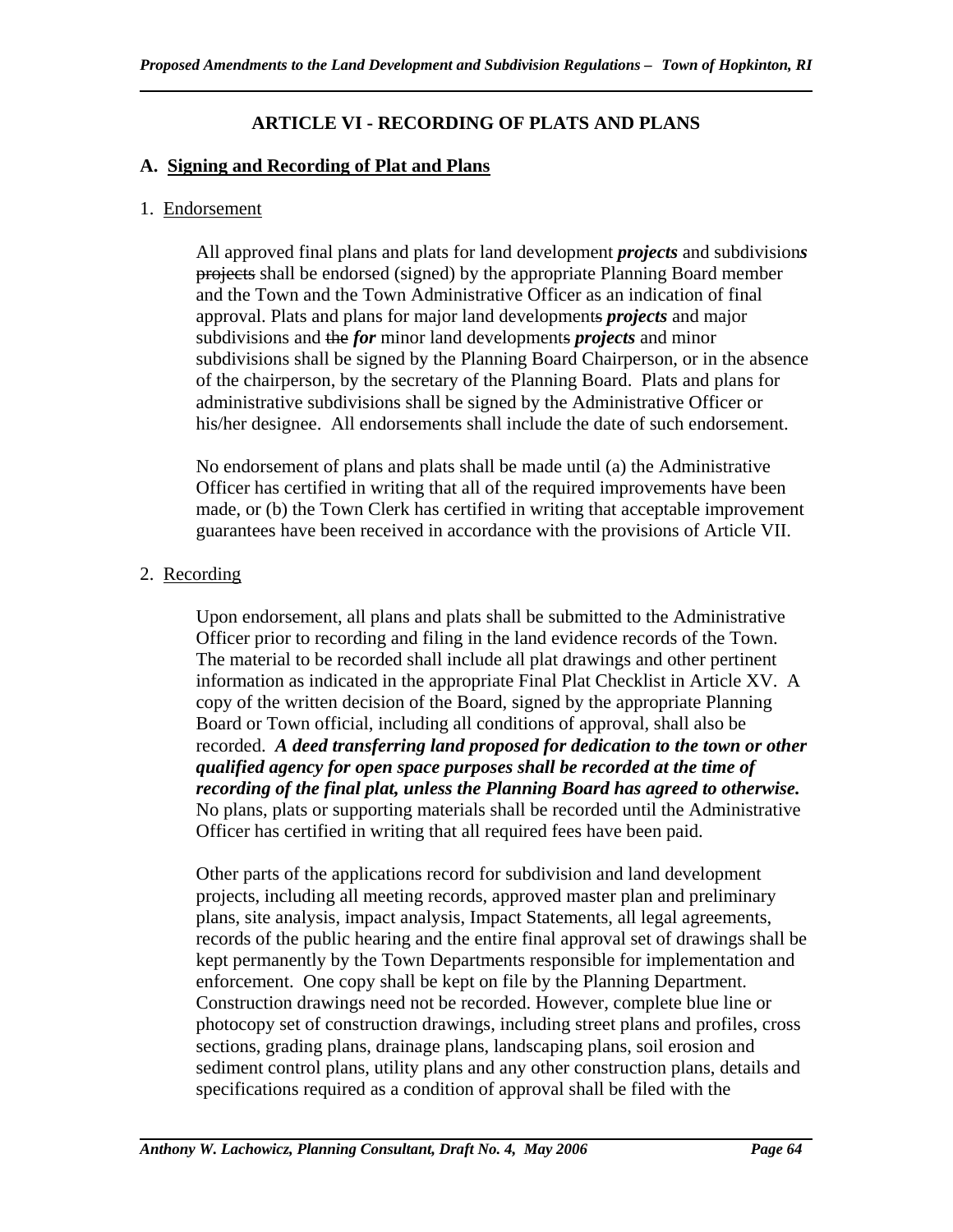Administrative Officer prior to recording of the plat. One copy of all construction drawings shall be kept by the Department of Public Works.

The Administrative Officer shall notify the town 911 Coordinator, who shall in turn notify the statewide "911" emergency authority and the local police and fire authorities servicing the new plat with the information required by each of the authorities.

### **B. Changes to Recorded Plats and Plans**

### 1. General

For all changes to the approved plans of land development projects or subdivisions subject to these Regulations, an amendment of the final development plans shall be required prior to the issuance of any building permits for construction upon the subject property. Any changes approved to the final plan shall be recorded as amendments to the trial plan in accordance with the

procedure established for recording of plats and plans as provided in Section A. of this Article, above.

### 2. Minor Changes

Minor changes to a land development or subdivision plan, as identified by the Planning Board, shall be approved administratively by the Administrative Officer. All such changes shall be made a part of the permanent record of the project application. This provision shall not prohibit the Administrative Officer from requesting a recommendations from the Planning Board. Denial of the proposed change by the Administrative Officer shall be referred to the Planning Board for review as a major change according to the procedure provided in Section VI (B)(3), below. Upon written authorization of the approval of a minor change by the Administrative Officer, the Building official may issue a building permit for any proposed construction upon the subject property.

### 3. Major Changes

Major changes to a land development or Subdivision plan may be approved only by the Planning Board. The procedure for approval of any such major change shall follow the same review and public hearing process as required for preliminary approval to a major land development *project* and major subdivision as provided in Article V., Section C.4 (j. through m).

For the purpose of these regulations, the term minor *"major* changes" shall mean changes which, in the opinion of the Administrative Officer substantially modify the intent of the original approval. Such major changes shall include, but are not necessarily limited to the following: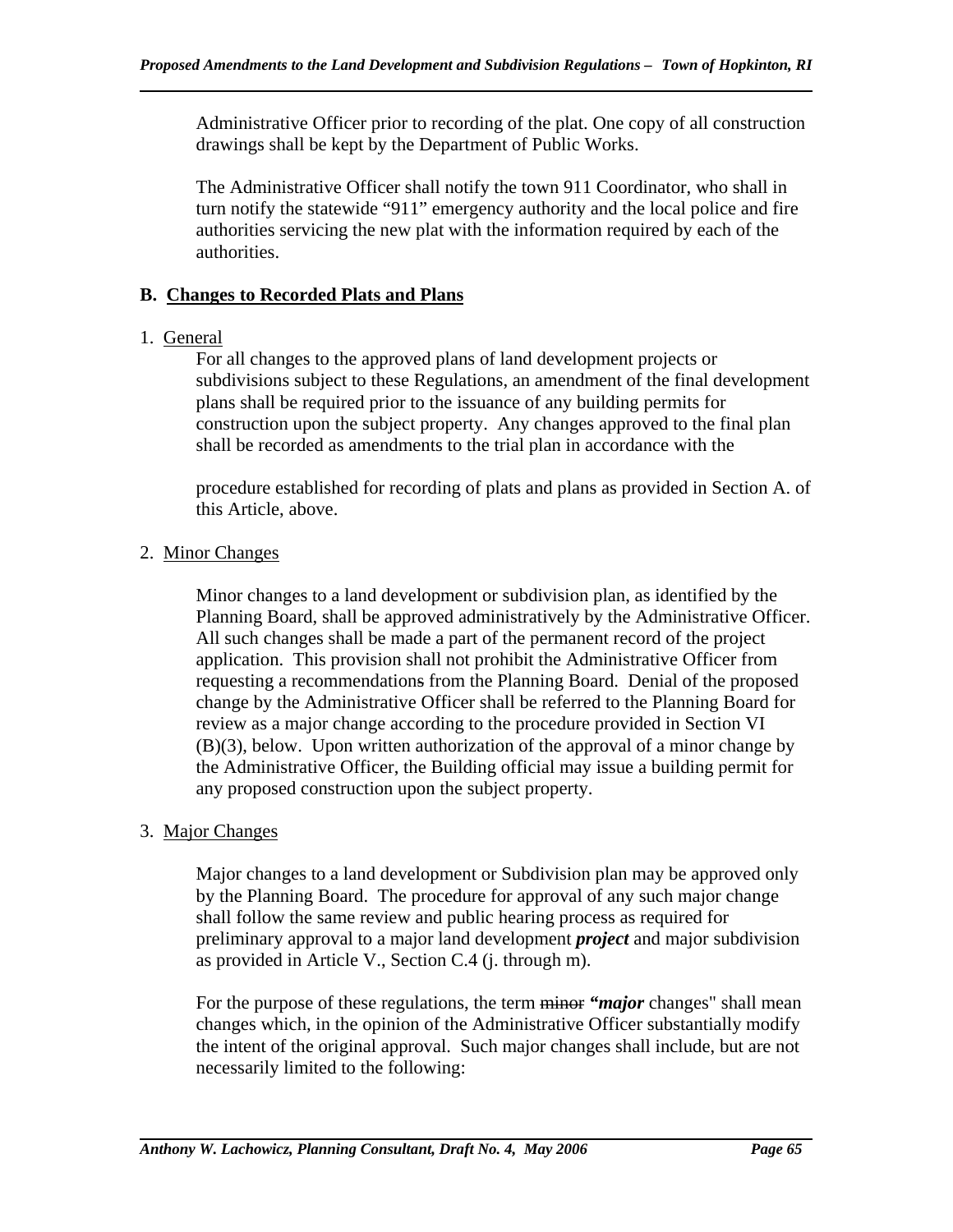a. Changes which would have the effect of creating additional lots or dwelling units for development:

b. Changes which would be contrary to any applicable provision or the Zoning Ordinance or which require a variance or special use permit from the Zoning Board or Review: or,

c. Changes which may have significant negative impacts on abutting property in the vicinity of the proposed subdivision or land development project.

 d. Changes not previously defined by the Planning Board as minor shall be considered major changes.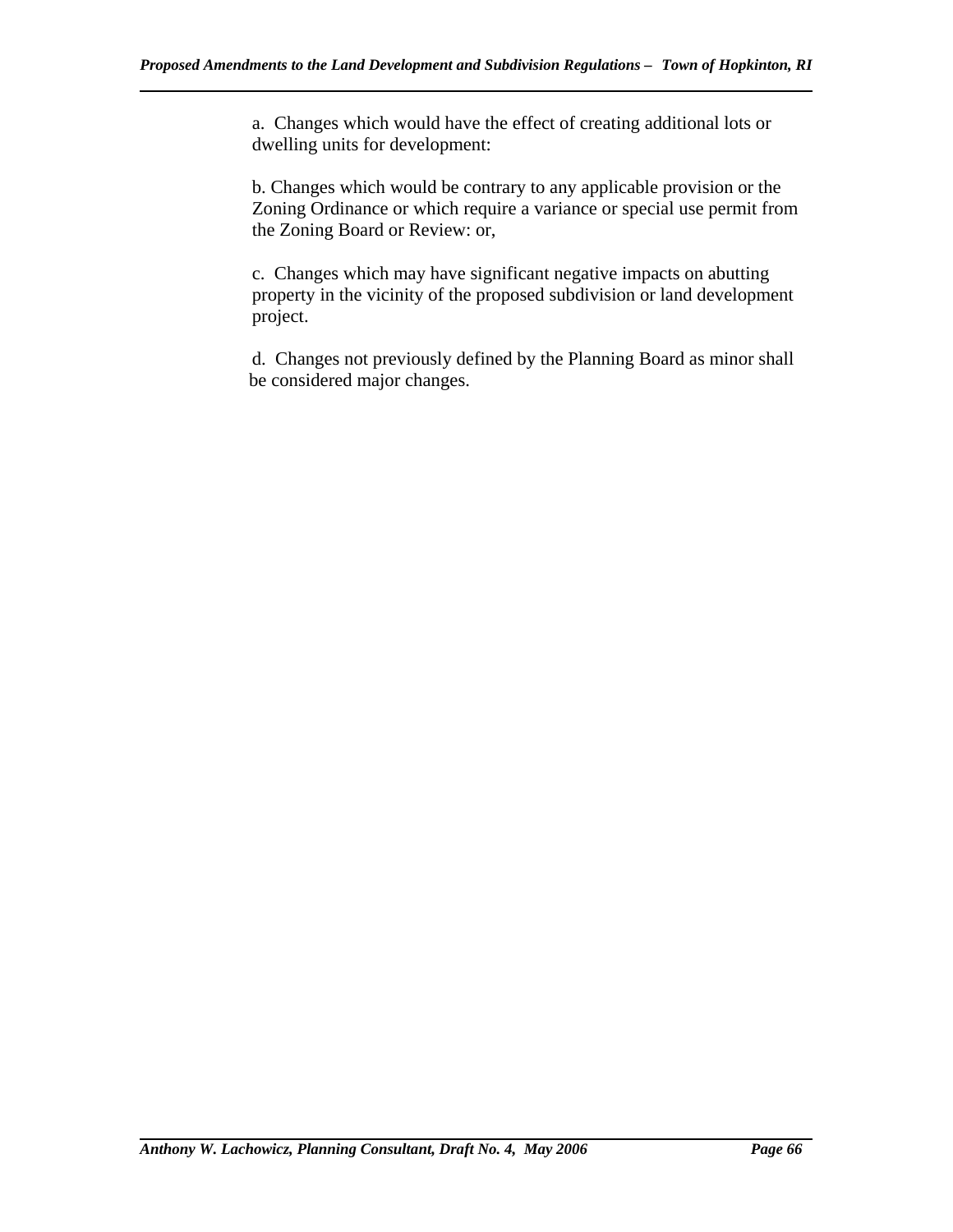# **ARTICLE VII - GUARANTEES OF PUBLIC IMPROVMENTS**

# **A. Definition and Purpose**

 An *improvement guarantee* is a security instrument accepted by the Town to ensure that all improvements, facilities or work required by these Regulations or as a condition of approval of a subdivision by the Planning Board will be completed in compliance with the approved plans and specifications

 Improvement guarantees shall be provided to ensure the proper installation and maintenance or required street, utility and other physical improvements and to ensure compliance with other nonstructural conditions of final plat approval (if any). The nature and duration of the guarantee shall be structured to achieve this goal without adding unnecessary cost to the subdivider.

# **B. General Procedure**

 Before any land development project or subdivision plat is approved by the Planning Board, and before the recording of any subdivision plats, the Planning Board shall be required to approve agreements subject to an approval of the Town Solicitor for the completion of all required improvements. *As determined by the Planning Board, s*Such agreements may at the opinion of the subdivider, take the form of (1) completion of actual construction of all improvements; (2) improvement guarantees, or (3) a combination thereof.

 At the preliminary plat review stage, the subdivider *applicant* shall submit either of the following: (1) a letter to the Planning Board *stating the applicant's request*  including his/her intent to complete the required improvements prior to the Planning Board's endorsement of the final plat; or (2) a letter requesting that security sufficient to cover the cost of required improvements be established by the Board.

 1. If improvements are be constructed without a financial guarantee, all work shall be completed prior to the final approval and recording. Inspections shall be made by the Public Works Department at all required stages of construction as specified in Article XIII. Upon completion of all required improvements, the Administrative Officer shall certify in writing of such completion, and a copy shall be provided to the subdivider upon request. The final plat shall be endorsed by the appropriate Planning Board or Town Official and the plat shall be recorded as provided in Article VI, at which time lots within the subdivision may be transferred or sold.

 2. If any improvements are to be guaranteed, the provisions of Section C. of this Article, below, shall apply.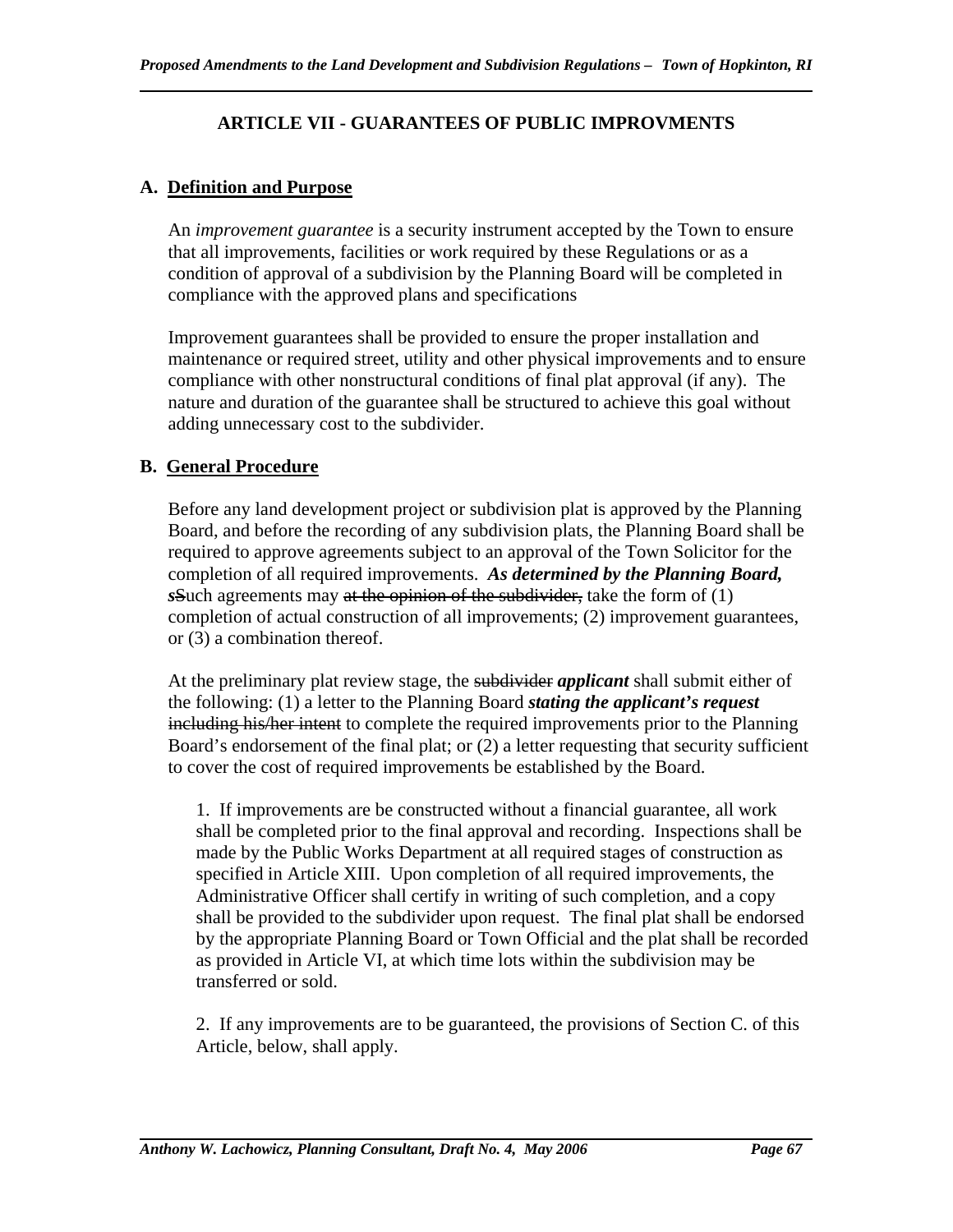# **C. Procedures for Financial Guarantees**

1. Amount – Improvement guarantees shall be in an amount and with all necessary conditions to secure for the Town the actual construction and complete installation of all of the required improvements, and the satisfactory completion of all conditions of final approval within the time periods required for completion provided in Article V. The amount shall be based upon actual cost estimates which would be required for the Town to complete all improvements required as a condition of final approval. These estimates shall be initially prepared by the Director of Public Works and submitted to the Administrative Officer, who shall review the estimates, if requested, with the subdivider. If the subdivider disagrees with the estimated amount, he/she will have the opportunity to submit a revised estimate along with supporting justification for the revisions. The Planning Board shall review and approve the final amount. The board may set the guarantee in a reasonable amount in excess of the estimated costs in order to anticipate for increases in economic or construction conditions. However, the amount of such increase shall not exceed 120 percent of the estimated cost of improvements as recommended by the Public Works Director.

At the expiration of the final plan approval period, if all required improvements are not complete, the Planning Board shall review the status of improvements and may (1) require the subdivider to extend the duration of the entire improvement guarantee; (2) reduce the amount of the improvement guarantee to cover the estimated costs of remaining improvements; or (3) authorize the Administrative

Officer to take the steps necessary to ensure completion of the remaining work by using improvement guarantee funds.

If at any time during the guarantee period the procedures, implementation measures, methods, materials, and/or schedules of construction are determined by the Planning Board not to be in compliance with the approved plans, the Board may, after proper notification to the subdivider, authorize the use of improvement guarantee funds to insure proper compliance.

- 2. Required Forms The security shall be in the form of a financial instrument acceptable to the Planning Board and shall enable the Town to gain timely access to the secured funds, for cause. Performance and maintenance guarantees may be provided by a variety of means including, but not limited to, the following:
	- a. Letter of credit. The subdivider may provide an irrevocable letter of credit from a bank or other reputable institution.
	- b. Escrow account. The sub divider may deposit cash, or other instruments readily convertible into cash at face value, either with the Town or in
	- c. escrow with a bank.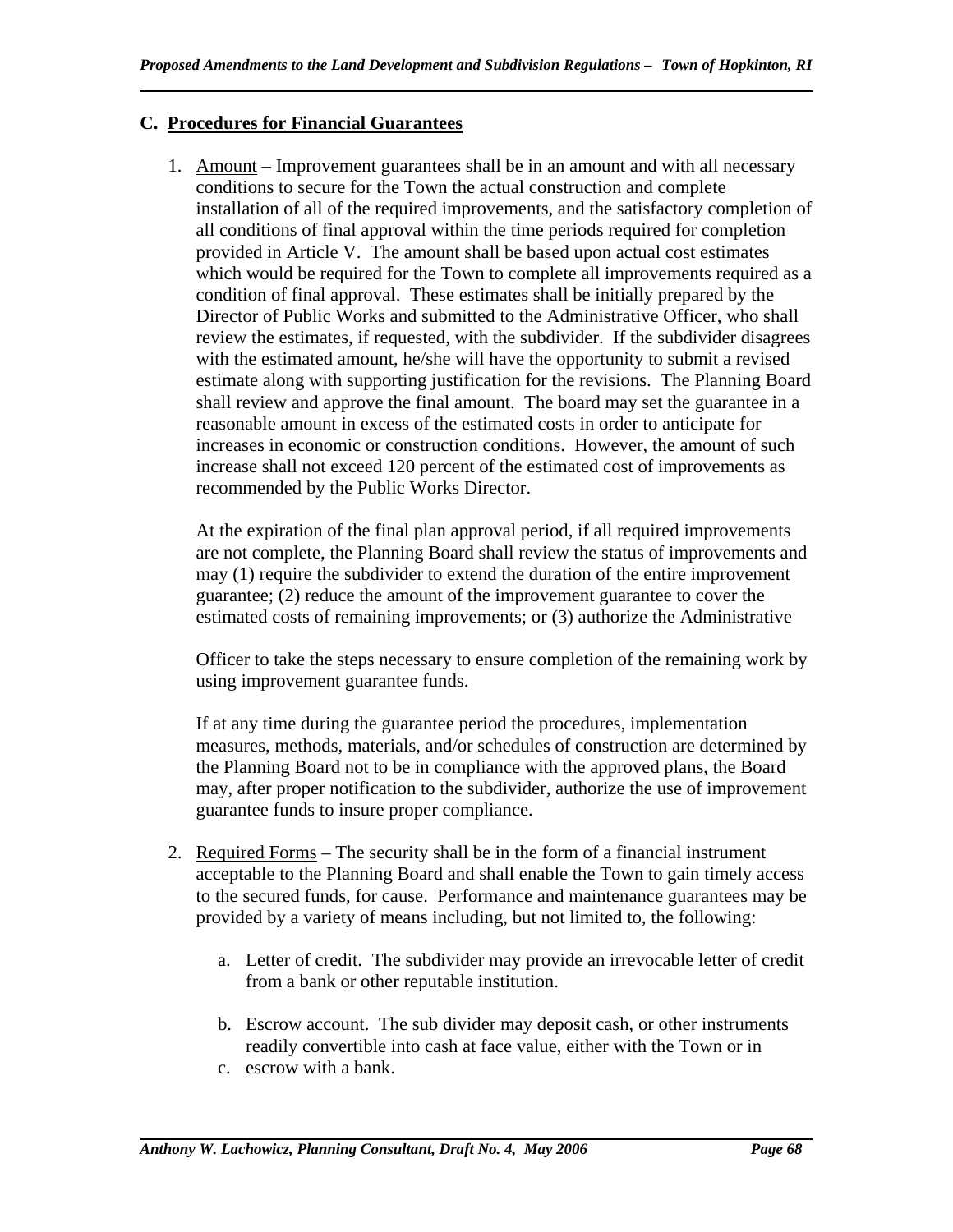- 3. Releases At the expiration of the final plan approval period, if all required improvements are complete, any improvement guarantee shall be returned to the subdivider. Partial releases or reduction in the guarantee amount may also be authorized at any time prior to the expiration of final approval. A written request for release or reduction of any improvement guarantees shall be made to the Administrative Officer, who shall refer such request to the Director of Public Works. After inspection of all required improvements, the Director of Public Works shall recommend that the Planning Board (a) authorize the Town Clerk to return all improvement guarantees to the subdivider, (b) that the amount of the guarantee being held by the Town be reduced to cove the estimated cost of remaining improvements; or (c) that no releases or reductions of improvement guarantees.
- 4. Phased Subdivisions In the case of land development projects or subdivisions which are approved and constructed in phases, the Planning Board shall specify improvement guarantees related to each particular phase. If any off-site improvement or other improvements or conditions which are not directly related to a particular phase are required as a condition of approval, the Board shall, in setting the guarantee amount for each phase, clearly specify when such guarantees are to be provided.
- 5. Maintenance Guarantees The Planning Board shall require that a maintenance

guarantee be provided by the subdivider for all on-site and off-site improvements which are being dedicated to the Town for public acceptance and maintenance. The amount of the maintenance guarantee shall be ten percent (10%) of the original financial guarantee. In the absence of such a guarantee, ten percent (10%) of the total estimated cost of all required improvements shall be required. The initial period for such maintenance guarantee shall be one (1) year. At the end of the one-year maintenance period, the Director of Public Works shall inspect all improvements subject to the guarantee and shall certify in writing to the Administrative Officer as to their condition. If found to be unacceptable, the Administrative Officer shall recommend an extension of the guarantee period to the Planning Board, and the original funds shall not be returned to the subdivider. If public improvements are in good condition and have not been damaged due to the fault of the subdivider, or through faulty workmanship or design, the maintenance guarantee shall be returned to the subdivider. In cases where the Planning Board finds there are extenuating circumstances, the initial maintenance period may be established for a period longer than one year. The reasons for establishing a longer maintenance period and the nature of the extenuating circumstances shall be made a part of the record.

6. Acceptance of Improvements – Upon completion of all required improvements on-site and off-site improvements, the subdivider shall convey all public improvements to the Town for ownership and maintenance. Private facilities, such as private roads, open space and privately maintained drainage systems shall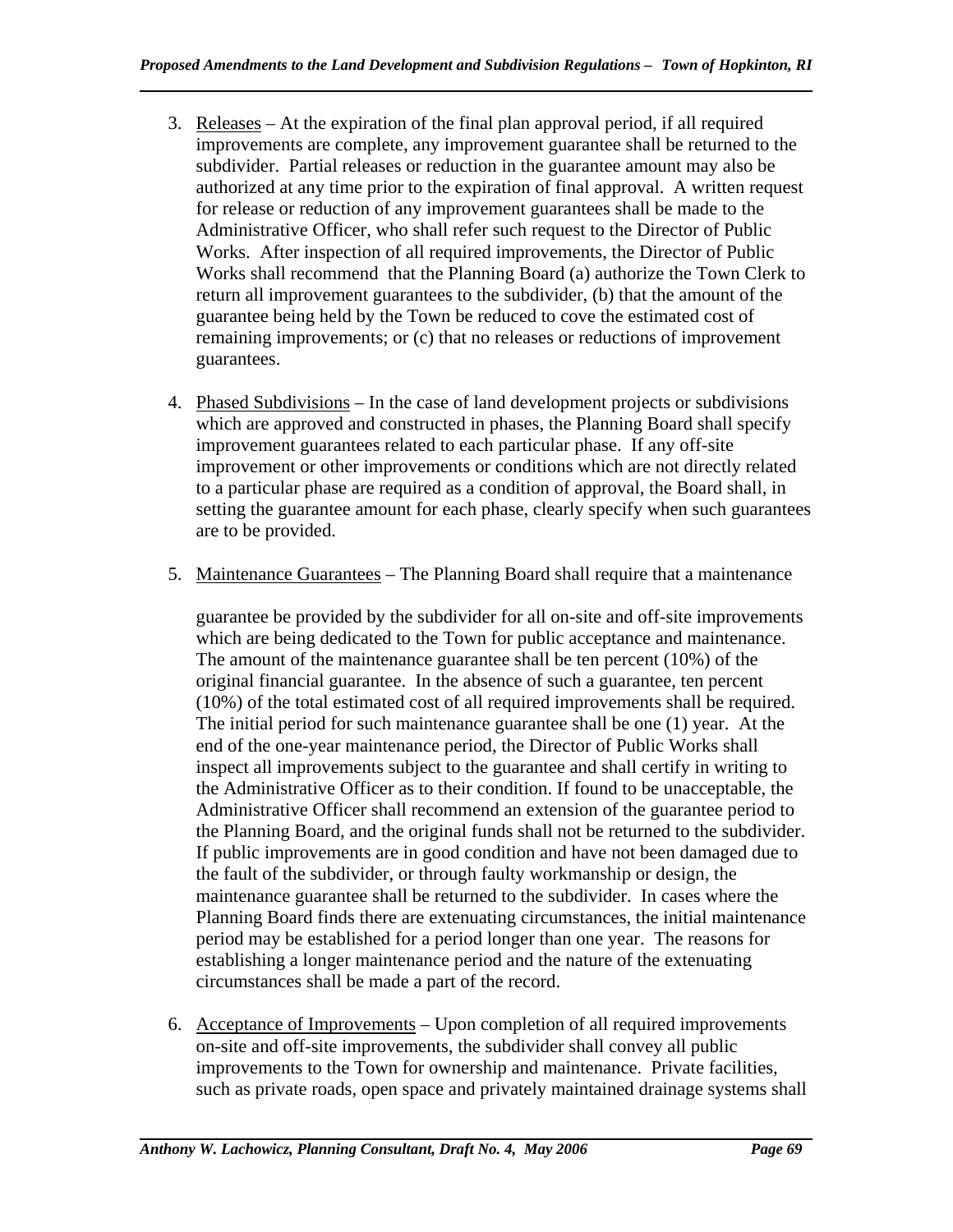not be conveyed to the Town. The applicant shall first request the Department of Public Works to conduct a final inspection as provided in Article XIII, Section J. The Director of Public Works shall certify to the Administrative Officer in writing that all required improvements have been satisfactorily completed.

The applicant shall also request, in writing to the Administrative Officer, that public improvements, streets, land easements or other facilities are accepted by the Town. This request shall contain a description of all facilities to be accepted and shall be accompanied by an accurate description of all streets, easements, land or other facilities by metes and bounds and by reference to the final plat drawing(s) and by a warranty deed transferring ownership to the Town and describing any special conditions or other requirements.

Upon certification of completeness of all required improvements, and upon receipt of all required information from the applicant, the Administrative Officer shall place the request for acceptance upon the next available agenda of the Town Council.

Upon their acceptance by the Town Council, all improvements shall be permanently owned and maintained by the Town as part of the municipal system and the subdivider shall be no longer responsible for their care, repair, or maintenance.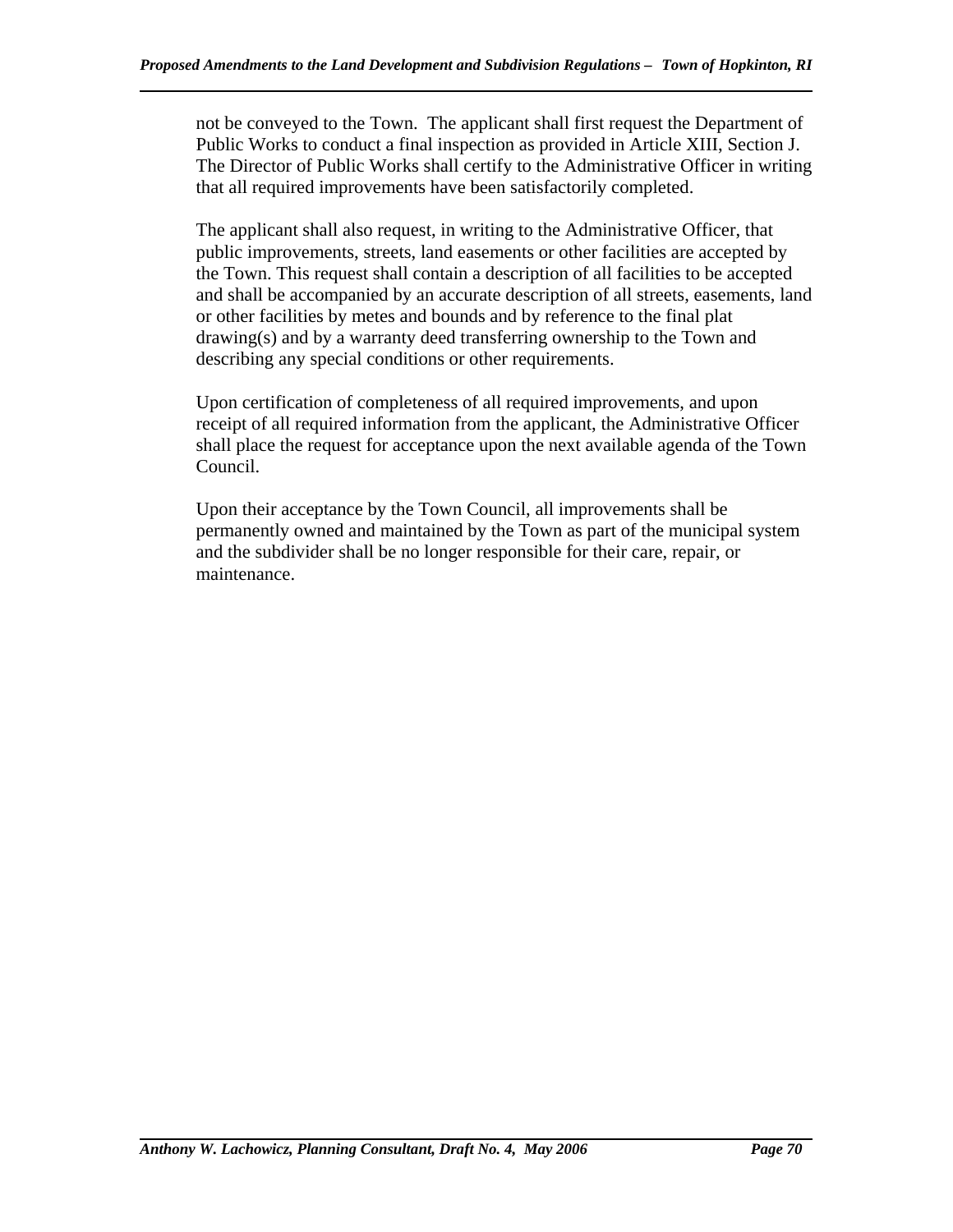# **ARTICLE VIII - WAIVERS AND MODIFICATIONS**

### **A. Waiver of** *or* **Modification of Regulations**

1. The Planning Board shall have the authority to waive or modify one pr *or*  more of the requirements for subdivision or land development project approval contained in these Regulations if the Planning Board finds that:

a. the waiver or modification is reasonable and within the general purposes and intents of these Regulations; and

b. literal enforcement of the regulation is impracticable and will exact undue hardship because of the peculiar conditions pertaining to the land in question; or waiver or modification of the regulation is in the best interest of good planning practice or design as evidenced by consistency with the Comprehensive Community Plan and the Zoning Ordinance.

### **B. Reinstatement of Applications**

1. When an applicant has exceeded a deadline established by these regulations for submission of material for a subdivision or land development, thereby rendering a previously-granted approval invalid, the application may be reinstated by the Planning Board under the following conditions:

a. the subdivision is consistent with the Comprehensive Community Plan;

b. the Subdivision Regulations are substantially the same as they were at the time of original approval;

c. the zoning of the subdivision parcel is substantially the same as it was at the time of original approval;

d. physical conditions on the subdivision parcel are substantially the same as they were at the time of original approval; and,

e. any applicable State or federal regulations are substantially the same as they were at the time of original approval *and are still valid.* 

2. Application for reinstatement of a previously approved subdivision shall be made to the Planning Board in writing by the subdivider. The Planning Board, in approving or denying the request for an extension, shall make findings of fact which shall be made part of the record.

# **C. Decisions on Waivers and Modifications**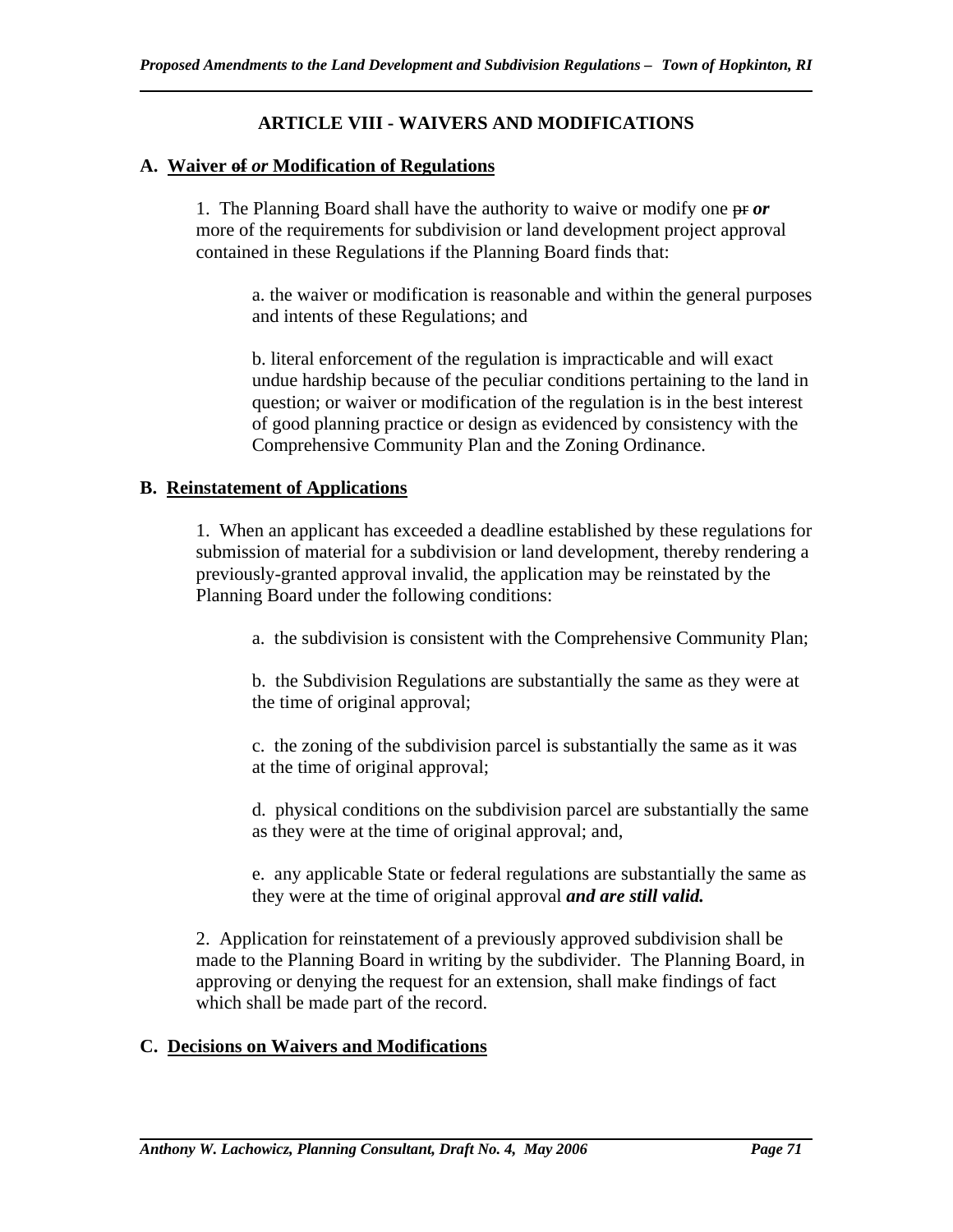1. The Planning Board shall approve, approve with conditions, or deny a request for a waiver or modification by the following procedure:

a. The Planning Board's decision shall be made with in forty-five (45) days of the date the request for the waiver or modification was first considered by the Planning Board, unless the applicant waives that deadline.

b. The Planning Board's decision shall be in writing, and shall contain findings of fact addressing the conditions contained in Section VIII.A.1.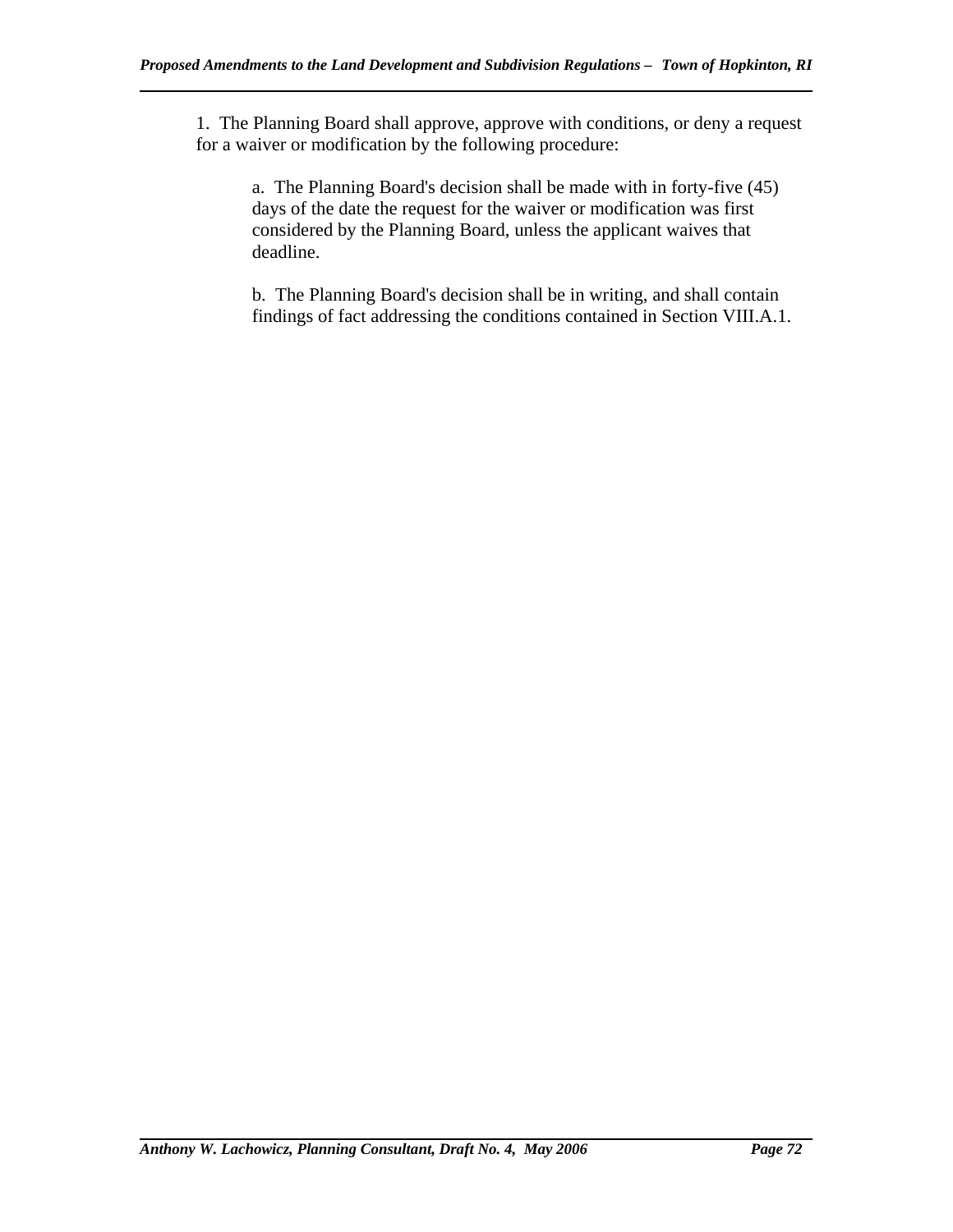# **ARTICLE IX - ENFORCEMENT AND PENALTIES**

# **A. Violations**

1. Any person who fails or refuses to adhere to all of the terms and conditions of any subdivision of land or development plan that has been approved by the Planning Board or the Administrative Officer shall be in violation of these Regulations.

2. Any owner, or agent of the owner, who transfers, sells, or negotiate to sell any land by reference to or exhibition of, or by other use, a plat of the subdivision before the plat has been approved by the Planning Board and recorded in the Land Evidence Records shall be in violation of these Regulations.

3. Any person who, having submitted an application for subdivision or development approval, begins construction of the subdivision or development, or constructs any structure or improvement on the parcel, without first received approval from the Planning Board or the Administrative Officer, shall be in violation of these Regulations.

# **B. Penalties for Violations**

1. Any person adjudged in violation of these regulations shall be liable for penalties not to exceed five hundred dollars (\$500) per day, and each day of existence of a violation shall deemed a separate offense.

# **C. Injunctive Relief**

1. The Town of Hopkinton shall have the authority to bring suit in Washington County Superior Court to restrain the violation of, or compel compliance with, the provisions of these Regulations.

2. An action for injunctive relief brought by the Town of Hopkinton in the Superior Court may be consolidated with an action seeking penalties for violations of these Regulations.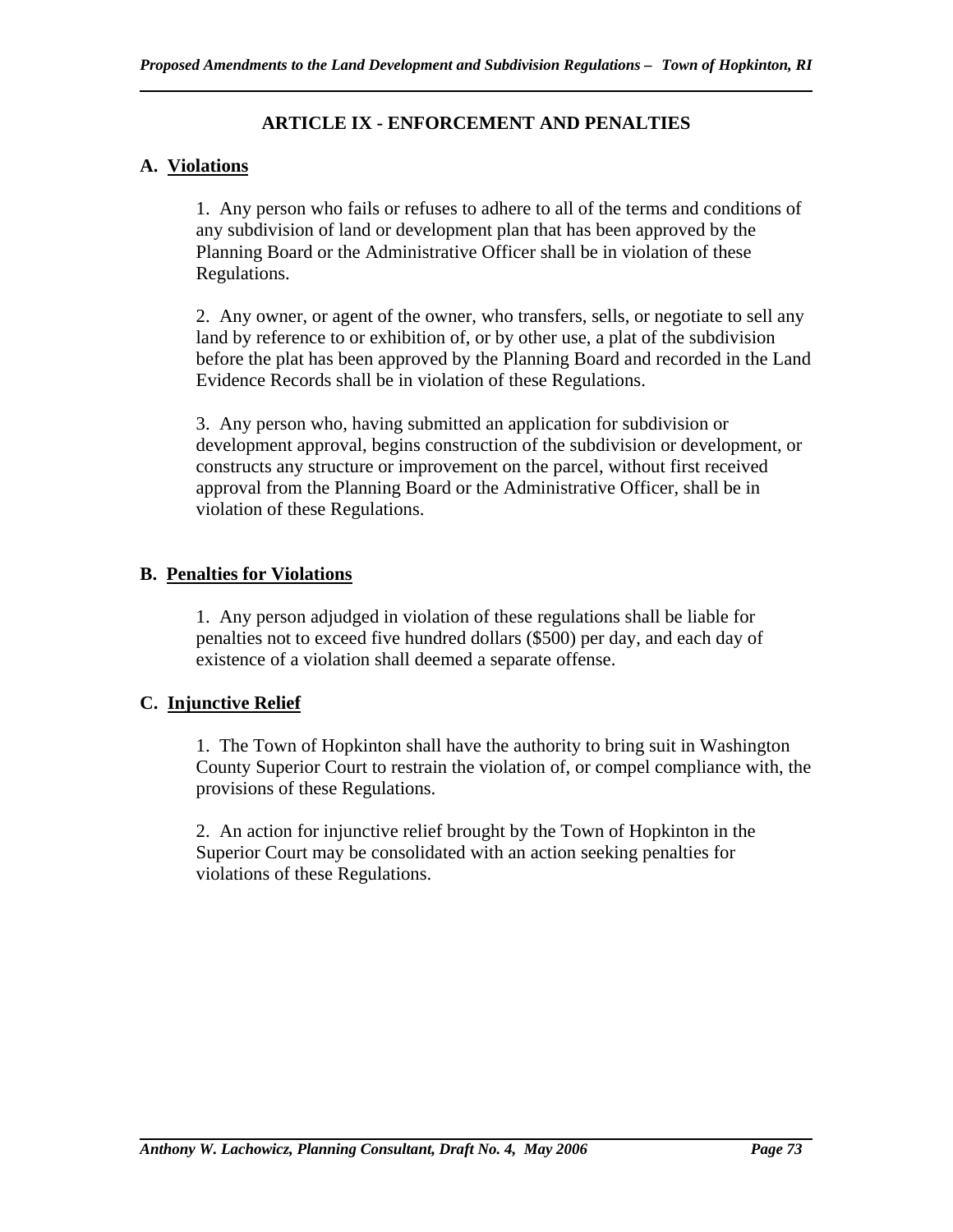# **ARTICLE X - ADOPTION AND AMENDMENT OF REGULATIONS**

A. The Planning Board shall adopt and amend these Subdivision and Land Development Regulations according to the following procedure:

 1. Notice of a public hearing on any proposed adoption or amendment shall be published in a newspaper of general circulation within the town at least once each week for three (3) successive weeks prior to the date of the hearing, which may include the week in which the hearing is to be held. The newspaper notice shall be published as a display advertisement, using a type size at least as large as the normal type size used by the newspaper in its news articles. The advertisement shall:

a. specify the date, time and place of the public hearing;

b. indicate the adoption, amendment or repeal of the Hopkinton Land Development and Subdivision Regulations is under consideration;

c. contain a statement of the proposed amendment that may be printed once in its entirety, or may summarize or describe the matter under considerations;

d. advise those interested where and when a copy of the matter under considerations may be obtained or examined and copied; and,

e. state that the proposed amendment may be altered or amended prior to

the close of the public hearing without further advertising, as a result of further study or because of the views expressed at the public hearing, provided that any such alteration or amendment must be presented for comment in the course of the public hearing.

2. Notice of the public hearing shall be sent to the following:

a. The Associate Director of the Division of Planning of the Rhode Island Department of Administration. Said notice, which may be a copy of the newspaper advertisement, shall be sent at least two (2) weeks prior to the public hearing.

b. The city or town Planning Board of any municipality where there is a public or quasi-public water source, or private water source that is used or is suitable for use as a public water source, located within two thousand (2,000) feet of Hopkinton's boundaries. Said notice shall be sent by first class mail.

c. The governing body of any state or municipal water department or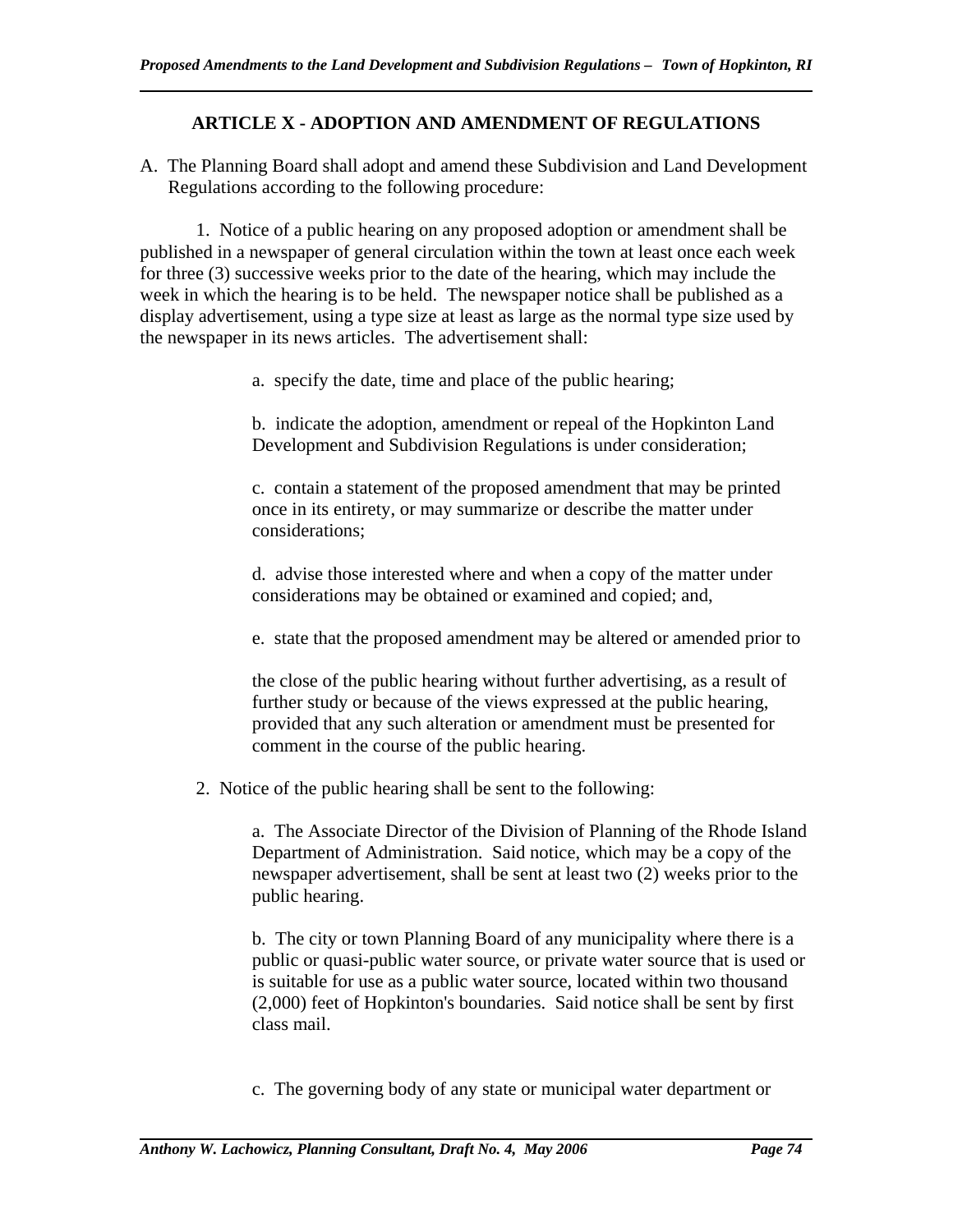agency, special water district, or private water company that has riparian rights to a surface water resource and/or a surface watershed that is used or is suitable for use as a public water source located within Hopkinton or within two thousand (2,000) feet of Hopkinton's boundaries, provided that the governing body of the state or municipal water department or agency, special water district, or private water company has filed with the Hopkinton building inspector a map survey showing the areas of surface water resources and/or watersheds, and parcels of land within two thousand (2,000) feet of the areas of surface water resources and/or watersheds, pursuant to Rhode Island General Laws, Section 45-24-53(E).

3. The Planning Board shall conduct a public hearing at the date, time and place specified in the newspaper advertisement and notices. At the hearing, opportunity shall be given to all persons interested to be heard upon the mater of the proposed regulations.

B. Printed copies of these regulations, including all appendices, shall be available to the general public and shall be revised to include all amendments. A reasonable charge may be made for copies. Upon publication of any adoption or amendment, copies shall be sent to the planning division of the Rhode Island Department of Administration, and to the State Law Library.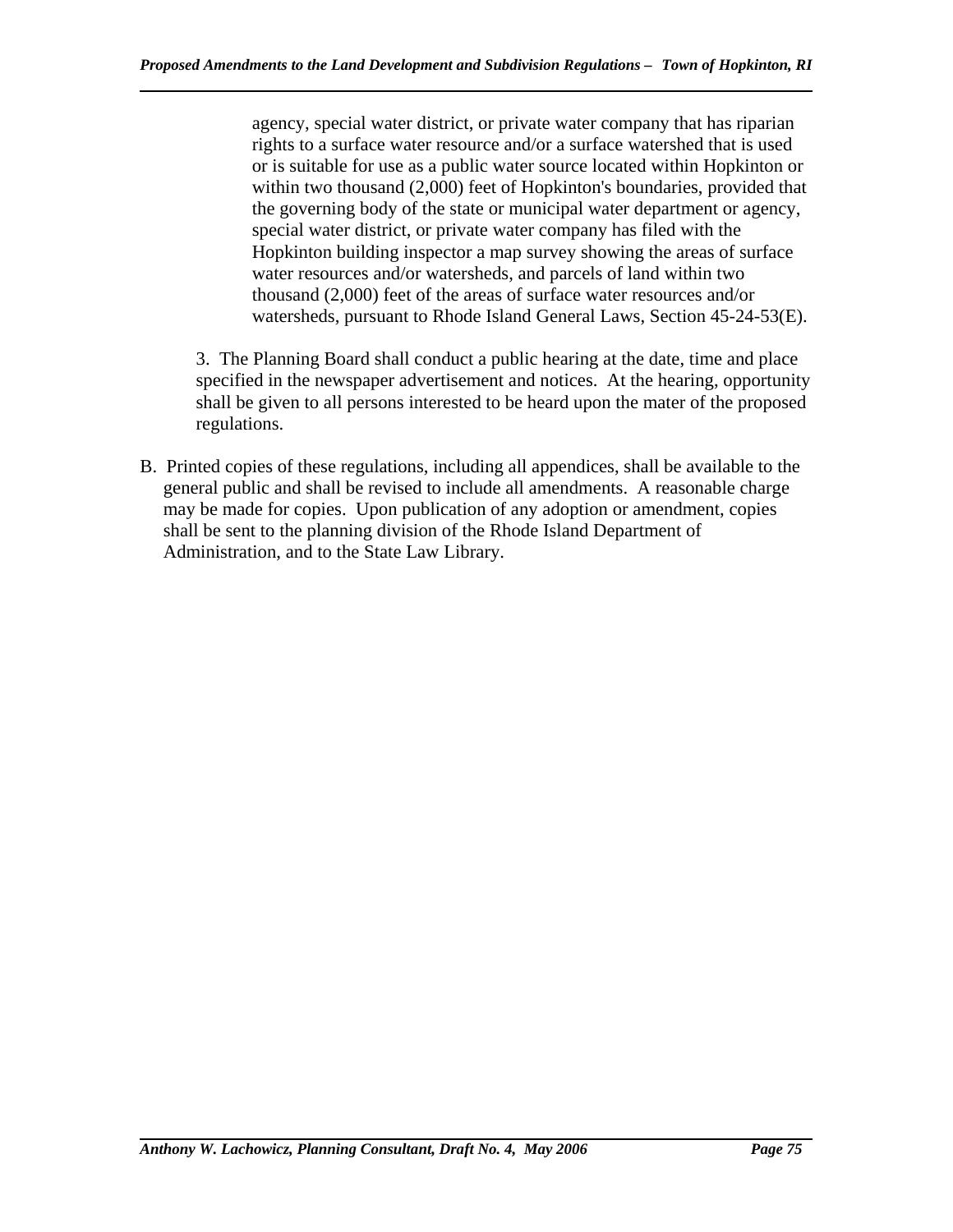# **ARTICLE XI - ADMINISTRATION OF THE REGULATIONS AND AMENDMENTS**

# **A. The Administrative Officer**

## 1. Administration

Administration of these Subdivision and Land Development Regulations shall he under the direction of the Administrative Officer, who shall report to the Planning Board. The Town Planner of the Town of Hopkinton is hereby designated as the Administrative Officer.

## 2. Appointment

Appointment of the Town Planner shall be the responsibility of the Town Council.

#### 3. Duties and Responsibility

The duties and responsibilities of the Administrative Officer shall include but shall not be limited to:

a. Coordination of the review, approval, recording, and enforcement provisions of these Regulations;

b. Coordination of the review and approval procedures for subdivisions and land development projects with adjacent municipalities as is necessary to be consistent with applicable federal, state, and local laws and as directed by the Planning Board;

c. Enforcement of these Regulations as provided in Article IX of these regulations; and,

## 4. Qualifications

The qualifications of the Administrative Officer shall be determined by the Town Council as provided in the official job description for lie Town Planner.

## **B. The Platting Board of Review**

Appeals of decisions of the Planning Board or the Administrative Officer on matters of review and approval of land development and subdivision projects shall be made to the Platting Board of Review in accordance with the provisions of Title 45, Chapter 23 of the General Laws of Rhode Island, and with Article XII of these regulations.

## **C. Administrative Fees**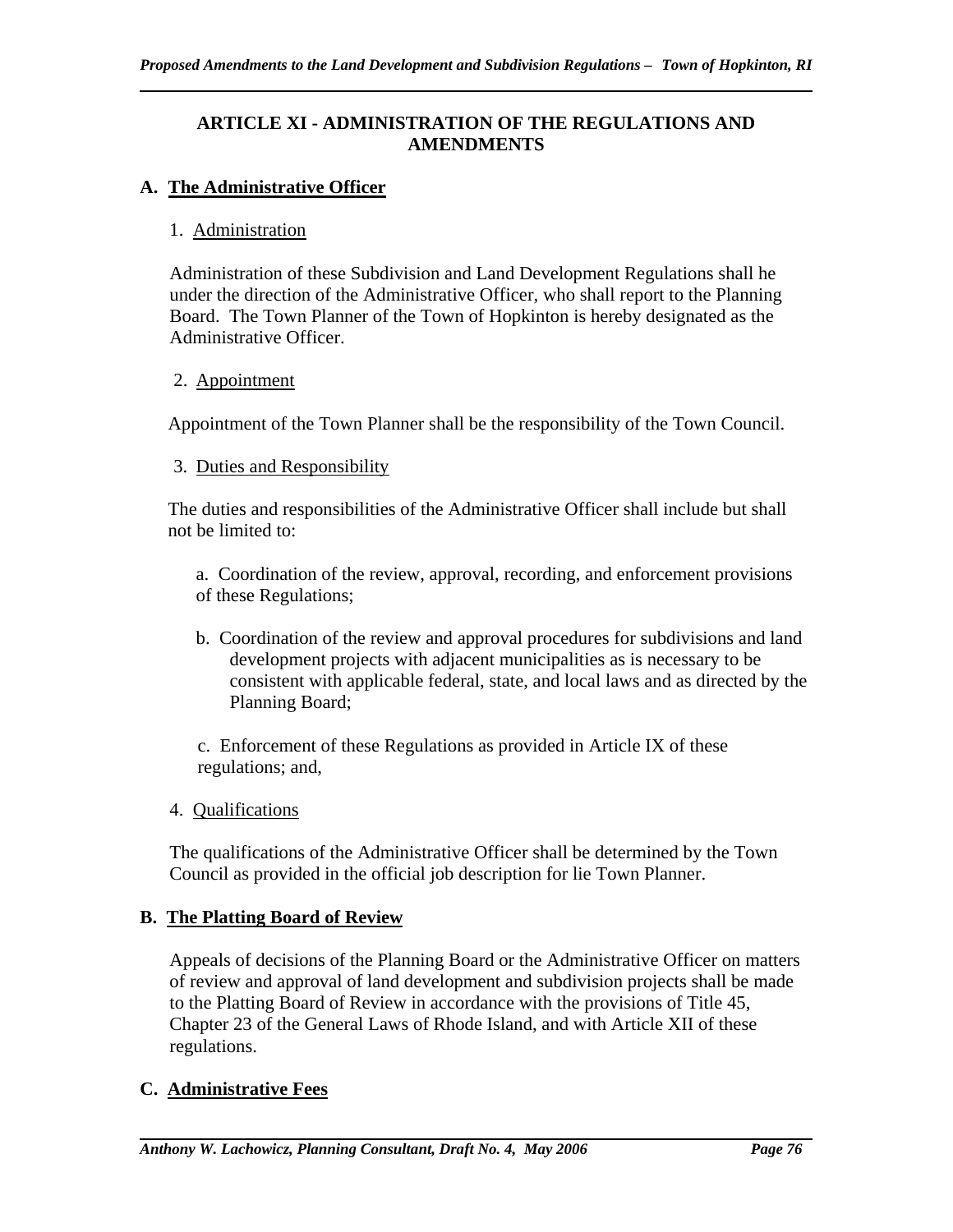**Note : Section XI.C entitled Administrative Fees is deleted in its entirety and replaced with the following:** 

# *C. Fee Schedules*

*1. In General*

*a. Procedural History. On \_(date)\_\_\_\_\_, 2006 the Planning Board held a public hearing, pursuant to Article X of the Land Development and Subdivision Regulations, to consider proposed regulations governing fees. At the close of the public hearing, the Planning Board voted to adopt regulations governing fees and a new schedule of fees for review conducted by the Planning Board and its consultants on the various types of applications which come before it. This document, subject to revision from time to time in a manner spelled out herein, constitutes the Planning Board's rules governing the imposition of fees and its current fee schedules.* 

*b. Purpose. These regulations and fee schedules have been adopted to produce a more equitable schedule of fees which more accurately reflects the costs of technical, design and legal review of applications to the Planning Board; to establish a review procedure in the selection of consultants; to encourage better design of residential development; and to promote more informed decision-making by the Planning Board.* 

# *2. Fee Structures and Regulations*

- *a. General. The Planning Board shall impose reasonable fees to be paid to the Town by the applicant for the review of applications which come before it. The Planning Board may impose Administrative Fees and Project Review Fees as may be applicable to the types of applications set forth below.*
- *b. Approval by Town Council Required. No fee imposed by the Planning Board shall become effective until the Town Council shall have approved such fee by resolution.*
- *c. Method of Payment. The payment of administrative fees and project review fees shall be by certified or bank check only or by such other method as approved by the Finance Director.*
- *3. Administrative Fees*

*a. Applicability. An Administrative Fee shall be assessed to offset the expense of review by the Planning Board and Town Departments with regard to all applications set forth in Section 3.c, below.* 

*b. Submittal. Administrative Fees shall be submitted at the time of the submittal of the application. Any application filed without this fee shall be deemed incomplete and no review work by the Town shall commence until the fee has been paid in full.*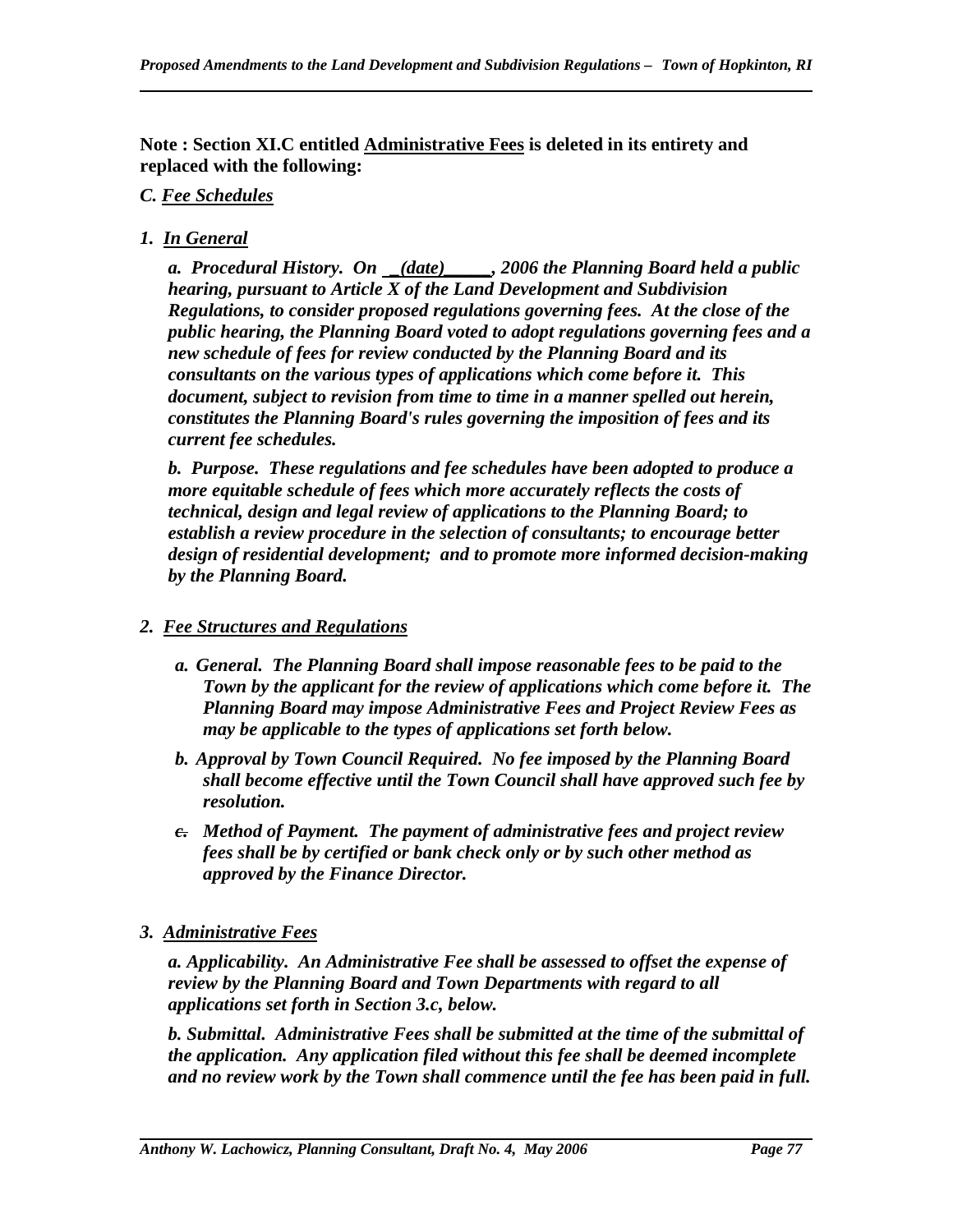*c. Schedule of Administrative Fees. The following schedule applies to the types of applications to the Planning Board set forth below. This schedule supersedes all previous schedules as they may have appeared in the Zoning Ordinance, the Land Development and Subdivision Regulations, and any checklists which may have been compiled from time to time for the benefit of applicants.* 

- *1) Administrative Subdivisions \$100.00 No filing fee shall be required for recording of property surveys where no adjustment to boundaries of existing lots is proposed.*
- *2) Minor Land Development Projects and Minor Subdivision a) Pre-application Meeting and Concept Review - \$200.00 plus \$20.00 per unit b) Preliminary - \$500.00 + \$100.00 per unit* 
	- *c) Final \$100.00 + \$20.00 per unit*

- *3) Major Land Development Projects and Major Subdivision*
	- *a) Pre-application Meeting and Concept Review \$100.00*
	- *b) Master Plan \$500.00 + \$100.00 per unit*
	- *c) Preliminary \$500.00 + \$100.00 per unit*
	- *d) Final \$100.00 + \$20.00 per unit*
- *4) Changes to Recorded Plats and Plans \$100 per research hour*
- *5) Plan Review Fees All reasonable and necessary costs, fees and expenses, without limitation incurred by the Planning Board pursuant to review, inspection and testing of the subject of any application, subdivision, development or required off-site improvement at any stage, before or after approval shall be charged as an additional fee by the Planning Board to the applicant or developer, or other person or firm requesting approval or requiring the advisory review of the Board.*
- *6) Recording of Subdivision Plan: As provided in Title 34, Chapter 13 of the General laws of Rhode Island.*
- *7) Inspection Fees In addition to Project Review Fees, Inspection Fees shall be paid by the applicant in the amount of two percent (2%) of the total estimated cost of all required improvements, as estimated in accordance with the procedure established in Article VII. Inspection fees shall be paid in full before construction begins of any improvements requiring inspection.*
- *8) Extension Fees Applications for extension of approvals or deadlines established by these Regulations under Article VIII, Section B a) Re-instatement of expired approval: (200 + \$20 per unit)) b) Extension of deadline or approval: (\$200)*
- *9) Appeals to Platting Board of Review As established by the Zoning Ordinance for Appeals, together with the cost of transcribing the record*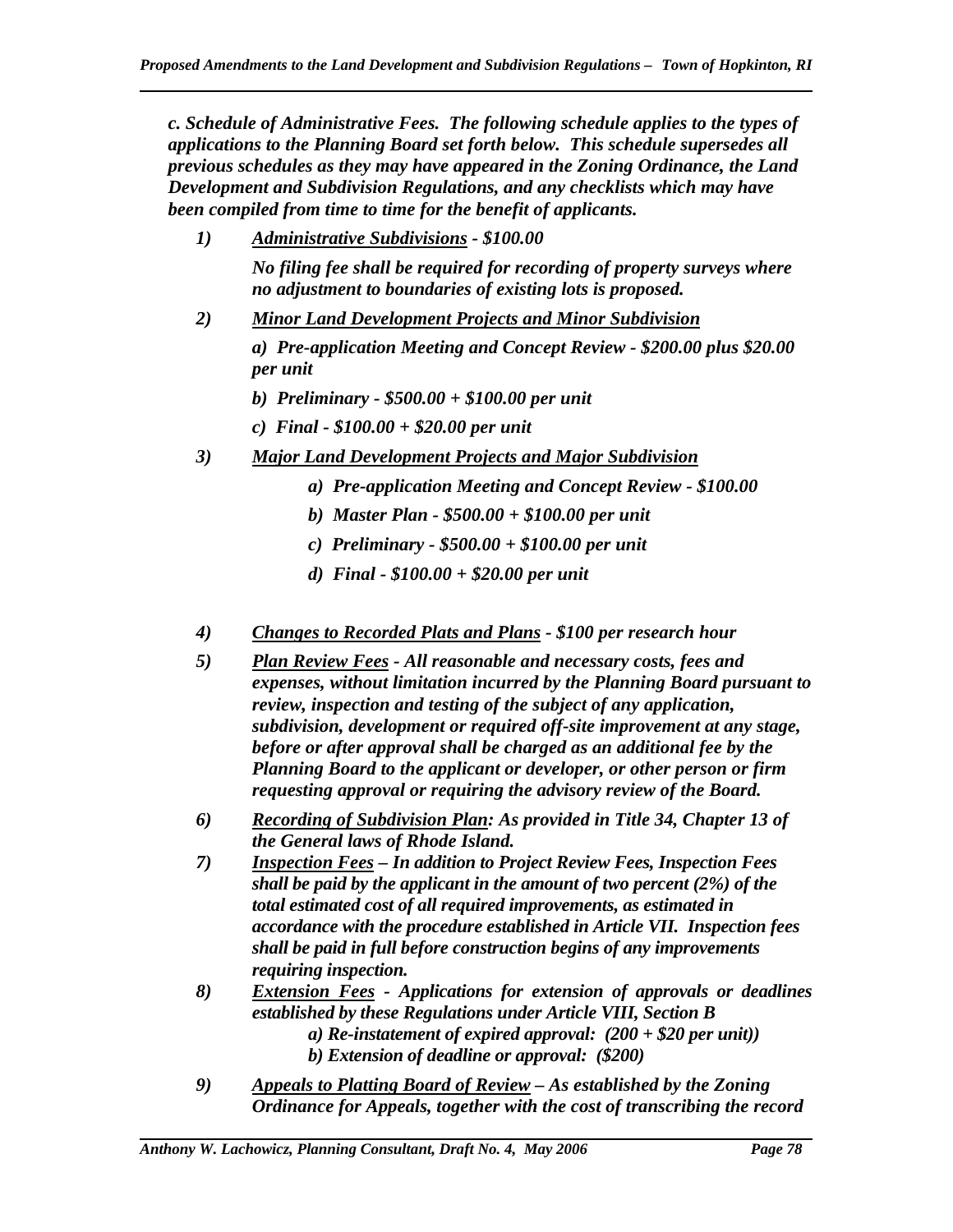*of the Planning Board to be reviewed.* 

*The cost of all mailing, advertising and transcription expenses shall be borne by the applicant.* 

*d. Fees for Revised Applications. Where an Administrative Fee has been calculated by the number of lots or units proposed, and the application is revised after payment of said fee, the following rules shall apply:* 

- *1) If the number of proposed lots or units increases after the initial submittal, the applicant shall pay a fee equivalent to the difference between the fee originally paid and the fee that would have been paid had the original submission included these additional lots or units. No review of these additional lots or units shall take place until this additional fee is paid to the Town, and failure to make this payment after requesting additional lots shall be grounds for denial of the application.*
- *2) If the number of proposed lots or units decreases, a refund of that portion of the application fee predicated on those lots or units shall be granted only if, in the judgment of the Planning Board, no cost associated with the review of those lots or units has been yet incurred.*

*e. Fee Waivers. The Planning Board may, upon approval of the Town Council, waive or reduce any Administrative Fee, if, in the opinion of the Board, unusual circumstances exist regarding the subject property or the applicant.* 

*f. Refund. Once the review process has been commenced, the Planning Board shall not refund Administrative Fees, including the case of withdrawal of the application by the applicant, except as provided in XI.C.3.d.2, above.* 

## *4. Project Review Fees*

*a. Applicability. In addition to an Administrative Fee, for all subdivisions and land development projects, including conservation developments, but specifically excluding those types of subdivisions specified in Section IV.A.2.b., the Planning Board may impose a Project Review Fee to be paid by the applicant on those applications which require, in the judgment of the Planning Board, review by outside consultants due to the size, scale or complexity of a proposed project, the project's potential impacts, or because the Town lacks the necessary expertise to perform the review work related to the permit or approval. The fee shall ultimately equal the actual cost to the Town for such consultant. In hiring outside consultants, the Town may engage engineers, surveyors, planners, lawyers, landscape architects, architects, or other appropriate*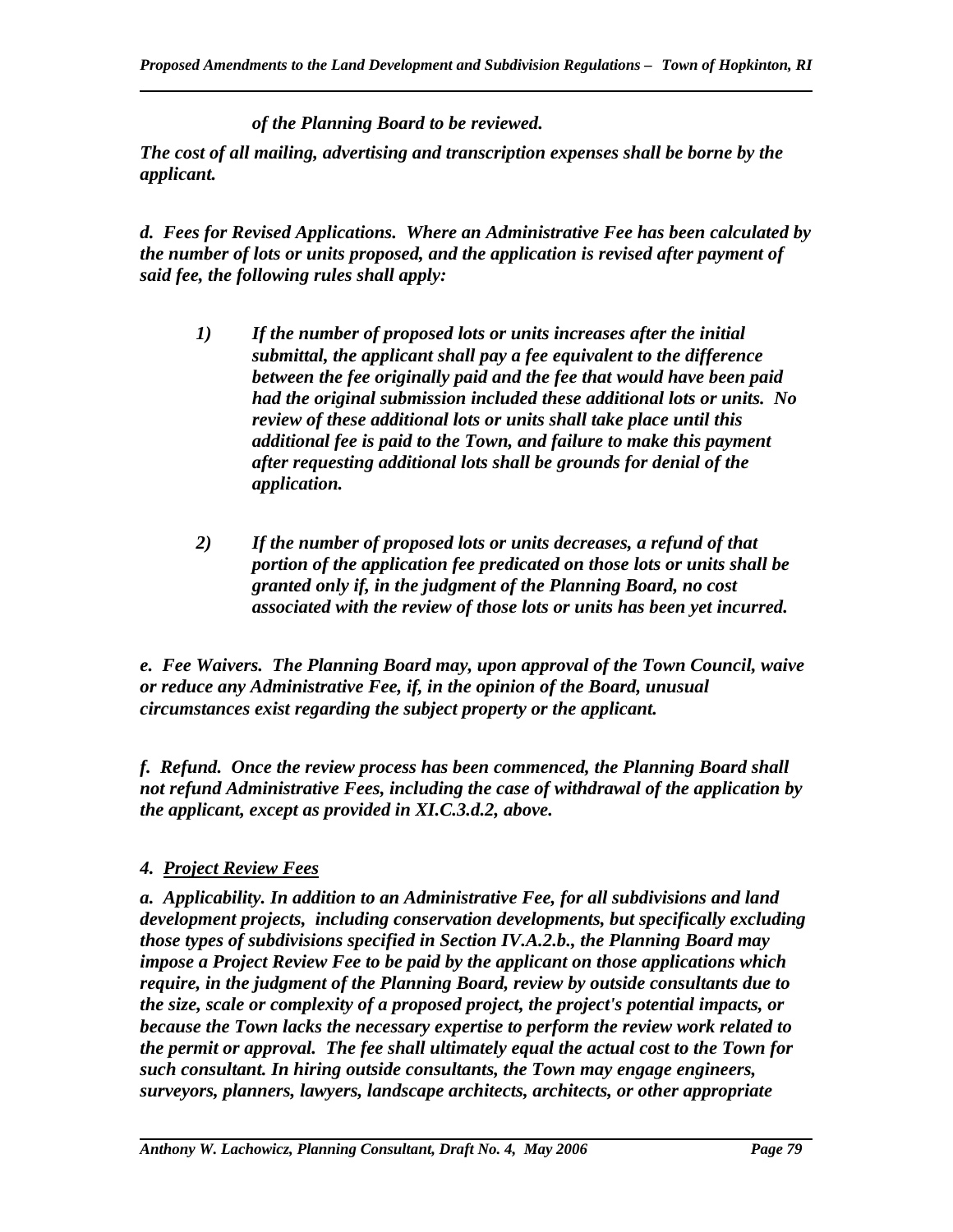*design professionals able to assist the Board and to ensure compliance with all relevant laws, ordinances, and regulations. Such assistance may include, but shall not be limited to, analyzing an application, design review of applications to determine consistency with the Comprehensive Plan; assessing the archaeological, traffic or environmental impact of a development proposal, review of unique site features including trees; or for monitoring a project or site for compliance with the Board's decisions or regulations. Fees for inspecting a project during construction or implementation shall be as provided in XI.C.3.7).* 

*b. Submittal. Initial Project Review Fees shall be submitted by the applicant at the time of the submittal of the Master Plan application (for major subdivisions or land development projects) and at the time of the submittal of the preliminary application (for minor subdivisions or land development projects). These fees shall be paid by the applicant directly by the consultant within 30 days of invoice by the consultant to the applicant. Failure to make timely payments as described herein, may be cause for the Planning Board to deem an application incomplete for further processing.* 

*c. Schedule of Initial Project Review Fees. The following schedule applies to the types of applications to the Planning Board set forth below. This schedule supersedes all previous schedules as they may have appeared in the Land Development and Subdivision Regulations, and any checklists which may have been compiled from time to time for the benefit of applicants. Where more than one type of application has been submitted for Planning Board action, only the largest of the applicable Initial Project Review Fees shall be collected for deposit into the Escrow Account, and not the sum of those fees.* 

*\$500 for each lot or dwelling unit for the first five lots or dwelling units, (whichever is greater) including existing dwellings, if present; plus \$250 for each lot or dwelling unit thereafter.* 

*d. Replenishment. When the balance in an applicant's Escrow Account falls below twenty-five percent (25%) of the initial Project Review Fee, as imposed above, the Planning Board may consider whether to require a supplemental Project Review Fee to cover the cost of the remaining project review.* 

*e. Inspection Phase. As a condition of Final Plan approval, the Planning Board shall require inspection fees in accordance with XI.C.3.7 for the purpose of ensuring the availability of funds during the inspection phase of the review process.* 

*f. Appeal. The choice of a consultant hired by the Town for the review of an application may be appealed as provided in Article XII.*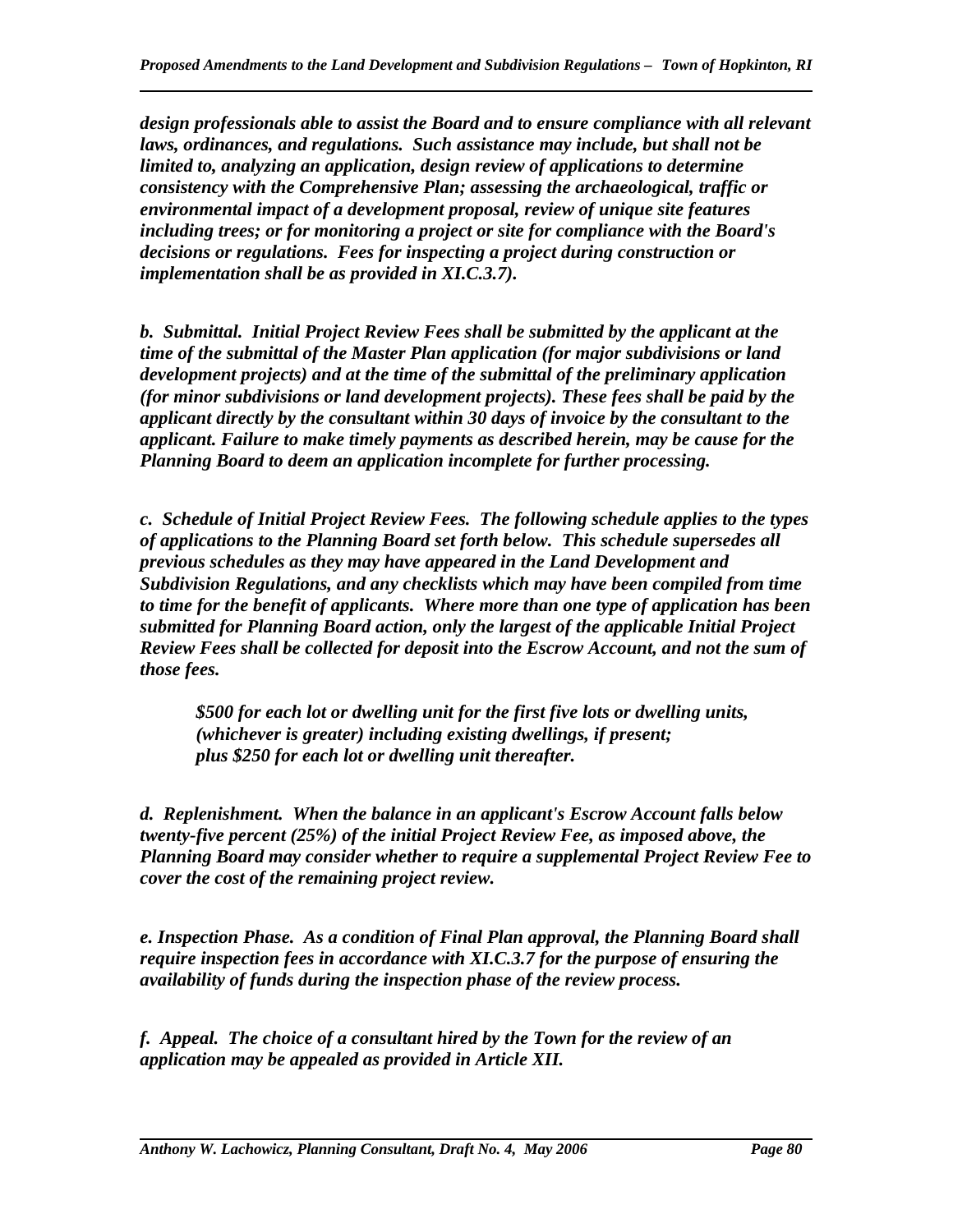- *1) Three circumstances may disqualify the selected consultant. These conditions constitute the only grounds for an appeal.* 
	- *a) Conflict of interest: A consultant shall not have a financial interest in the project under review, or be in a position to financially benefit in some way from the outcome of the pending review process.*
	- *b) Lack of appropriate qualifications: A consultant shall possess the minimum required qualifications. The minimum qualifications shall consist of either an educational degree in, or related to, the field at issue or three or more years of practice in the field at issue or a related field.*
	- *c) Business relationship: The consultant has conducted business with an applicant whose project the consultant is reviewing within the past eighteen (18) months.*
- *2) The required time limits for action upon an application by the Planning Board shall be extended by duration of the appeal.*

# **D. Meetings, Votes, Decisions and Records**

1. All records of the Planning Board proceedings and decisions shall be written and kept permanently available for public review.

2. Participation in a planning Board meeting or other proceedings by any party shall not be a cause for civil action or liability except for acts not good in faith, intentional misconduct, knowing violation of law, transactions where there is an improper personal benefit, or malicious, wanton, or willful misconduct.

3. All final written comments to the Planning Board from the Administrative Officer, municipal departments, state and federal agencies, and local boards of or commissions shall be part of the permanent record of the development application.

4. All votes of the Planning Board shall be made part of the permanent record and shall show the members present and their votes. A decision by the Planning Board to approve any land development or subdivision application shall require a vote for approval by a majority of the current Planning Board membership.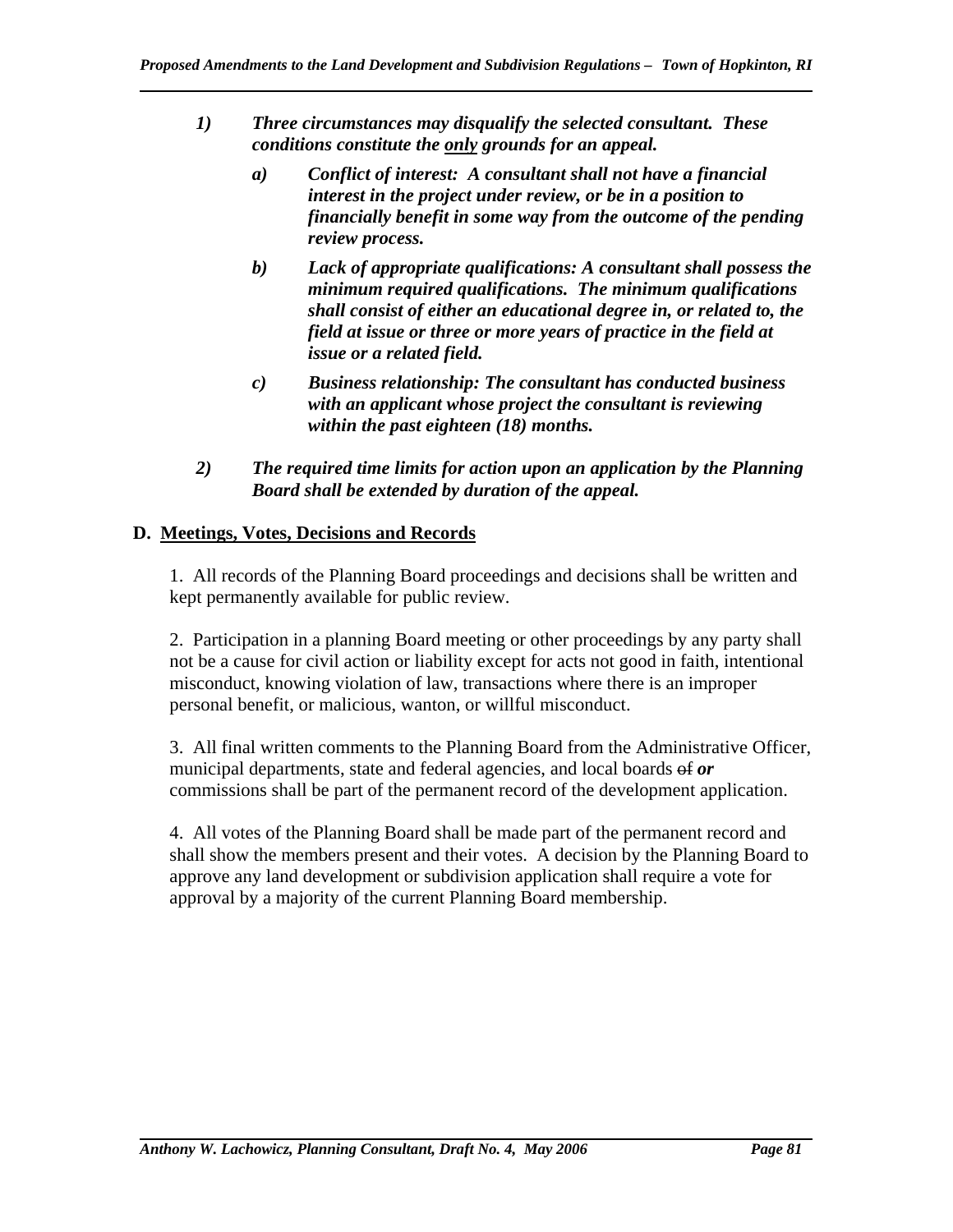# **ARTICLE XII - APPEALS**

## **A. Procedure for Appeals to the Platting Board of Review**

1. Any party aggrieved by a decision of the Planning Board or the Administrative Officer shall have the right to appeal that decision to the Platting Board of Review by the following procedure.

a. The appeal must be taken within twenty (20) days of the day the decision is recorded and posted in the Town Clerk's Office.

b. The appeal shall be in writing, on a form provided by the clerk of the board, and shall state clearly and unambiguously the issue or decision that is being appealed, the reason for the appeal, and the relief sought.

c. The appeal shall either be sent by certified mail, with a return receipt requested, or shall be hand-delivered, to the office of the Clerk of the Board of Review.

d. Upon receipt of an appeal, the Clerk of the Board of Appeal shall require the Planning Board or the Administrative Officer to transmit forthwith to the Board of

Review all papers, documents and plans, or a certified copy thereof, constituting the record of the action that is being appealed.

2. An appeal shall stay all proceeding in furtherance of the action being appealed

# **B. Public Hearings on Appeals to the Platting Board of Review**

1. The Platting Board of Review shall conduct a public hearing on each appeal within (45) days of receipt of the appeal by the Board's Clerk. The public hearings shall be conducted at a meeting called and advertised especially for that purpose, and shall be conducted separately from any Zoning Board of Review meeting that may be advertised for the same date and place. The Platting Board of Review shall maintain a complete record of all its proceedings, including minutes of meeting and records of votes taken, which shall be separate from the minutes and records of the Zoning Board of Review, and shall maintain a complete record of all its proceedings, including minutes and records of votes taken.

2. Notice of the public hearing shall be published in a newspaper of general circulation within the town at least fourteen (14) days prior to the date of the public hearing. Notice shall be sent by first class mail to the parties to the appeal and to those persons required to be notified by Section  $V(C)$  of these Regulations. The party who filed the appeal shall bear the cost of advertising and notice.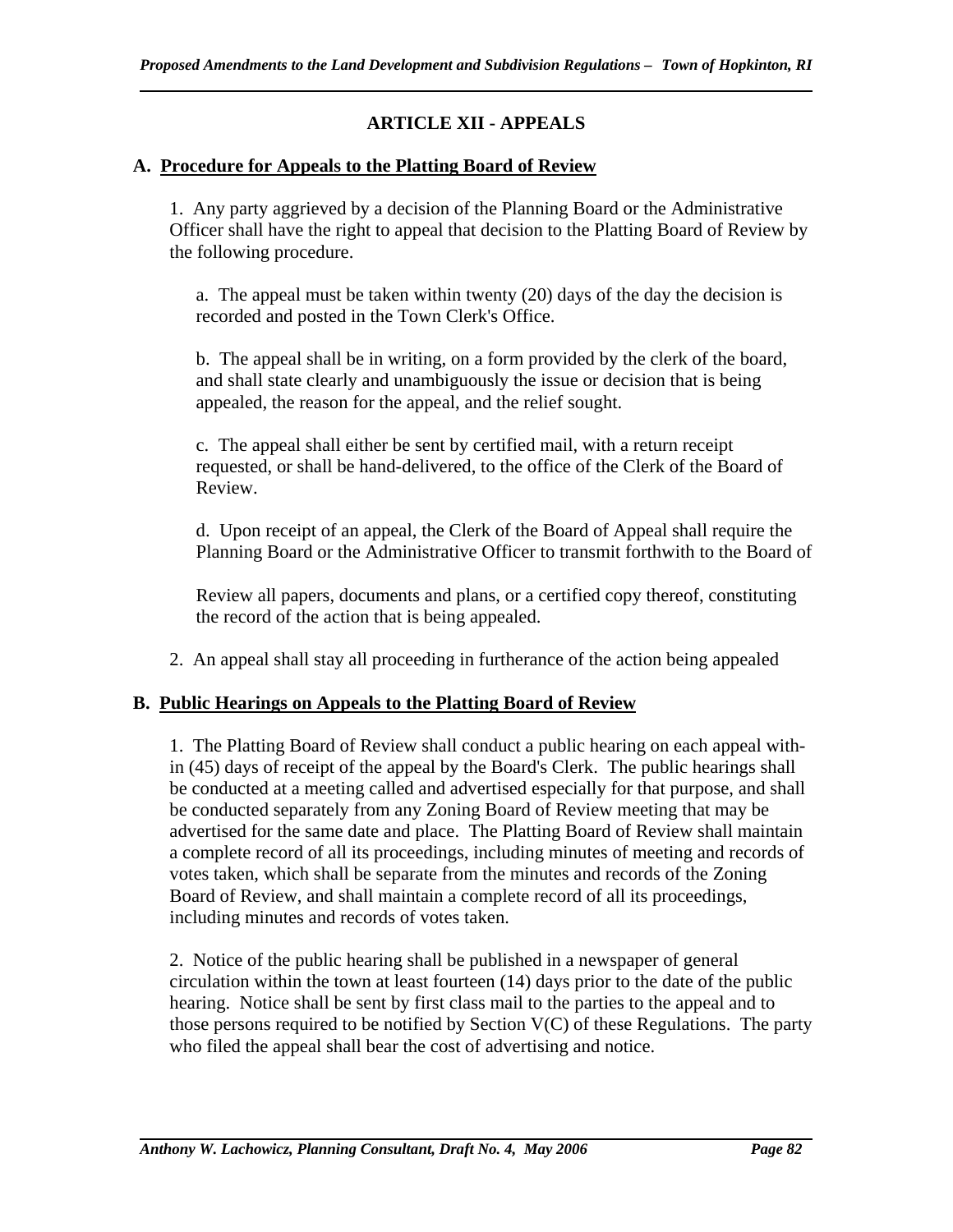3. At the hearing, any party may appear in person, or may be represented by an agent or attorney.

4. The board shall render a decision on the appeal in the following manner:

a. The Board shall not substitute its own judgement for that of the Planning Board of the Administrative Officer, but shall consider the issue upon the findings and record of the Planning or the Administrative Officer. The Board shall not reverse a decision of the Planning Board or Administrative Officer except on a finding of prejudicial procedural error, clear error, of lack of support by the weight of the evidence in the record.

b. The concurring votes of three (3) of the five (5) members of the Board sitting at the hearing shall be necessary to reverse any decision of the Planning Board or Administrative Officer.

c. In the instance where the Board overturns a decision of the Planning Board or Administrative Officer, the proposed project application shall be remanded to the Planning Board or Administrative Officer, at the stage of processing from which the appeal was taken, for further proceedings before the Planning Board or

Administrative Officer and/or for final disposition, which shall be consistent with the Board's decision.

d. The Board shall render a decision within (10) days of the close of the public hearing. The decision shall be in writing and shall include reasons for the decision.

# **C. Appeals to the Superior Court**

1. Appeals of decisions of the Platting Board of Review

a. An aggrieved part may appeal a decision of the Hopkinton Board of Review to the Washington County Superior Court by filing a complaint setting for the reasons of appeal within twenty (20) fays after the decision has been recorded and posted in the Town Clerk's office. When the complaint is filed by someone other than the original applicant or appellant, the original; applicant or appellant and of the members of the Planning Board shall be made parties to the proceedings.

b. Within thirty (30) days after being served with a copy of the complaint, the Board shall file the original documents acted upon by it and constituting the record of the case appealed from, or certified copies thereof, together with such other facts as may be pertinent, with the clerk of the court.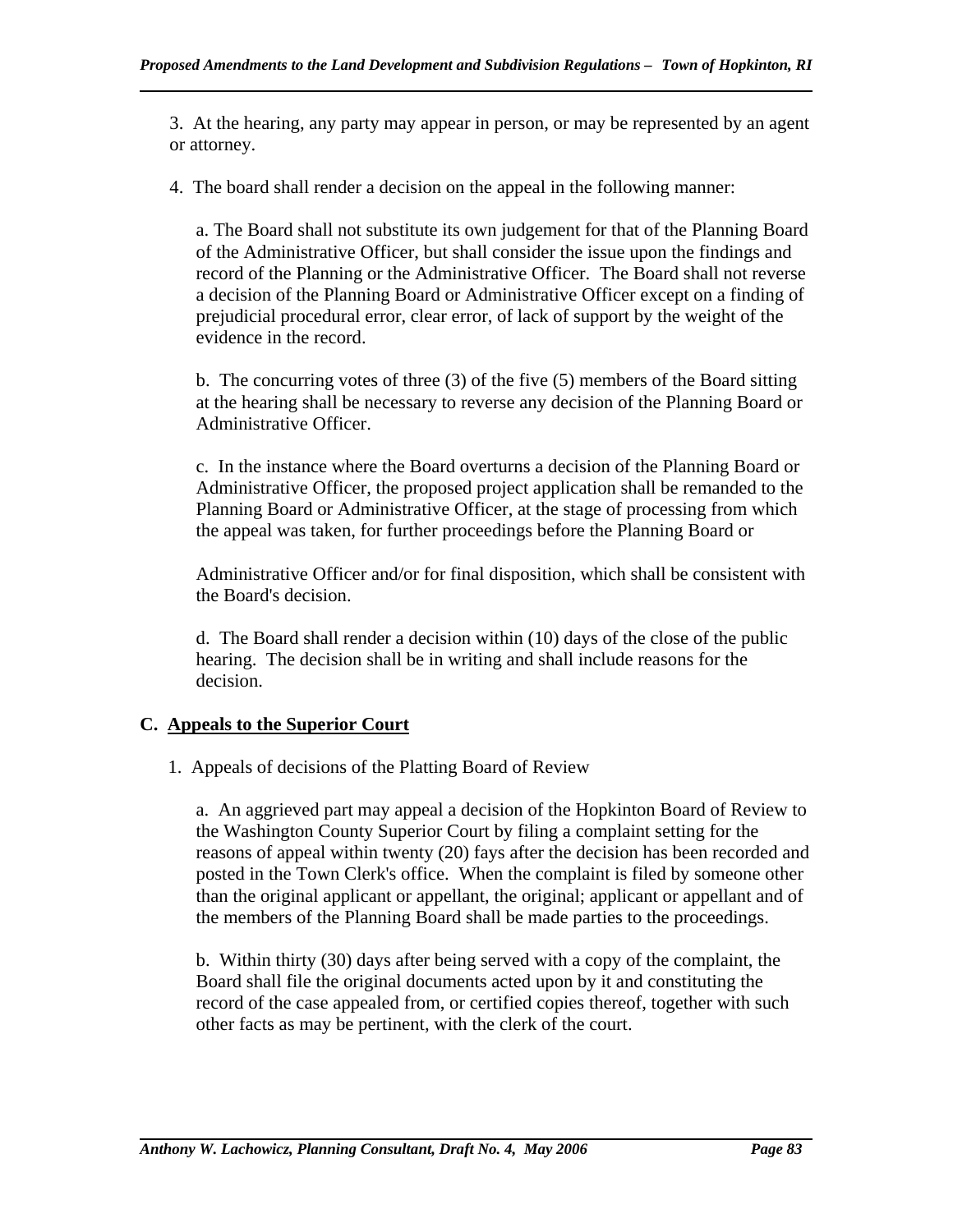c. The appeal shall not stay proceedings upon the decision appealed from, but the court may, in it discretion, grant a stay on appropriate terms and make such other appropriate orders as it deems necessary for an equitable disposition of the appeal.

d. The court shall review the appeal pursuant to Rhode Island General Laws, Section 45-23-71.

2. Appeal of Enactment or Amendment of Regulations

a. Any legal resident or landowner of Hopkinton, or any association of residents or landowner of Hopkinton, may appeal an enactment or amendment of the Subdivision and Land Development Regulations by the Planning Board by filing a complaint ion the Washington County Superior Court within thirty (30) days after such enactment or amendment has become effective.

b. The complaint shall set forth with specificity the areas or areas in which the enactment or amendment is not consistent with:

(i) Title 45, Chapter 22.2 of the Rhode Island General Laws, known as the Comprehensive Planning and Land Use Regulation Act; (ii) Title 45, Chapter 24, Section 27 et. seq. of the Rhode Island General Laws, known as the Zoning Enabling Act; (iii) The Hopkinton Comprehensive Community Plan of 1992; or (iv) The Hopkinton Zoning Ordinance

c. The appeal shall not stay the enforcement of these Regulations, as enacted or amended, but the court may, in its discretion, grant a stay on appropriate terms, which may include the filing of a bond, and make such other orders as it deems necessary for an equitable disposition of the appeal.

d. The court shall conduct the review without a jury. If the court finds that the enactment or amendment is not consistent with the statutory, ordinance, or regulatory provisions enumerated in Section XII (C)(2)(b) above, the court shall invalidate the enactment or the amendment, or those parts of such enactment or amendment that are not appropriate language as part of the court decision.

e. The court may in its discretion, upon motion of the parties or on its own motion, award reasonable attorney's fees to any party to an appeal, as set forth herein, including a municipality.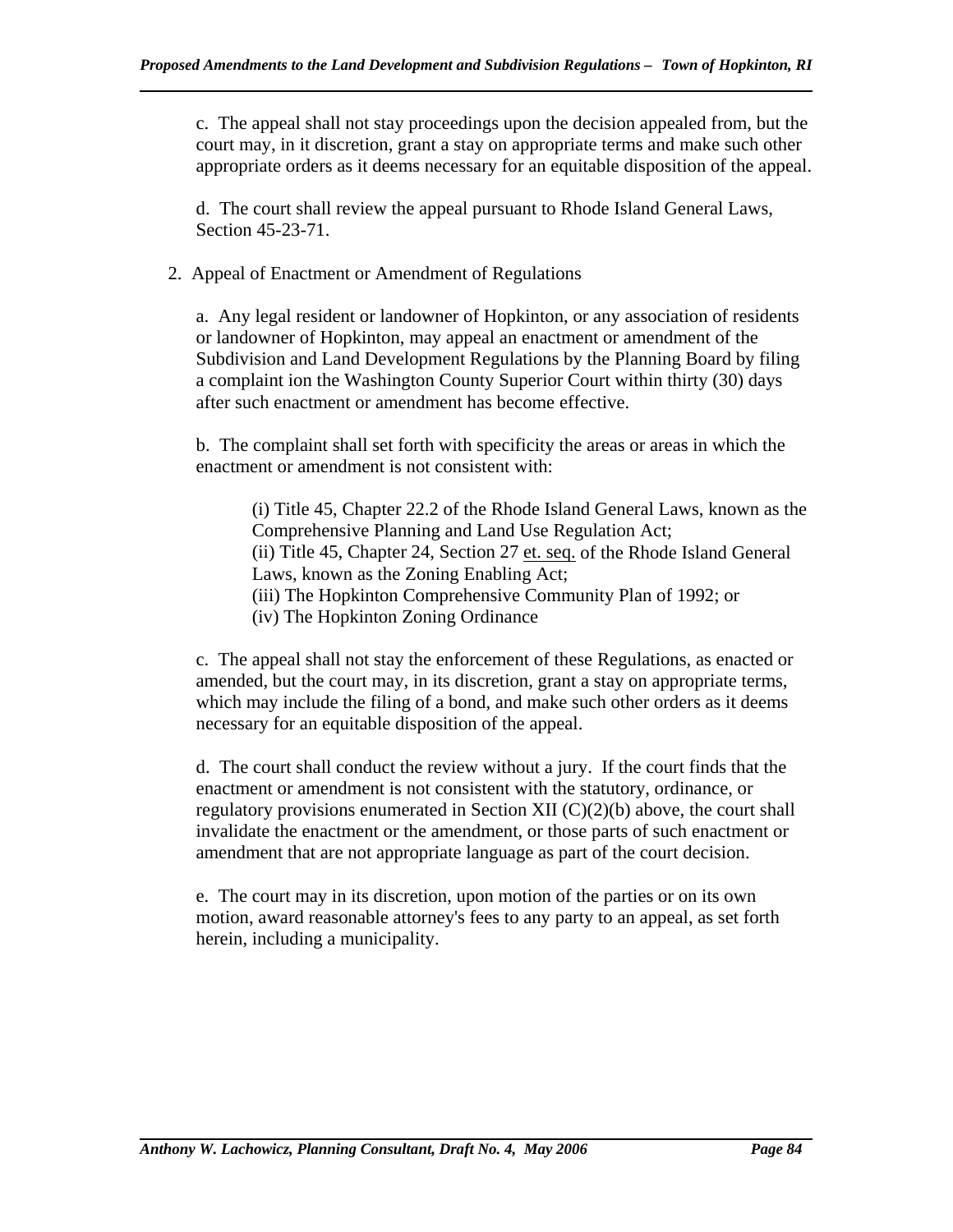# **ARTICLE XIII - DESIGN AND PUBLIC IMPROVEMENT STANDARDS**

# **A. General**

The subdivider, at his own expense, shall construct all on-site and off-site improvements where required by the Planning Board in granting approval for any subdivision or land development project subject to these Regulations

## **B. Street Design Standards**

The following design standards shall be followed where the applicable in the design and construction of any subdivision:

#### 1. Frontage on Improved Streets

The area to be subdivided shall have frontage on an existing improved public street. If such an existing street has not been improved to the standards and specification as required in these Regulations, the Board may require the subdivider to make improvements along the street abutting the property ort *or* leading to the property being subdivided where necessary for drainage, safety, traffic or other reasons as deemed proper by the Board. See Section H of this Article.

For *the* purposes of these Regulations, streets platted but not improved or accepted for maintenance by the Town, shall not be considered existing improved public streets. Where these streets are incorporated within the subdivision, they shall be improved by the developer to meet the Subdivision Regulation standards.

## 2. Street Classification

Street design within a proposed subdivision shall conform to a street hierarchy system as established herein. Requirements for right-of-way and pavement width, on-street parking, drainage and other utilities, sidewalks, bicycle path and other design standards shall be tailored to street function.

The following major categories of street classification are established

a. Arterial - A major public street that serves as an avenue for the circulation of traffic into, out of, or around the Town and carries high volumes of traffic and provides for high levels of mobility. *Parking is not allowed on arterial streets. Access should be strictly limited to intersecting streets or major driveways. Access should not be provided to residential lots.*

b. Collector - A public street whose principal function is to carry traffic between local streets and arterial streets but that may also provide direct access to abutting properties. These streets provide a balance between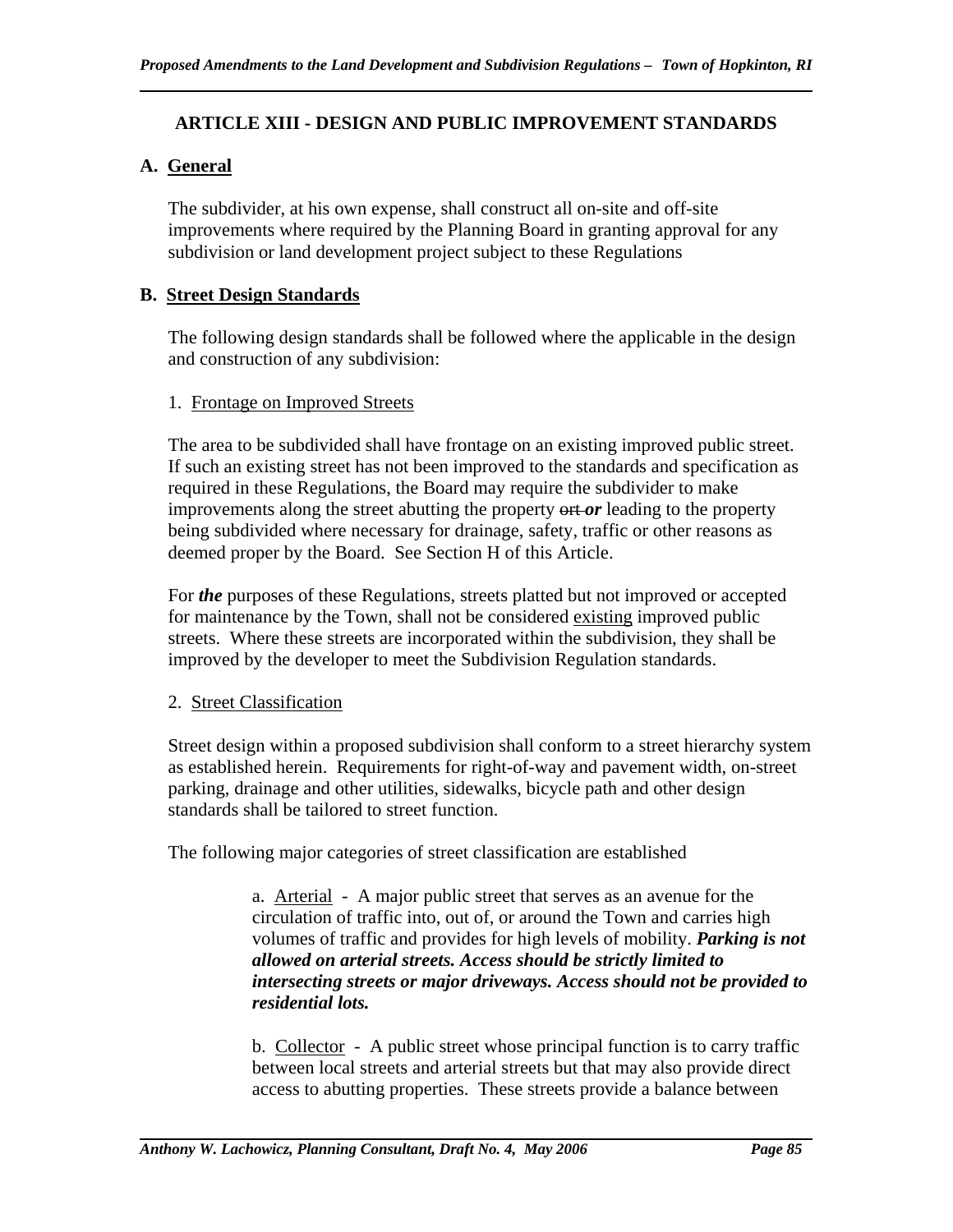land access and mobility, *and may provide frontage to residential lots. Parking may be allowed on collector streets.* 

c. Local Public – Public streets whose primary function is to provide access to abutting properties.

d. Local Private - Private streets whose primary function is to provide access to abutting properties. Streets within residential compounds serving up to fourteen (14) residential dwellings on a private street fall within this classification

*c. Local – Streets whose primary function is to provide access to abutting properties. There are three types of Local Streets:* 

- *Local Access (Double-Loaded)* Public streets whose primary function is to provide access to abutting properties *on both sides of the street*. *Parking may be allowed on these streets.*
- *Local Access (Single-Loaded)* Public streets whose primary function is to provide access to abutting properties *on one side of the street only*. *Parking is prohibited on these streets.*
- *Local Private Private streets whose primary function is to provide access to abutting properties. Streets within residential compounds serving up to fourteen (14) residential dwellings on a private street fall within this classification. With the approval of the Planning Board, streets within Conservation Developments may be privately owned and maintained.*

#### 3. Street Rights of Way *Dimensions*

Street rights-of-way shall conform to the widths shown in Table 1 below and as illustrated in Figures 1-3. Figures 1-2 illustrate typical cross-sections of collector and local public streets, respectively. Specific design criteria will be determined by the Planning Board on a case-by-case basis. Figure 3 is a typical cross-section of a local private street proposed for a residential compound. Figure 4 shows the cross-section of a private common driveway. Figure 5 shows typical plans for turnarounds, both cul-de-sacs and hammerhead designs. Rightof-way width, pavement width, and pavement type vary depending upon the number of lots, the potential for future access and slope.

- *Street dimensions shall conform to Tables 1 and 2 below and as illustrated in Figures 1-9. Figure 1 illustrates the cross-section for an arterial street, designed as a boulevard with a planted center median.*
- *Figures 2 and 3 illustrate collector streets, which may provide access to residential lots, and will vary in pavement width depending if parking is permitted or not. Parking may be permitted on one side of the street as shown in Figure 2.*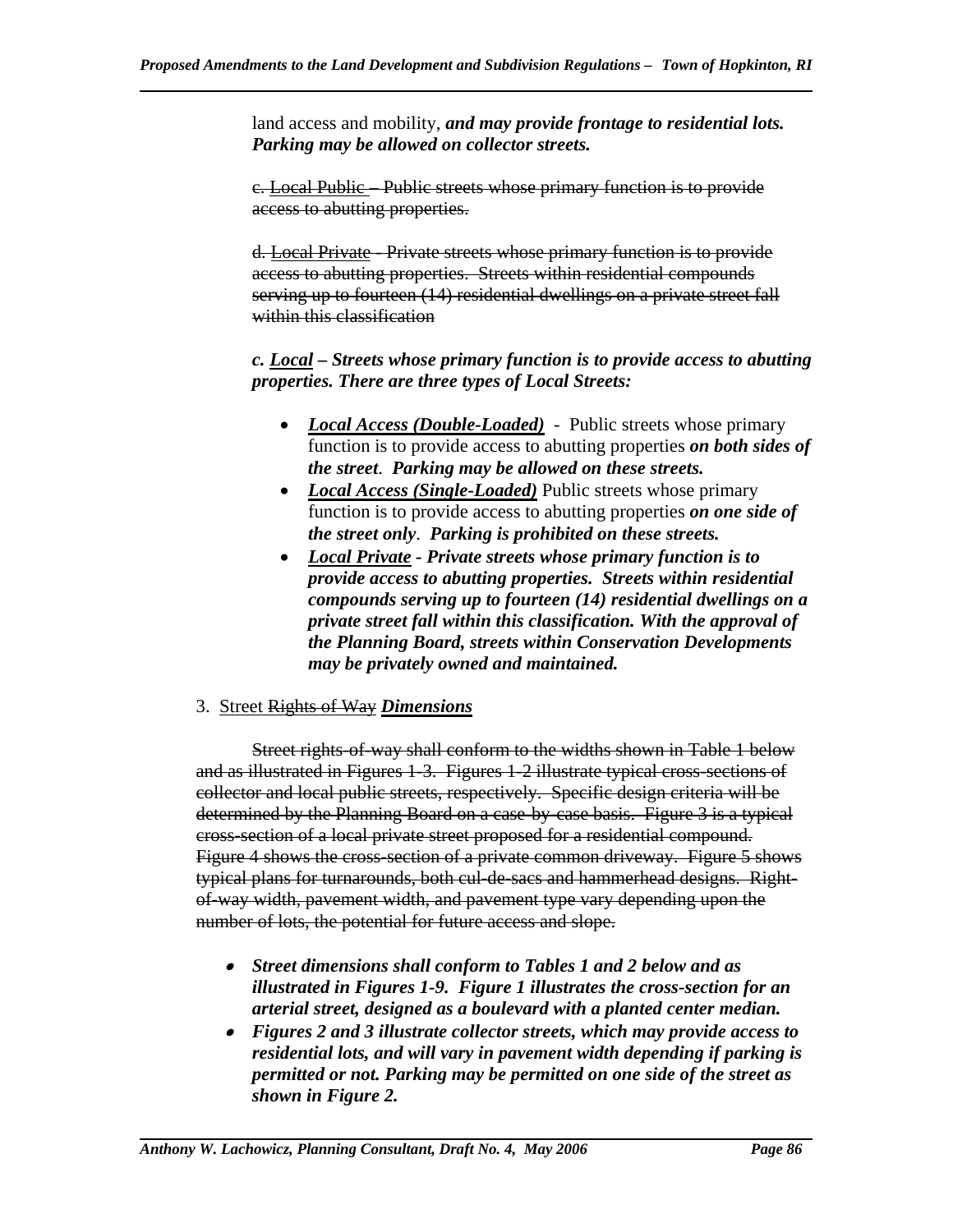- *Figure 3 illustrates a collector street on which parking is not allowed.*
- *Figure 4 illustrates a local access street where lot frontage is permitted on both sides of the street (double loaded). Parking may be allowed on one or both sides of the street. If parking is not allowed, the pavement width may be reduced.*
- *Figure 5 illustrates a local access street where lot frontage is permitted on only one side of the street (single loaded). In this configuration, the street pavement may be shifted off the center line to accommodate a sidewalk and tree planting area on the side of the street where dwellings are located.*
- *Figure 6 illustrates a private street used in a residential compound. A gravel roadway surface is allowed except on steep slopes.*
- *Figure 7 illustrates the typical cross-section of a private common driveway,.*
- *Figures 8 and 9 illustrate typical turnaround details. Right-of-way width, pavement width, and pavement type vary depending upon the number of lots, the potential for future access and slope.*
- *Figure 10 provides an example of using private common driveways along an existing street.*
- *Figure 11 illustrates methods of buffering new dwellings in a subdivision or land development project from existing public streets.*
- *Figures 12A and 12B provides alternative designs for cul-de-sacs, including the "loop lane".*
- *Figure 13 illustrates a short dead end street without a turnaround.*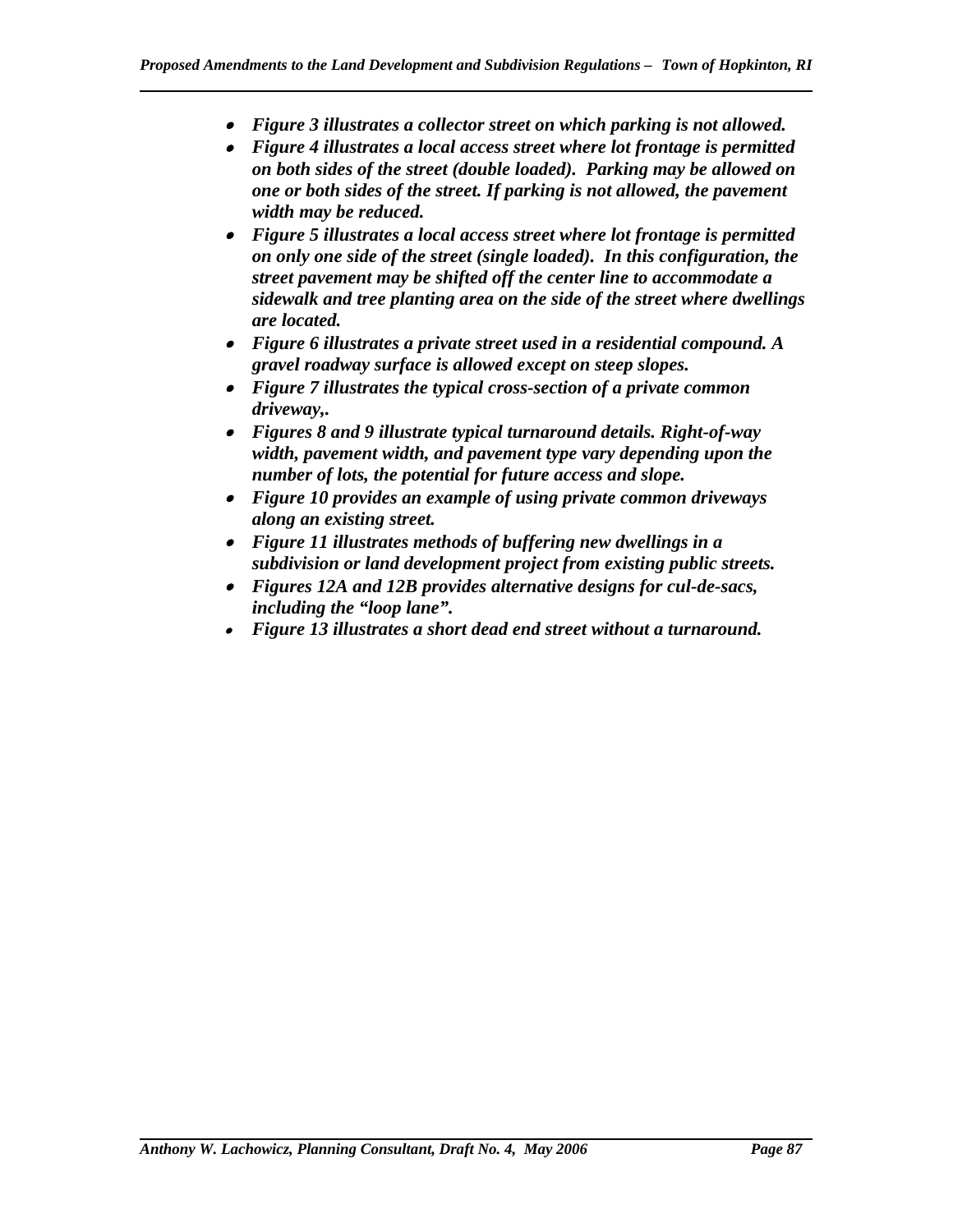| MINIMUM STREET DIMENSIONAL REGULATIONS |        |                 |                |                 |                    |            |            |            |              |              |
|----------------------------------------|--------|-----------------|----------------|-----------------|--------------------|------------|------------|------------|--------------|--------------|
|                                        | "A"    | "B"             | C              | "D"             | $E^{\prime\prime}$ | ``F"       | " $G$ "    | H          |              |              |
| Type of Road                           | R.O.W. | Pavement        | Cul-de-Sac     | Cul-de-Sac      | Hammer-            | Hammerhead | Cul-de-Sac | Cul-de-Sac | Road         | Road         |
|                                        | Width  | Width           | <b>ROW</b>     | Outside         | head ROW           | Pavement   | Fillet     | Fillet     | Intersection | Intersection |
|                                        |        |                 | Radius         | Pavement        | Radius             | Radius     | Radius at  | Radius at  | Fillet       | Fillet       |
|                                        |        |                 |                | Radius          |                    |            | <b>ROW</b> | Pavement   | Radius at    | Radius at    |
|                                        |        |                 |                |                 |                    |            |            |            | <b>ROW</b>   | Pavement     |
| Arterial                               | 70     | $2 - 20$ 'lanes | N/A            | N/A             | N/A                | N/A        | N/A        | N/A        | 25           | 35           |
|                                        |        | $22 - No$       | $42 - 44 - No$ | $30 - No$       |                    |            |            |            |              |              |
| Collector                              | 50     | parking         | Island         | Island          | 35                 | 47-49      | 10         | $22 - 24$  | 25           | 35           |
|                                        |        | $26 -$          | $57-59 -$      | $45-49$ -Island |                    |            |            |            |              |              |
|                                        |        | Parking         | Island         |                 |                    |            |            |            |              |              |
| <b>Local Access</b>                    |        | $20 - No$       | $37-40 - No$   | $30 - No$       |                    |            |            |            |              |              |
| (Double)                               | 50     | Parking         | Island         | Island          | 35                 | $42 - 45$  | 10         | $17 - 20$  | 25           | 35           |
| Loaded)                                |        | $26 -$          | 55-Island      | 45-Island       |                    |            |            |            |              |              |
|                                        |        | Parking         |                |                 |                    |            |            |            |              |              |
| <b>Local Access</b>                    |        |                 | $36 - No$      | $30 - No$       |                    |            |            |            |              |              |
| (Single)                               | 35     | 18              | Island         | Island          | 30                 | 36         | 10         | 16         | 15           | 25           |
| Loaded)                                |        |                 | 55-Island      | 45-Island       |                    |            |            |            |              |              |
| <b>Local Private</b>                   |        |                 | $36 - No$      | $30 - No$       |                    |            |            |            |              |              |
| (Residential                           | 30     | 16              | Island         | Island          | 30                 | 36         | 10         | 16         | 15           | 25           |
| Compound)                              |        |                 | 55-Island      | 45-Island       |                    |            |            |            |              |              |

**TABLE 1 MINIMUM STREET DIMENSIONAL REGULATIONS** 

*Notes:* 

*1. All dimensions in Feet* 

*2. On-street parking is presumed to be needed when lot sizes average less than 8500 sq. ft., or when lot widths average less than 80 feet.* 

*3. Center islands in culs-de-sac are encouraged. See XIII.B.8*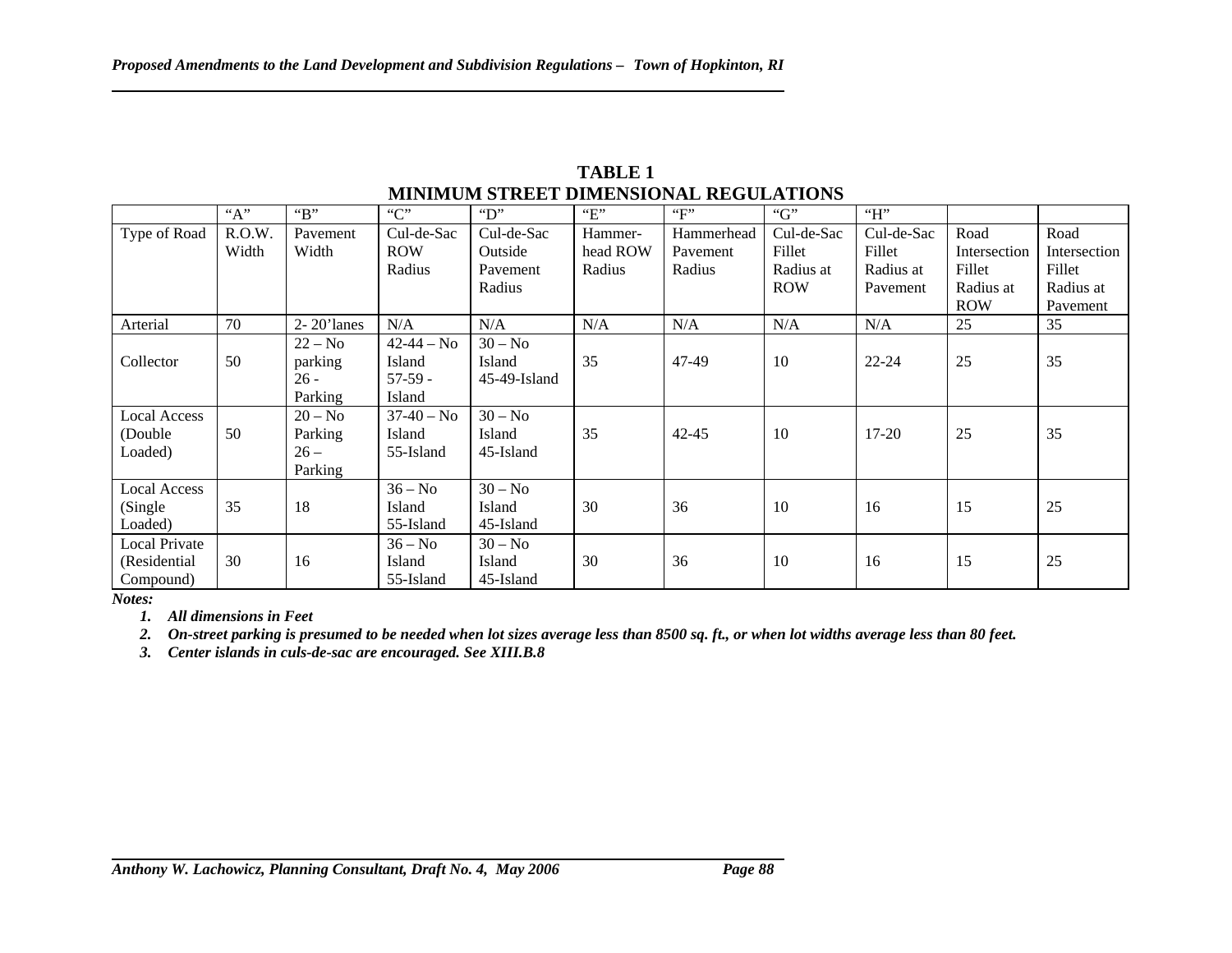Table 2

## 4. Geometric Data

Table 2 below shall be used as a guide in designing streets within a subdivision.

|                                              | Local<br><b>Streets</b><br>(Public) | Residential<br>Compound<br>(Private) | Collector & Arterial<br><b>Street</b><br>(Public) |  |  |
|----------------------------------------------|-------------------------------------|--------------------------------------|---------------------------------------------------|--|--|
| <b>Maximum Grades</b>                        |                                     |                                      |                                                   |  |  |
| - centerline                                 | 8% 10%                              | 8% 10%                               | 8%                                                |  |  |
| - within 150' of centerline<br>intersections | 2.5%                                | 2.5%                                 | 2.5%                                              |  |  |
| Minimum Grades                               |                                     |                                      |                                                   |  |  |
| - centerline                                 | 0.8%                                | 0.8%                                 | 0.8%                                              |  |  |
| Minimum Length for                           |                                     |                                      |                                                   |  |  |
| <b>Vertical Curves</b>                       | <b>30 ' ABSOLUTE VALUE OF GRADE</b> |                                      |                                                   |  |  |
| <b>DIFFERENCE</b>                            |                                     |                                      |                                                   |  |  |
|                                              | 100 feet                            | 100 feet                             | 150 feet                                          |  |  |
| Minimum Radius of                            | 150'and a min.                      | <u> 100'</u>                         | $150'$ and $a$ min                                |  |  |
|                                              | .                                   |                                      | .                                                 |  |  |

| Minimum Radius of<br>Centerline Curve                         | $150'$ and a min<br>of 100'tangent<br>between curves | $150'$ and a min<br>of 100'tangent<br><del>hetween curves</del> |          |
|---------------------------------------------------------------|------------------------------------------------------|-----------------------------------------------------------------|----------|
| Minimum Design Speed<br>Cul-De-Sac & Hammerhead<br>Turnaround | $25$ mph                                             | 10 <sub>mph</sub>                                               | $40$ mph |
| - Max. Grade                                                  | 4.5%                                                 | N/A                                                             | N/A      |
| - Min. Grade                                                  | 2.0%                                                 | N/A                                                             | N/A      |
| Pavement Crown (cross slope)                                  | 2%                                                   | 2%                                                              | 2%       |

Where approved by the Planning Board, cul-de-sacs may be designed with a circle with  $a$ *an* 40'diameter unpaved center *(see Figures 8-9)*. The Planning Board will determine landscape requirements for the unpaved center.

# 5. Street Layout and Arrangement

The arrangement of streets shall be considered in relation to the existing street system, and to *conform to* existing topographic and natural conditions *terrain as much as possible*. The road system shall be designed to permit the safe, efficient and orderly movement of traffic; to meet, but not exceed the needs of the present and future population served; to have a simple and logical circulation pattern; to respect natural features and topography *by minimizing cuts and fills*; and to create an attractive streetscape.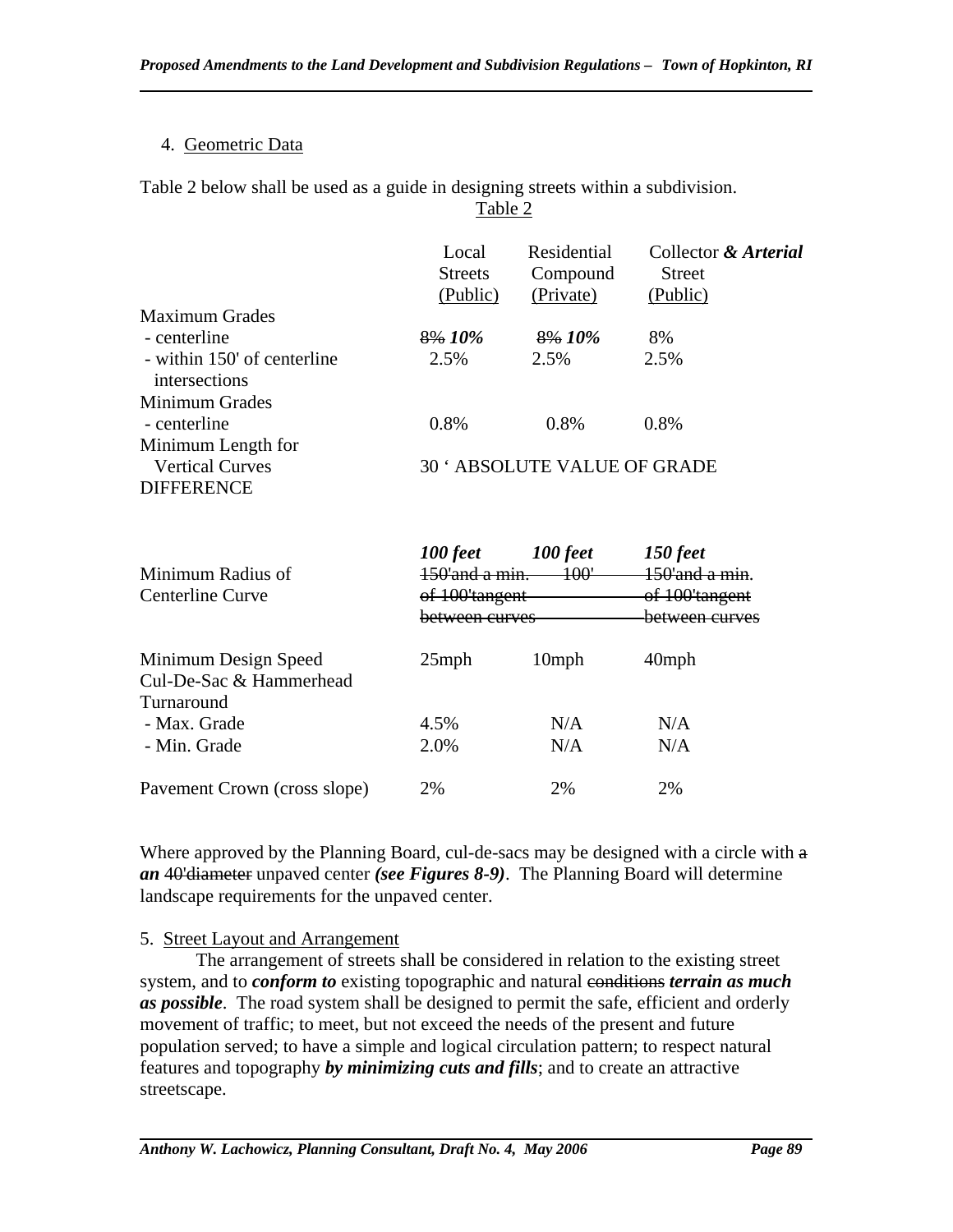Wherever possible in residential subdivisions, the road system shall be designed to serve the needs of the neighborhood and to discourage use by through traffic. However, in major subdivisions, access shall be designed to avoid street systems which have only one principal means of egress. In order to provide for alternative access, at least two vehicular access streets may be required by the Planning Board, in major subdivisions *and land development projects* when determined by the Board to be feasible. Proposed streets within a major subdivision */land development project* shall provide for their continuation or projection to intersect with principal streets on the perimeter of the subdivision */land development project* or with adjacent vacant property in order that the streets may be extended at a future time.

# 6. Private Streets

Private streets shall not be permitted except for Residential Compounds and Residential Cluster *Conservation* Developments as authorized in Article IV of these Regulations.

# 7. Street Intersections

Street intersections shall either coincide precisely with, or be offset by at least 200 feet from other intersections. Intersections shall be at 90 degree angles. Lesser angles between 75 degrees and 90 degrees may be approved by the Director of Public Works.

# 8. Dead-End Streets

All dead end streets shall end in a cul-de-sac turnaround constructed according to the table of geometric date above, and shall be clearly marked at their entrances. The Planning Board may limit the length of the dead end (cul-de-sac) to 1200 feet, where necessary, to ensure the adequate and safe circulation of vehicular traffic.

 *All dead end streets shall be provided with a cul-de-sac or turnaround of an acceptable design sufficient to provide for safe movement and turning of vehicles. Acceptable designs are shown in the Table of Geometric Data (Table 2, above) and illustrated in Figures 8-9. The use of central planted islands which collect stormwater and provide for groundwater infiltration is encouraged. Center islands shall have at least 25-foot radius unless waived by the Planning Board for topographic reasons, steep slopes, or environmental constraints. Larger center islands are encouraged where necessary to create additional open space, landscaped drainage areas or part of a design feature developed as required in IV.A.4. Figures 12A & 12B also show alternative designs for cul-de-sacs, including the "loop lane."All loop lanes shall provide for two-way vehicular traffic.* 

 *The Board may eliminate the requirement for a turnaround for streets of less than 100 feet length and serving no more than two lots or dwelling units. See Figure 13.*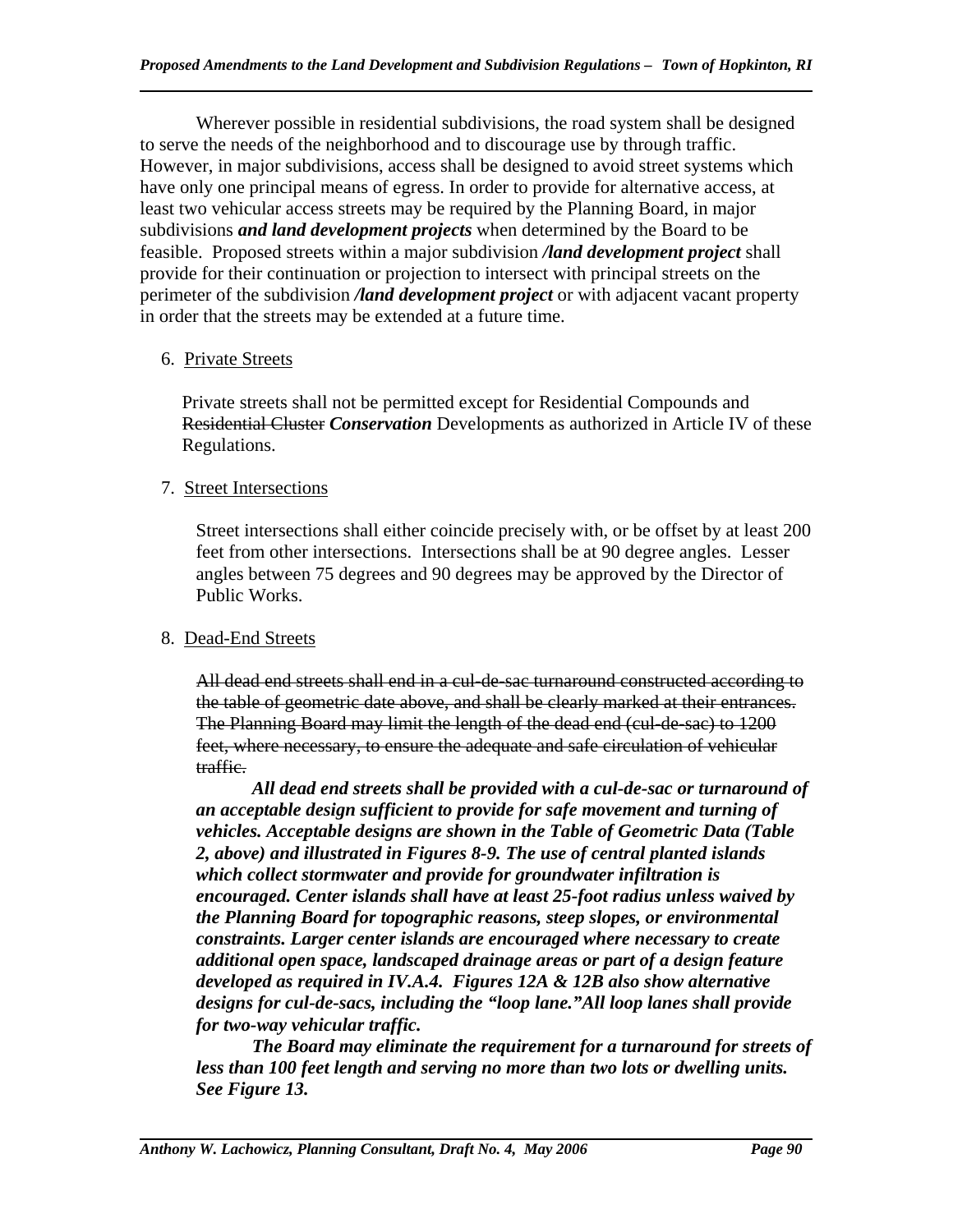*Dead end streets shall serve no more than 25 lots or dwelling units. Streets serving more than 25 lots or dwelling units shall be provided with a secondary access, which may be an "emergency" access of a design and location approved by the Planning Board. The Board may also permit more than 25 lots or dwelling units to be located on a dead end street if, in the opinion of the Board, there is a likelihood of a future street connection to adjoining streets or properties that would provide secondary access.*

*Dead end streets less than 800 feet in length shall be encouraged to be designed similar to boulevards, as one-way loop roads separated by a landscaped area at least 50 feet in width (see Figure 12A).* 

## 9. Street Names

An extension of an existing street shall have the same name as the existing street. Names of the proposed streets shall be substantially different from any existing street name in the Town of Hopkinton. All street names shall be approved by the Planning Board.

## 10. Access to Adjoining Property

When considered desirable *Unless specifically waived* by the Planning Board*,* to *the applicant shall* provide access to adjoining property, *In such cases,* proposed streets shall be continued and improved to the property line (and street) only if an adjoining street already exists. The reservation of strips of land preventing such access shall not be permitted. *As an alternative to constructing proposed streets to the property line, the Planning Board may require the dedication of an easement to be reserved to permit streets to be extended to allow adjoining properties to be connected in the future by the subdivider of adjacent property.*  The Planning Board may *also* require provision of a temporary turnaround until such time as the adjacent tract is developed. An improvement guarantee may be required to insure completion of the street or construction of a permanent cul-desac within a reasonable period of time. Access to adjoining property for pedestrian and/or bicycle circulation shall be required wherever Planning Board determined that such connection will increase accessibility between adjoining subdivisions, to existing or proposed sidewalks or bicycle paths, from subdivisions to major public or private schools, recreation areas or other facilities or where the public safety will be significantly enhanced by such pedestrian and/or bicycle connections.

## 11. Common Driveways

Major subdivisions which utilize frontage on existing roadways may be required to incorporate common driveways, a common access road or a combination thereof in roadway area where the Planning Board determines that public safety would be enhanced by such common means of access to the subdivision lots. *See Article IV, Section C.*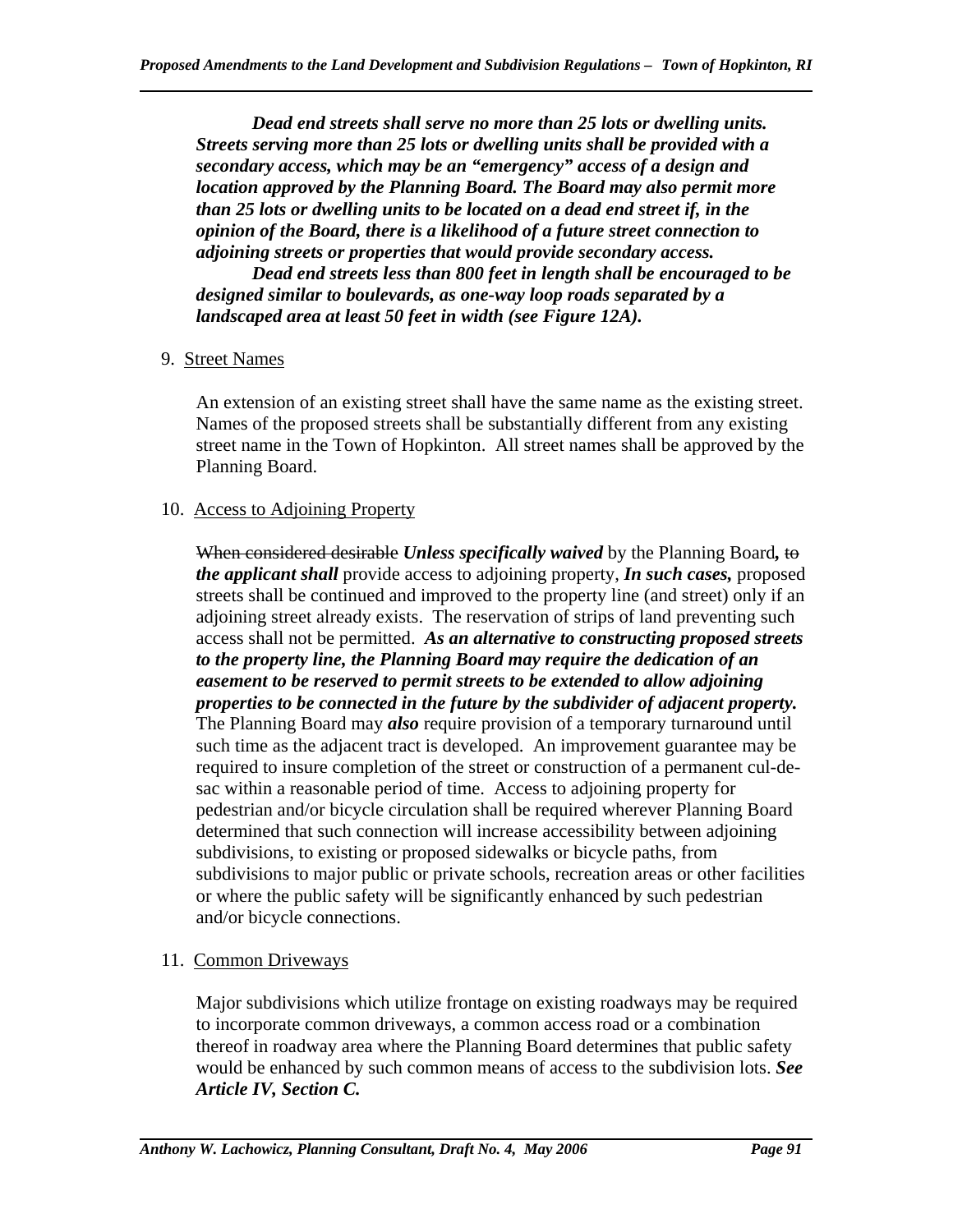# 12. Street Signs

Street name and traffic signs, approved by the Department of Public Works, shall be installed by the developer, at the developer's expense

# 13. Street Lighting

In all new subdivisions where utilities are being installed underground, provisions shall be made for street lighting connections only where required by the Director of Public Works, *and must be shown on "as built" plans. Street lighting shall be defined as "Dark Sky Compliant" as defined in Section \_\_\_\_\_\_.*

## 14. Street Trees

Where natural tree growth is determined by the Planning Board to be insufficient, the *The* Planning Board may *shall* require the subdivider to plant *deciduous shade* street trees appropriate for the *native landscape,* terrain, soil and climatic conditions encountered in the subdivision, and in accordance with the following standards:

a. Location - Street trees shall be located as shown inn Figure*s* 1 & 2 *1-5*  within the street right-of-way line. Street trees shall be located so as not to interferer with overhead or underground utility lines. Trees shall be spaced at a minimum of 50 feet *30 to 40 feet* on center, *depending on anticipated ultimate size. The location and type of street tree shall be indicated on development plans.* 

b. Type - The species selected are to be suitable for local climatic conditions. *Recommended street trees are provided in Appendix 1.* 

c. Size - Minimum sizes are  $1\frac{1}{2}$  2 inches caliper, measured one-foot from ground level in place, and 6 feet to 8 feet of height in place. *Minimum sizes for species listed above are 2 to 3 inches caliper at breast height (DBH) and 10 feet to 12 feet of height in place.* 

d. Screening - Where a proposed residential development abuts an existing or proposed commercial or manufacturing area, a dense evergreen buffer at least 10 feet in depth, shall be planted along the common boundary between the residential development and such commercial or manufacturing development.

*e. Quality - Street trees shall be balled and burlapped with good root development and branching characteristics. Bare root handling for dormant trees up to 2 1/2 inches caliper may only be allowed during the*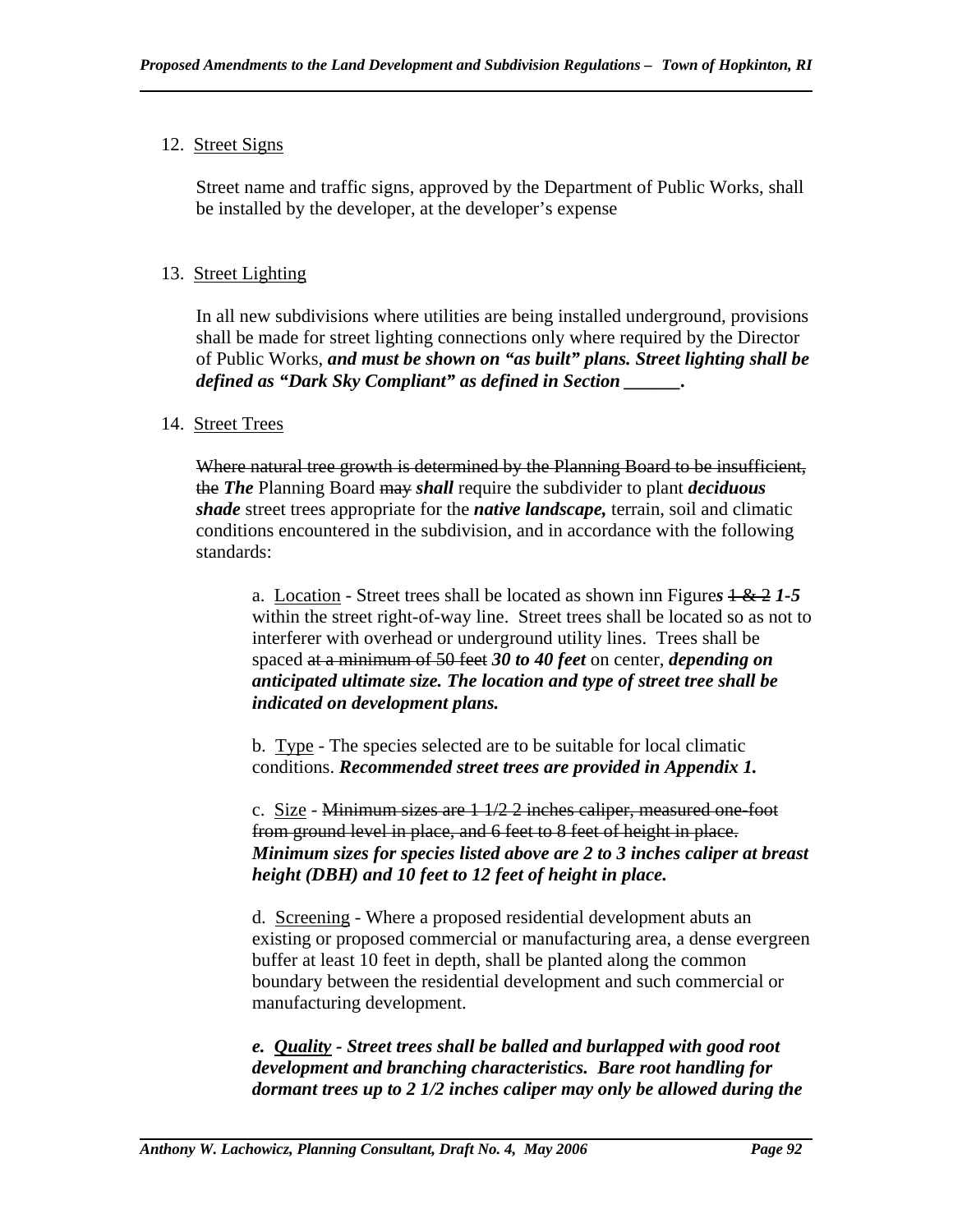*spring season. All trees shall be of licensed nursery stock, however, native trees may be used if inspected and approved by the (Town Tree Warden??) before planting.* 

*f. Planting - Street trees shall be planted in holes at least 6 inches deeper and 1 1/2 times as wide as the root ball. Larger excavation may be required in gravel or sand areas. Trees shall be planted at their previous depth in good quality topsoil or soil conditioned to the quality with sufficient organic matter such as peat moss and a balanced fertilizer. Trees shall be securely double-staked with sturdy stakes of a minimum size of 2" x 2" x 6'.* 

*g. Inspection - The Director of Public Works shall determine the suitability of the street trees being proposed, and certify proper planting techniques and maintenance have been followed.* 

## 15. Landscaping Standards

a. Landscaping shall be provided as part of site plan and subdivision design. It shall be conceived in a total pattern throughout the site, integrating the various elements of site design, preserving and enhancing the particular identity of the site and creating a pleasing site character.

b. Landscaping may include plant material such as trees, shrubs, ground covers, grass, flowers, etc. but may also include other materials such as rocks, wetlands, stone walls, paving materials, planters, signage, and street furniture. Areas which may be required to provide landscaping shall include, but are not necessarily limited to the following:

- (1) Drainage facilities, such as retention/detention basins, or drainage swales
- (2) Entrance features
- (3) Open space areas
- (4) Proposed recreation facilities
- (5) Buffer areas

(6) Lot areas which are disturbed during the construction process or where extensive grading removes significant amount of natural vegetation

(7) Areas subject to re-grading or stabilization for soil erosion and sediment control purposes

c. Landscape Plan - A landscape plan prepared by a Registered Landscape Architect shall be submitted to the Planning Board when the Board determines that (a) existing landscape is insufficient; (b) the site of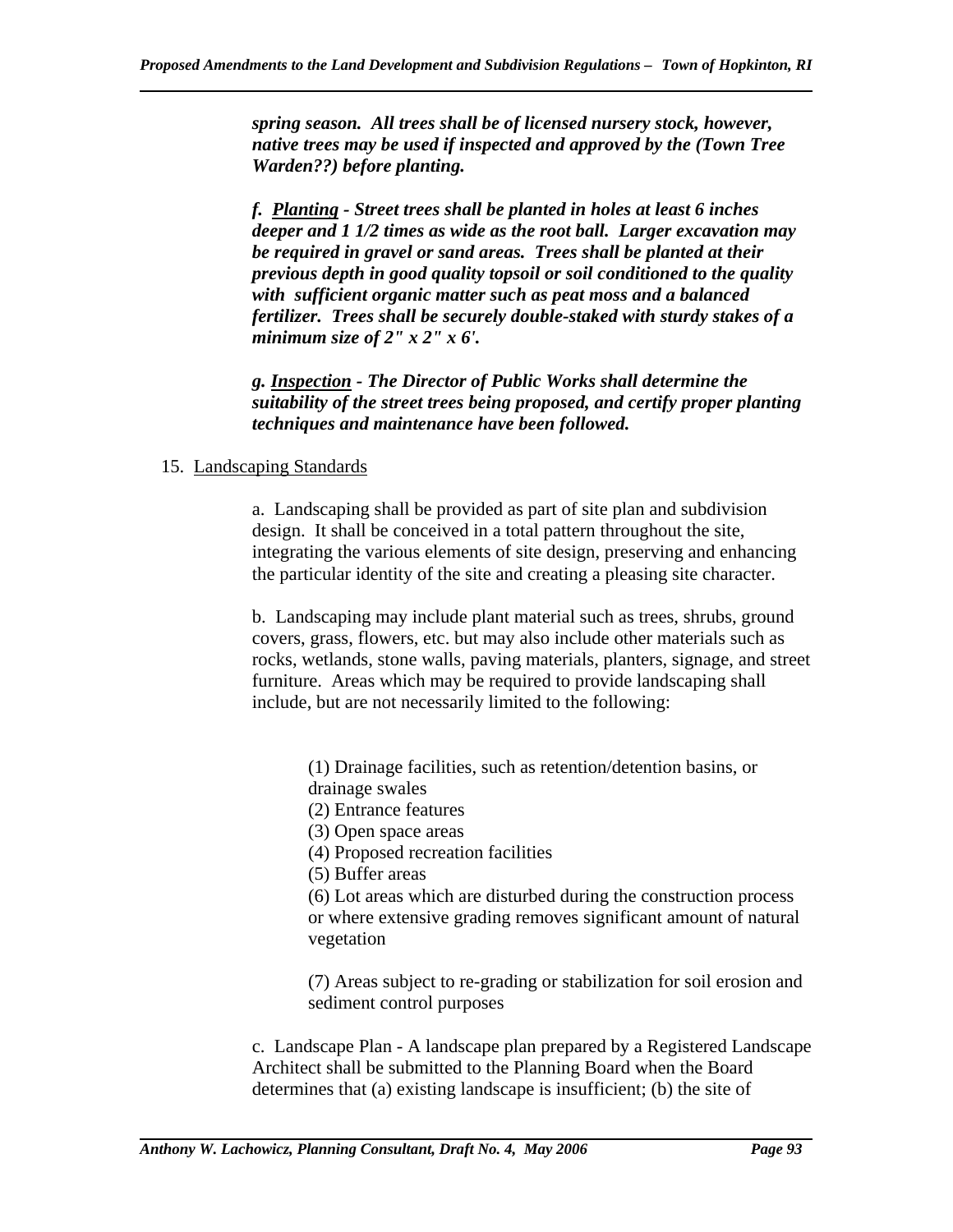proposed subdivision has been disturbed so as to require significant new vegetation; or (c) additional landscaping is necessary to protect, preserve, or enhance significant visual features of the site. If a requirement is for a landscape plan is required by the Board, the applicant shall be advised of this requirement at the preliminary review stage of an administrative or minor subdivision, and at the master plan stage of a major subdivision. The plan shall identify existing and proposed trees, shrubs and ground covers; natural features such as stone walls and rock outcroppings; manmade elements such as retaining walls, fences, signs, planters, etc; proposed grading at two-foot contour intervals; lighting; specifications for looming *loaming*, fertilizing and seeding; and other proposed landscaping elements.

The plan shall indicate the location of all proposed landscaping and shall include construction details as necessary. A planting schedule shall be included to indicate proposed planting by species, size at time of planting and maintenance requirements. Where existing plantings are to be retained, the plan shall indicate proposed methods of protecting them during construction.

# 16. Monuments

Monuments (concrete boundary markers) shall be paid for by the developer and placed by a Professional Land Surveyor on the street line at the beginning and end of all horizontal curves on both sides of each subdivision (public) street and shall not be more than five hundred feet apart. Monuments shall be set four inches above finished grade of the center of the street. *Monuments shall also be set as necessary along lot lines which abut open space so as to clearly mark the location of the division between the lot and the open space.*

# 17. Sidewalks

Sidewalks may be required to be installed along new streets at intersections or other areas of new subdivisions at the discretion of the Planning Board. Sidewalks may also be required to be installed as off-site improvements in accordance with the provisions of Section H. of this Article.

*All subdivisions and land development projects shall be required to provide sidewalks, or trails or footpaths to provide pedestrian access within the proposed development as well as to adjoining or nearby neighborhoods, open spaces or major public or private facilities. At the time of submission of the Sketch Plan Overlay Sheet and Site Context Map, the applicant shall provide an analysis of the pedestrian circulation anticipated within and adjacent to the proposed development. The Planning Board shall determine the location and type of pedestrian facilities to be incorporated into the proposed development as early as possible in the review process, but no later than at Master Plan review for major subdivisions or land*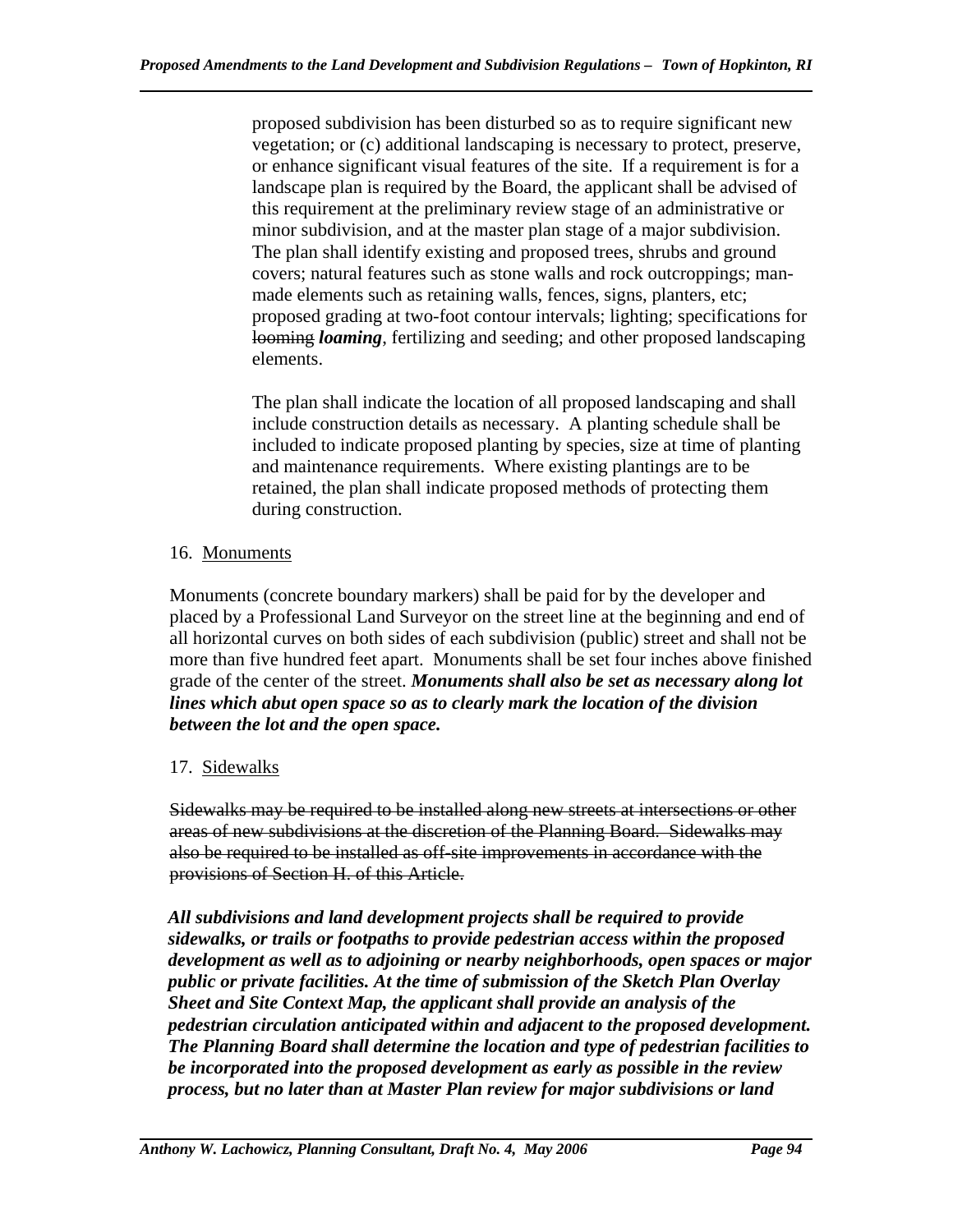*development projects and at preliminary review for minor subdivisions or land development projects.* 

*Sidewalks shall be required to be installed on one side of all proposed new public streets in all subdivisions and land development projects where dwellings are proposed to be located, except for short cul-de-sac streets serving five (5) or fewer lots or dwellings or less than 400 feet in length.* 

#### 18. Bicycle Paths

Bicycle paths shall be incorporated into the proposed subdivision where necessary to extend an existing bicycle path; to intersect the proposed state bicycle facilities; to connect adjacent or nearby public or private school, recreation areas or other similar facilities would be likely to generate significant significant bicycle traffic.

#### 19. Curbing at Intersection Fillet Curves

Straight faced pre-cast concrete curbing meeting RI DOT Standard 7.21 may be required to be installed at all intersection fillet curves in lieu of extruded Cape Cod curbing as illustrated in Figure 3. Pre-cast concrete wheelchair ramp curbs meeting RI DOT Standard 7.11 shall be installed where required by the Director of Public Works.

#### 20. Engineering and Land Survey

Wherever it is mandated by these Regulations that certain tasks associated with subdivision plans and improvements be performed by Registered Professional Engineers and/or Professional Land Surveyors, all such tasks shall be performed according to existing and amended standards of the State of Rhode Island and Providence Plantations Board of Registration for Professional Engineers and Board of Registration for Professional Land Surveyors.

## **C. Lot Design Standards**

## 1. Side Lot Lines

Side lot lines may be right angles to street lines or radial to curved street lines *Side lot lines shall be at right angles to or within fifteen (15) degrees of perpendicular with street lines, or radial to curved street lines unless the Planning Board determines that a variation from this rule will provide a better street or lot plan. The Board may reject any lot shapes or angles in lot lines that may create design or construction problems.* 

#### 2. Developable Land Area

All lots in Residential Compounds and Residential Cluster Developments *Lots in all subdivisions and land development projects created for the purpose of development*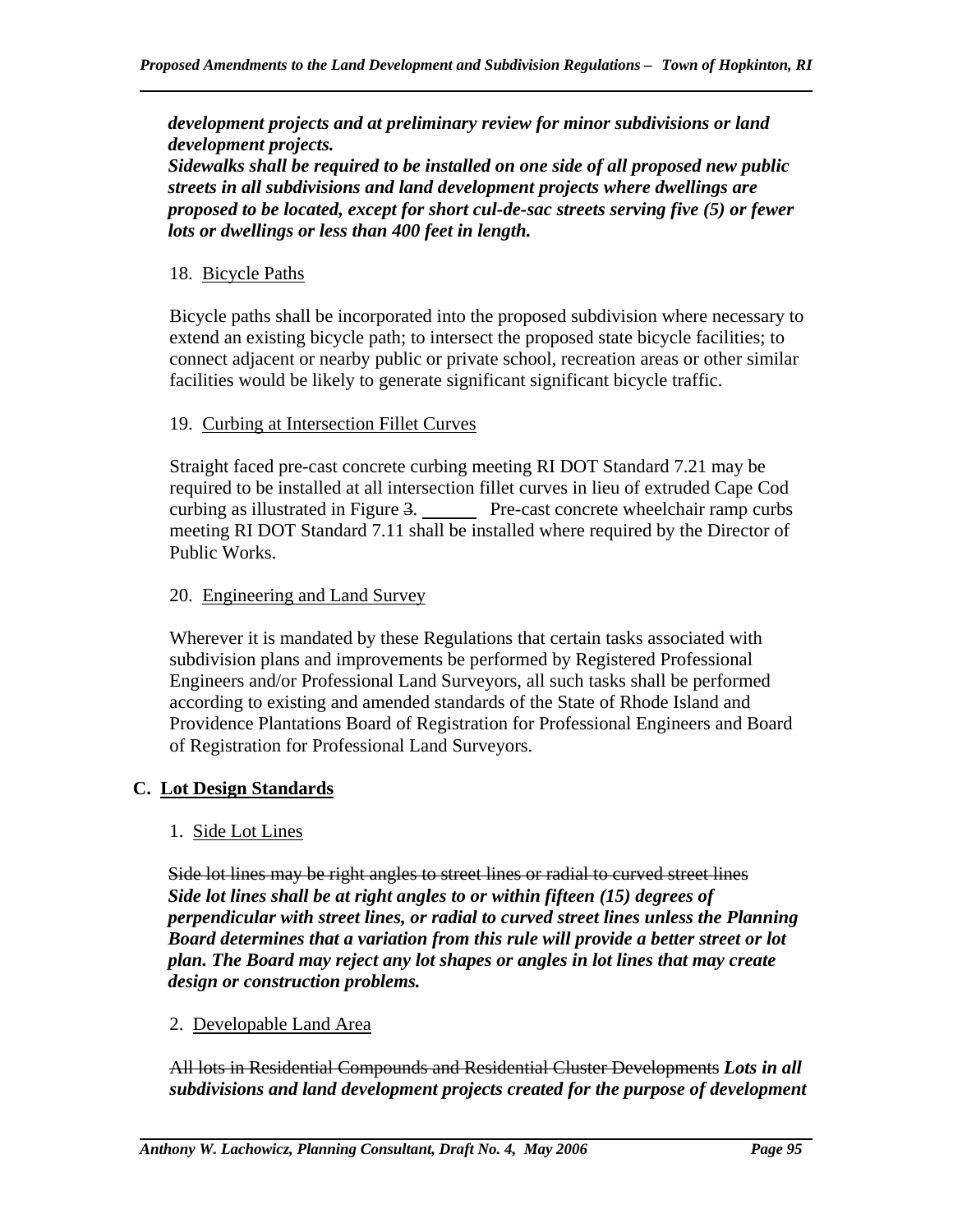shall be designed so as to contain the minimum land area required by the Zoning Ordinance exclusive of Land Unsuitable for Development as defined herein.

## 3. Easement

Easements may be required by the Planning Board where necessary for the proper location and placement of improvements on private land as described below. The Board may, in its own discretion, require the dedication of land to the Town in lieu of easements if such dedication would provide greater control over and access to the intended use.

a. Watercourses - Where subdivision is traversed by a watercourse, drainage way, channel or stream, there shall be provided a storm water easement or drainage right-of-way conforming substantially with the lines of such watercourse and of such widths as will be adequate for the purpose.

b. Sanitary Sewers - Easements across lots or centered on rear or side lot lines shall be provided for sanitary sewers where they are required. The nominal width for a sewer easement shall be thirty (30) feet.

c. Drainage Easements - Easements to install and maintain underground drainage facilities on private land shall be dedicated to the Town where required. The nominal width for such a drainage easement shall be thirty (30) feet. Where above-ground drainage flows are directed over private property which does not contain natural watercourses or wetlands, or where publicly owned and maintained drainage systems out-fall on private land, a drainage easement shall be dedicated to the Town over the area and at a location adequate for the intended purpose. Easements into and upon above-ground drainage facilities such as storm water detention or retention basins shall be granted to the Town wherever storm water from Town-owned streets or other improvements is intended to be directed to such basins.

d. Grading Easements - The Planning Board may require the dedication of an easement to the Town in order to grade or to maintain grading on private property where such grading is necessary to establish or maintain adequate drainage, sight distances, or topographic features required as a condition of subdivision approval.

e. Sight Distance Easements - Where deemed necessary by the Planning Board to establish or maintain adequate sight distances for vehicular traffic, the dedication of an easement to the Town may be required which would prohibit the erection or maintenance of any visual obstruction such as a structure, tree, shrub, wall, earthen embankment, hill or any other obstruction.

f. Bicycle or Pedestrian Access Easements - Bicycle and pedestrian access shall be provided where required on a separate strip of land dedicated to the Town or on an easement having a minimum width of fifteen (15) feet.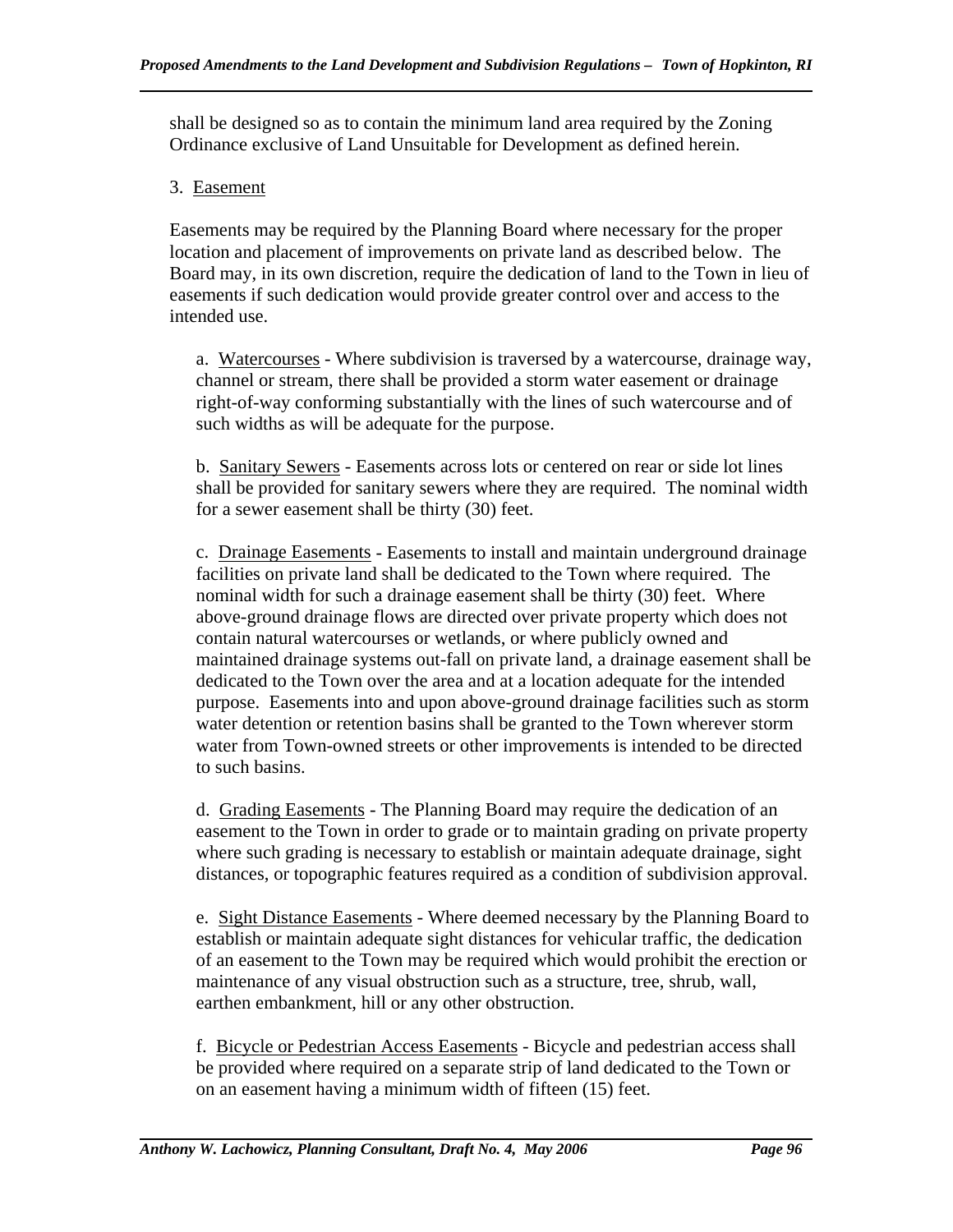g. Other Easements - All other required easements shall be of sufficient width an area for the intended purpose. All utility easements shall be a minimum width of thirty (30) feet and contain at least one concrete bound.

# 4. Lot Configuration

All *The* Planning Board shall have the right to prohibit or require modification to lots which are shaped or configured in such a manner as to conflict with the use of the land for the intended purpose. In particular, long, narrow strips of land should be avoided in creating residential lots. Unusual shapes, angles, and dimensions should be avoided in lot layout and design. The Board may, in reviewing a proposed subdivision, require modification to the proposed lot layout as it deems necessary to achieve the purposes of these Regulations.

# **D. Drainage**

*Stormwater management within a proposed development shall be designed to add no net increase to runoff from the development and to infiltrate stormwater into the ground to the maximum extent practical and as close to the point of generation as practical. The developer shall show that project design has included all practical efforts to reduce the area of impervious or semi-impervious surfaces within the project. Stormwater from roofs, driveways and other impervious or semi-impervious surfaces at individual sites within the development shall be infiltrated within that site location through the use of vegetated swales, sheet flow over vegetated areas, drywells for roof run-off, and other local infiltration methods to the maximum extent possible. Stormwater from streets and other impervious or semi-impervious areas not part of the individual sites shall be infiltrated as close to the point of generation as practical using vegetated swales, sheet flow over vegetated areas and other local infiltration methods. The developer must demonstrate that nonstructural controls have been incorporated to the maximum extent possible before proposing curbs, gutters and closed or piped drainage systems and down gradient detention or retention basins for the balance of the Stormwater flow. The developer is encouraged to use stormwater management design to mitigate pollution, reduce sedimentation, provide visual amenities and provide potential wildlife habitat.* 

*Where the necessity for detention or retention basins has been demonstrated by the developer to the Planning Board, a series of smaller basins shall be employed in lieu of larger detention or retention areas. Impact of thermal pollution on nearby streams must be taken into consideration with stormwater systems employing surface ponding. Drainage systems may be located within designated open space areas with the permission of the Planning Board. Drainage detention or retention basins shall be designed to blend with the site to the maximum extent practical and shall be suitably landscaped.*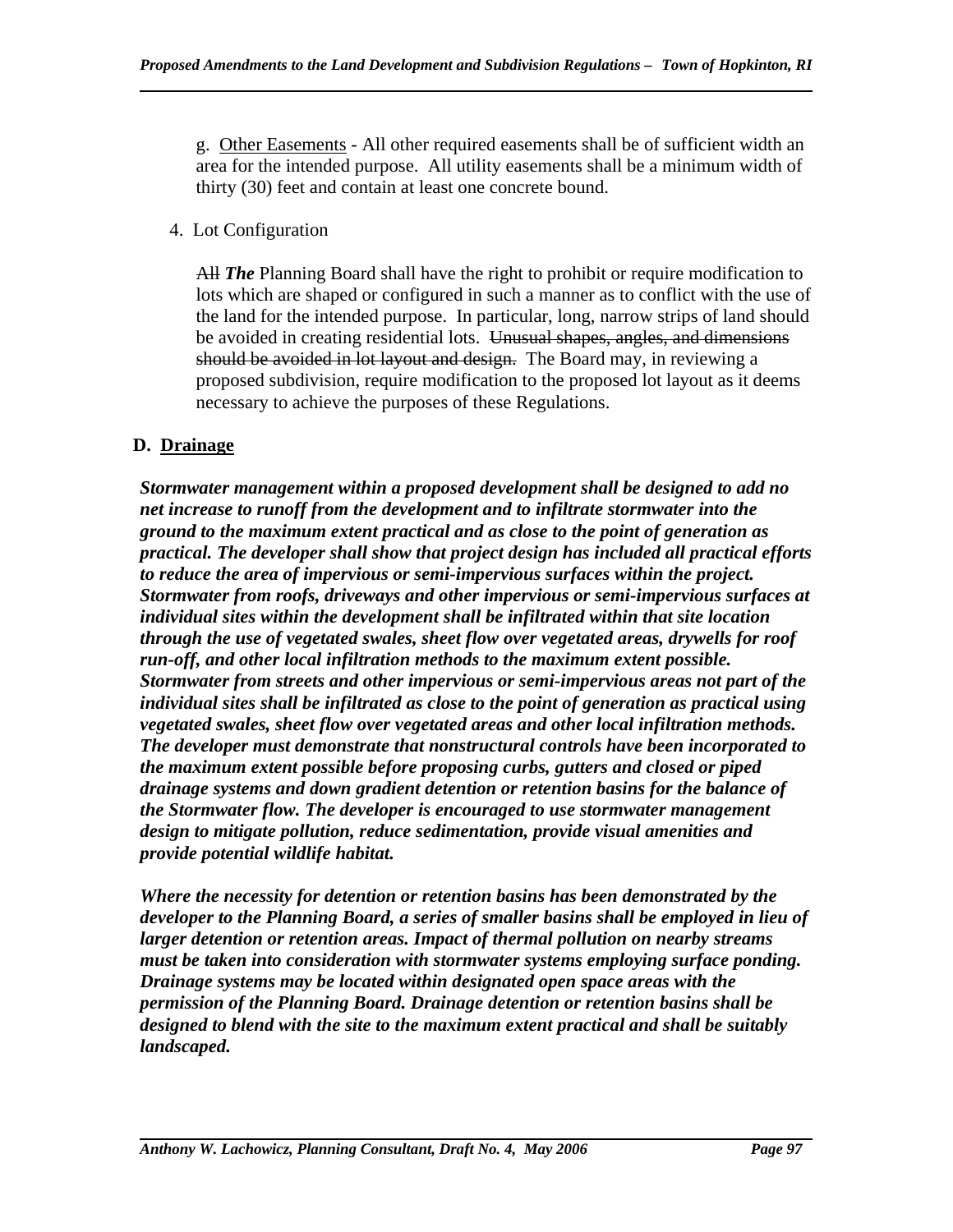The drainage system may be comprised of natural and man-made elements. These include grass swales, retention and detention basin, curbs, catch basins, culverts, and storm water pipes. The subdivider is encouraged to incorporate natural elements (i.e. grass swales, wet basins) not only collect and transport storm water, but also mitigate pollution, reduce sedimentation, provide visual amenities and provide potential wildlife habitat.

 Where a drainage plan and drainage calculations are required by the appropriate Plat Checklist in Article XV, the plan and calculations shall be prepared by a Registered Professional Engineer. The storm water drainage calculations, runoff rates and system design shall be based on the application of the appropriate method as follows:

The Rational Method - This method is the preferred method for small systems of three (3) acres or less, where no wetlands, ponds, or other storage depressions are present, and where drainage is toward the point of analysis. The catch basin to basin hydraulics of all sites shall be completed using the rational method.

TR-55 - This is the preferred method for calculating runoff volume, peak discharges rate, and flood storage requirements for site development between one acre and two thousand acres. This is the required method for sizing detention/retention ponds.

 TR-20 - This is for large complex watersheds and systems beyond the scope of TR-55.

The drainage plan and drainage calculations shall contain the following information:

1. An estimate of the quantity of storm water surface runoff presently flowing from the land proposed to be subdivided, and that which would be generated by the proposed subdivision, calculated on the basis of 2, 10, 25 and 100 year frequency rainfall.

2. An estimate of the quantity of storm water surface runoff entering the subdivision naturally from upstream areas within the watershed under present conditions calculated on the basis of 2, 10, 25 and 100 year frequency rainfall.

3. An analysis of the capability of existing watercourses, storm sewers, culverts and other drainage facilities within the land proposed to be subdivided to handle the runoff as calculated under 1 and 2 above, and proposals to handle such surface runoff. Design criteria for drainage improvements shall conform to the State Specifications cited above as modified by the Town of Hopkinton. Culvert and storm sewers shall be designed for a 10-year frequency rainfall, with a minimum pipe size of 12 inches, and a minimum pipe gradient that provided self-cleaning velocity of 2.5 ft/sec. Critical structures (cross culvert, bridges, etc.) must be designed to handle the 100 year storm.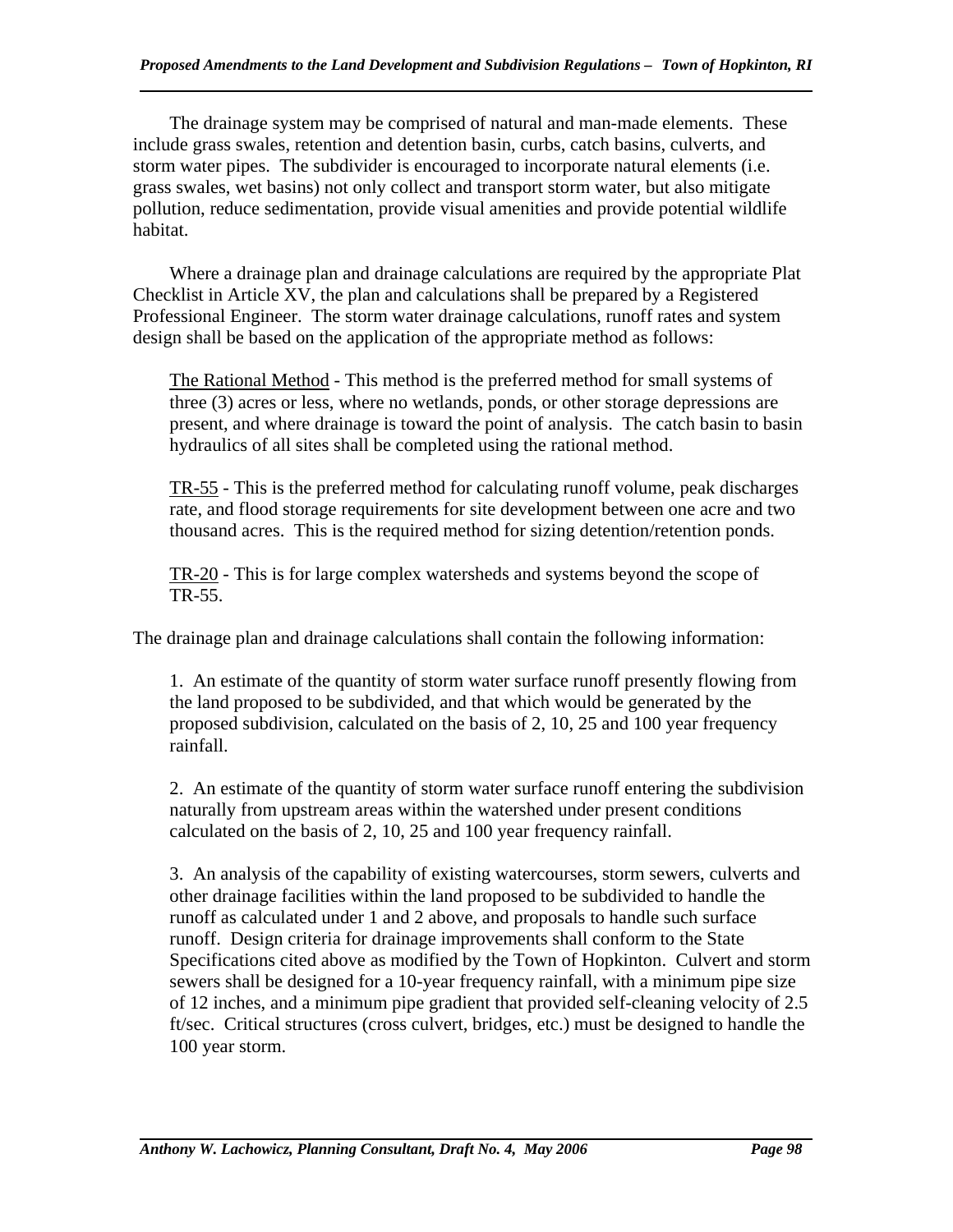4. Proposals for disposal of surface runoff, downstream for the subdivision without damage to land and improvements and to the receiving water body.

5. The drainage plan shall further indicate how the following specific requirements will be met:

a) That each lot will be adequately drained;

b) That natural drainage patterns will be maintained whenever possible;

c) That all existing watercourses will be left open, unless approval to enclose is granted by the Planning Board;

d) That all new open watercourses will be seeded, sodded or paved, depending on grades and soil types;

e) That a continuous drainage system will be installed and connected to a natural or manmade watercourse, to an existing piped storm drainage system, or to a system of detention or retention ponds;

f) Where any part of the drainage system is proposed for location outside the public street right-of-way, provisions for future maintenance approved by the Planning Board will be provided;

g) That all necessary easements to off-street watercourses will be obtained by the subdivider; and,

h) Where volume velocity of the surface run-off is high, the flow thereof shall be controlled by rip-rap, sediment basins, flow spreaders, or other applicable devices and, or techniques recommended in the Rhode Island Soil Erosion and Sediment Control handbook, as may be amended, and in accordance with the current State of Rhode Island Storm Water Manuel.

6. The proposed drainage system shall be designated to accommodate storm water such that post construction conditions do not result in peak runoff increases in rate or volume from pre-construction conditions.

7. The plan should include an assessment of structural integrity of proposed facilities to withstand discharge from a 2 to 100 year storm.

# **E. Utilities**

1. Sanitary Sewers - Sanitary sewers shall be required in all subdivisions and land development projects where such sewer service is required and available, in accordance with the procedures and standards set forth in Chapter 21 of the Hopkinton Code of Ordinances entitled Utilities.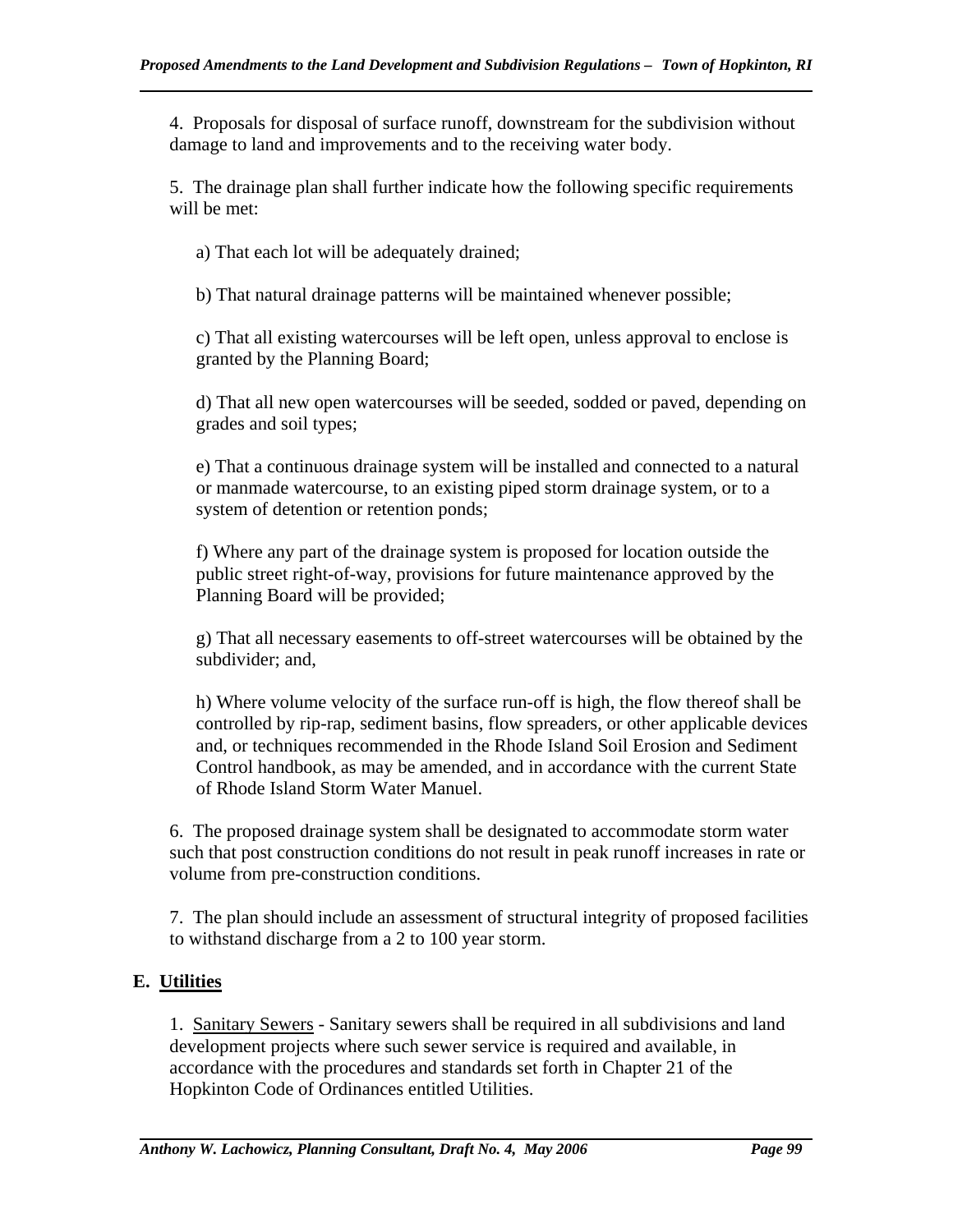2. Water Lines - When a public water system is available, and connection is desirable, water lines shall be installed and water stops shall be provided for each lot in accordance with the Rules and Regulations of the appropriate water utility. Water lines shall be generally located on the southerly or westerly side of the street wherever possible or as required by the Planning Board.

3. Gas Lines - Natural gas lines may be installed in any subdivision or land development project

4. Communication Lines (Electric, Telephone, and Cable TV) – All electric, communication (telephone, fire alarm and cable TV) and street lighting lines may be installed underground at the discretion of the subdivider. *All electric, communication (telephone, fire alarm and cable TV) and street lighting lines shall be required to be installed underground, except as provided below. In cases where underground installation is not feasible due to physical conditions of the site or other limitation, an alternative location for these utility lines shall be approved by the Planning Board, if prior approval thereof has been obtained by the utility company involved. All underground utility work shall be completed prior to paving streets. Where communication lines cross street pavement, they shall be placed in a conduit approved by the Director of Public Works.* 

*The Planning Board may permit communication lines to be located above ground for (1) residential compounds or (2) for minor subdivisions where no street creation is required. In such cases, the Planning Board shall consider the extent of existing vegetation and tree cover, the existing topography and natural features, the character of the surrounding area and the degree to which placement of communication lines underground will promote high quality and appropriate design of the subdivision.* 

5. Fire Hydrants - Fire hydrants shall be installed in all subdivisions where public water supply systems are installed. Hydrant type, location, and spacing shall meet the minimum requirements of the National Fire Protection Assn. or as directed by the appropriate Fire District or water utility. In subdivisions or land development projects where public water supply is not installed, the Planning Board may require the installation of one or more dry hydrants and related storage tanks, based on a recommendation from the appropriate fire district.

# **F. Erosion and Sediment Control**

 All major land developments and major subdivisions shall submit a soil erosion and sediment control plan as required herein. Minor land developments, minor subdivisions and administrative subdivisions may not be required to submit such plans if the land disturbing activity involved in construction improvements is deemed insignificant by the Planning Board.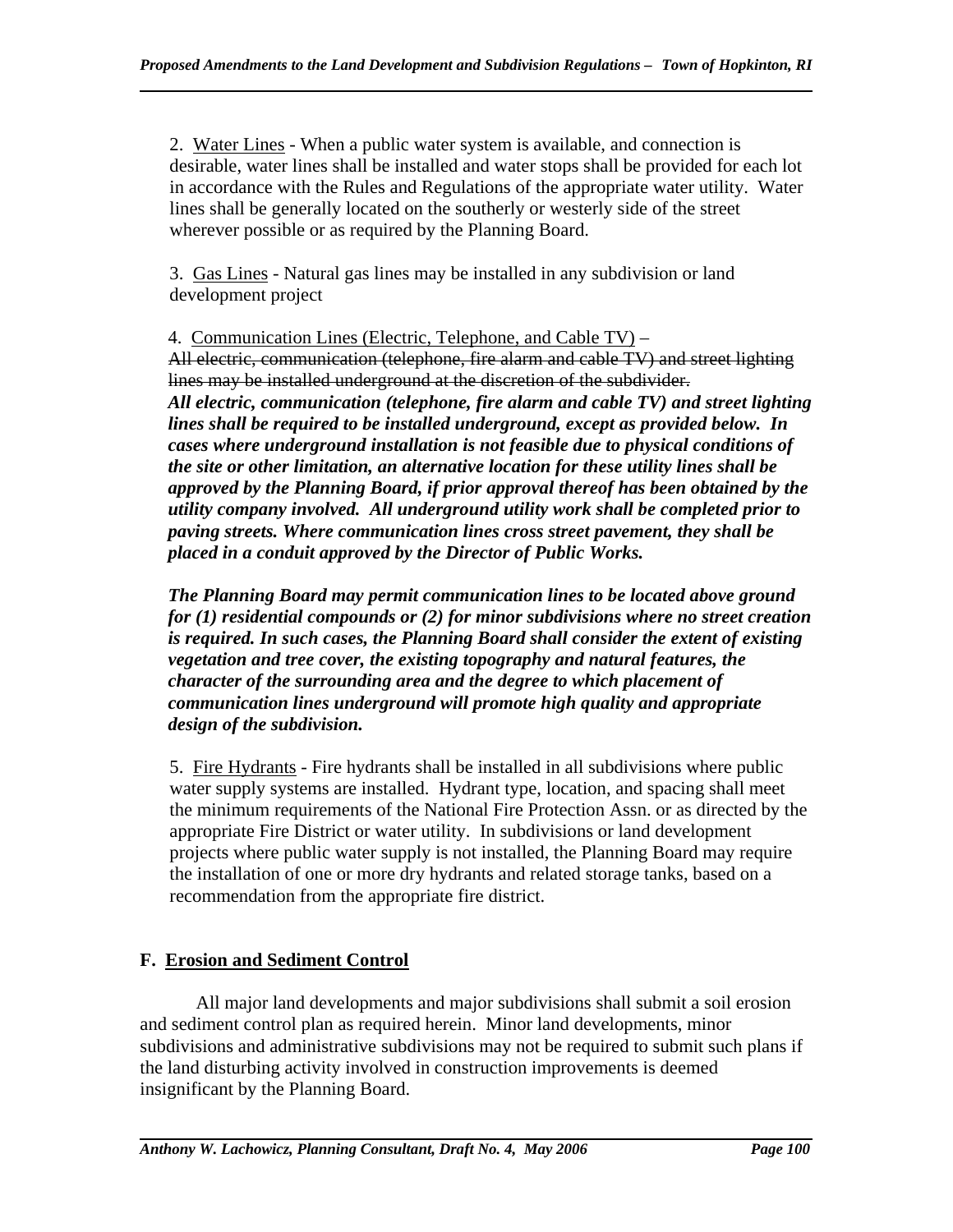# 1. Plan Preparation

The erosion and sediment control plan shall be prepared by a Registered Professional Engineer, a Registered Landscape Architect, a *S*soil and *W*water *C*conservation *S*society *C*certified *E*erosion and *S*sediment *C*control *S*specialist, or a Certified Professional Soil Scientist.

# 2. Plan Contents

The erosion and sediment control plan shall include sufficient information about the proposed activities and land parcel(s) to form a clear basis for discussion and review and to assure compliance with all applicable requirements of these Regulations. The plan shall be consistent with the data collection, data analysis, and plan preparation guidelines in the current "Rhode Island Soil Erosion and Sediment Control Handbook," prepared by the U.S. Department or Agriculture, Soil Conservation Service, R.I. Department of Environmental Management, R.I. Conservation Committee, and at a minimum, shall contain:

a. A narrative describing the proposed land disturbing activity and the soil erosion and sediment control measures and storm water management measured to be installed to control erosion that could result from the proposed activity. Supporting documentation, such as a drainage area, existing site conditions, and soil maps shall be provided as required by the Planning Board.

b. Construction drawings illustrating in detail all land disturbing activity including existing and proposed contours, cuts and fills, drainage features, and vegetation; limits of clearing and grading, the location of soil erosion and sediment control and storm water management measures, detail drawings of control measures; stock piles and borrow areas,; sequence and staging of land disturbing activities; and other information needed for construction.

c. Other information or construction plans and details as deemed necessary by the Planning Board for through review of the plan prior to action being taken as prescribed in these Regulations.

## 3. Performance Principles

The contents of the erosion and sediment control plan clearly demonstrate how the principles, outlined below, have been met in the design and are to be accomplished by the proposed development project.

a. The site selected shall show due regard for natural drainage characteristics and topography.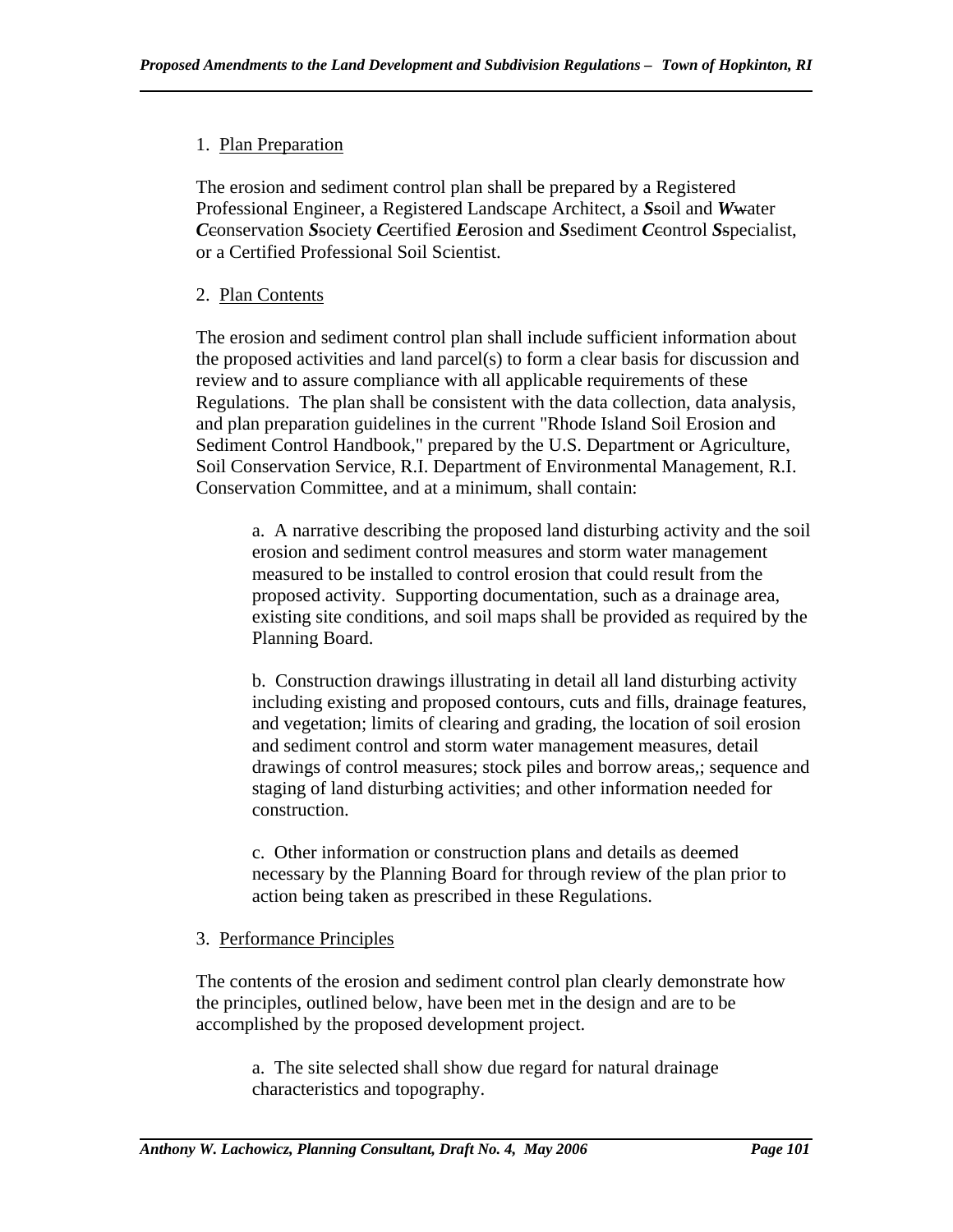b. To the extent possible, steep slopes shall be avoided.

c. The grade of slopes created shall be minimized.

d. Post-development runoff rates should not exceed pre-development rates, consistent with other storm water requirements which may be in effect. Any increase in storm runoff shall be retained and recharged as close as feasible to its place of origin by means of detention ponds or basins, seepage areas, subsurface drains, porous paving, or similar techniques.

e. Original boundaries, alignment, and slope of watercourses within the project locus shall be preserved to the greatest extent feasible.

f. In general, drainage shall be directed away from structures intended for human occupancy, municipal or utility use, or similar structures.

g. All drainage provisions shall be of such a design and capacity so as to adequately handle storm runoff, including runoff from tributary upstream areas which may be outside the locus of the project.

h. Drainage facilities shall be installed as early as feasible prior to any additional site clearance or disturbance.

i. Fill located adjacent to watercourses shall be suitably protected from erosion by means of rip-rap, babions, retaining walls, vegetative stabilization, or similar measures.

j. Temporary vegetation and/or mulch shall be used to protect bare areas and stockpiles from erosion during construction; the smallest areas

feasible shall be exposed at any one time,; disturbed areas shall be protected during the non-growing months, November through March.

k.. Permanent vegetation shall be placed immediately following fine grading.

l. Trees and other existing vegetation shall be retained whenever feasible; the area within the drip line shall be fenced or roped off to protect trees from construction equipment.

m. All areas damaged during construction shall be re-sodded, re-seeded, or otherwise restored. Monitoring and maintenance schedules, where required, shall be predetermined.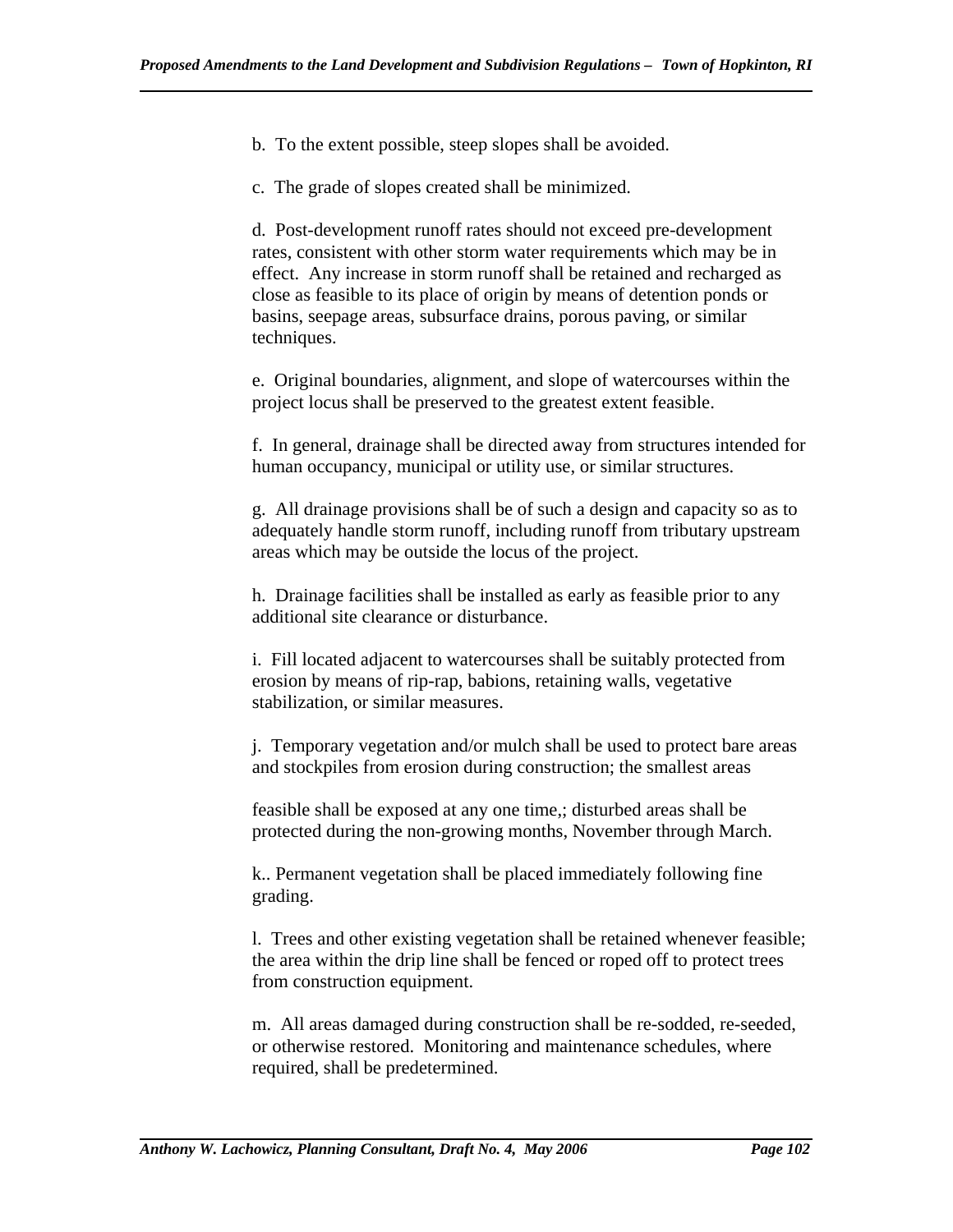## 4. Maintenance of Measures

Maintenance of all erosion-sediment control devices under this ordinance shall be the responsibility of the subdivider. The erosion-sediment control devices shall be maintained in good condition and working order on a continuing basis. Watercourses originating and located completely on private property shall be the responsibility of the subdivider to their point of open discharge at the property line or at a communal watercourse within the property. If proper maintenance procedures are not followed, the Planning Board may authorize the Administrative Officer to take the steps necessary to ensure proper maintenance by using improvement guarantee funds as provided in Article VII.

# 5. Periodic Inspections

The Director of Public Works require inspections at such intervals as he/she may deem necessary to assure proper compliance with the approved Erosion and Sediment Control Plan. Copies of all inspection reports shall be made available to the subdivider upon request.

# **G. Site Design**

1. Purpose - The purpose of subdivision and site design is to create a functional and attractive development *neighborhood*, to minimize adverse impacts, and to ensure that a project will be an asset to the community. To promote this purpose, land development projects and subdivisions shall conform to the following standards which are designed to result in a well-planned community without adding unnecessarily to development costs.

2. Site Analysis - An analysis of the subdivision site and nearby areas shall be required by the Planning Board for all major *and minor* subdivisions *or land development projects*. The scope and content of the site analysis shall be *as provided for conservation developments in Section IV.A.4.* discussed during the pre-application meeting and shall be presented by the sub-divider during the Master Plan stage of review. Such an analysis may be required by the Planning Board for minor subdivisions if the board finds that the proposed development may have a negative impact on the existing natural and built environment or would be inappropriate for the character of the surrounding neighborhood. Such a site analysis shall include written Master Plan Narrative and a graphic analysis of the following characteristics of the development site: site context; geology and soil; agricultural lands; wetlands; topography; climate; ecology; existing vegetation; structures; and road networks; visual features; and past and present use of the site.

3. Subdivision and Site Design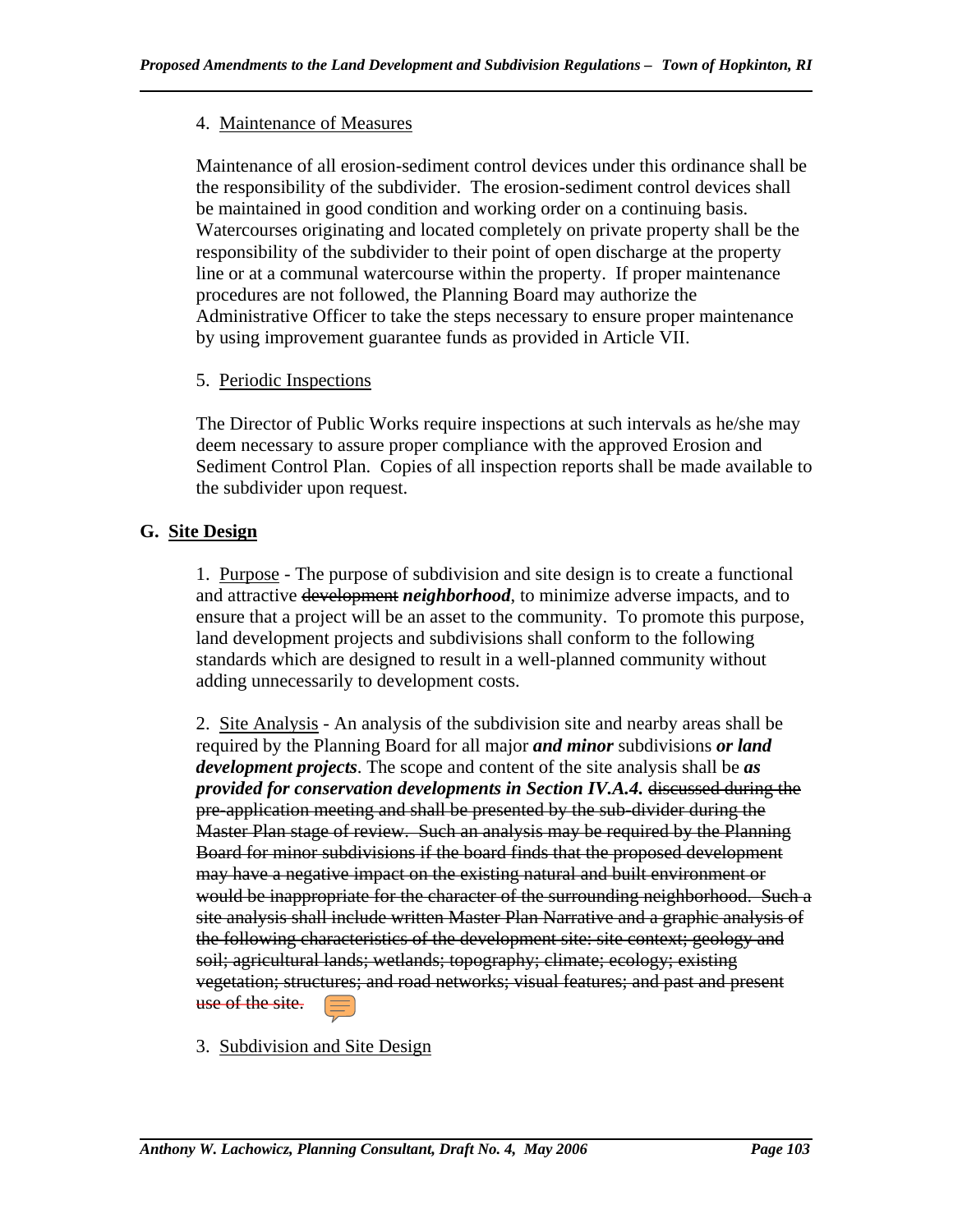a. Design of the development *and open space* shall take into consideration all existing Town and regional plans for the surrounding community.

b. Development of the site shall be based on the *design process required for conservation developments in Section IV.A.4.* characteristics of the site and upon the site analysis. To the maximum extent practicable, development shall be located to preserve the natural features of the site. To avoid areas of environmental sensitivity, and to minimize negative impacts and alteration of natural features, historic and cultural resources, and areas of scenic value which contribute to the character of the town.

c. The following specific areas shall be preserved as undeveloped open space or lot area, to the extent consistent with the reasonable utilization of land, and in accordance with applicable state or Town regulation:

1) Unique and, or fragile, including freshwater wetlands;

2) Significant trees or stands of trees, or other vegetative species that are rare *or unusual* to the area or are of particular *botanical,*  horticultural or landscape value;

3) Lands in the flood plain, as defined in Article II;

4) Steep slopes in excess of fifteen percent (15%), unless appropriate engineering measures concerning slope stability, erosion, and resident safety are taken;

5) Habitats of *threatened or* endangered wildlife, as identified on applicable federal or state lists, *and other significant wildlife habitat such as vernal pools or special aquatic sites;* 

6) Historically significant structures and sites, as listed on *such as, but not limited to those listed on any* Federal, or State *or local* lists of historic places; and,

7) Agricultural lands, as defined herein, *or meadows and abandoned fields which may be restored for agricultural purposes.*

d. The development should be laid out to: avoid adversely affecting *to avoid adverse impacts on* ground water and aquifer recharge; to reduce cut and fill; to avoid unnecessary impervious cover; to prevent flooding; to provide adequate access to lots and sites; and to mitigate adverse effects of shadow, traffic, drainage, and utilities on neighboring properties.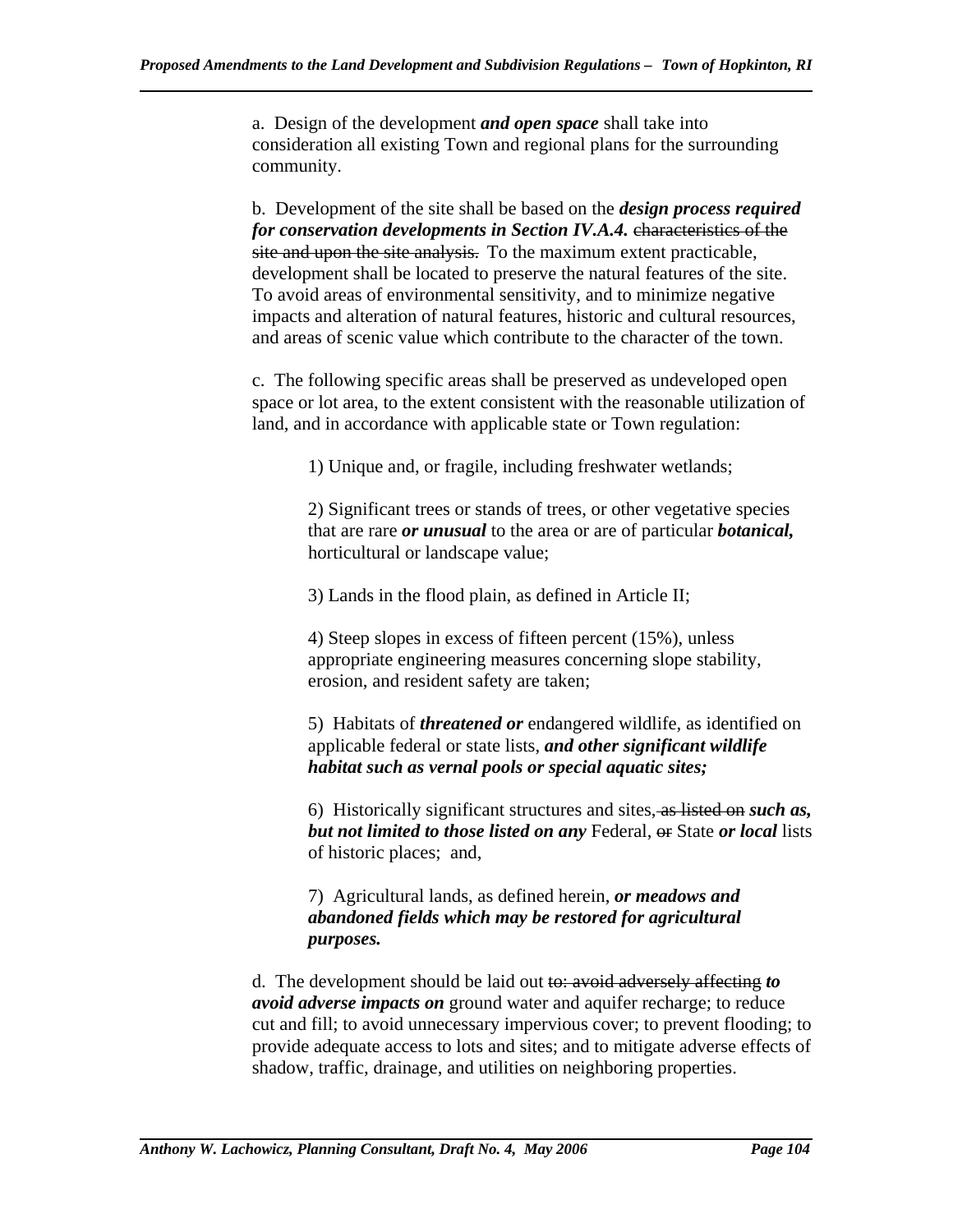## 4. Residential Development Design

a. The Planning Board may vary street locations, lot shapes and dimensions, yards, and setbacks for the purpose or encouraging and promoting flexibility, economy and environmental soundness in layout and design, provided they conform to the minimum dimensional requirements of the zoning ordinance. *As provided in Section 6.1 of the Zoning Ordinance, the Planning Board may permit modifications to the lot frontage and width requirements as set forth in the Zoning Ordinance and in Section IV.A.7 of these Regulations.*

b. Residential lots shall front on local streets wherever possible.

c. Every lot shall have sufficient access to it for emergency vehicles as well as for those needing access to the property in its intended use.

d. The placement of dwelling units in residential developments shall take into consideration topography, privacy, building height, *solar* orientation, drainage, and scenic values *and views of conservation lands and open space*.

e. Lots shall be designed so that proposed buildings have adequate privacy from adjacent streets.

## *e. Single loaded local access streets shall be encouraged wherever possible to create favorable views and vistas of land on the opposite side of the street.*

f. Vegetated buffer areas may be required by the Planning Board, where necessary, to avoid adverse impacts from the adjacent uses.

## 5. Commercial and Manufacturing Development and Design

Commercial and manufacturing developments shall be designed according to the same principles governing the design of residential developments; namely, building shall be located according to topography, with environmentally sensitive areas avoided to the maximum extent practicable,; factors such as drainage, noise, order, and surrounding land uses considered in siting buildings; sufficient access shall be provided; and adverse impacts buffered.

## 6. Circulation System Design

a. The road shall be designed to permit safe, efficient and orderly movement of traffic; to meet, but not exceed the needs of the present and future population served; to have a simple and logical pattern; to respect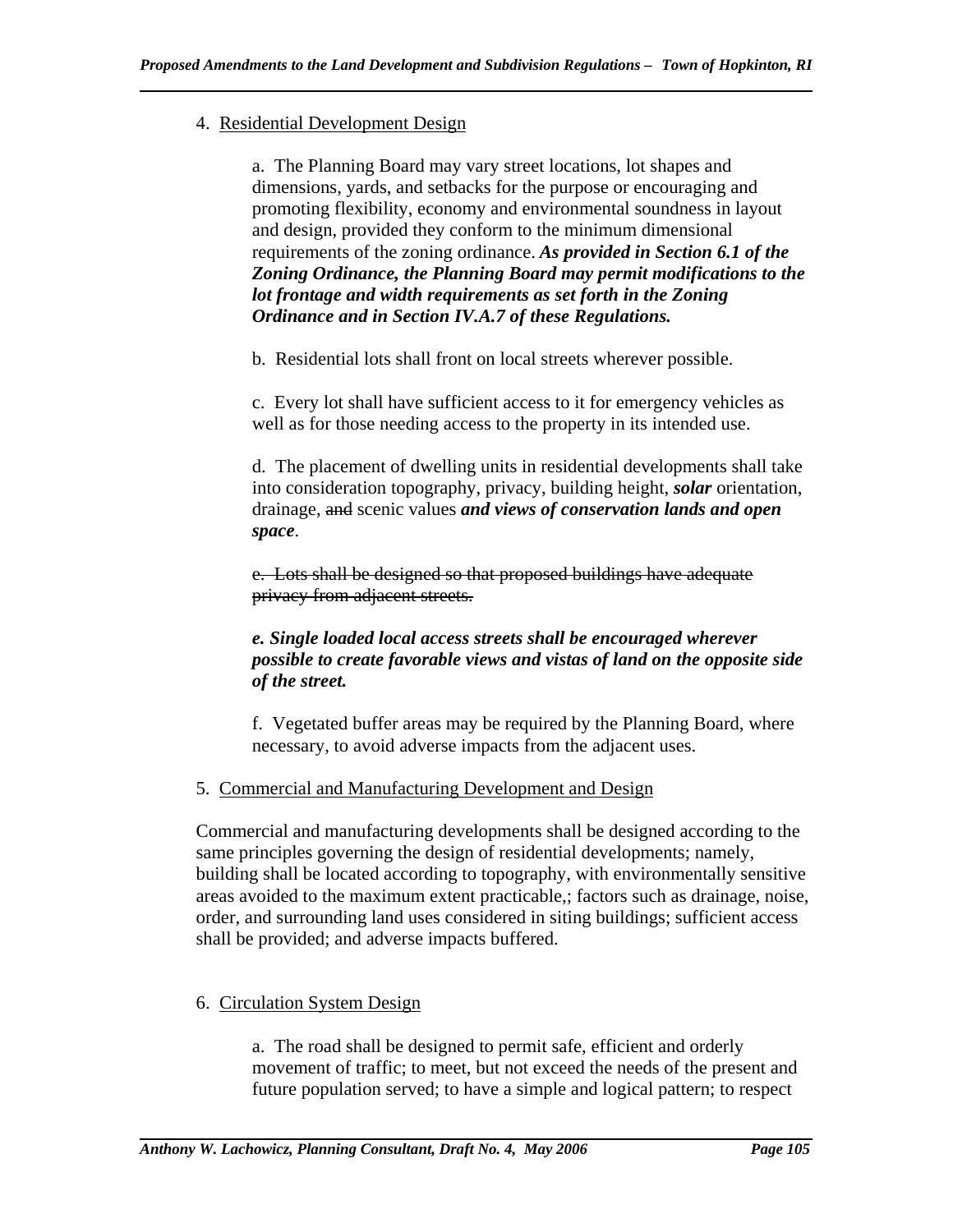natural features and topography; and to present an attractive streetscape. *The right-of-way and pavement width shall be only as wide as necessary for the street pavement and other facilities and uses, including sidewalks, utilities, drainage, street trees, snow storage and grading. The width of the street pavement shall be based upon both the volume and type of expected traffic and on-street parking, as well as upon the place of the street in the street hierarchy, as provided in XIII.B.2.* 

b. In a residential subdivision, the road system shall be designed to serve the needs of the neighborhood in which it is located, including the connection to vacant and/or developed adjacent properties. *Streets shall be interconnected as far as practicable, employing cul-de-sacs only where essential. An interconnected system of through streets is encouraged, both within the parcel being developed as well as to surrounding streets or adjacent property which may be developed in the future. Where culde-sacs are deemed by the Planning Board to be desirable, continuous pedestrian circulation shall be provided for by connecting footpaths, sidewalks and/or bicycle paths that link the end of the cul-de-sac with the next street or adjoining open space.* 

*Street design shall consider opportunities to achieve design objectives, such as creating or preserving vistas, parks or village greens. The design and layout of streets shall encourage reduced traffic speed, traffic calming and pedestrian-friendly residential neighborhoods. As part of the design process provided in Section IV.A.4, street layout shall be considered in relation to the location of open space, building sites and pedestrian circulation.* 

*c. The pedestrian system shall be located as required for safety and to provide access to adjacent or nearby neighborhoods, open space or other pedestrian facilities. In conventional developments and in conservation developments, walks may be placed away from the road system with permission of the Planning Board.* 

7. Landscape Design

a. Reasonable landscaping shall be provided at site entrances, and in public areas.

b. The plant or other landscaping material that best serves the intended function shall be selected. Landscaping materials shall be appropriate for the local environment, soil conditions, and availability of water. The use of grasses that require minimal watering and fertilization is encourage, particularly in areas that are ecologically sensitive.

## **H. Off-Site Improvements**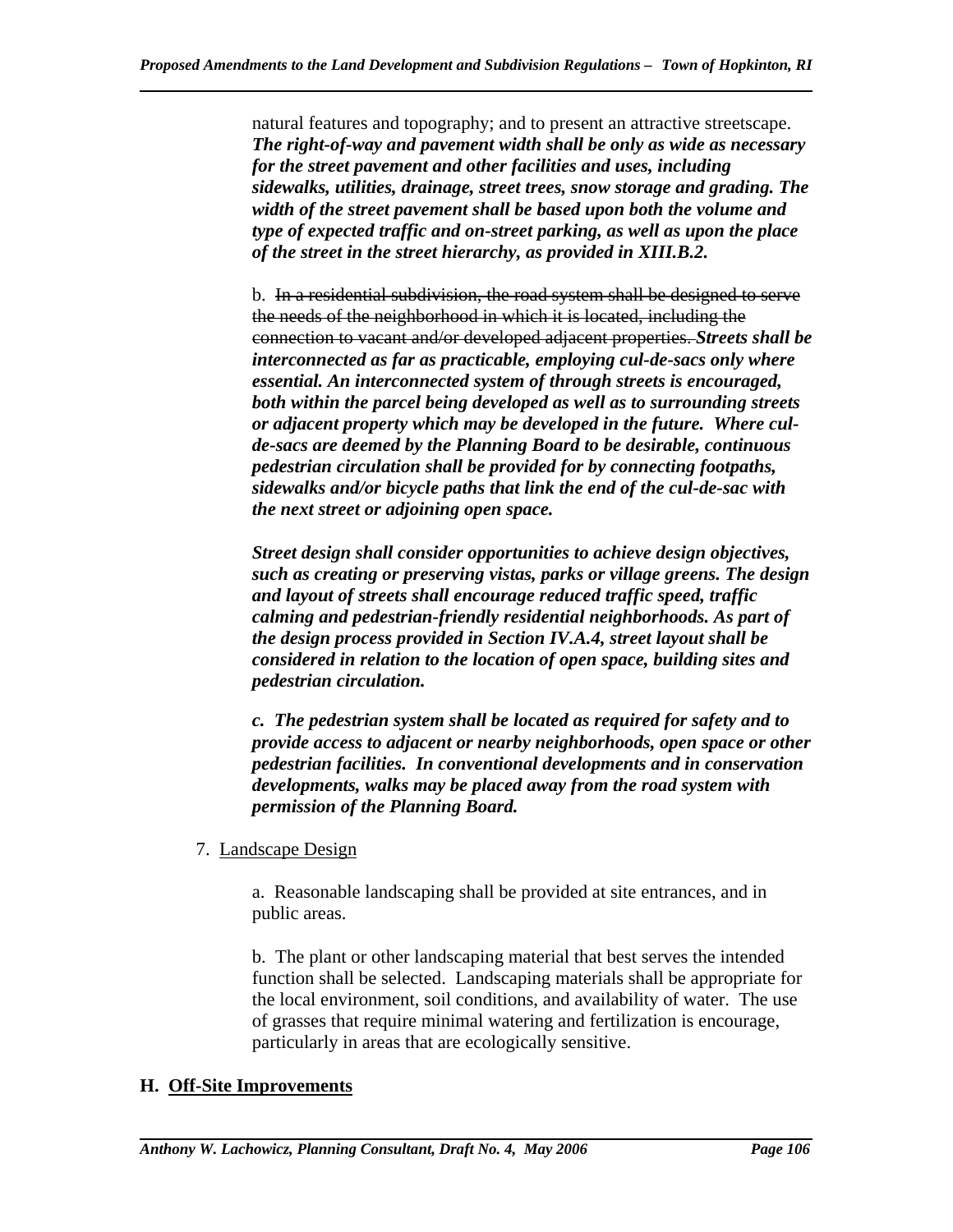1. Purpose - This section is intended to ensure that subdivider *the applicant*  provide*s* off-site infrastructure improvements in order to mitigate the impacts which are directly or indirectly attributable to new development.

Such improvements may be required by the Planning Board if the board finds that there is a reasonable relationship between the requested improvement and the proposed new development. Off-Site improvements may include, but are not limited to improvements to the following:

- a. sanitary sewers
- b. water supply systems
- c. roadways
- d. sidewalks
- e. bicycle paths
- f. drainage systems

2. Definition and Principles - As a condition of final approval, the Planning Board may require a subdivider *an applicant* to construct reasonable and necessary

improvements located off of the proposed land being subdivided. "Necessary" improvements are those clearly and substantially related to the subdivision or land development being proposed. The Planning Board shall provide in its resolution of final approval the basis for requiring such off-site improvements. In its resolution, the board must find that a significant negative impact on existing conditions will result if the off-site improvements are not made, and are clearly documented in the public record. The mitigation required as a condition of approval must be related to the significance of the identified impact. All required off-site improvements must reflect the character defined for the neighborhood or district by the Comprehensive Community Plan.

## **I. Areas of Special Flood Hazard**

The Planning Board shall examine each proposed subdivision to ensure that:

a. If any part of the proposed subdivision is located within an area of special flood hazard as identified in Article II, it is consistent with the need to minimize flood damage.

b. It provides for adequate protection against flood damage resect to materials, design, and methods of construction.

c. All public utilities and facilities such as sewers, gas, electrical and water systems are elevated and constructed to minimize or eliminate damage from flooding.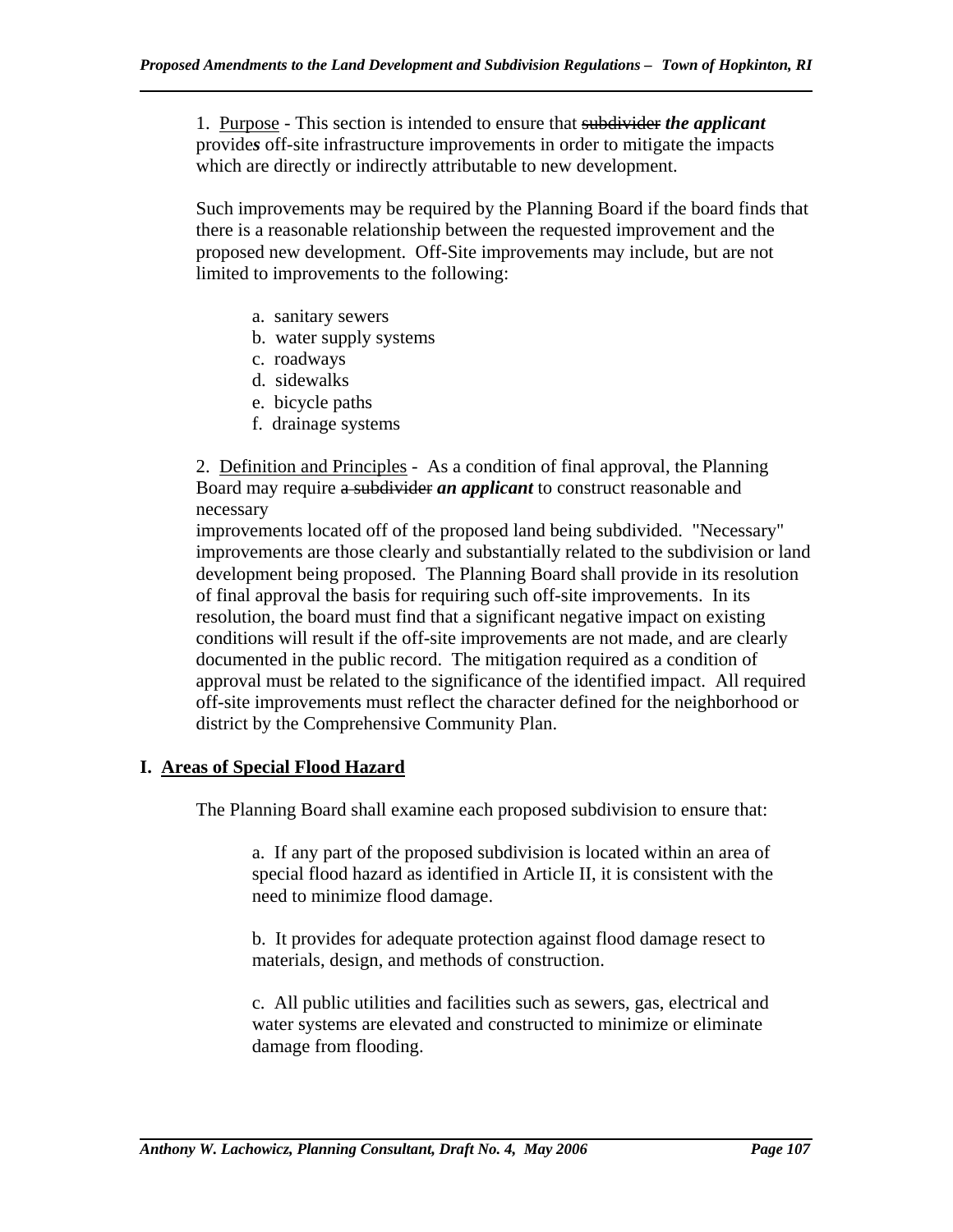d. Adequate drainage is provided so as to reduce exposure to flood hazards.

## **J. General Construction Procedures**

 The following procedures shall be followed by the subdivider and by contractors under the direction of the subdivider in the construction of any subdivision or related improvement:

1. Pre-construction meeting - A pre-construction meeting shall be held with the Director of Public Works has been notified at least seven (7) days prior to the start of any subdivision improvements. The subdivider (or his duly authorized representative) and the on-site project manager shall attend this meeting.

2. Notification - No step in the construction of required improvements shall commence until the Director of Public Works has been notified at least twentyfour (24) hours in advance of the phases of construction listed in 3, below.

3. Inspection of Improvements - Inspection and approval by the Director of Public Works shall be required for the following phases of subdivision improvements:

- a. During and following installation of all underground drainage structures, systems and utilities prior to back-filling;
- b. During and following the preparations of the road sub-grade and shoulders;
- c. During and following the spreading and compaction of the subgrade course;
- d. During and following the spreading and compaction of the base course prior to the application of the asphalt binder course;
- e. Immediately prior to and during the application and compaction of the asphalt surface course on the roadway and, if required, sidewalks; and,
- f. Following completion of all improvements and installation of bounds.
- g. At periodic intervals as required to ensure compliance with approved Erosion and Sediment Control Plan.

The Director of Public Works may require inspection at such other intervals as he may deem necessary to assure proper construction of improvements.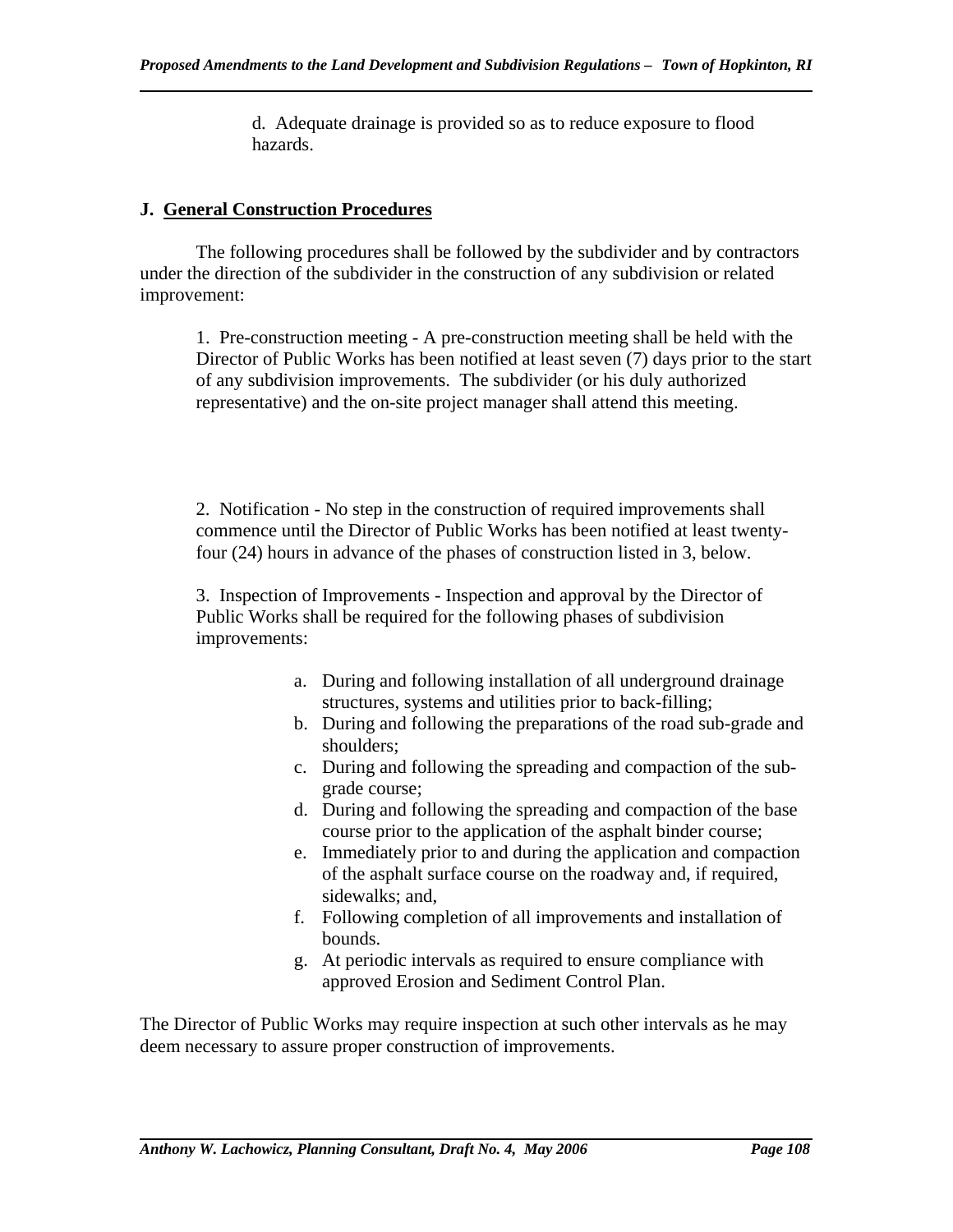4. Request for Inspection - Whenever an inspection is required the developer shall request the Director of Public Works to make such inspection. The Director of Public Works or his representative shall within 48 hours exclusive of Saturday, Sunday and holidays, make such an inspection and give to the developer written approval or disapproval of the improvements inspected by him. No subsequent step or phase shall commence until an inspection has been made and approval granted.

5. As-built Drawings - Upon completion of construction of all required improvements, and before the performance bond is released and the maintenance bond is accepted, the developer shall furnish two sets of transparent Mylar as-built drawings of required improvements to the Administrative Officer.

6. Inspection Fees - Inspection fees shall be paid in the amount established in Article XI, and shall be paid in full before the construction of any improvements requiring inspection.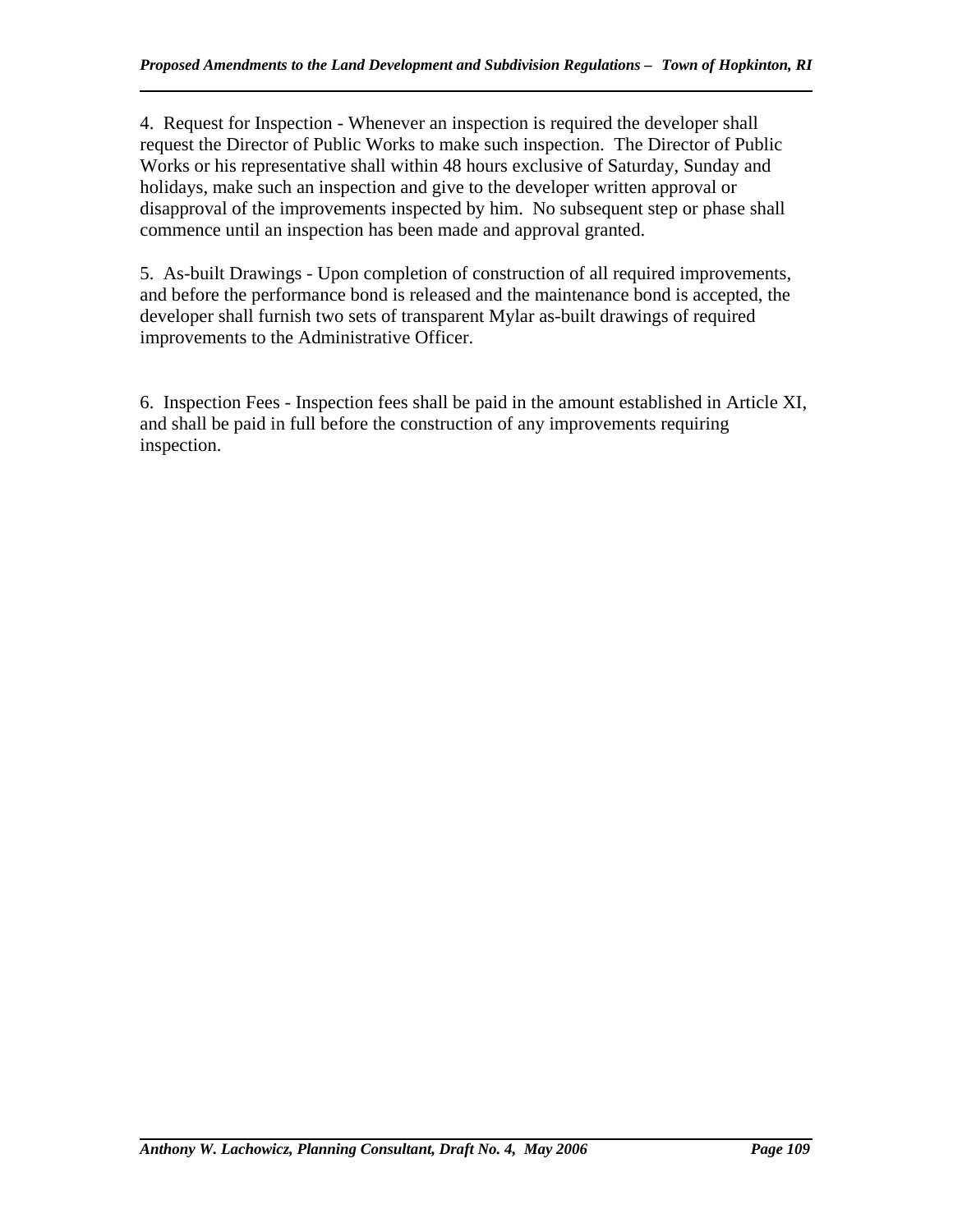## **ARTICLE XIV - CONSTRUCTION METHODS AND SPECIFICATIONS**

#### **A. Specifications**

 Construction of streets shall be in accordance with the Typical Cross Section of a street contained herein and the "Standard Specifications for Road and Bridge Construction" 1971 ed.) published by the State of Rhode Island, Department of Public Works, Division of Roads and Bridges unless otherwise noted. Drainage systems shall be constructed in accordance with the "Standard Specifications for Drainage Systems" as adopted herein. Sidewalks and curbing shall be constructed in accordance with the "Specifications for the Installation of Sidewalks and Curbs" as adopted herein.

#### **B. Soil Erosion and Sediment Control**

 All soil erosion and sediment control measures required by these Regulations shall be constructed in accordance with the standards and procedures set forth in the Rhode Island Soil Erosion and Sediment Control Handbook, prepared by the U.S. Department of Agriculture Soil Conservation Service, the RI Department of Environmental Management and the RI State Conservation Committee, 1989, and any amendments thereto.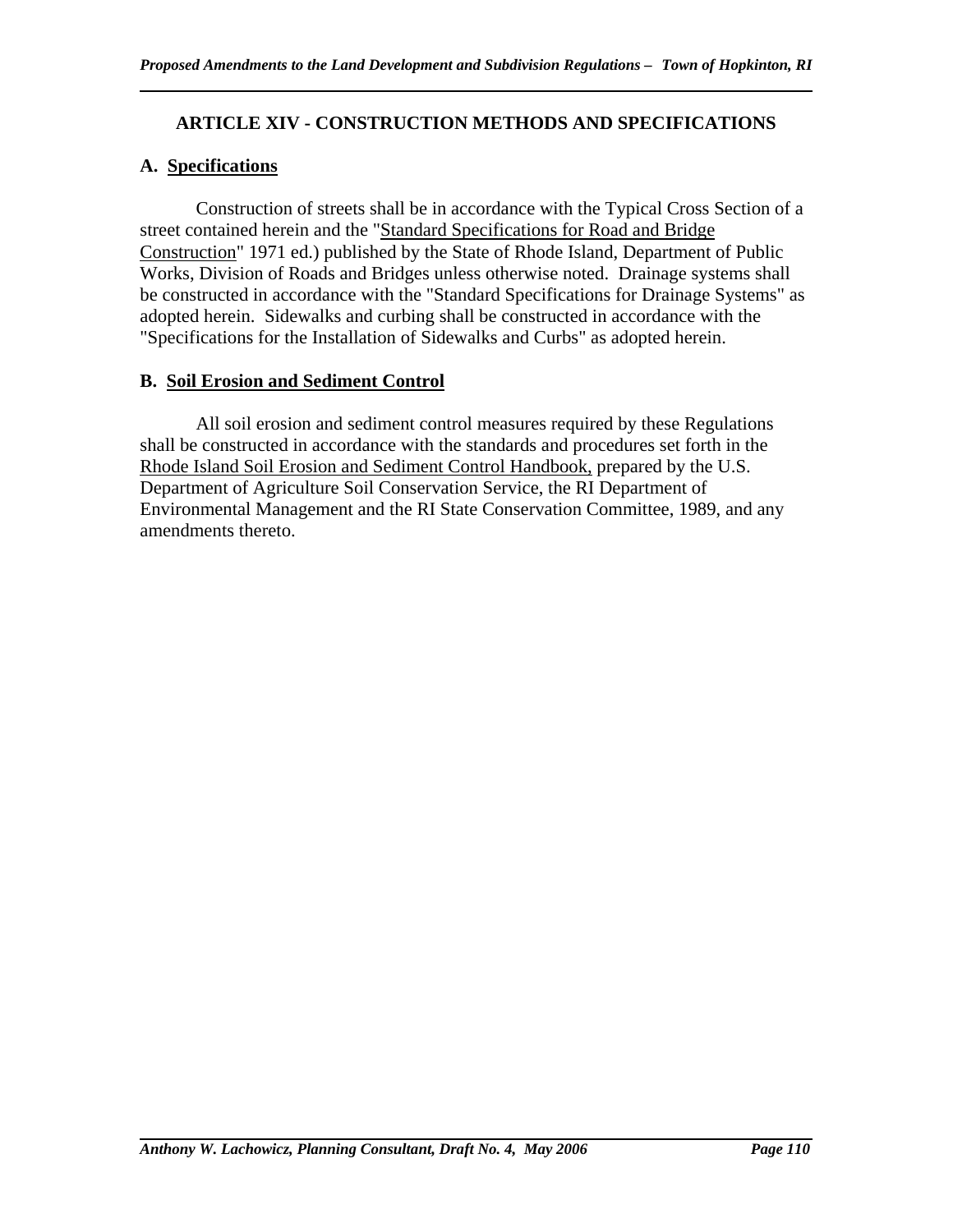## **ARTICLE XV - CHECKLISTS**

NOTE: ARTICLE XV ENTITLED CHECKLISTS IS AMENDED IN ITS ENTIRETY TO READ AS FOLLOWS:

*A. Administrative Subdivisions* 

*B. Pre-Application Meetings and Concept Review - Minor or Major Land Development Projects and Minor or Major Subdivisions* 

*C. Preliminary Plat Checklist - Minor Land Development Projects and Minor Subdivisions (Creation or Extension of a Public or Private Street)* 

*D. Preliminary Plat Checklist - Minor Land Development Projects and Minor Subdivisions (No Creation or Extension of a Public or Private Street)* 

*E. Final Plat Checklist - Minor Land Development Projects and Minor Subdivisions* 

*F. Master Plan Checklist - Major Land Development Projects and Major Subdivisions* 

*G. Preliminary Plat Checklist - Major Land Development Projects and Major Subdivisions* 

*H. Final Plat Checklist - Major Land Development Projects and Major Subdivisions* 

*Note: The attached Signature Blocks shall be affixed to all plats being submitted for final approval and/or recording.*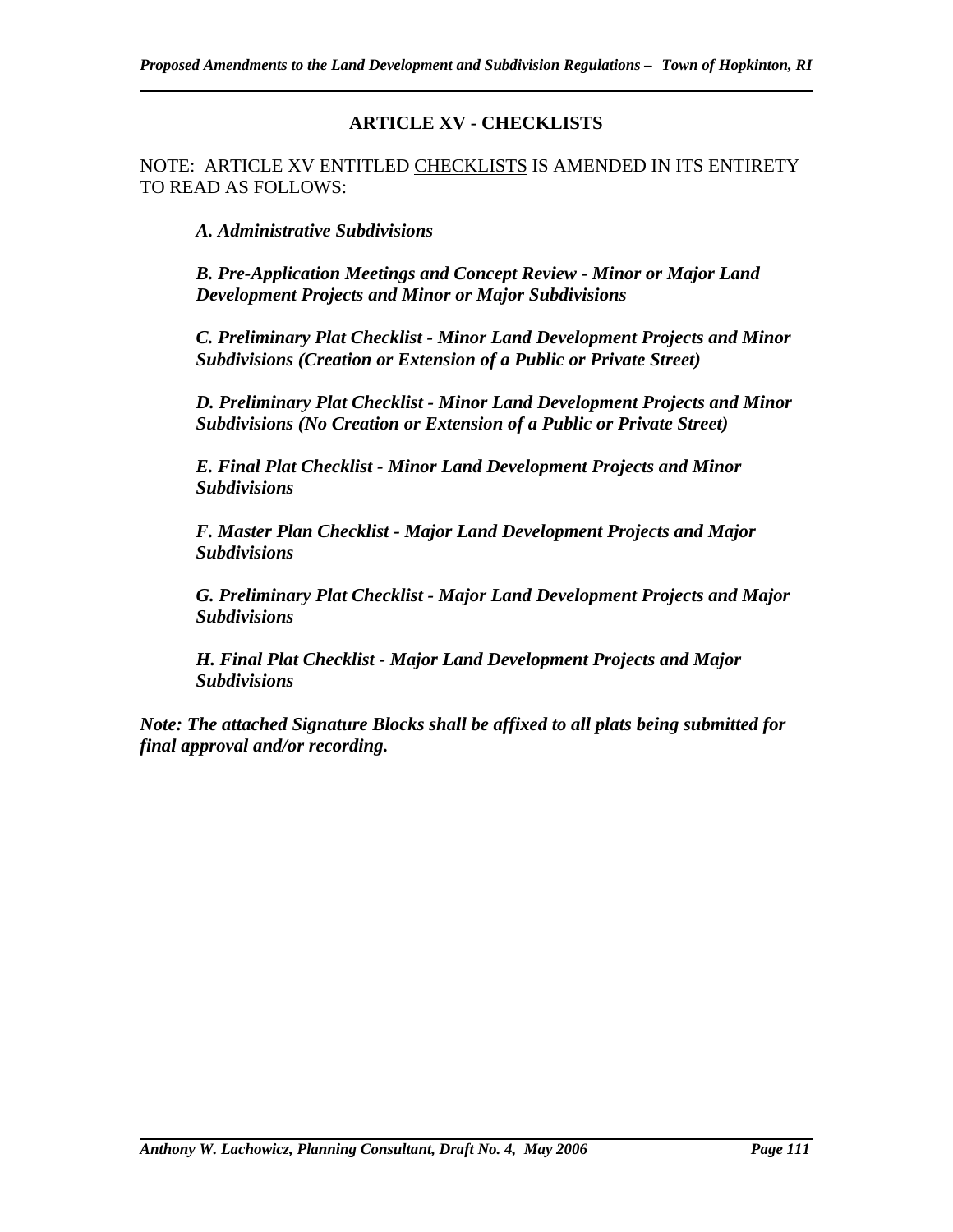# **TABLE OF CONTENTS**

| B. Phasing of Major Land Developments and Major Subdivisions  14 |  |
|------------------------------------------------------------------|--|
|                                                                  |  |
|                                                                  |  |
|                                                                  |  |
|                                                                  |  |
|                                                                  |  |
|                                                                  |  |
|                                                                  |  |
|                                                                  |  |
|                                                                  |  |
|                                                                  |  |
|                                                                  |  |
|                                                                  |  |
|                                                                  |  |
|                                                                  |  |
|                                                                  |  |
|                                                                  |  |
|                                                                  |  |
|                                                                  |  |
|                                                                  |  |
|                                                                  |  |
|                                                                  |  |
|                                                                  |  |
|                                                                  |  |
|                                                                  |  |
|                                                                  |  |
|                                                                  |  |
|                                                                  |  |
|                                                                  |  |
|                                                                  |  |
|                                                                  |  |
|                                                                  |  |
|                                                                  |  |
|                                                                  |  |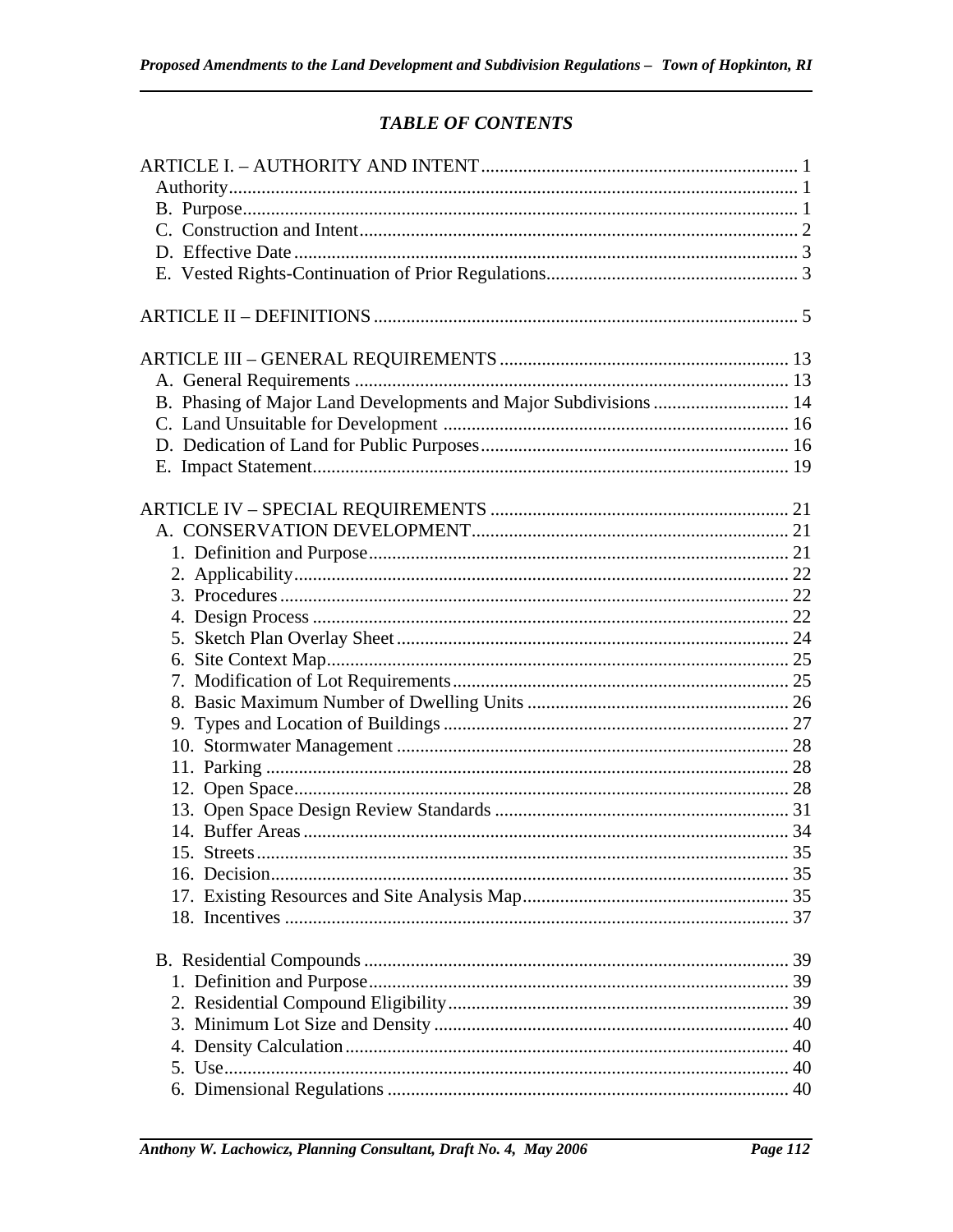| C. Minor Subdivision Involving No Street Creation or Extension  43                 |  |
|------------------------------------------------------------------------------------|--|
| 1. Minor Subdivisions Involving the Creation of Two (2) Lots 44                    |  |
| 2. Minor Subdivisions Involving the Creation of Three to Five Lots 46              |  |
|                                                                                    |  |
|                                                                                    |  |
|                                                                                    |  |
|                                                                                    |  |
|                                                                                    |  |
|                                                                                    |  |
|                                                                                    |  |
|                                                                                    |  |
|                                                                                    |  |
|                                                                                    |  |
| D. Precedence of Approvals Between Board and Other Local Permitting Authorities 62 |  |
|                                                                                    |  |
|                                                                                    |  |
|                                                                                    |  |
|                                                                                    |  |
|                                                                                    |  |
|                                                                                    |  |
|                                                                                    |  |
|                                                                                    |  |
|                                                                                    |  |
|                                                                                    |  |
|                                                                                    |  |
|                                                                                    |  |
|                                                                                    |  |
|                                                                                    |  |
|                                                                                    |  |
|                                                                                    |  |
|                                                                                    |  |
|                                                                                    |  |
|                                                                                    |  |
|                                                                                    |  |
|                                                                                    |  |
|                                                                                    |  |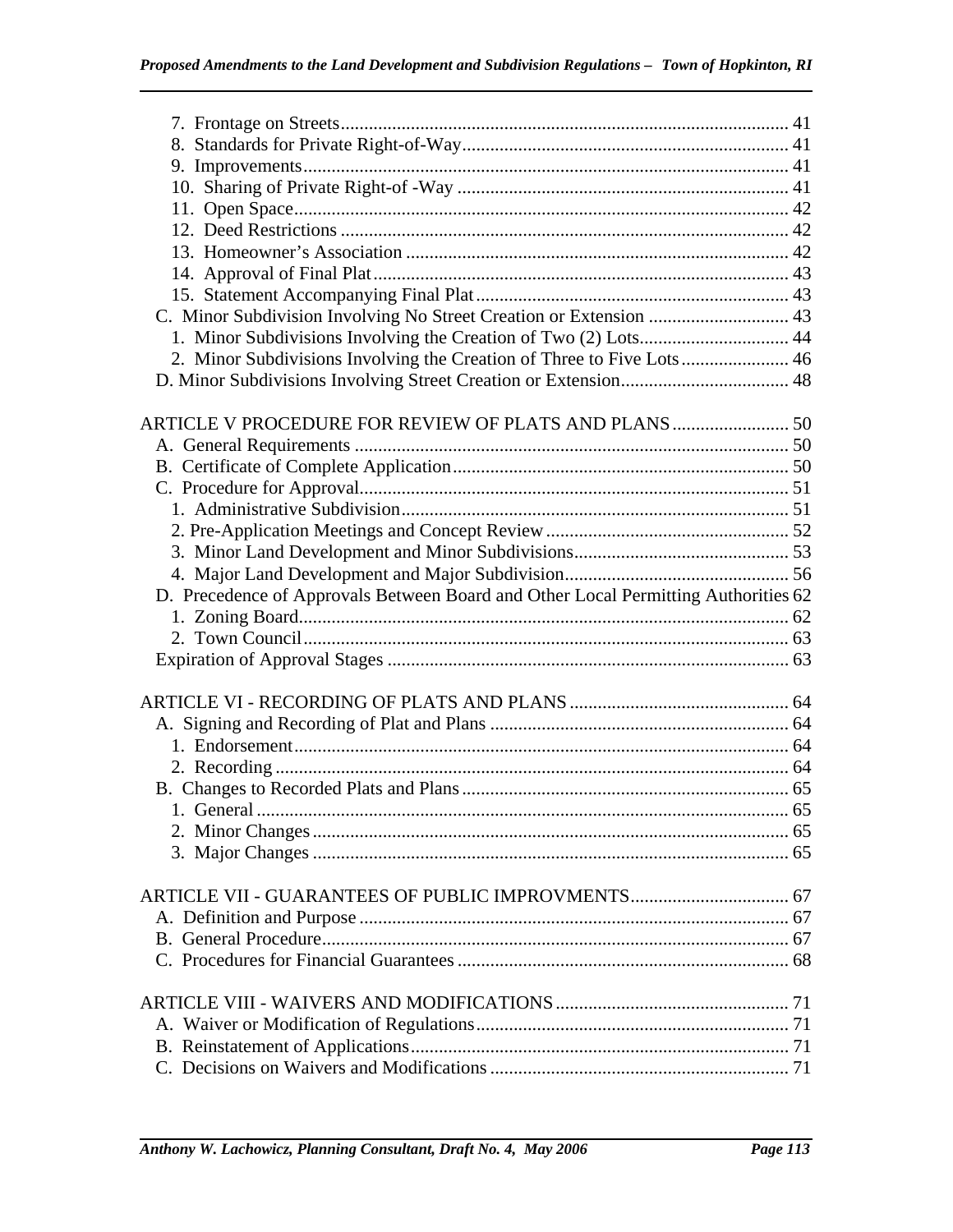| ARTICLE XI - ADMINISTRATION OF THE REGULATIONS AND AMENDMENTS |  |
|---------------------------------------------------------------|--|
|                                                               |  |
|                                                               |  |
|                                                               |  |
|                                                               |  |
|                                                               |  |
|                                                               |  |
|                                                               |  |
|                                                               |  |
|                                                               |  |
|                                                               |  |
|                                                               |  |
|                                                               |  |
|                                                               |  |
| ARTICLE XIII - DESIGN AND PUBLIC IMPROVEMENT STANDARDS 85     |  |
|                                                               |  |
|                                                               |  |
|                                                               |  |
|                                                               |  |
|                                                               |  |
|                                                               |  |
|                                                               |  |
|                                                               |  |
|                                                               |  |
|                                                               |  |
|                                                               |  |
|                                                               |  |
|                                                               |  |
|                                                               |  |
|                                                               |  |
|                                                               |  |
|                                                               |  |
|                                                               |  |
|                                                               |  |
|                                                               |  |
|                                                               |  |
|                                                               |  |